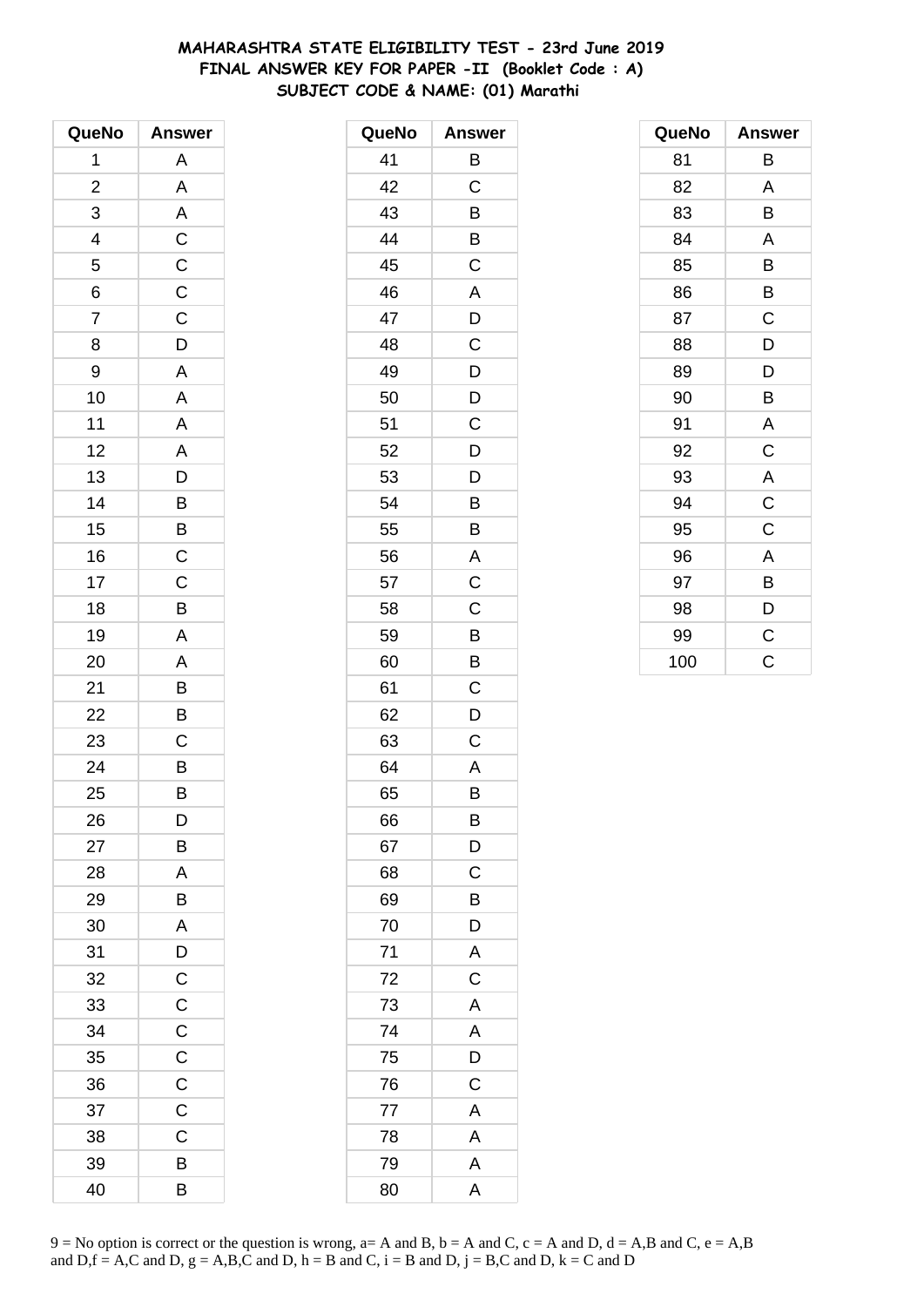# **MAHARASHTRA STATE ELIGIBILITY TEST - 23rd June 2019 FINAL ANSWER KEY FOR PAPER -II (Booklet Code : B) SUBJECT CODE & NAME: (01) Marathi**

| QueNo          | <b>Answer</b>     |
|----------------|-------------------|
| 1              | B                 |
| $\overline{c}$ | B                 |
| 3              | C                 |
| 4              | $\mathsf{B}$      |
| 5              | $\overline{B}$    |
| 6              | $\overline{D}$    |
| $\overline{7}$ | B                 |
| 8              | A                 |
| 9              | B                 |
| 10             | A                 |
| 11             |                   |
| 12             | $\frac{D}{C}$     |
| 13             |                   |
| 14             | $C$<br>$C$<br>$C$ |
| 15             |                   |
| 16             |                   |
| 17             | $\mathsf C$       |
| 18             | $\overline{C}$    |
| 19             | B                 |
| 20             | B                 |
| 21             | B                 |
| 22             | C                 |
| 23             | $\overline{B}$    |
| 24             | $\overline{B}$    |
| 25             | C                 |
| 26             | A                 |
| 27             | D                 |
| 28             | C                 |
| 29             | D                 |
| 30             | D                 |
| 31             | C                 |
| 32             | D                 |
| 33             | D                 |
| 34             | B                 |
| 35             | B                 |
| 36             | A                 |
| 37             | $\mathsf C$       |
| 38             | C                 |
| 39             | B                 |
| 40             | В                 |

| QueNo | <b>Answer</b>           |
|-------|-------------------------|
| 41    | C                       |
| 42    | D                       |
| 43    | C                       |
| 44    | A                       |
| 45    | B                       |
| 46    | Β                       |
| 47    | D                       |
| 48    | C                       |
| 49    | B                       |
| 50    | D                       |
| 51    | Α                       |
| 52    | C                       |
| 53    | A                       |
| 54    | A                       |
| 55    | D                       |
| 56    | C                       |
| 57    | A                       |
| 58    | A                       |
| 59    | A                       |
| 60    | A                       |
| 61    | B                       |
| 62    | A                       |
| 63    | B                       |
| 64    | A                       |
| 65    | В                       |
| 66    | B                       |
| 67    | $\mathsf C$             |
| 68    | D                       |
| 69    | D                       |
| 70    | B                       |
| 71    | $rac{A}{C}$             |
| 72    |                         |
| 73    | $rac{A}{C}$             |
| 74    |                         |
| 75    | $\overline{C}$          |
| 76    | A                       |
| 77    | B                       |
| 78    | $\overline{D}$          |
| 79    | $\overline{\mathsf{C}}$ |
| 80    | C                       |

| QueNo | Answer      |
|-------|-------------|
| 81    | A           |
| 82    | A           |
| 83    | A           |
| 84    | $\mathsf C$ |
| 85    | $\mathsf C$ |
| 86    | $\mathsf C$ |
| 87    | C           |
| 88    | D           |
| 89    | A           |
| 90    | A           |
| 91    | A           |
| 92    | A           |
| 93    | D           |
| 94    | B           |
| 95    | B           |
| 96    | $\mathsf C$ |
| 97    | C           |
| 98    | B           |
| 99    | A           |
| 100   | A           |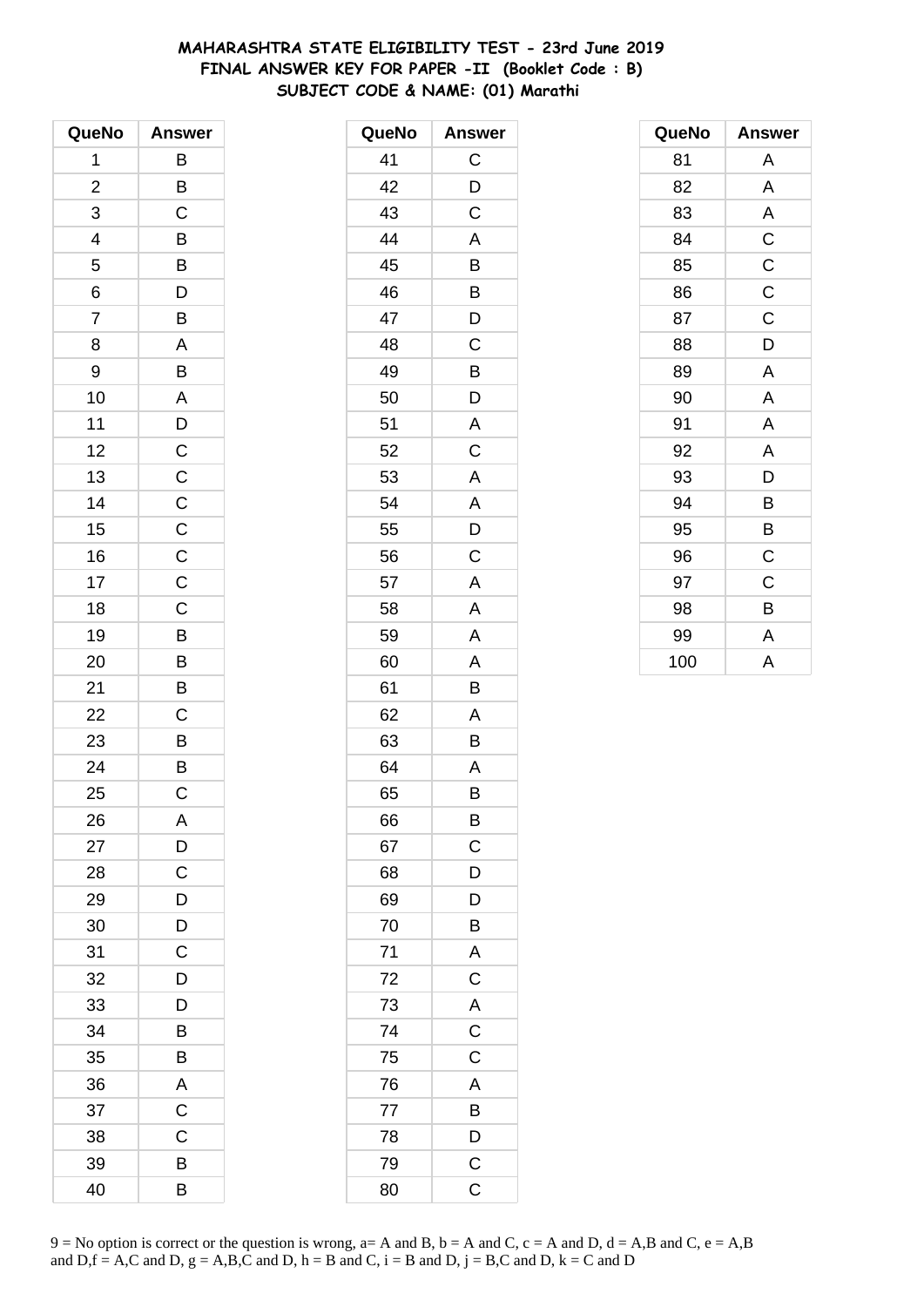# **MAHARASHTRA STATE ELIGIBILITY TEST - 23rd June 2019 FINAL ANSWER KEY FOR PAPER -II (Booklet Code : C) SUBJECT CODE & NAME: (01) Marathi**

| QueNo                    | <b>Answer</b>  |
|--------------------------|----------------|
| 1                        | B              |
| $\overline{\mathbf{c}}$  | $\mathsf C$    |
| 3                        | B              |
| $\overline{\mathcal{L}}$ |                |
| 5                        | $rac{B}{C}$    |
| 6                        | A              |
| $\overline{7}$           |                |
| 8                        | $\frac{D}{C}$  |
| 9                        | $\mathsf{D}$   |
| 10                       | $\overline{D}$ |
| 11                       | $\overline{c}$ |
| 12                       | $\overline{D}$ |
| 13                       | $\overline{D}$ |
| 14                       | B              |
| 15                       | B              |
| 16                       | A              |
| 17                       | $\overline{C}$ |
| 18                       | $\overline{C}$ |
| 19                       | $\overline{B}$ |
| 20                       | B              |
| 21                       | $\mathsf C$    |
| 22                       | D              |
| 23                       | C              |
| 24                       | A              |
| 25                       | B              |
| 26                       | B              |
| 27                       | D              |
| 28                       | C              |
| 29                       | B              |
| 30                       | D              |
| 31                       | A              |
| 32                       | $\mathsf C$    |
| 33                       | A              |
| 34                       | A              |
| 35                       | D              |
| 36                       | C              |
| 37                       | A              |
| 38                       | A              |
| 39                       | A              |
| 40                       | A              |

| QueNo | <b>Answer</b>           |
|-------|-------------------------|
| 41    | B                       |
| 42    | A                       |
| 43    | B                       |
| 44    | A                       |
| 45    | B                       |
| 46    | B                       |
| 47    | C                       |
| 48    | D                       |
| 49    | D                       |
| 50    | B                       |
| 51    | A                       |
| 52    | C                       |
| 53    | A                       |
| 54    | $\overline{\mathrm{c}}$ |
| 55    | $\mathsf C$             |
| 56    | A                       |
| 57    | B                       |
| 58    | D                       |
| 59    | $\mathsf C$             |
| 60    | C                       |
| 61    | A                       |
| 62    | A                       |
| 63    | A                       |
| 64    | C                       |
| 65    | $\mathsf C$             |
| 66    | $\mathsf C$             |
| 67    | $\mathsf C$             |
| 68    | D                       |
| 69    | A                       |
| 70    | A                       |
| 71    | A                       |
| 72    | A                       |
| 73    | D                       |
| 74    | B                       |
| 75    | B                       |
| 76    | $\mathsf C$             |
| 77    | $\mathsf C$             |
| 78    | B                       |
| 79    | A                       |
| 80    | A                       |

| QueNo | <b>Answer</b> |
|-------|---------------|
| 81    | В             |
| 82    | B             |
| 83    | C             |
| 84    | B             |
| 85    | В             |
| 86    | D             |
| 87    | B             |
| 88    | A             |
| 89    | B             |
| 90    | A             |
| 91    | D             |
| 92    | C             |
| 93    | $\mathsf C$   |
| 94    | $\mathsf C$   |
| 95    | $\mathsf C$   |
| 96    | $\mathsf C$   |
| 97    | C             |
| 98    | C             |
| 99    | B             |
| 100   | B             |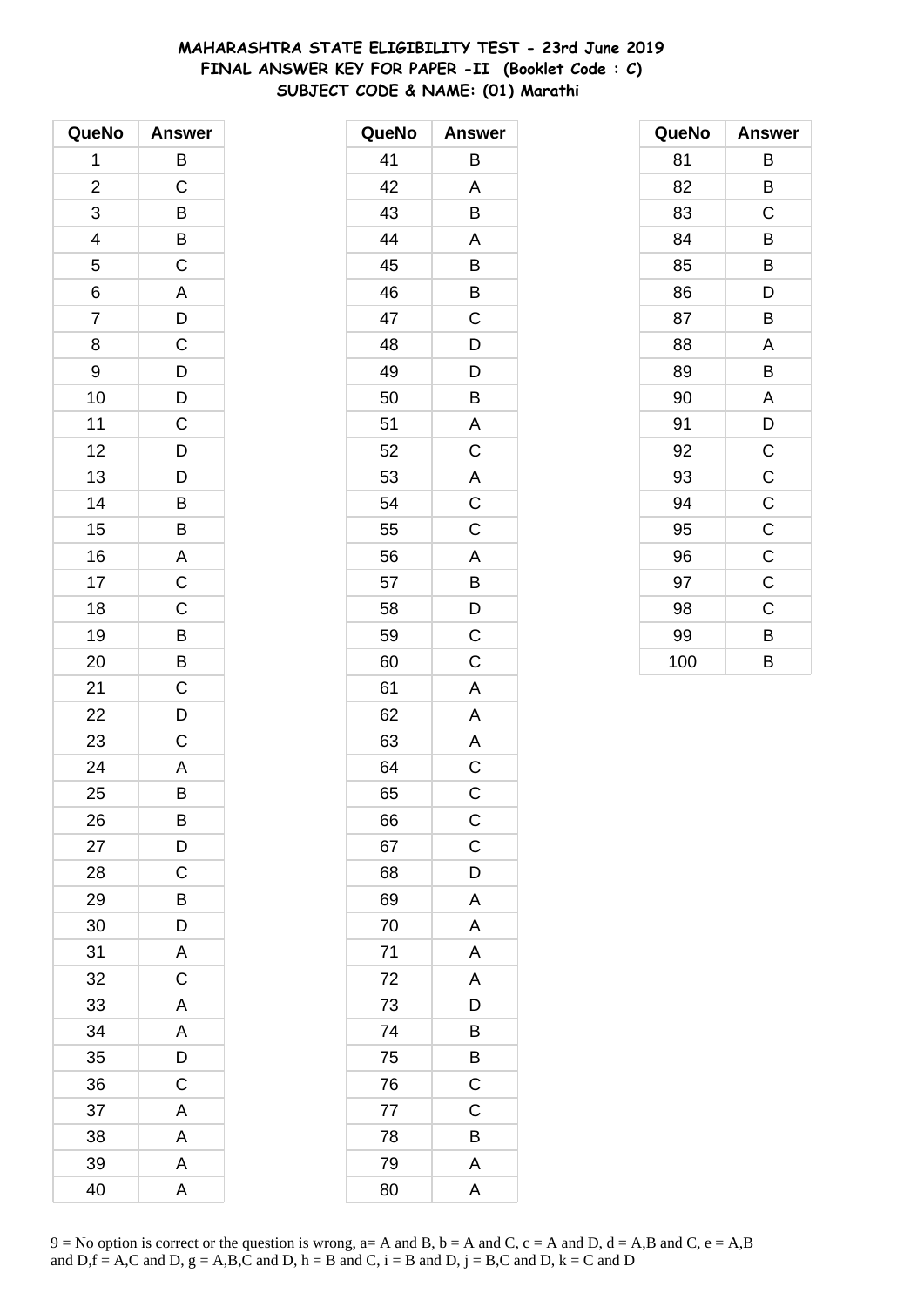# **MAHARASHTRA STATE ELIGIBILITY TEST - 23rd June 2019 FINAL ANSWER KEY FOR PAPER -II (Booklet Code : D) SUBJECT CODE & NAME: (01) Marathi**

| QueNo          | <b>Answer</b>           |
|----------------|-------------------------|
| 1              | $\mathsf C$             |
| $\overline{c}$ | $\overline{D}$          |
| 3              | C                       |
| 4              | A                       |
| 5              | B                       |
| 6              | B                       |
| $\overline{7}$ | $\overline{D}$          |
| 8              | $\mathsf C$             |
| 9              | B                       |
| 10             | D                       |
| 11             | $\overline{A}$          |
| 12             | $\overline{\mathrm{c}}$ |
| 13             | A                       |
| 14             | A                       |
| 15             | D                       |
| 16             | $\mathsf C$             |
| 17             | $\mathsf{A}$            |
| 18             | A                       |
| 19             | A                       |
| 20             | A                       |
| 21             | B                       |
| 22             | A                       |
| 23             | B                       |
| 24             | $\overline{A}$          |
| 25             | B                       |
| 26             | B                       |
| 27             | C                       |
| 28             | D                       |
| 29             | D                       |
| 30             | B                       |
| 31             | $\mathsf{A}$            |
| 32             | $\mathsf C$             |
| 33             | A                       |
| 34             | C                       |
| 35             | C                       |
| 36             | A                       |
| 37             | $\overline{\mathsf{B}}$ |
| 38             | D                       |
| 39             | $\overline{C}$          |
| 40             | C                       |

| QueNo | <b>Answer</b>           |
|-------|-------------------------|
| 41    | Α                       |
| 42    | A                       |
| 43    | A                       |
| 44    | C                       |
| 45    | $\mathsf C$             |
| 46    | $\mathsf C$             |
| 47    | C                       |
| 48    | D                       |
| 49    | Α                       |
| 50    | A                       |
| 51    | Α                       |
| 52    | A                       |
| 53    | D                       |
| 54    | B                       |
| 55    | B                       |
| 56    | C                       |
| 57    | C                       |
| 58    | B                       |
| 59    | A                       |
| 60    | A                       |
| 61    | B                       |
| 62    | B                       |
| 63    | C                       |
| 64    | B                       |
| 65    | B                       |
| 66    | D                       |
| 67    | B                       |
| 68    | A                       |
| 69    | B                       |
| 70    | A                       |
| 71    | $\overline{D}$          |
| 72    | $\overline{C}$          |
| 73    | $\overline{\mathrm{c}}$ |
| 74    | $\mathsf C$             |
| 75    | C                       |
| 76    | $\mathsf C$             |
| 77    | $\overline{C}$          |
| 78    | C                       |
| 79    | B                       |
| 80    | B                       |

| QueNo | <b>Answer</b> |
|-------|---------------|
| 81    | В             |
| 82    | C             |
| 83    | B             |
| 84    | B             |
| 85    | C             |
| 86    | A             |
| 87    | D             |
| 88    | C             |
| 89    | D             |
| 90    | D             |
| 91    | C             |
| 92    | D             |
| 93    | D             |
| 94    | B             |
| 95    | B             |
| 96    | A             |
| 97    | C             |
| 98    | C             |
| 99    | B             |
| 100   | B             |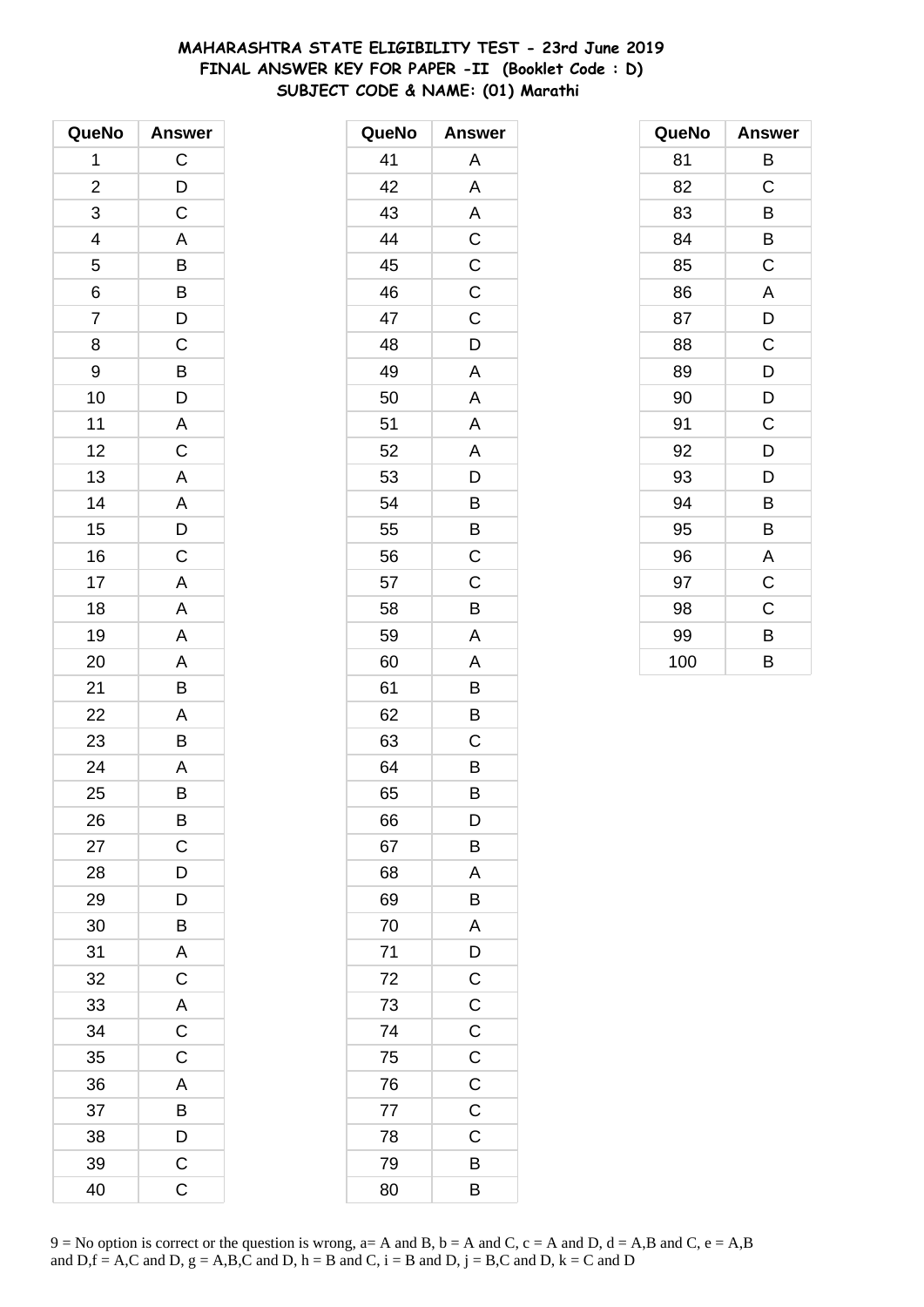# **MAHARASHTRA STATE ELIGIBILITY TEST - 23rd June 2019 FINAL ANSWER KEY FOR PAPER -II (Booklet Code : A) SUBJECT CODE & NAME: (02) Hindi**

| QueNo          | <b>Answer</b>           |
|----------------|-------------------------|
| 1              | $\mathsf{D}$            |
| $\overline{c}$ | C                       |
| 3              | B                       |
| 4              | $\mathsf{D}$            |
| 5              | B                       |
| 6              | $\overline{C}$          |
| $\overline{7}$ | $\mathsf C$             |
| 8              | A                       |
| 9              | $\overline{B}$          |
| 10             | $\overline{\text{c}}$   |
| 11             | $\overline{A}$          |
| 12             | $\overline{C}$          |
| 13             | $\overline{C}$          |
| 14             | D                       |
| 15             | A                       |
| 16             | $\mathsf C$             |
| 17             | D                       |
| 18             | $\frac{D}{D}$           |
| 19             |                         |
| 20             | $\mathsf C$             |
| 21             | B                       |
| 22             | A                       |
| 23             | B                       |
| 24             | $\overline{\mathrm{c}}$ |
| 25             | A                       |
| 26             | A                       |
| 27             | B                       |
| 28             | В                       |
| 29             | C                       |
| 30             | D                       |
| 31             | $\overline{D}$          |
| 32             | B                       |
| 33             | C                       |
| 34             | D                       |
| 35             | D                       |
| 36             | A                       |
| 37             | B                       |
| 38             | A                       |
| 39             | D                       |
| 40             | C                       |

| QueNo | <b>Answer</b>           |
|-------|-------------------------|
| 41    | Β                       |
| 42    | B                       |
| 43    | Α                       |
| 44    | D                       |
| 45    | B                       |
| 46    | B                       |
| 47    | D                       |
| 48    | C                       |
| 49    | A                       |
| 50    | B                       |
| 51    | D                       |
| 52    | A                       |
| 53    | A                       |
| 54    | D                       |
| 55    | C                       |
| 56    | A                       |
| 57    | B                       |
| 58    | C                       |
| 59    | D                       |
| 60    | B                       |
| 61    | Α                       |
| 62    | Β                       |
| 63    | D                       |
| 64    | $\mathsf C$             |
| 65    | C                       |
| 66    | B                       |
| 67    | A                       |
| 68    | A                       |
| 69    | A                       |
| 70    | A                       |
| 71    | B                       |
| 72    | $\mathsf C$             |
| 73    | C                       |
| 74    | D                       |
| 75    | A                       |
| 76    | $\overline{\mathsf{A}}$ |
| 77    | B                       |
| 78    | C                       |
| 79    | A                       |
| 80    | A                       |

| QueNo | <b>Answer</b> |
|-------|---------------|
| 81    | A             |
| 82    | $\mathsf C$   |
| 83    | B             |
| 84    | A             |
| 85    | $\mathsf C$   |
| 86    | B             |
| 87    | A             |
| 88    | D             |
| 89    | B             |
| 90    | A             |
| 91    | $\mathsf C$   |
| 92    | B             |
| 93    | В             |
| 94    | $\mathsf C$   |
| 95    | C             |
| 96    | B             |
| 97    | В             |
| 98    | C             |
| 99    | D             |
| 100   | A             |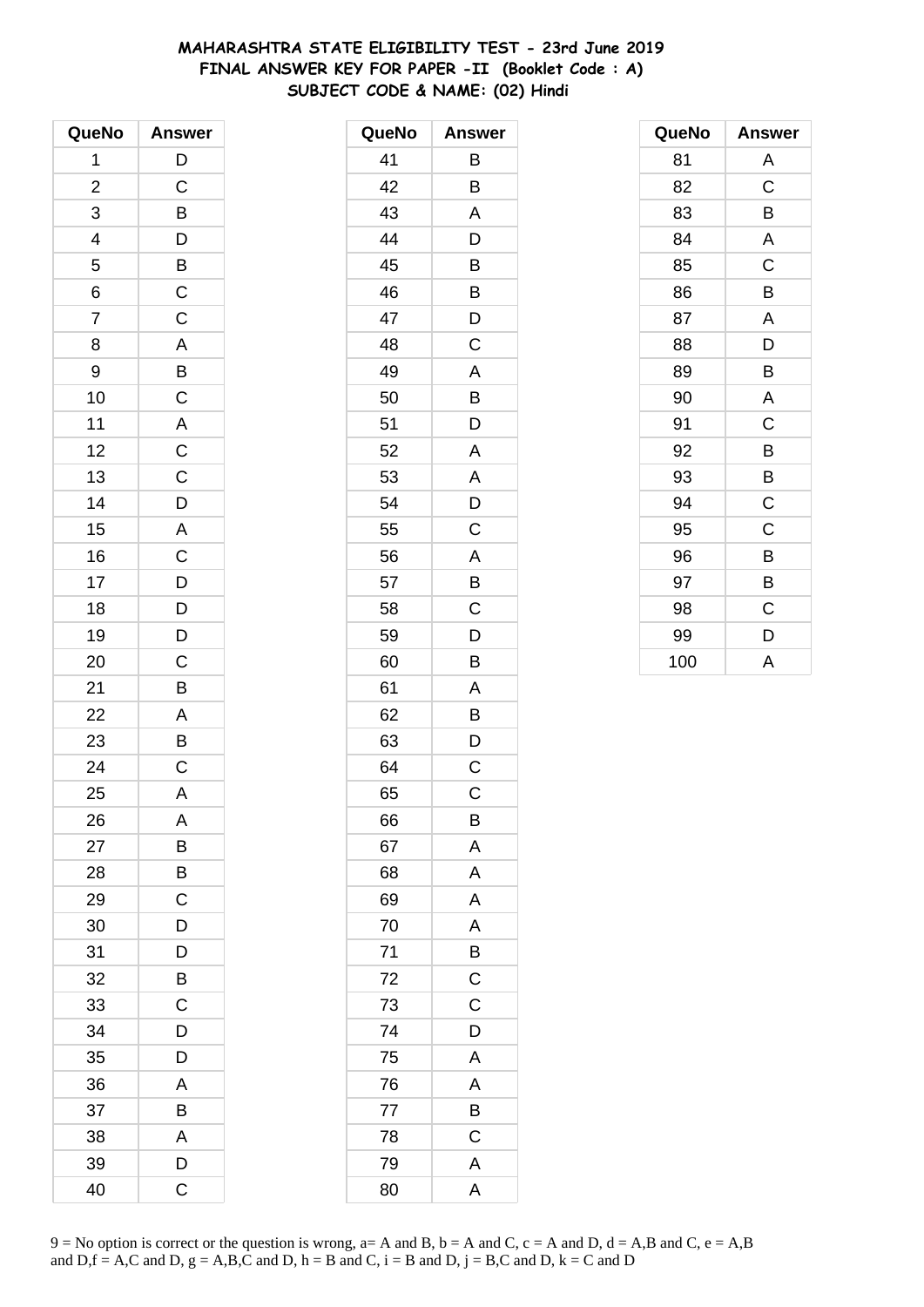# **MAHARASHTRA STATE ELIGIBILITY TEST - 23rd June 2019 FINAL ANSWER KEY FOR PAPER -II (Booklet Code : B) SUBJECT CODE & NAME: (02) Hindi**

| QueNo                    | <b>Answer</b>           |
|--------------------------|-------------------------|
| 1                        | B                       |
| $\overline{\mathbf{c}}$  | A                       |
| 3                        | B                       |
| $\overline{\mathcal{A}}$ | $\mathsf C$             |
| 5                        | $\overline{\mathsf{A}}$ |
| 6                        | A                       |
| $\overline{7}$           | $\overline{B}$          |
| 8                        | B                       |
| 9                        | $\mathsf C$             |
| 10                       | D                       |
| 11                       |                         |
| 12                       | $\frac{D}{B}$           |
| 13                       | $\overline{C}$          |
| 14                       | D                       |
| 15                       | D                       |
| 16                       | A                       |
| 17                       | B                       |
| 18                       | $\overline{A}$          |
| 19                       | $\overline{D}$          |
| 20                       | C                       |
| 21                       | B                       |
| 22                       | B                       |
| 23                       | A                       |
| 24                       | D                       |
| 25                       | B                       |
| 26                       | B                       |
| 27                       | D                       |
| 28                       | C                       |
| 29                       | A                       |
| 30                       | B                       |
| 31                       | D                       |
| 32                       | A                       |
| 33                       | A                       |
| 34                       | D                       |
| 35                       | $\mathsf C$             |
| 36                       | A                       |
| 37                       | B                       |
| 38                       | C                       |
| 39                       | D                       |
| 40                       | B                       |

| QueNo | <b>Answer</b>           |
|-------|-------------------------|
| 41    | Α                       |
| 42    | B                       |
| 43    | D                       |
| 44    | $\mathsf C$             |
| 45    | C                       |
| 46    | B                       |
| 47    | A                       |
| 48    | A                       |
| 49    | Α                       |
| 50    | A                       |
| 51    | B                       |
| 52    | $\overline{\mathrm{c}}$ |
| 53    | C                       |
| 54    | D                       |
| 55    | A                       |
| 56    | Α                       |
| 57    | B                       |
| 58    | C                       |
| 59    | A                       |
| 60    | A                       |
| 61    | Α                       |
| 62    | C                       |
| 63    | B                       |
| 64    | A                       |
| 65    | C                       |
| 66    | B                       |
| 67    | A                       |
| 68    | D                       |
| 69    | B                       |
| 70    | A                       |
| 71    | C                       |
| 72    | B                       |
| 73    | B                       |
| 74    | C                       |
| 75    | C                       |
| 76    | B                       |
| 77    | B                       |
| 78    | C                       |
| 79    | D                       |
| 80    | Α                       |

| QueNo | <b>Answer</b> |
|-------|---------------|
| 81    | D             |
| 82    | $\mathsf C$   |
| 83    | В             |
| 84    | D             |
| 85    | B             |
| 86    | $\mathsf C$   |
| 87    | C             |
| 88    | A             |
| 89    | B             |
| 90    | C             |
| 91    | A             |
| 92    | $\mathsf C$   |
| 93    | C             |
| 94    | D             |
| 95    | A             |
| 96    | C             |
| 97    | D             |
| 98    | D             |
| 99    | D             |
| 100   | Ć             |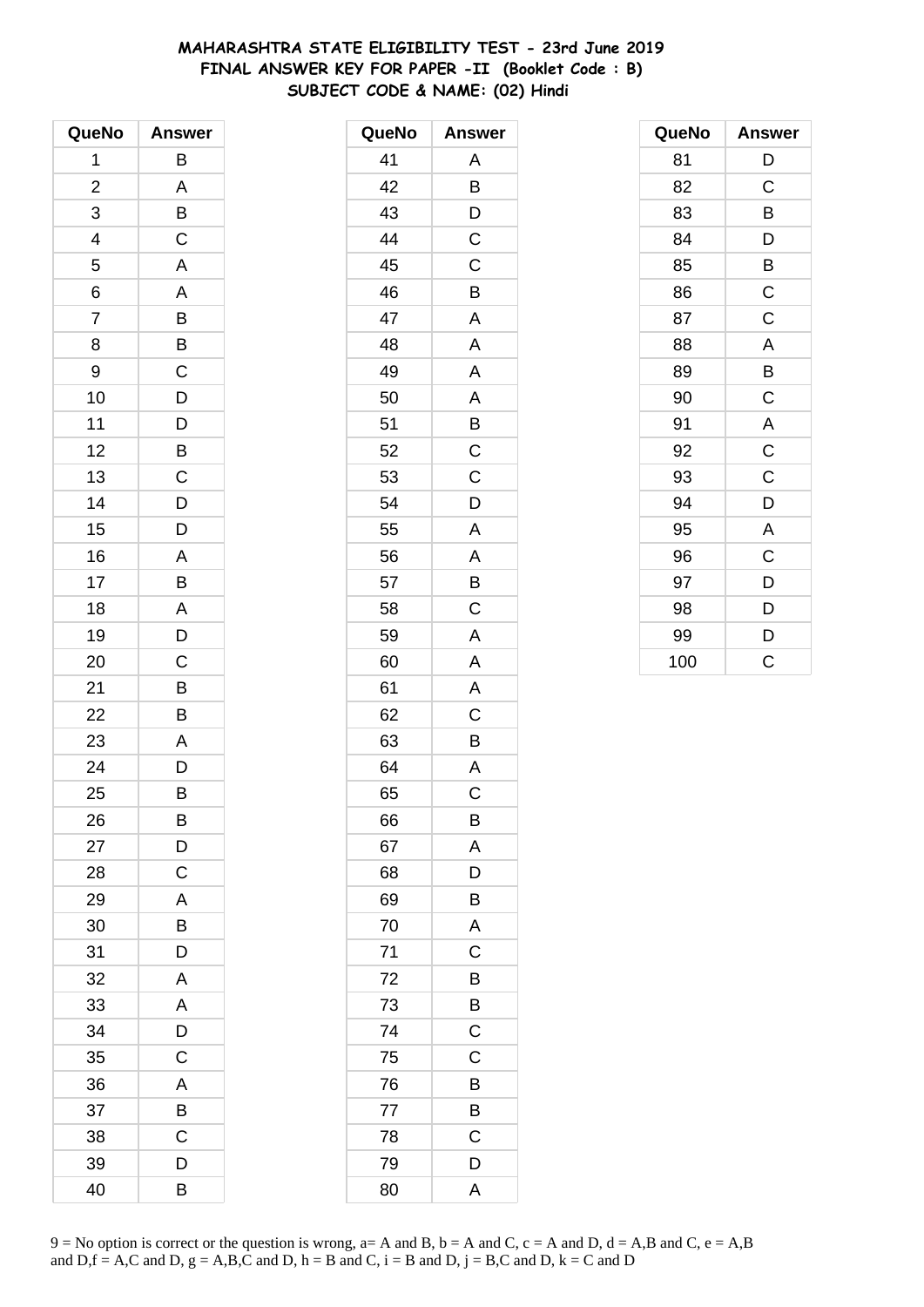# **MAHARASHTRA STATE ELIGIBILITY TEST - 23rd June 2019 FINAL ANSWER KEY FOR PAPER -II (Booklet Code : C) SUBJECT CODE & NAME: (02) Hindi**

| QueNo                   | <b>Answer</b>           |
|-------------------------|-------------------------|
| 1                       | В                       |
| $\overline{\mathbf{c}}$ | B                       |
| 3                       | A                       |
| 4                       | D                       |
| 5                       |                         |
| 6                       | $\overline{B}$          |
| $\overline{7}$          | $\frac{D}{C}$           |
| 8                       |                         |
| 9                       | A                       |
| 10                      | $\overline{B}$          |
| 11                      | $\overline{\mathsf{D}}$ |
| 12                      | A                       |
| 13                      | A                       |
| 14                      | $\frac{D}{C}$           |
| 15                      |                         |
| 16                      |                         |
| 17                      | $\frac{A}{B}$           |
| 18                      |                         |
| 19                      | $\overline{D}$          |
| 20                      | B                       |
| 21                      | A                       |
| 22                      | B                       |
| 23                      | $\overline{D}$          |
| 24                      | $\overline{C}$          |
| 25                      | C                       |
| 26                      | B                       |
| 27                      | A                       |
| 28                      | A                       |
| 29                      | A                       |
| 30                      | A                       |
| 31                      | B                       |
| 32                      | $\mathsf C$             |
| 33                      | C                       |
| 34                      | D                       |
| 35                      | A                       |
| 36                      | A                       |
| 37                      | B                       |
| 38                      | C                       |
| 39                      | A                       |
| 40                      | A                       |

| QueNo | <b>Answer</b>           |
|-------|-------------------------|
| 41    | А                       |
| 42    | C                       |
| 43    | B                       |
| 44    | A                       |
| 45    | C                       |
| 46    | B                       |
| 47    | Α                       |
| 48    | D                       |
| 49    | B                       |
| 50    | A                       |
| 51    | C                       |
| 52    | B                       |
| 53    | B                       |
| 54    | $\mathsf C$             |
| 55    | C                       |
| 56    | $\overline{B}$          |
| 57    | B                       |
| 58    | C                       |
| 59    | D                       |
| 60    | A                       |
| 61    | D                       |
| 62    | $\mathsf C$             |
| 63    | B                       |
| 64    | D                       |
| 65    | В                       |
| 66    | C                       |
| 67    | $\mathsf{C}$            |
| 68    | $\overline{A}$          |
| 69    | $\overline{B}$          |
| 70    | $\mathsf C$             |
| 71    | A                       |
| 72    | $\mathsf C$             |
| 73    | $\mathsf C$             |
| 74    | D                       |
| 75    | $\mathsf{A}$            |
| 76    | $\overline{C}$          |
| 77    | D                       |
| 78    | D                       |
| 79    | D                       |
| 80    | $\overline{\mathrm{C}}$ |

| QueNo | <b>Answer</b> |
|-------|---------------|
| 81    | В             |
| 82    | A             |
| 83    | В             |
| 84    | C             |
| 85    | A             |
| 86    | A             |
| 87    | B             |
| 88    | B             |
| 89    | C             |
| 90    | D             |
| 91    | D             |
| 92    | B             |
| 93    | C             |
| 94    | D             |
| 95    | D             |
| 96    | Α             |
| 97    | В             |
| 98    | Α             |
| 99    | D             |
| 100   | Ć             |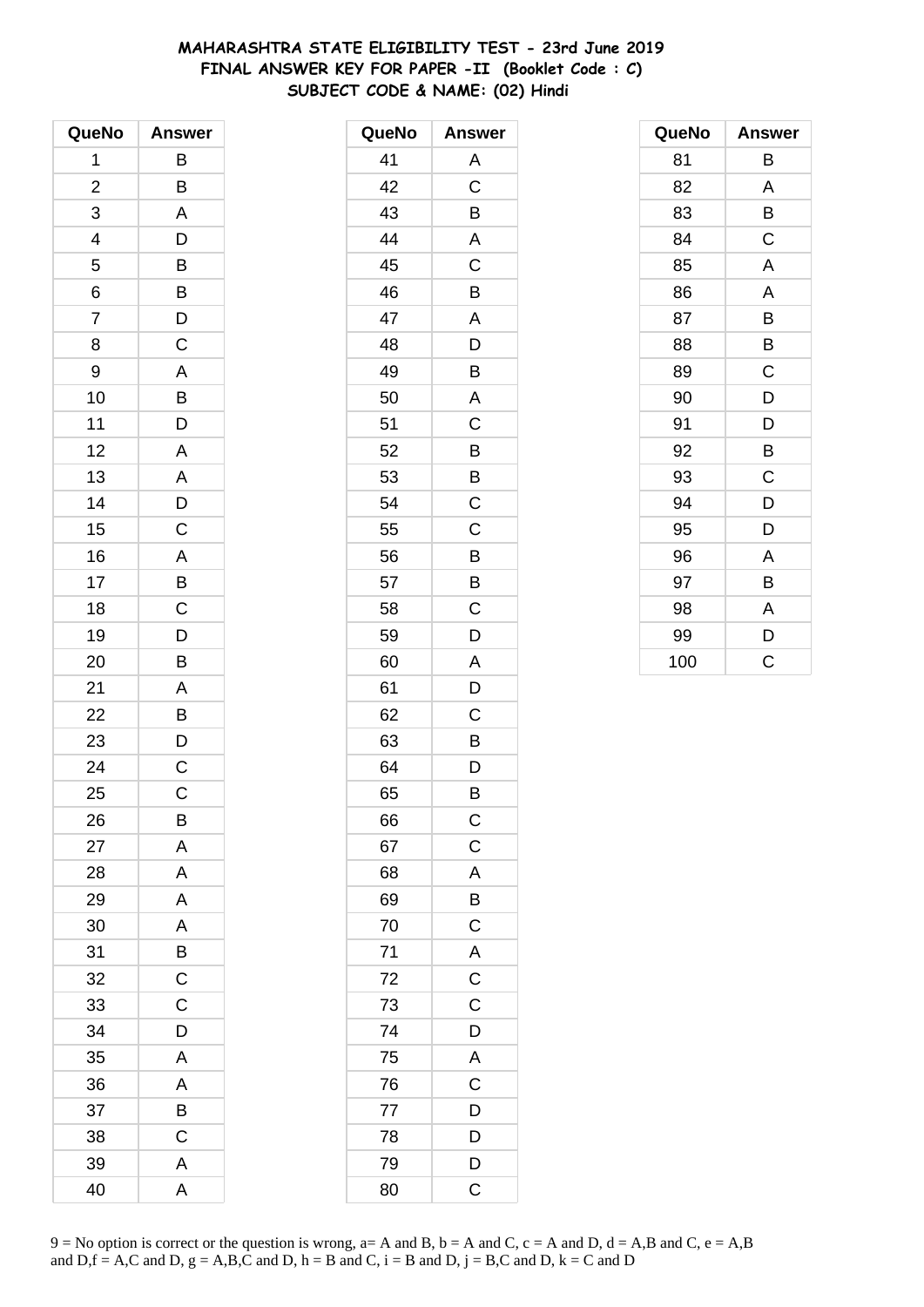# **MAHARASHTRA STATE ELIGIBILITY TEST - 23rd June 2019 FINAL ANSWER KEY FOR PAPER -II (Booklet Code : D) SUBJECT CODE & NAME: (02) Hindi**

| QueNo                   | <b>Answer</b>             |
|-------------------------|---------------------------|
| 1                       | A                         |
| $\overline{\mathbf{c}}$ | B                         |
| 3                       | $\mathsf{D}$              |
| 4                       | $\mathsf C$               |
| 5                       | $\mathsf C$               |
| 6                       | B                         |
| $\overline{7}$          | A                         |
| 8                       | A                         |
| 9                       | A                         |
| 10                      | A                         |
| 11                      |                           |
| 12                      | $rac{B}{C}$               |
| 13                      | $\overline{\overline{C}}$ |
| 14                      | D                         |
| 15                      | A                         |
| 16                      | A                         |
| 17                      | B                         |
| 18                      | $\mathsf C$               |
| 19                      | A                         |
| 20                      | A                         |
| 21                      | A                         |
| 22                      | C                         |
| 23                      | B                         |
| 24                      | $\mathsf{A}$              |
| 25                      | C                         |
| 26                      | B                         |
| 27                      | Α                         |
| 28                      | D                         |
| 29                      | В                         |
| 30                      | A                         |
| 31                      | C                         |
| 32                      | B                         |
| 33                      | B                         |
| 34                      | С                         |
| 35                      | C                         |
| 36                      | В                         |
| 37                      | B                         |
| 38                      | C                         |
| 39                      | D                         |
| 40                      | Α                         |

| QueNo | <b>Answer</b> |
|-------|---------------|
| 41    | D             |
| 42    | C             |
| 43    | B             |
| 44    | D             |
| 45    | B             |
| 46    | $\mathsf C$   |
| 47    | C             |
| 48    | A             |
| 49    | B             |
| 50    | C             |
| 51    | A             |
| 52    | C             |
| 53    | $\mathsf C$   |
| 54    | D             |
| 55    | A             |
| 56    | C             |
| 57    | D             |
| 58    | D             |
| 59    | D             |
| 60    | C             |
| 61    | B             |
| 62    | A             |
| 63    | В             |
| 64    | C             |
| 65    | A             |
| 66    | A             |
| 67    | B             |
| 68    | B             |
| 69    | C             |
| 70    | D             |
| 71    | D             |
| 72    | B             |
| 73    | C             |
| 74    | D             |
| 75    | D             |
| 76    | Α             |
| 77    | B             |
| 78    | A             |
| 79    | D             |
| 80    | C             |

| QueNo | <b>Answer</b> |
|-------|---------------|
| 81    | В             |
| 82    | В             |
| 83    | A             |
| 84    | D             |
| 85    | B             |
| 86    | B             |
| 87    | D             |
| 88    | C             |
| 89    | A             |
| 90    | B             |
| 91    | D             |
| 92    | Α             |
| 93    | A             |
| 94    | D             |
| 95    | C             |
| 96    | Α             |
| 97    | В             |
| 98    | C             |
| 99    | D             |
| 100   | B             |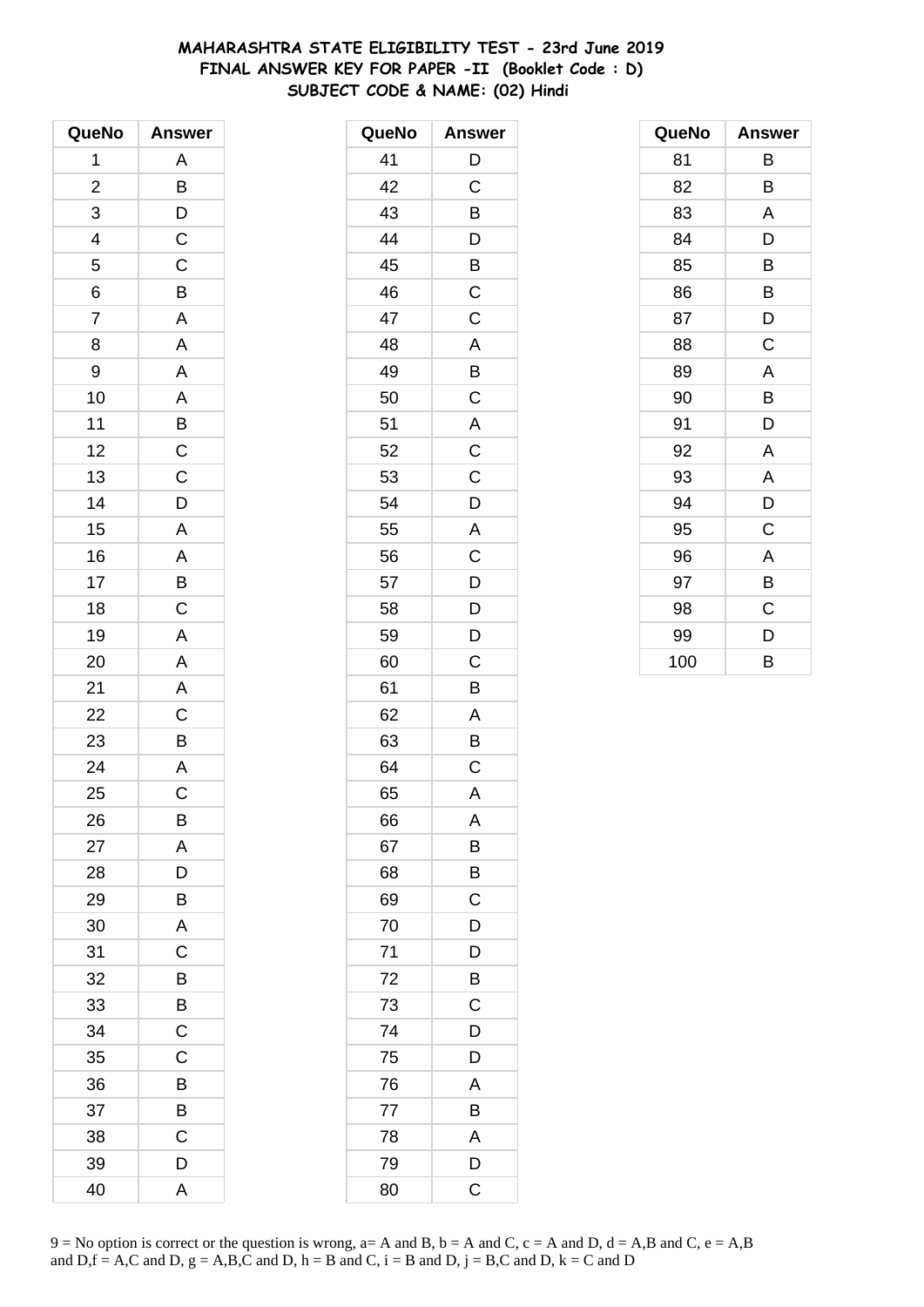# **MAHARASHTRA STATE ELIGIBILITY TEST - 23rd June 2019 FINAL ANSWER KEY FOR PAPER -II (Booklet Code : A) SUBJECT CODE & NAME: (03) English**

| QueNo          | <b>Answer</b>  |
|----------------|----------------|
| 1              | $\mathsf C$    |
| $\overline{c}$ | D              |
| 3              | B              |
| 4              | D              |
| 5              | B              |
| 6              | $\mathsf{C}$   |
| $\overline{7}$ | A              |
| 8              | $\overline{D}$ |
| 9              | $\mathsf{C}$   |
| 10             | C              |
| 11             | D              |
| 12             | A              |
| 13             | $\overline{B}$ |
| 14             | $\overline{B}$ |
| 15             | D              |
| 16             | D              |
| 17             | A              |
| 18             | B              |
| 19             | $\overline{B}$ |
| 20             | B              |
| 21             | A              |
| 22             | $\overline{C}$ |
| 23             | $\mathsf C$    |
| 24             | $\mathsf{C}$   |
| 25             | A              |
| 26             | B              |
| 27             | A              |
| 28             | B              |
| 29             | B              |
| 30             | $\mathsf C$    |
| 31             | A              |
| 32             | D              |
| 33             | C              |
| 34             | A              |
| 35             | A              |
| 36             | $\mathsf C$    |
| 37             | B              |
| 38             | C              |
| 39             | A              |
| 40             | D              |

| QueNo | <b>Answer</b> |
|-------|---------------|
| 41    | B             |
| 42    | C             |
| 43    | Β             |
| 44    | C             |
| 45    | A             |
| 46    | A             |
| 47    | B             |
| 48    | a             |
| 49    | Α             |
| 50    | A             |
| 51    | A             |
| 52    | B             |
| 53    | A             |
| 54    | D             |
| 55    | A             |
| 56    | C             |
| 57    | A             |
| 58    | B             |
| 59    | D             |
| 60    | C             |
| 61    | A             |
| 62    | D             |
| 63    | C             |
| 64    | D             |
| 65    | A             |
| 66    | $\mathsf{C}$  |
| 67    | A             |
| 68    | $\mathsf C$   |
| 69    | $\mathsf C$   |
| 70    | A             |
| 71    | A             |
| 72    | B             |
| 73    | A             |
| 74    | A             |
| 75    | Β             |
| 76    | B             |
| 77    | $\mathsf C$   |
| 78    | $\mathsf C$   |
| 79    | $\mathsf C$   |
| 80    | C             |

| QueNo | <b>Answer</b> |
|-------|---------------|
| 81    | D             |
| 82    | В             |
| 83    | A             |
| 84    | B             |
| 85    | C             |
| 86    | A             |
| 87    | B             |
| 88    | C             |
| 89    | A             |
| 90    | D             |
| 91    | D             |
| 92    | D             |
| 93    | D             |
| 94    | B             |
| 95    | D             |
| 96    | D             |
| 97    | C             |
| 98    | D             |
| 99    | B             |
| 100   | D             |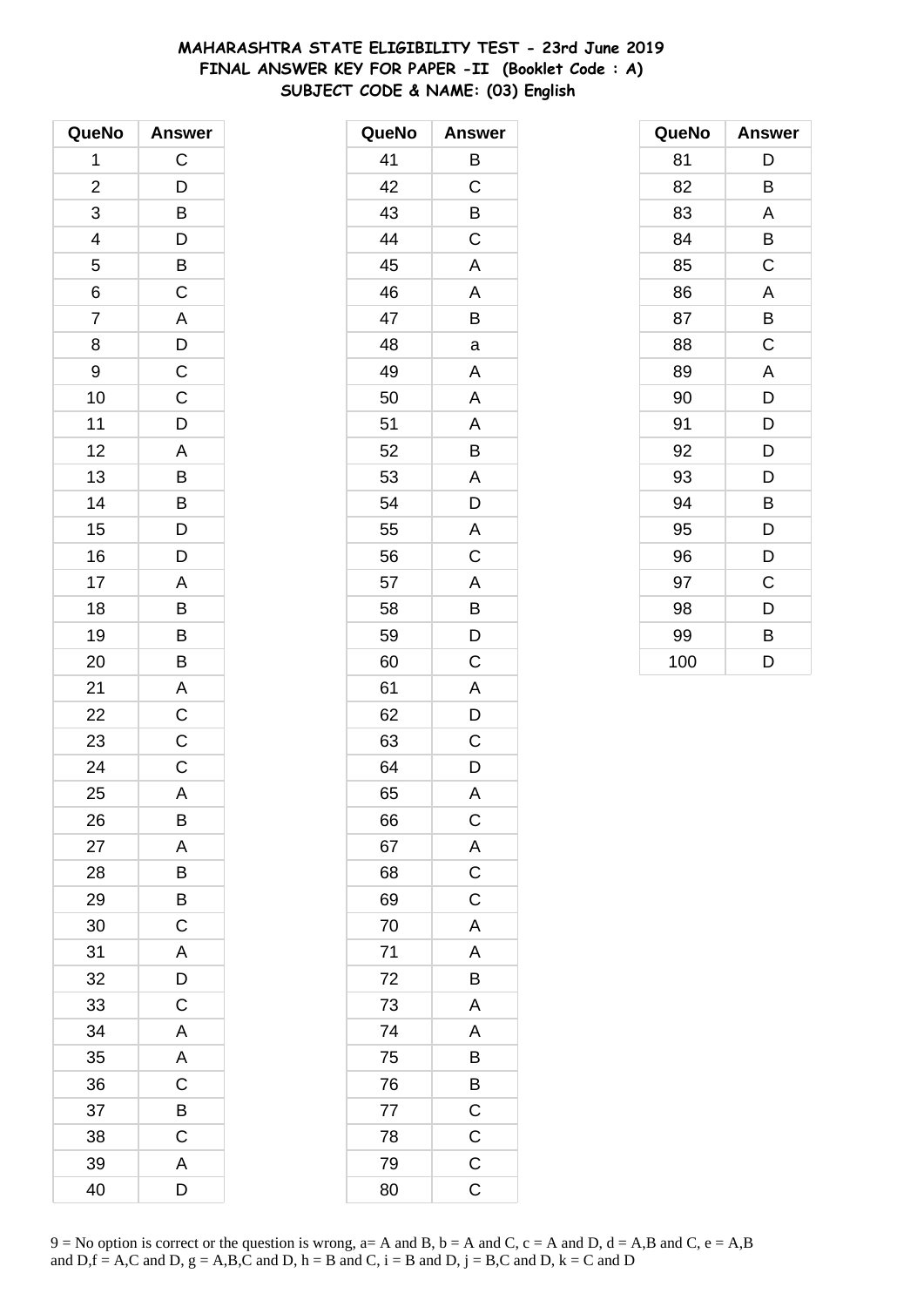# **MAHARASHTRA STATE ELIGIBILITY TEST - 23rd June 2019 FINAL ANSWER KEY FOR PAPER -II (Booklet Code : B) SUBJECT CODE & NAME: (03) English**

| QueNo          | <b>Answer</b>           |
|----------------|-------------------------|
| 1              | A                       |
| $\overline{c}$ | $\overline{C}$          |
| 3              | $\overline{c}$          |
| 4              | $\mathsf C$             |
| 5              | A                       |
| 6              | B                       |
| $\overline{7}$ | A                       |
| 8              | B                       |
| 9              | $rac{B}{C}$             |
| 10             |                         |
| 11             | A                       |
| 12             | $\overline{D}$          |
| 13             | $\overline{C}$          |
| 14             | A                       |
| 15             | A                       |
| 16             | $\mathsf C$             |
| 17             | B                       |
| 18             | $\overline{C}$          |
| 19             | A                       |
| 20             | D                       |
| 21             | B                       |
| 22             | $\mathsf C$             |
| 23             | B                       |
| 24             | $\overline{\mathrm{c}}$ |
| 25             | A                       |
| 26             | A                       |
| 27             | В                       |
| 28             | a                       |
| 29             | A                       |
| 30             | A                       |
| 31             | A                       |
| 32             | B                       |
| 33             | A                       |
| 34             | D                       |
| 35             | A                       |
| 36             | C                       |
| 37             | A                       |
| 38             | B                       |
| 39             | D                       |
| 40             | C                       |

| QueNo | <b>Answer</b>           |
|-------|-------------------------|
| 41    | Α                       |
| 42    | D                       |
| 43    | C                       |
| 44    | D                       |
| 45    | A                       |
| 46    | $\mathsf C$             |
| 47    | $\mathsf{A}$            |
| 48    | $\mathsf C$             |
| 49    | C                       |
| 50    | A                       |
| 51    | A                       |
| 52    | B                       |
| 53    | A                       |
| 54    | A                       |
| 55    | B                       |
| 56    | B                       |
| 57    | $\mathsf C$             |
| 58    | $\overline{\mathrm{c}}$ |
| 59    | $\mathsf C$             |
| 60    | C                       |
| 61    | D                       |
| 62    | Β                       |
| 63    | A                       |
| 64    | B                       |
| 65    | C                       |
| 66    | Α                       |
| 67    | B                       |
| 68    | C                       |
| 69    | A                       |
| 70    | D                       |
| 71    | D                       |
| 72    | D                       |
| 73    | D                       |
| 74    | B                       |
| 75    | D                       |
| 76    | D                       |
| 77    | C                       |
| 78    | D                       |
| 79    | B                       |
| 80    | D                       |

| QueNo | <b>Answer</b> |
|-------|---------------|
| 81    | C             |
| 82    | D             |
| 83    | В             |
| 84    | D             |
| 85    | В             |
| 86    | C             |
| 87    | A             |
| 88    | D             |
| 89    | $\mathsf C$   |
| 90    | $\mathsf C$   |
| 91    | D             |
| 92    | A             |
| 93    | B             |
| 94    | B             |
| 95    | D             |
| 96    | D             |
| 97    | A             |
| 98    | B             |
| 99    | B             |
| 100   | B             |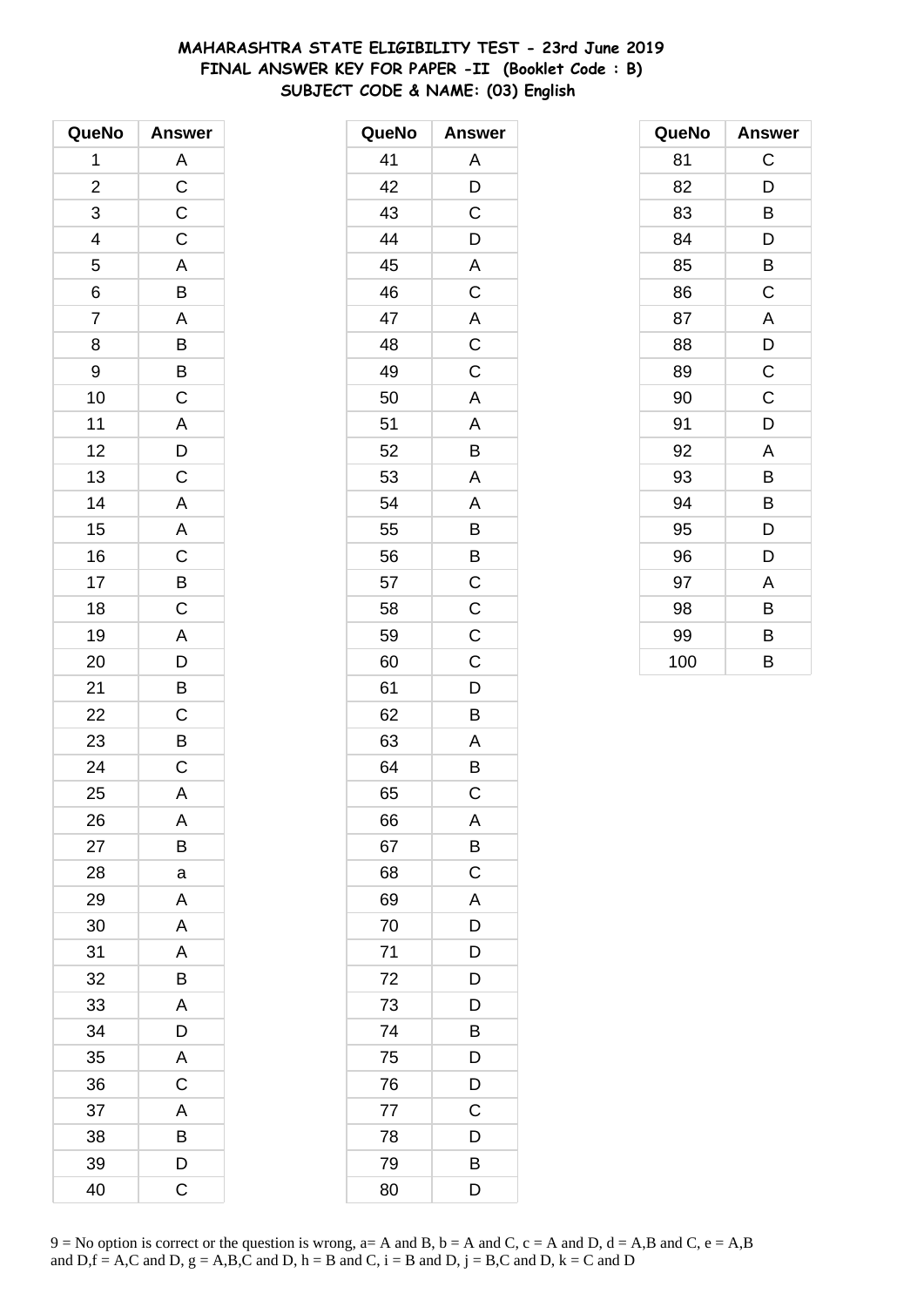# **MAHARASHTRA STATE ELIGIBILITY TEST - 23rd June 2019 FINAL ANSWER KEY FOR PAPER -II (Booklet Code : C) SUBJECT CODE & NAME: (03) English**

| QueNo                    | <b>Answer</b>           |
|--------------------------|-------------------------|
| 1                        | B                       |
| $\overline{c}$           | $\mathsf C$             |
| 3                        | B                       |
| $\overline{\mathcal{L}}$ | $\overline{C}$          |
| $\overline{5}$           | A                       |
| 6                        | A                       |
| $\overline{7}$           | B                       |
| 8                        | a                       |
| 9                        | A                       |
| 10                       | A                       |
| 11                       | A                       |
| 12                       | $\overline{B}$          |
| 13                       | $\overline{\mathsf{A}}$ |
| 14                       | D                       |
| 15                       | A                       |
| 16                       | C                       |
| 17                       | $\overline{A}$          |
| 18                       | $\overline{B}$          |
| 19                       | $\overline{D}$          |
| 20                       | $\mathsf C$             |
| 21                       | A                       |
| 22                       | D                       |
| 23                       | $\mathsf C$             |
| 24                       | D                       |
| 25                       | A                       |
| 26                       | $\mathsf{C}$            |
| 27                       | A                       |
| 28                       | $\mathsf C$             |
| 29                       | $\mathsf C$             |
| 30                       | A                       |
| 31                       | A                       |
| 32                       | B                       |
| 33                       | A                       |
| 34                       | A                       |
| 35                       | B                       |
| 36                       | B                       |
| 37                       | $\mathsf C$             |
| 38                       | $\mathsf C$             |
| 39                       | $\mathsf C$             |
| 40                       | C                       |

| QueNo | <b>Answer</b> |
|-------|---------------|
| 41    | D             |
| 42    | B             |
| 43    | A             |
| 44    | B             |
| 45    | C             |
| 46    | A             |
| 47    | B             |
| 48    | C             |
| 49    | A             |
| 50    | D             |
| 51    | D             |
| 52    | D             |
| 53    | D             |
| 54    | B             |
| 55    | D             |
| 56    | D             |
| 57    | C             |
| 58    | D             |
| 59    | B             |
| 60    | D             |
| 61    | C             |
| 62    | D             |
| 63    | Β             |
| 64    | D             |
| 65    | В             |
| 66    | $\mathsf C$   |
| 67    | A             |
| 68    | D             |
| 69    | C             |
| 70    | C             |
| 71    | D             |
| 72    | A             |
| 73    | B             |
| 74    | B             |
| 75    | D             |
| 76    | D             |
| 77    | A             |
| 78    | B             |
| 79    | B             |
| 80    | B             |

| QueNo | <b>Answer</b> |
|-------|---------------|
| 81    | Α             |
| 82    | $\mathsf C$   |
| 83    | C             |
| 84    | C             |
| 85    | A             |
| 86    | B             |
| 87    | A             |
| 88    | B             |
| 89    | В             |
| 90    | C             |
| 91    | A             |
| 92    | D             |
| 93    | C             |
| 94    | A             |
| 95    | A             |
| 96    | C             |
| 97    | В             |
| 98    | C             |
| 99    | A             |
| 100   | D             |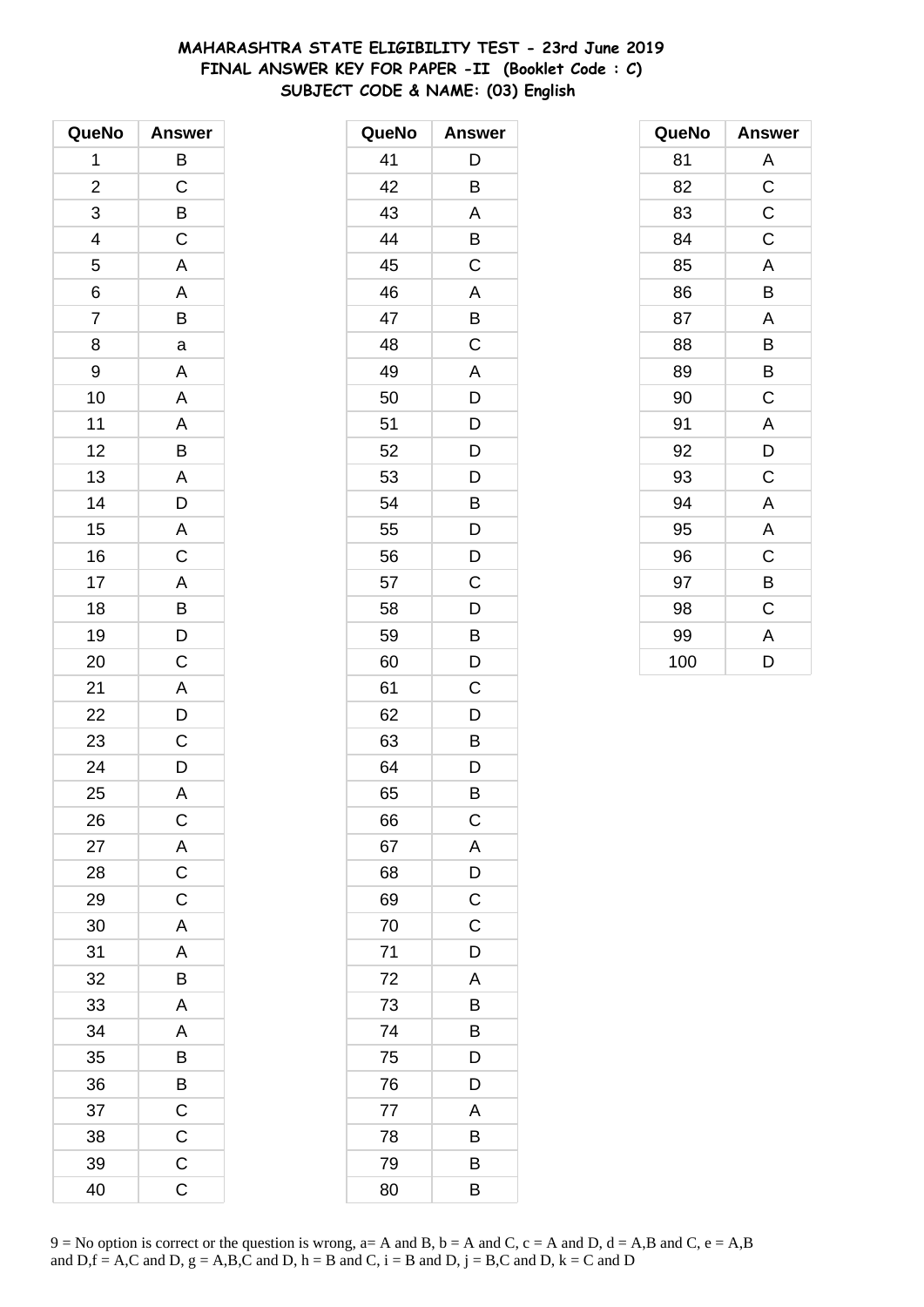# **MAHARASHTRA STATE ELIGIBILITY TEST - 23rd June 2019 FINAL ANSWER KEY FOR PAPER -II (Booklet Code : D) SUBJECT CODE & NAME: (03) English**

| QueNo          | <b>Answer</b>           |
|----------------|-------------------------|
| 1              | A                       |
| $\overline{c}$ |                         |
| 3              | $\frac{D}{C}$           |
|                |                         |
| $\frac{4}{5}$  |                         |
| $\overline{6}$ | $\frac{D}{A}$           |
| $\overline{7}$ |                         |
| 8              | $\frac{A}{C}$           |
| 9              |                         |
| 10             | $\overline{\mathsf{A}}$ |
| 11             |                         |
| 12             |                         |
| 13             |                         |
| 14             |                         |
| 15             | A B A A B B C C         |
| 16             |                         |
| 17             |                         |
| 18             |                         |
| 19             | $\overline{C}$          |
| 20             | $\overline{C}$          |
| 21             |                         |
| 22             | $\frac{D}{B}$           |
| 23             |                         |
| 24             | $rac{A}{B}$             |
| 25             | $\overline{\mathrm{c}}$ |
| 26             | A                       |
| 27             | B                       |
| 28             | C                       |
| 29             | A                       |
| 30             | $\overline{D}$          |
| 31             | D                       |
| 32             | D                       |
| 33             | D                       |
| 34             | B                       |
| 35             | D                       |
| 36             | D                       |
| 37             | C                       |
| 38             | D                       |
| 39             | B                       |
| 40             | D                       |

| QueNo | <b>Answer</b> |
|-------|---------------|
| 41    | C             |
| 42    | D             |
| 43    | В             |
| 44    | D             |
| 45    | B             |
| 46    | C             |
| 47    | A             |
| 48    | D             |
| 49    | $\mathsf C$   |
| 50    | C             |
| 51    | D             |
| 52    | A             |
| 53    | B             |
| 54    | B             |
| 55    | D             |
| 56    | D             |
| 57    | A             |
| 58    | B             |
| 59    | B             |
| 60    | B             |
| 61    | A             |
| 62    | $\mathsf C$   |
| 63    | $\mathsf C$   |
| 64    | $\mathsf C$   |
| 65    | A             |
| 66    | В             |
| 67    | A             |
| 68    | Β             |
| 69    | B             |
| 70    | $\mathsf C$   |
| 71    | A             |
| 72    | D             |
| 73    | C             |
| 74    | A             |
| 75    | A             |
| 76    | C             |
| 77    | B             |
| 78    | C             |
| 79    | A             |
| 80    | D             |

| QueNo | <b>Answer</b> |
|-------|---------------|
| 81    | В             |
| 82    | $\mathsf C$   |
| 83    | В             |
| 84    | C             |
| 85    | A             |
| 86    | A             |
| 87    | B             |
| 88    | a             |
| 89    | A             |
| 90    | A             |
| 91    | A             |
| 92    | B             |
| 93    | A             |
| 94    | D             |
| 95    | A             |
| 96    | C             |
| 97    | A             |
| 98    | В             |
| 99    | D             |
| 100   | C             |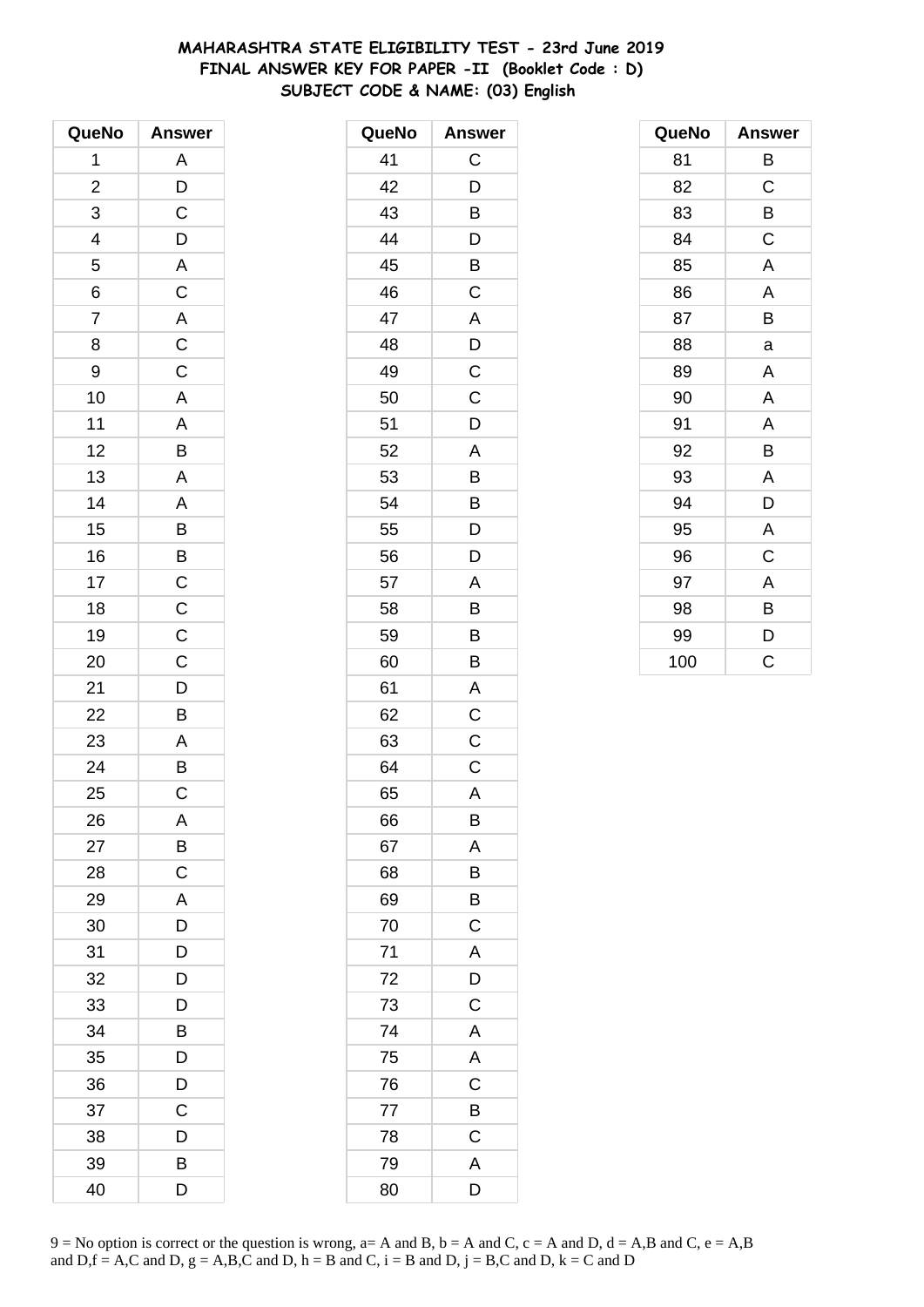# **MAHARASHTRA STATE ELIGIBILITY TEST - 23rd June 2019 FINAL ANSWER KEY FOR PAPER -II (Booklet Code : A) SUBJECT CODE & NAME: (04) Sanskrit**

| QueNo          | <b>Answer</b>           |
|----------------|-------------------------|
| 1              | B                       |
| $\overline{c}$ | B                       |
| 3              | $\mathsf C$             |
| 4              | $\mathsf{D}$            |
| 5              | $\mathsf{C}$            |
| 6              | $\overline{C}$          |
| $\overline{7}$ | $\overline{C}$          |
| 8              | $\overline{C}$          |
| 9              |                         |
| 10             | $\frac{D}{C}$           |
| 11             | D                       |
| 12             | $\overline{\mathsf{A}}$ |
| 13             | $\overline{B}$          |
| 14             | D                       |
| 15             | B                       |
| 16             | A                       |
| 17             | C                       |
| 18             | $\overline{D}$          |
| 19             | $\overline{\mathsf{D}}$ |
| 20             | B                       |
| 21             | B                       |
| 22             | A                       |
| 23             | C                       |
| 24             | $\overline{\mathsf{A}}$ |
| 25             | B                       |
| 26             | A                       |
| 27             | $\overline{D}$          |
| 28             | $\mathsf C$             |
| 29             | $\mathsf C$             |
| 30             | $\mathsf C$             |
| 31             | B                       |
| 32             | $\mathsf C$             |
| 33             | A                       |
| 34             | B                       |
| 35             | $\mathsf C$             |
| 36             | $\mathsf C$             |
| 37             | B                       |
| 38             | C                       |
| 39             | B                       |
| 40             | A                       |

| QueNo | <b>Answer</b>  |
|-------|----------------|
| 41    | $\mathsf C$    |
| 42    | D              |
| 43    | D              |
| 44    | C              |
| 45    | B              |
| 46    | D              |
| 47    | $\mathsf C$    |
| 48    | A              |
| 49    | B              |
| 50    | C              |
| 51    | D              |
| 52    | $\mathbf{A}$   |
| 53    | $\overline{C}$ |
| 54    | $\mathsf C$    |
| 55    | B              |
| 56    | A              |
| 57    | A              |
| 58    | C              |
| 59    | B              |
| 60    | A              |
| 61    | C              |
| 62    | $\mathsf{A}$   |
| 63    | A              |
| 64    | C              |
| 65    | A              |
| 66    | D              |
| 67    | A              |
| 68    | C              |
| 69    | D              |
| 70    | A              |
| 71    | A              |
| 72    | D              |
| 73    | B              |
| 74    | Β              |
| 75    | D              |
| 76    | $\mathsf C$    |
| 77    | $\mathsf C$    |
| 78    | D              |
| 79    | B              |
| 80    | D              |

| QueNo | <b>Answer</b> |
|-------|---------------|
| 81    | В             |
| 82    | D             |
| 83    | B             |
| 84    | B             |
| 85    | B             |
| 86    | A             |
| 87    | D             |
| 88    | D             |
| 89    | B             |
| 90    | B             |
| 91    | A             |
| 92    | C             |
| 93    | A             |
| 94    | D             |
| 95    | C             |
| 96    | C             |
| 97    | A             |
| 98    | A             |
| 99    | В             |
| 100   | A             |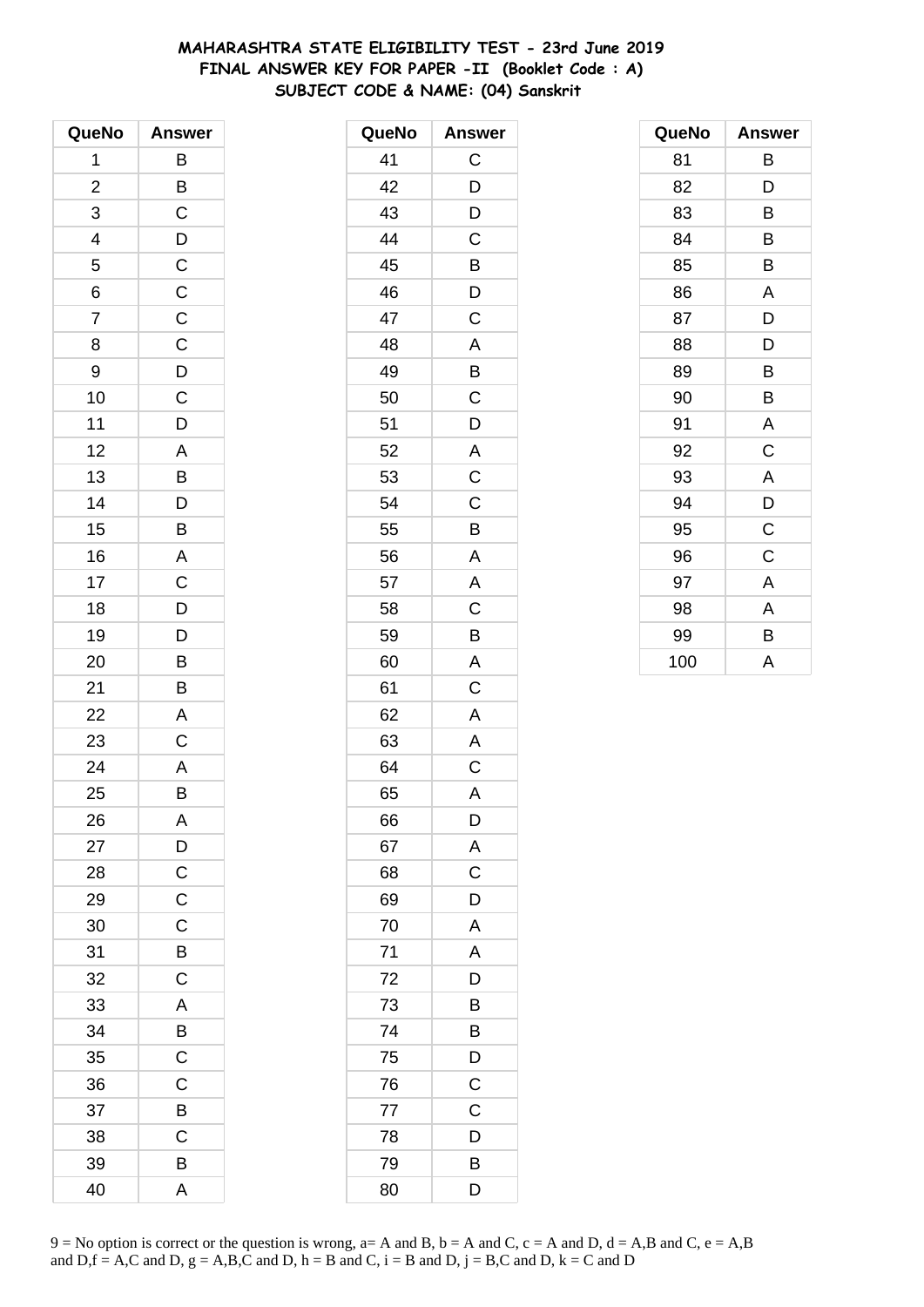# **MAHARASHTRA STATE ELIGIBILITY TEST - 23rd June 2019 FINAL ANSWER KEY FOR PAPER -II (Booklet Code : B) SUBJECT CODE & NAME: (04) Sanskrit**

| QueNo                   | <b>Answer</b>           |
|-------------------------|-------------------------|
| 1                       | A                       |
| $\overline{\mathbf{c}}$ | $\overline{C}$          |
| 3                       | $\overline{\mathsf{A}}$ |
| 4                       | B                       |
| 5                       | $\overline{\mathsf{A}}$ |
| $\overline{6}$          |                         |
| $\overline{7}$          | $\frac{D}{C}$           |
| 8                       | $\overline{C}$          |
| 9                       | $\mathsf{C}$            |
| 10                      | $\overline{B}$          |
| 11                      | $\mathsf C$             |
| 12                      | $\overline{A}$          |
| 13                      | $\overline{B}$          |
| 14                      | $\overline{\mathrm{c}}$ |
| 15                      | $\overline{C}$          |
| 16                      | B                       |
| 17                      | $\mathsf{C}$            |
| 18                      | $\overline{\mathsf{B}}$ |
| 19                      | $\overline{A}$          |
| 20                      | $\frac{1}{C}$           |
| 21                      | D                       |
| 22                      | D                       |
| 23                      | $\mathsf C$             |
| 24                      | $\overline{B}$          |
| 25                      | D                       |
| 26                      | $\mathsf C$             |
| 27                      | A                       |
| 28                      | B                       |
| 29                      | $\mathsf C$             |
| 30                      | $\frac{1}{D}$           |
| 31                      | $\overline{A}$          |
| 32                      | $\overline{C}$          |
| 33                      | $\mathsf C$             |
| 34                      | B                       |
| 35                      | $\mathsf{A}$            |
| 36                      | $\overline{\mathsf{A}}$ |
| 37                      | $\overline{C}$          |
| 38                      | B                       |
| 39                      | A                       |
| 40                      | C                       |

| QueNo | <b>Answer</b> |
|-------|---------------|
| 41    | Α             |
| 42    | A             |
| 43    | C             |
| 44    | A             |
| 45    | D             |
| 46    | A             |
| 47    | C             |
| 48    | D             |
| 49    | A             |
| 50    | A             |
| 51    | D             |
| 52    | B             |
| 53    | B             |
| 54    | D             |
| 55    | C             |
| 56    | C             |
| 57    | D             |
| 58    | B             |
| 59    | D             |
| 60    | B             |
| 61    | D             |
| 62    | В             |
| 63    | Β             |
| 64    | B             |
| 65    | A             |
| 66    | D             |
| 67    | D             |
| 68    | B             |
| 69    | B             |
| 70    | A             |
| 71    | $\mathsf C$   |
| 72    | A             |
| 73    | D             |
| 74    | $\mathsf C$   |
| 75    | C             |
| 76    | A             |
| 77    | A             |
| 78    | B             |
| 79    | A             |
| 80    | B             |

| QueNo | <b>Answer</b> |
|-------|---------------|
| 81    | В             |
| 82    | C             |
| 83    | D             |
| 84    | $\mathsf C$   |
| 85    | $\mathsf{C}$  |
| 86    | $\mathsf C$   |
| 87    | $\mathsf C$   |
| 88    | D             |
| 89    | C             |
| 90    | D             |
| 91    | A             |
| 92    | B             |
| 93    | D             |
| 94    | B             |
| 95    | A             |
| 96    | C             |
| 97    | D             |
| 98    | D             |
| 99    | B             |
| 100   | B             |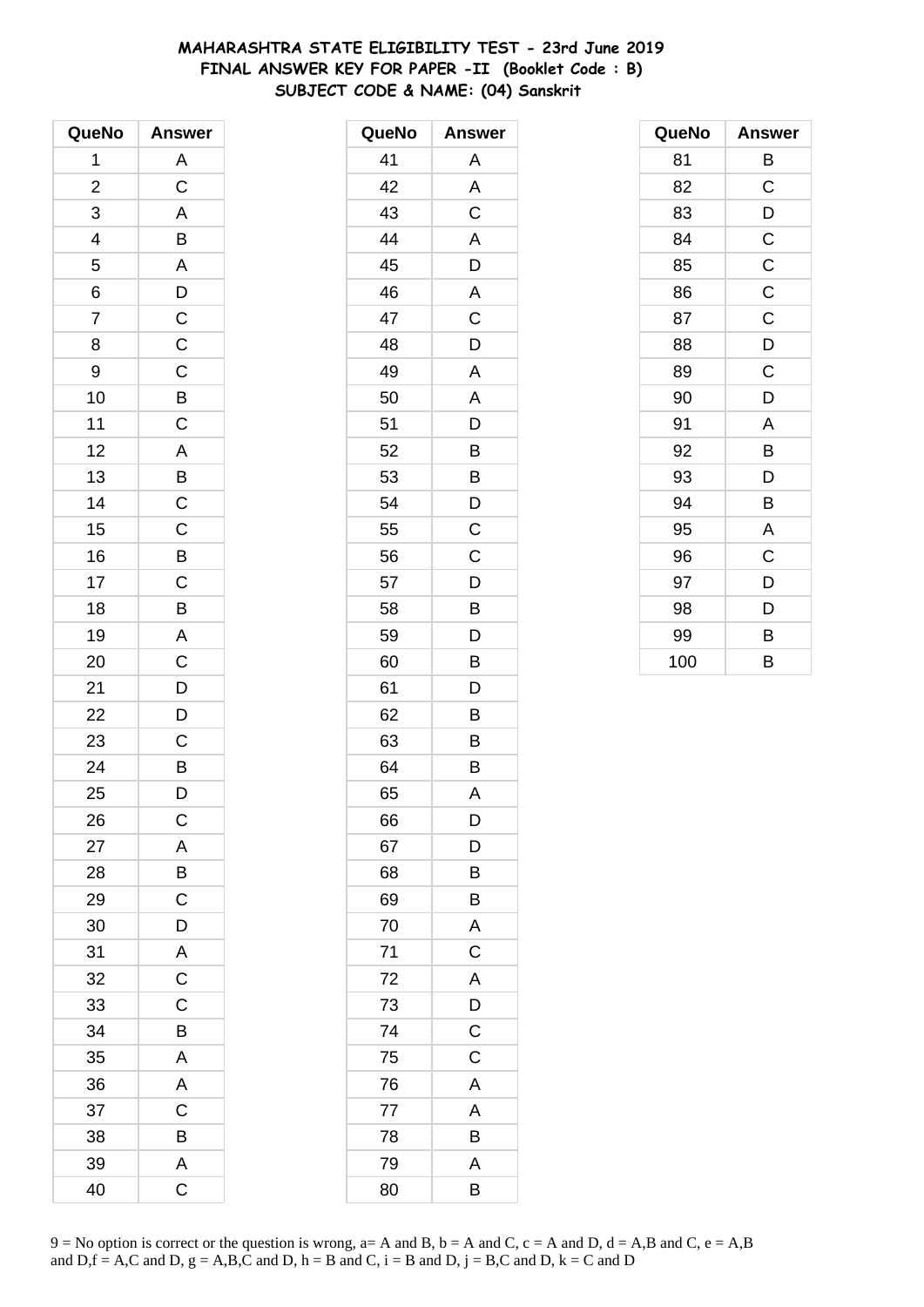# **MAHARASHTRA STATE ELIGIBILITY TEST - 23rd June 2019 FINAL ANSWER KEY FOR PAPER -II (Booklet Code : C) SUBJECT CODE & NAME: (04) Sanskrit**

| QueNo                    | <b>Answer</b>           |
|--------------------------|-------------------------|
| 1                        | B                       |
| $\overline{\mathbf{c}}$  | A                       |
| 3                        | $\overline{\mathsf{C}}$ |
| $\overline{\mathcal{L}}$ |                         |
| 5                        | $\frac{D}{D}$           |
| 6                        | $\overline{C}$          |
| $\overline{7}$           | $\frac{1}{B}$           |
| 8                        | $\overline{D}$          |
| 9                        | $\mathsf C$             |
| 10                       | A                       |
| 11                       | $\overline{B}$          |
| 12                       | $\overline{C}$          |
| 13                       | $\overline{D}$          |
| 14                       |                         |
| 15                       | $rac{A}{C}$             |
| 16                       | $\overline{C}$          |
| 17                       | $\overline{B}$          |
| 18                       | $\overline{\mathsf{A}}$ |
| 19                       | $\overline{\mathsf{A}}$ |
| 20                       | $\mathsf C$             |
| 21                       | B                       |
| 22                       | A                       |
| 23                       | $\mathsf C$             |
| 24                       | $\mathsf{A}$            |
| 25                       | A                       |
| 26                       | $\mathsf{C}$            |
| 27                       | A                       |
| 28                       | D                       |
| 29                       | A                       |
| 30                       | $\mathsf C$             |
| 31                       | D                       |
| 32                       | A                       |
| 33                       | A                       |
| 34                       | D                       |
| 35                       | В                       |
| 36                       | B                       |
| 37                       | D                       |
| 38                       | $\mathsf C$             |
| 39                       | C                       |
| 40                       | D                       |

| QueNo | <b>Answer</b>  |
|-------|----------------|
| 41    | В              |
| 42    | D              |
| 43    | B              |
| 44    | D              |
| 45    | B              |
| 46    | Β              |
| 47    | B              |
| 48    | A              |
| 49    | D              |
| 50    | D              |
| 51    | B              |
| 52    | B              |
| 53    | Α              |
| 54    | $\mathsf C$    |
| 55    | A              |
| 56    | D              |
| 57    | C              |
| 58    | C              |
| 59    | A              |
| 60    | A              |
| 61    | B              |
| 62    | A              |
| 63    | B              |
| 64    | Β              |
| 65    | C              |
| 66    | $\mathsf{D}$   |
| 67    | $\overline{C}$ |
| 68    | $\frac{C}{C}$  |
| 69    |                |
| 70    | C              |
| 71    | D              |
| 72    | $\overline{C}$ |
| 73    | D              |
| 74    | A              |
| 75    | B              |
| 76    | D              |
| 77    | B              |
| 78    | A              |
| 79    | $\mathsf C$    |
| 80    | D              |

| QueNo | <b>Answer</b> |
|-------|---------------|
| 81    | D             |
| 82    | B             |
| 83    | В             |
| 84    | A             |
| 85    | $\mathsf C$   |
| 86    | A             |
| 87    | B             |
| 88    | Α             |
| 89    | D             |
| 90    | $\mathsf C$   |
| 91    | C             |
| 92    | $\mathsf C$   |
| 93    | В             |
| 94    | C             |
| 95    | A             |
| 96    | B             |
| 97    | C             |
| 98    | C             |
| 99    | B             |
| 100   | Ċ             |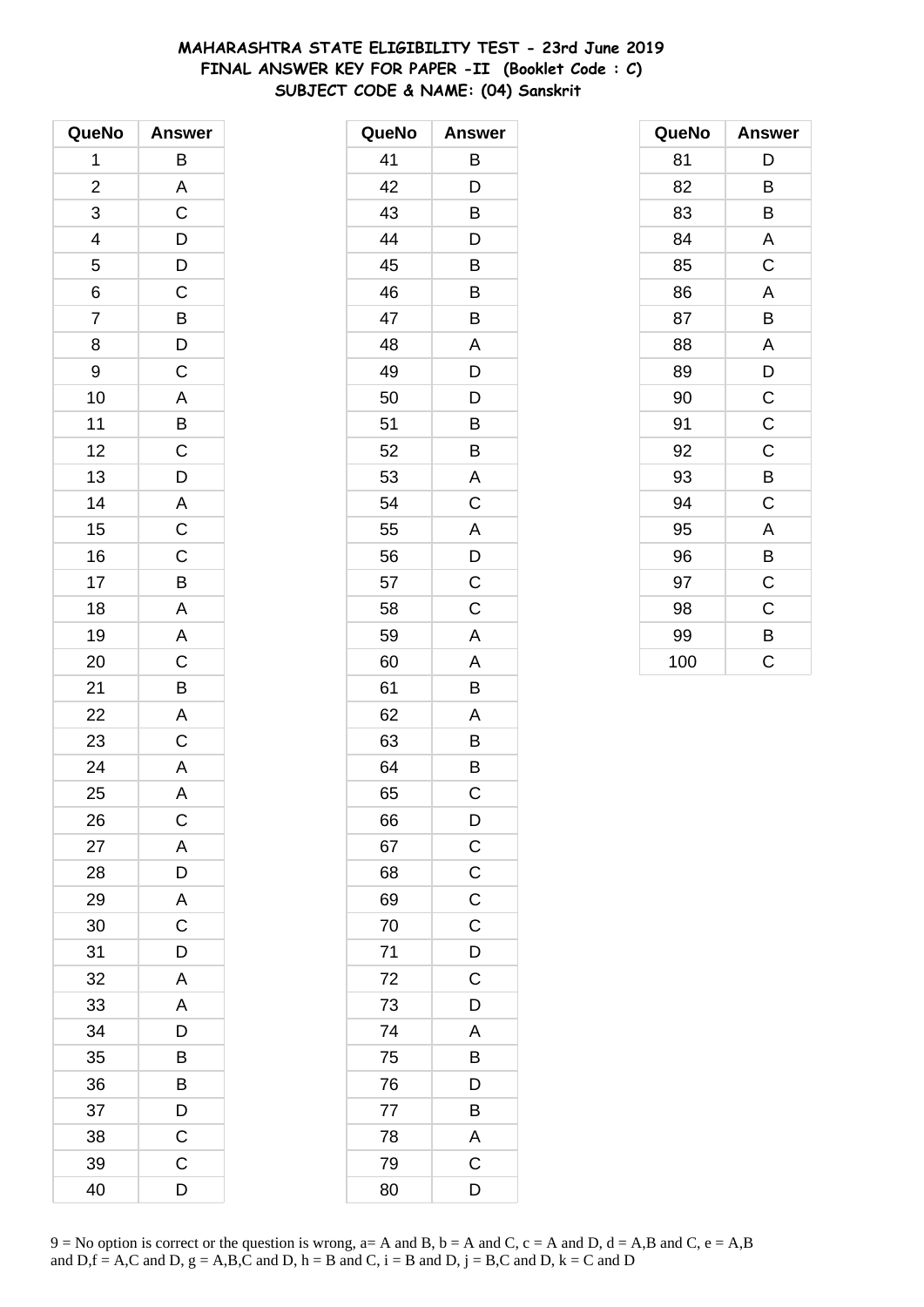# **MAHARASHTRA STATE ELIGIBILITY TEST - 23rd June 2019 FINAL ANSWER KEY FOR PAPER -II (Booklet Code : D) SUBJECT CODE & NAME: (04) Sanskrit**

| QueNo                    | <b>Answer</b>           |
|--------------------------|-------------------------|
| 1                        | $\mathsf C$             |
| $\overline{c}$           | A                       |
| 3                        | A                       |
| $\overline{\mathcal{L}}$ | $\mathsf C$             |
| $\overline{5}$           | $\overline{A}$          |
| 6                        | $\overline{D}$          |
| $\overline{7}$           | $\overline{\mathsf{A}}$ |
| 8                        | $\overline{\mathbf{C}}$ |
| 9                        | D                       |
| 10                       | A                       |
| 11                       | $\mathsf{A}$            |
| 12                       |                         |
| 13                       | $\frac{D}{B}$           |
| 14                       |                         |
| 15                       | B<br>D                  |
| 16                       | $\mathsf{C}$            |
| 17                       | $\mathsf{C}$            |
| 18                       |                         |
| 19                       | $\overline{D}$<br>B     |
| 20                       | D                       |
| 21                       | B                       |
| 22                       | D                       |
| 23                       | B                       |
| 24                       | $\overline{B}$          |
| 25                       | B                       |
| 26                       | A                       |
| 27                       | D                       |
| 28                       | D                       |
| 29                       | B                       |
| 30                       | $\overline{B}$          |
| 31                       | A                       |
| 32                       | $\mathsf C$             |
| 33                       | $\overline{\mathsf{A}}$ |
| 34                       | D                       |
| 35                       | $\mathsf C$             |
| 36                       | $\mathsf C$             |
| 37                       | A                       |
| 38                       | A                       |
| 39                       | B                       |
| 40                       | A                       |

| QueNo | <b>Answer</b>  |
|-------|----------------|
| 41    | Β              |
| 42    | B              |
| 43    | C              |
| 44    | $\mathsf{D}$   |
| 45    | $\overline{C}$ |
| 46    | $\overline{C}$ |
| 47    | $\mathsf C$    |
| 48    | C              |
| 49    | $\mathsf{D}$   |
| 50    | C              |
| 51    | D              |
| 52    | A              |
| 53    | B              |
| 54    | D              |
| 55    | B              |
| 56    | A              |
| 57    | $\mathsf C$    |
| 58    | D              |
| 59    | D              |
| 60    | B              |
| 61    | B              |
| 62    | A              |
| 63    | $\mathsf C$    |
| 64    | A              |
| 65    | B              |
| 66    | Α              |
| 67    | D              |
| 68    | $\mathsf{C}$   |
| 69    | $\overline{C}$ |
| 70    | $\mathsf{C}$   |
| 71    | B              |
| 72    | $\mathsf C$    |
| 73    | A              |
| 74    | B              |
| 75    | $\overline{C}$ |
| 76    | $\mathsf{C}$   |
| 77    | B              |
| 78    | C              |
| 79    | B              |
| 80    | A              |

| QueNo | <b>Answer</b> |
|-------|---------------|
| 81    | C             |
| 82    | D             |
| 83    | D             |
| 84    | C             |
| 85    | B             |
| 86    | D             |
| 87    | C             |
| 88    | A             |
| 89    | B             |
| 90    | C             |
| 91    | D             |
| 92    | A             |
| 93    | $\mathsf C$   |
| 94    | C             |
| 95    | B             |
| 96    | Α             |
| 97    | A             |
| 98    | C             |
| 99    | B             |
| 100   | A             |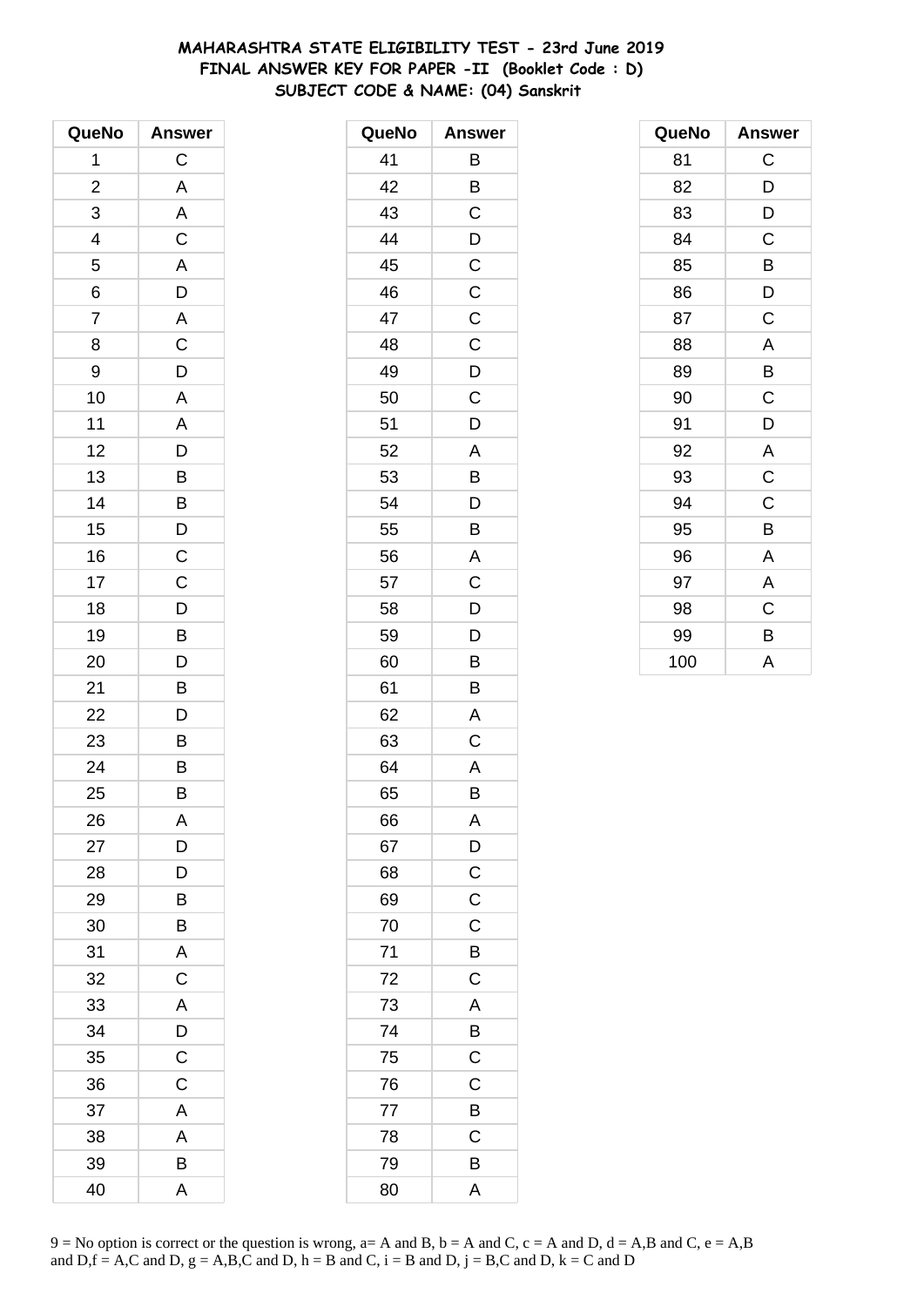# **MAHARASHTRA STATE ELIGIBILITY TEST - 23rd June 2019 FINAL ANSWER KEY FOR PAPER -II (Booklet Code : A) SUBJECT CODE & NAME: (05) Urdu**

| QueNo          | <b>Answer</b>           |
|----------------|-------------------------|
| 1              | B                       |
| $\overline{c}$ | C                       |
| 3              | D                       |
| 4              | B                       |
| 5              | D                       |
| 6              | $\overline{B}$          |
| $\overline{7}$ | B                       |
| 8              | D                       |
| 9              | D                       |
| 10             | B                       |
| 11             | $\mathsf C$             |
| 12             | $\overline{B}$          |
| 13             | $\overline{D}$          |
| 14             | C                       |
| 15             | B                       |
| 16             | $\mathsf{C}$            |
| 17             | B                       |
| 18             | $\overline{A}$          |
| 19             | $\overline{\mathrm{c}}$ |
| 20             | $\mathsf C$             |
| 21             | $\overline{D}$          |
| 22             | $\overline{\text{c}}$   |
| 23             | $\mathsf C$             |
| 24             | $\mathsf{C}$            |
| 25             | Α                       |
| 26             | B                       |
| 27             | A                       |
| 28             | B                       |
| 29             | A                       |
| 30             | D                       |
| 31             | A                       |
| 32             | $\mathsf C$             |
| 33             | D                       |
| 34             | B                       |
| 35             | B                       |
| 36             | C                       |
| 37             | 9                       |
| 38             | C                       |
| 39             | $\mathsf C$             |
| 40             | C                       |

| QueNo | <b>Answer</b> |
|-------|---------------|
| 41    | D             |
| 42    | B             |
| 43    | C             |
| 44    | A             |
| 45    | D             |
| 46    | D             |
| 47    | B             |
| 48    | C             |
| 49    | C             |
| 50    | Β             |
| 51    | B             |
| 52    | D             |
| 53    | B             |
| 54    | C             |
| 55    | C             |
| 56    | Β             |
| 57    | Β             |
| 58    | D             |
| 59    | C             |
| 60    | A             |
| 61    | A             |
| 62    | D             |
| 63    | Α             |
| 64    | A             |
| 65    | В             |
| 66    | A             |
| 67    | D             |
| 68    | C             |
| 69    | B             |
| 70    | $\mathsf C$   |
| 71    | $\mathsf C$   |
| 72    | D             |
| 73    | B             |
| 74    | C             |
| 75    | D             |
| 76    | D             |
| 77    | D             |
| 78    | C             |
| 79    | A             |
| 80    | B             |

| QueNo | <b>Answer</b> |
|-------|---------------|
| 81    | В             |
| 82    | $\mathsf C$   |
| 83    | C             |
| 84    | C             |
| 85    | В             |
| 86    | D             |
| 87    | C             |
| 88    | D             |
| 89    | B             |
| 90    | B             |
| 91    | D             |
| 92    | C             |
| 93    | D             |
| 94    | C             |
| 95    | D             |
| 96    | B             |
| 97    | C             |
| 98    | D             |
| 99    | B             |
| 100   | Ć             |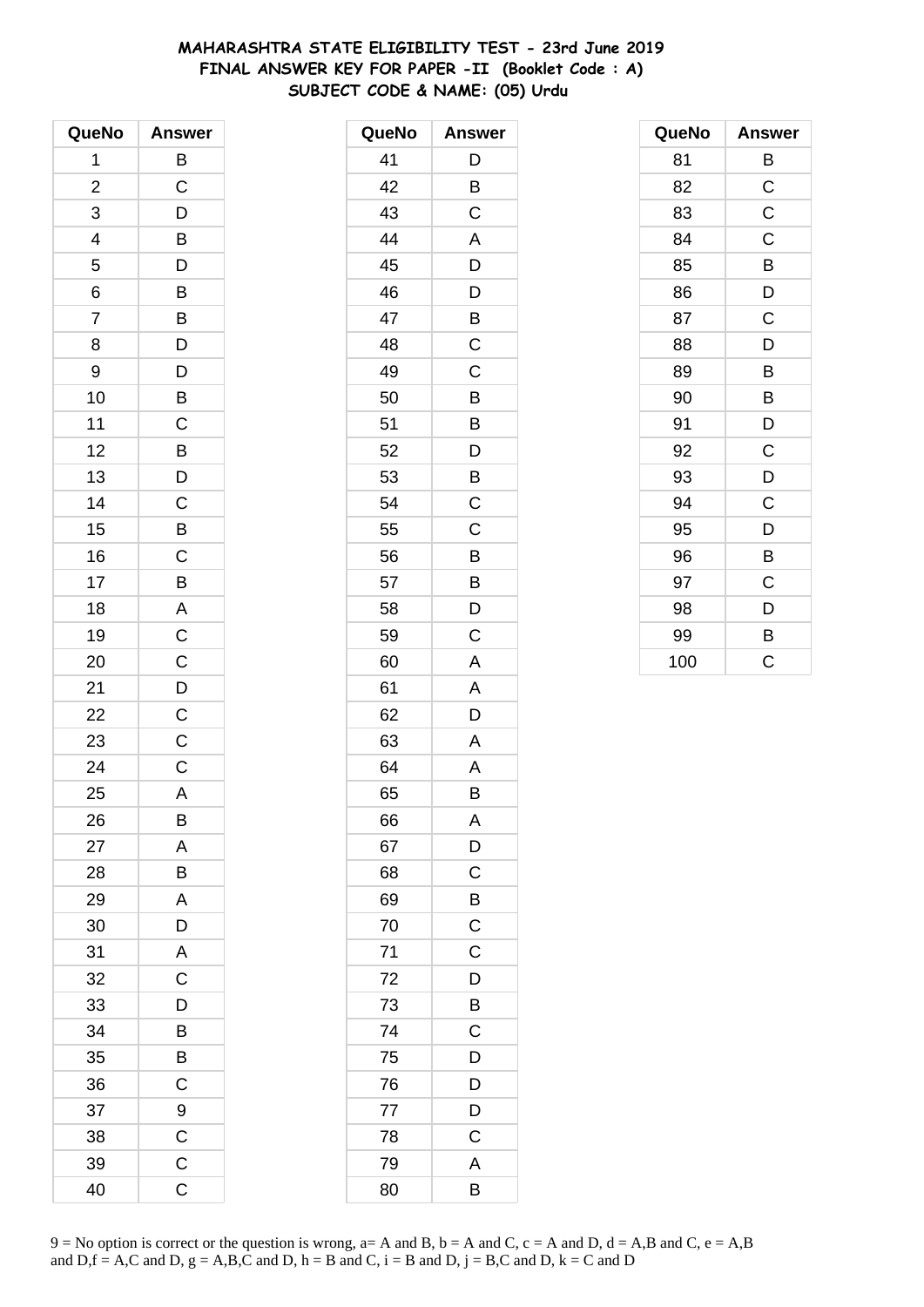# **MAHARASHTRA STATE ELIGIBILITY TEST - 23rd June 2019 FINAL ANSWER KEY FOR PAPER -II (Booklet Code : B) SUBJECT CODE & NAME: (05) Urdu**

| QueNo                    | <b>Answer</b>  |
|--------------------------|----------------|
| 1                        | $\mathsf{D}$   |
| $\overline{\mathbf{c}}$  | $\mathsf C$    |
| 3                        | $\mathsf C$    |
| $\overline{\mathcal{L}}$ | $\mathsf C$    |
| $\overline{5}$           | A              |
| 6                        | B              |
| $\overline{7}$           | A              |
| 8                        | B              |
| 9                        | A              |
| 10                       | D              |
| 11                       | $\overline{A}$ |
| 12                       | $\overline{C}$ |
| 13                       | $\overline{D}$ |
| 14                       | $\overline{B}$ |
| 15                       | $\overline{B}$ |
| 16                       | $\mathsf{C}$   |
| 17                       | 9              |
| 18                       | $\overline{C}$ |
| 19                       | $\overline{C}$ |
| 20                       | $\mathsf{C}$   |
| 21                       | $\overline{D}$ |
| 22                       | B              |
| 23                       | $\mathsf C$    |
| 24                       | $\overline{A}$ |
| 25                       | D              |
| 26                       | D              |
| 27                       | В              |
| 28                       | C              |
| 29                       | C              |
| 30                       | B              |
| 31                       | B              |
| 32                       | D              |
| 33                       | B              |
| 34                       | С              |
| 35                       | C              |
| 36                       | В              |
| 37                       | B              |
| 38                       | D              |
| 39                       | C              |
| 40                       | A              |

| QueNo | <b>Answer</b> |
|-------|---------------|
| 41    | A             |
| 42    | D             |
| 43    | A             |
| 44    | A             |
| 45    | B             |
| 46    | A             |
| 47    | D             |
| 48    | C             |
| 49    | B             |
| 50    | C             |
| 51    | C             |
| 52    | D             |
| 53    | B             |
| 54    | C             |
| 55    | D             |
| 56    | D             |
| 57    | D             |
| 58    | C             |
| 59    | A             |
| 60    | B             |
| 61    | B             |
| 62    | C             |
| 63    | С             |
| 64    | C             |
| 65    | B             |
| 66    | D             |
| 67    | C             |
| 68    | D             |
| 69    | B             |
| 70    | B             |
| 71    | D             |
| 72    | $\mathsf C$   |
| 73    | D             |
| 74    | C             |
| 75    | D             |
| 76    | B             |
| 77    | $\mathsf C$   |
| 78    | D             |
| 79    | B             |
| 80    | C             |

| QueNo | <b>Answer</b> |
|-------|---------------|
| 81    | В             |
| 82    | C             |
| 83    | D             |
| 84    | B             |
| 85    | D             |
| 86    | B             |
| 87    | B             |
| 88    | D             |
| 89    | D             |
| 90    | B             |
| 91    | C             |
| 92    | B             |
| 93    | D             |
| 94    | C             |
| 95    | B             |
| 96    | C             |
| 97    | B             |
| 98    | A             |
| 99    | C             |
| 100   | Ć             |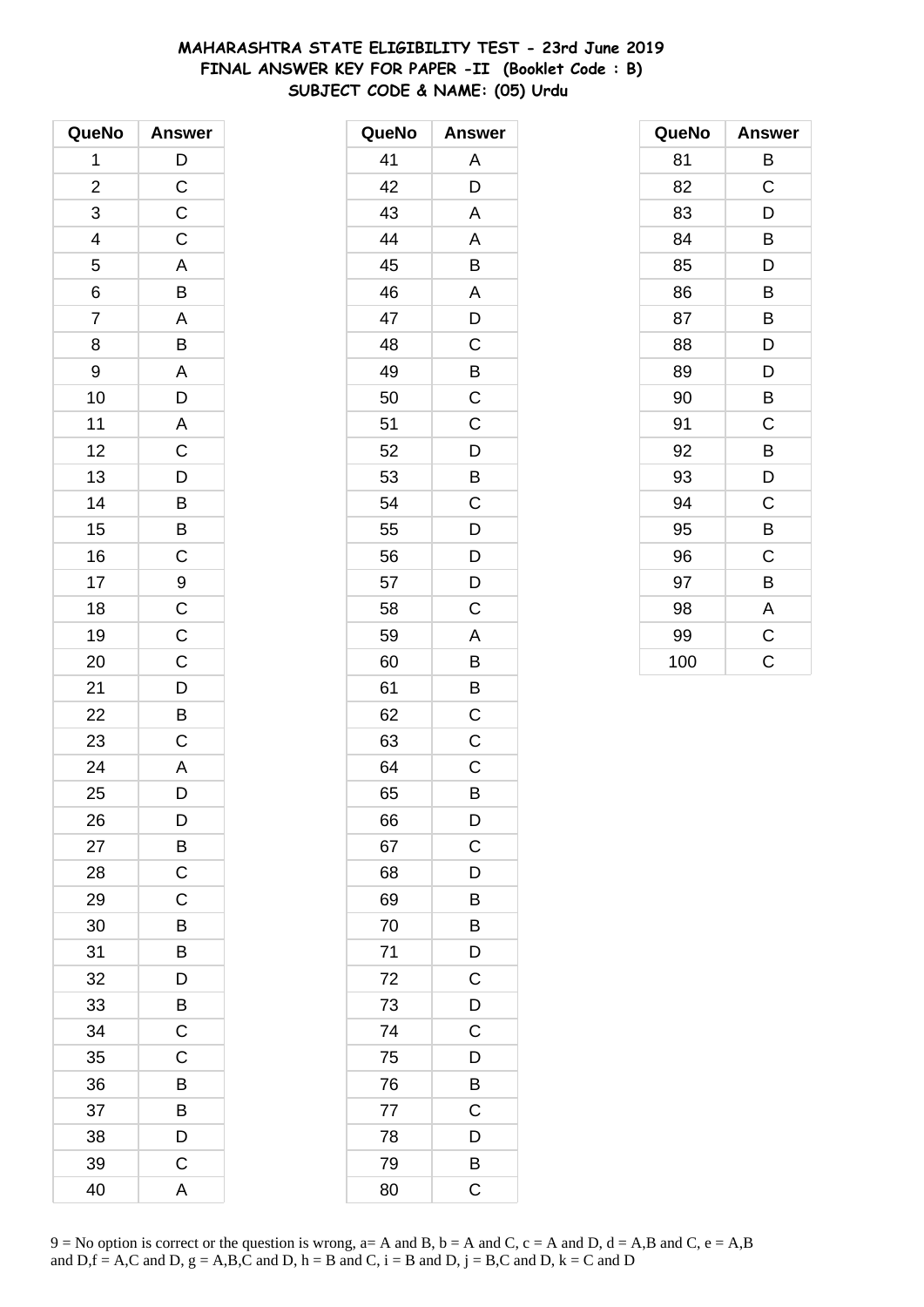# **MAHARASHTRA STATE ELIGIBILITY TEST - 23rd June 2019 FINAL ANSWER KEY FOR PAPER -II (Booklet Code : C) SUBJECT CODE & NAME: (05) Urdu**

| QueNo          | <b>Answer</b>  |
|----------------|----------------|
| 1              | D              |
| $\overline{c}$ | B              |
| 3              | $\mathsf C$    |
| 4              | A              |
| 5              | D              |
| 6              |                |
| $\overline{7}$ | $\frac{D}{B}$  |
| 8              | $\mathsf C$    |
| 9              | C              |
| 10             | B              |
| 11             | B              |
| 12             | D              |
| 13             | $\overline{B}$ |
| 14             | $\mathsf C$    |
| 15             | C              |
| 16             | B              |
| 17             | B              |
| 18             | D              |
| 19             | $\mathsf C$    |
| 20             | A              |
| 21             | A              |
| 22             | D              |
| 23             | A              |
| 24             | A              |
| 25             | B              |
| 26             | A              |
| 27             | D              |
| 28             | C              |
| 29             | B              |
| 30             | $\mathsf C$    |
| 31             | C              |
| 32             | D              |
| 33             | B              |
| 34             | С              |
| 35             | D              |
| 36             | D              |
| 37             | D              |
| 38             | C              |
| 39             | A              |
| 40             | В              |

| QueNo | <b>Answer</b> |
|-------|---------------|
| 41    | B             |
| 42    | C             |
| 43    | C             |
| 44    | C             |
| 45    | B             |
| 46    | D             |
| 47    | C             |
| 48    | D             |
| 49    | Β             |
| 50    | B             |
| 51    | D             |
| 52    | C             |
| 53    | D             |
| 54    | C             |
| 55    | D             |
| 56    | B             |
| 57    | C             |
| 58    | D             |
| 59    | B             |
| 60    | C             |
| 61    | B             |
| 62    | C             |
| 63    | D             |
| 64    | B             |
| 65    | D             |
| 66    | B             |
| 67    | B             |
| 68    | D             |
| 69    | D             |
| 70    | B             |
| 71    | C             |
| 72    | B             |
| 73    | D             |
| 74    | C             |
| 75    | B             |
| 76    | C             |
| 77    | B             |
| 78    | A             |
| 79    | $\mathsf C$   |
| 80    | C             |

| QueNo | <b>Answer</b> |
|-------|---------------|
| 81    | D             |
| 82    | $\mathsf C$   |
| 83    | $\mathsf C$   |
| 84    | C             |
| 85    | A             |
| 86    | B             |
| 87    | A             |
| 88    | B             |
| 89    | A             |
| 90    | D             |
| 91    | A             |
| 92    | C             |
| 93    | D             |
| 94    | B             |
| 95    | B             |
| 96    | C             |
| 97    | 9             |
| 98    | $\mathsf C$   |
| 99    | $\mathsf C$   |
| 100   | Ċ             |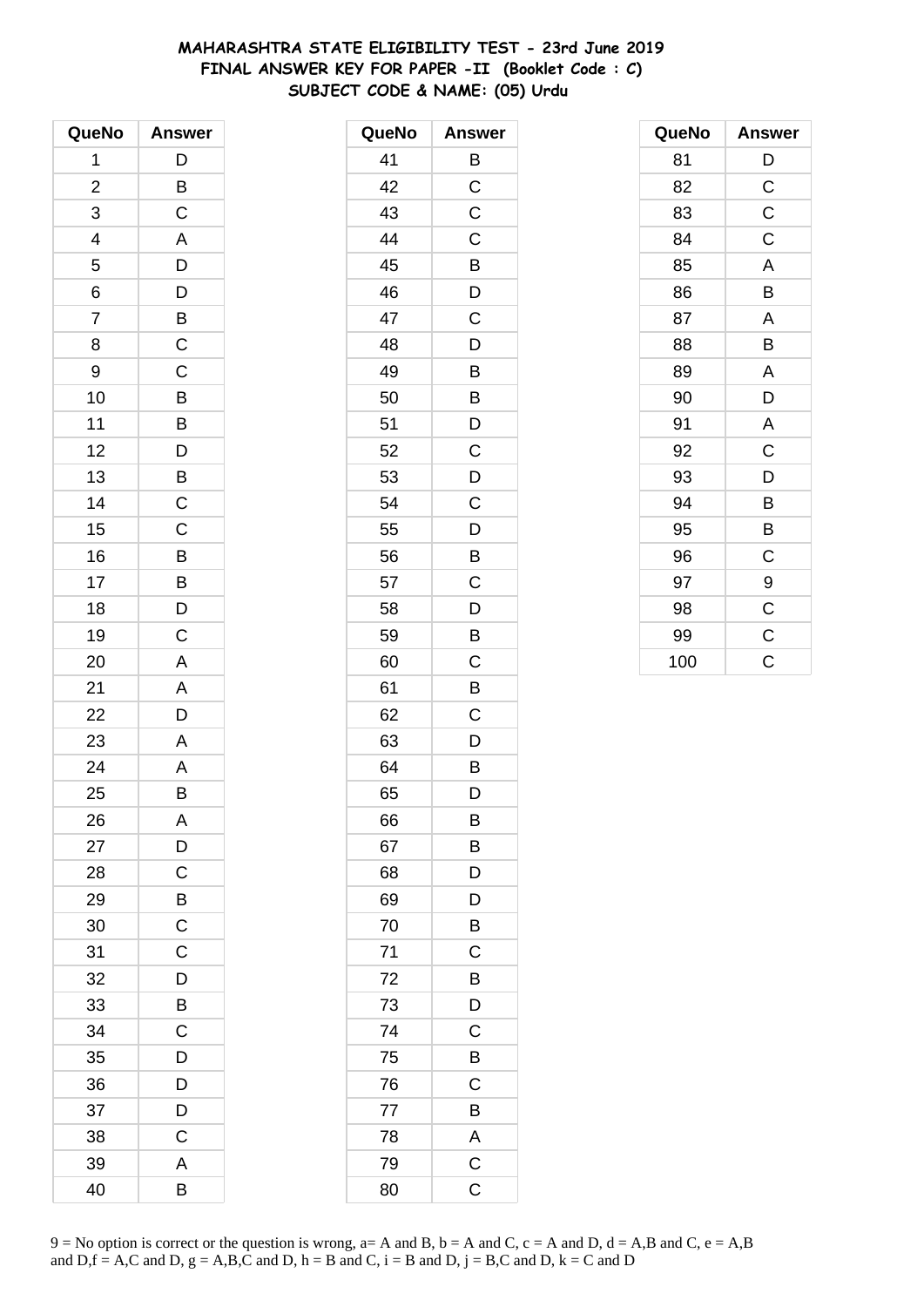# **MAHARASHTRA STATE ELIGIBILITY TEST - 23rd June 2019 FINAL ANSWER KEY FOR PAPER -II (Booklet Code : D) SUBJECT CODE & NAME: (05) Urdu**

| QueNo                   | <b>Answer</b>         |
|-------------------------|-----------------------|
| 1                       | A                     |
| $\overline{\mathbf{c}}$ | D                     |
| 3                       | A                     |
| 4                       | A                     |
| 5                       | B                     |
| 6                       | A                     |
| $\overline{7}$          | D                     |
| 8                       | $\mathsf C$           |
| 9                       | $\overline{B}$        |
| 10                      | $\overline{\text{c}}$ |
| 11                      | $\mathsf C$           |
| 12                      | $\overline{D}$        |
| 13                      | $\overline{B}$        |
| 14                      | C                     |
| 15                      | D                     |
| 16                      | $\overline{D}$        |
| 17                      | D                     |
| 18                      | $\mathsf C$           |
| 19                      | A                     |
| 20                      | B                     |
| 21                      | B                     |
| 22                      | $\overline{C}$        |
| 23                      | C                     |
| 24                      | $\mathsf{C}$          |
| 25                      | B                     |
| 26                      | D                     |
| 27                      | C                     |
| 28                      | D                     |
| 29                      | B                     |
| 30                      | B                     |
| 31                      | D                     |
| 32                      | C                     |
| 33                      | D                     |
| 34                      | С                     |
| 35                      | D                     |
| 36                      | B                     |
| 37                      | Ċ                     |
| 38                      | D                     |
| 39                      | В                     |
| 40                      | C                     |

| QueNo | <b>Answer</b>  |
|-------|----------------|
| 41    | B              |
| 42    | C              |
| 43    | D              |
| 44    | B              |
| 45    | D              |
| 46    | B              |
| 47    | B              |
| 48    | D              |
| 49    | D              |
| 50    | B              |
| 51    | C              |
| 52    | B              |
| 53    | D              |
| 54    | C              |
| 55    | B              |
| 56    | C              |
| 57    | B              |
| 58    | A              |
| 59    | $\mathsf C$    |
| 60    | C              |
| 61    | D              |
| 62    | C              |
| 63    | C              |
| 64    | C              |
| 65    | A              |
| 66    | B              |
| 67    | A              |
| 68    | B              |
| 69    | Α              |
| 70    | D              |
| 71    | A              |
| 72    | $\overline{C}$ |
| 73    | D              |
| 74    | B              |
| 75    | Β              |
| 76    | C              |
| 77    | 9              |
| 78    | $\mathsf C$    |
| 79    | $\mathsf C$    |
| 80    | C              |

| QueNo | <b>Answer</b> |
|-------|---------------|
| 81    | D             |
| 82    | B             |
| 83    | C             |
| 84    | A             |
| 85    | D             |
| 86    | D             |
| 87    | B             |
| 88    | $\mathsf C$   |
| 89    | C             |
| 90    | B             |
| 91    | B             |
| 92    | D             |
| 93    | B             |
| 94    | $\mathsf C$   |
| 95    | C             |
| 96    | B             |
| 97    | B             |
| 98    | D             |
| 99    | $\mathsf C$   |
| 100   | A             |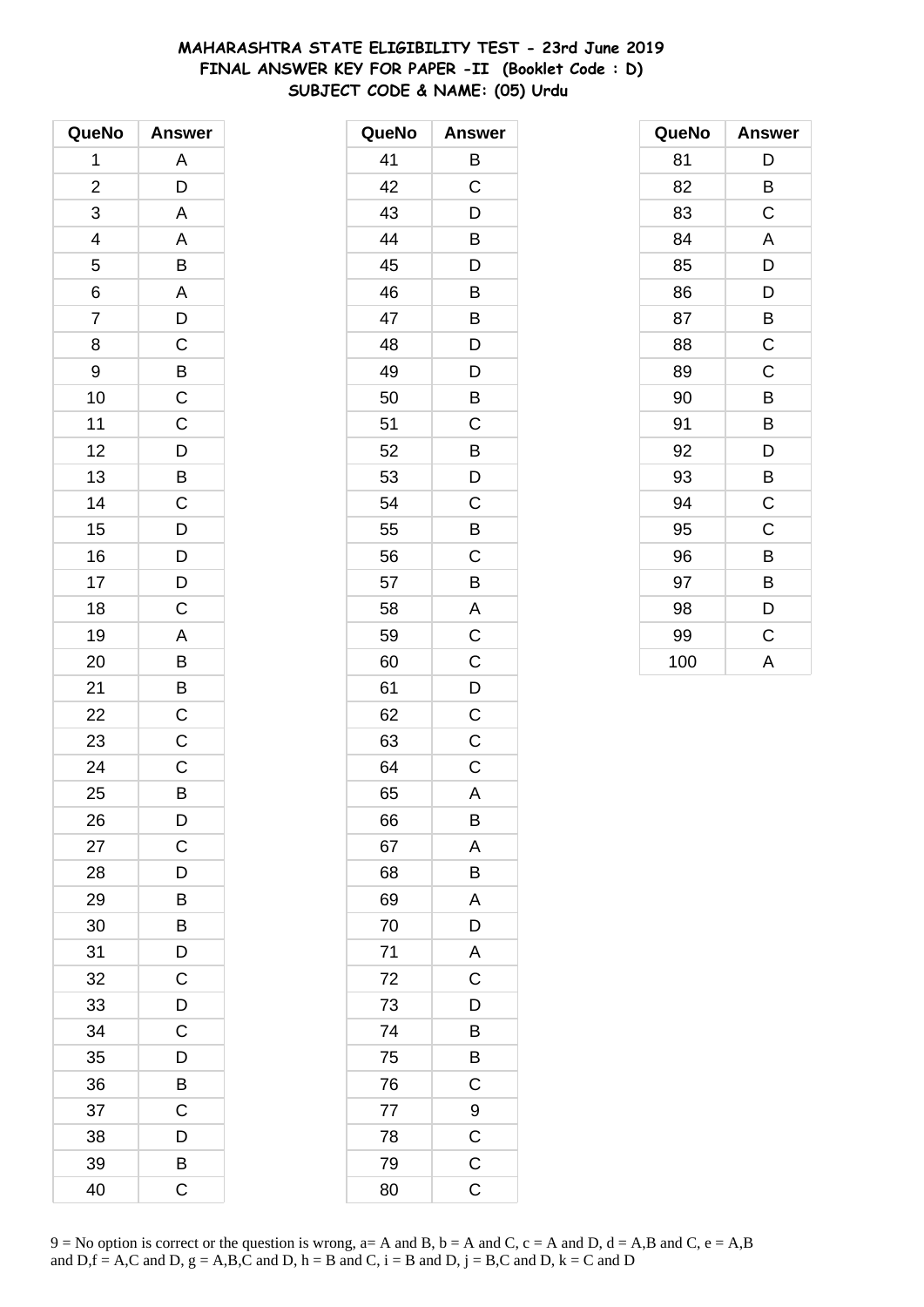# **MAHARASHTRA STATE ELIGIBILITY TEST - 23rd June 2019 FINAL ANSWER KEY FOR PAPER -II (Booklet Code : A) SUBJECT CODE & NAME: (10) History**

| QueNo          | <b>Answer</b>           |
|----------------|-------------------------|
| 1              | $\overline{C}$          |
| $\overline{c}$ | $\mathsf C$             |
| 3              | A                       |
| 4              | $\mathsf C$             |
| 5              | B                       |
| $\overline{6}$ |                         |
| $\overline{7}$ | $\frac{B}{D}$           |
| 8              | $\overline{C}$          |
| 9              | A                       |
| 10             | $\overline{\text{c}}$   |
| 11             | D                       |
| 12             | $\overline{A}$          |
| 13             | $\overline{\mathrm{c}}$ |
| 14             | $\mathsf C$             |
| 15             | $\overline{B}$          |
| 16             | $\overline{B}$          |
| 17             | $\overline{C}$          |
| 18             | $\overline{A}$          |
| 19             | $\overline{D}$          |
| 20             | $\overline{C}$          |
| 21             | A                       |
| 22             | $\mathsf C$             |
| 23             | $\overline{B}$          |
| 24             | $\overline{\mathrm{c}}$ |
| 25             | B                       |
| 26             | B                       |
| 27             | B                       |
| 28             | C                       |
| 29             | A                       |
| 30             | A                       |
| 31             | B                       |
| 32             | B                       |
| 33             | D                       |
| 34             | Α                       |
| 35             | A                       |
| 36             | A                       |
| 37             | A                       |
| 38             | A                       |
| 39             | C                       |
| 40             | В                       |

| QueNo | <b>Answer</b> |
|-------|---------------|
| 41    | B             |
| 42    | B             |
| 43    | A             |
| 44    | C             |
| 45    | B             |
| 46    | A             |
| 47    | C             |
| 48    | A             |
| 49    | A             |
| 50    | C             |
| 51    | D             |
| 52    | A             |
| 53    | A             |
| 54    | A             |
| 55    | A             |
| 56    | B             |
| 57    | A             |
| 58    | A             |
| 59    | D             |
| 60    | C             |
| 61    | B             |
| 62    | Β             |
| 63    | D             |
| 64    | D             |
| 65    | A             |
| 66    | B             |
| 67    | $\mathsf C$   |
| 68    | B             |
| 69    | C             |
| 70    | B             |
| 71    | B             |
| 72    | A             |
| 73    | B             |
| 74    | Β             |
| 75    | A             |
| 76    | $\mathsf C$   |
| 77    | B             |
| 78    | D             |
| 79    | D             |
| 80    | Β             |

| QueNo | <b>Answer</b> |
|-------|---------------|
| 81    | A             |
| 82    | B             |
| 83    | A             |
| 84    | B             |
| 85    | A             |
| 86    | D             |
| 87    | A             |
| 88    | C             |
| 89    | A             |
| 90    | C             |
| 91    | A             |
| 92    | B             |
| 93    | В             |
| 94    | D             |
| 95    | A             |
| 96    | C             |
| 97    | D             |
| 98    | C             |
| 99    | D             |
| 100   | B             |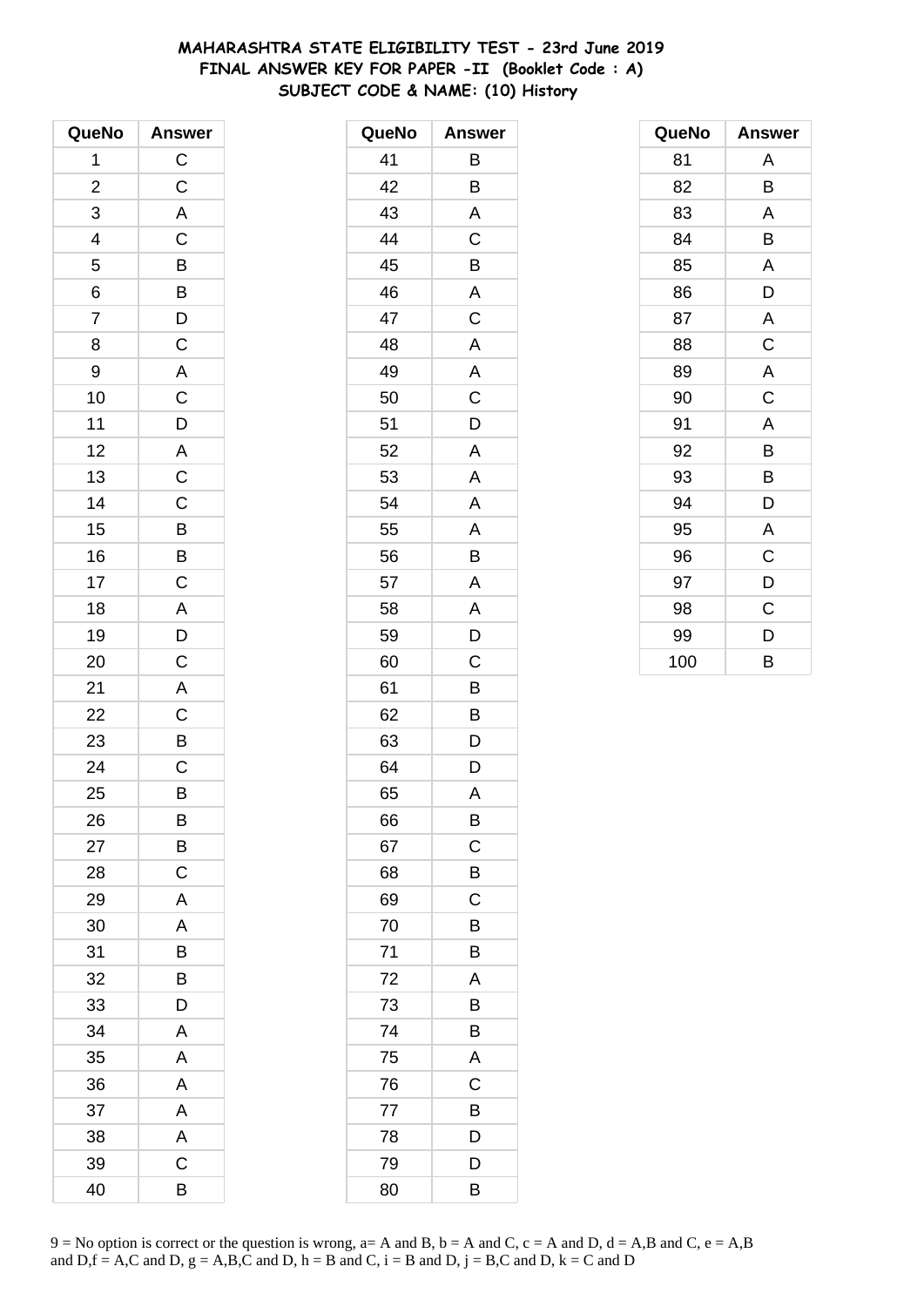# **MAHARASHTRA STATE ELIGIBILITY TEST - 23rd June 2019 FINAL ANSWER KEY FOR PAPER -II (Booklet Code : B) SUBJECT CODE & NAME: (10) History**

| QueNo                   | <b>Answer</b>         |
|-------------------------|-----------------------|
| 1                       | A                     |
| $\overline{\mathbf{c}}$ | $\mathsf C$           |
| 3                       | B                     |
| 4                       | $\mathsf C$           |
| 5                       | B                     |
| 6                       | $\overline{B}$        |
| $\overline{7}$          | $\overline{B}$        |
| 8                       | $\mathsf C$           |
| 9                       | A                     |
| 10                      | A                     |
| 11                      | $\overline{B}$        |
| 12                      | $\overline{B}$        |
| 13                      | $\overline{D}$        |
| 14                      | A                     |
| 15                      | A                     |
| 16                      | $\overline{A}$        |
| 17                      | $\mathsf{A}$          |
| 18                      | $\overline{A}$        |
| 19                      | $\overline{\text{c}}$ |
| 20                      | B                     |
| 21                      | B                     |
| 22                      | B                     |
| 23                      | A                     |
| 24                      | $\mathsf{C}$          |
| 25                      | B                     |
| 26                      | A                     |
| 27                      | $\mathsf C$           |
| 28                      | A                     |
| 29                      | A                     |
| 30                      | $\mathsf C$           |
| 31                      | D                     |
| 32                      | A                     |
| 33                      | A                     |
| 34                      | A                     |
| 35                      | A                     |
| 36                      | В                     |
| 37                      | A                     |
| 38                      | A                     |
| 39                      | D                     |
| 40                      | C                     |

| QueNo | <b>Answer</b> |
|-------|---------------|
| 41    | Β             |
| 42    | B             |
| 43    | D             |
| 44    | D             |
| 45    | A             |
| 46    | B             |
| 47    | C             |
| 48    | B             |
| 49    | С             |
| 50    | B             |
| 51    | B             |
| 52    | A             |
| 53    | B             |
| 54    | B             |
| 55    | A             |
| 56    | C             |
| 57    | B             |
| 58    | D             |
| 59    | D             |
| 60    | B             |
| 61    | Α             |
| 62    | B             |
| 63    | A             |
| 64    | B             |
| 65    | A             |
| 66    | D             |
| 67    | A             |
| 68    | C             |
| 69    | A             |
| 70    | $\mathsf{C}$  |
| 71    | A             |
| 72    | B             |
| 73    | B             |
| 74    | D             |
| 75    | A             |
| 76    | $\mathsf C$   |
| 77    | D             |
| 78    | C             |
| 79    | D             |
| 80    | B             |

| QueNo | <b>Answer</b> |
|-------|---------------|
| 81    | $\mathsf C$   |
| 82    | C             |
| 83    | A             |
| 84    | $\mathsf C$   |
| 85    | B             |
| 86    | B             |
| 87    | D             |
| 88    | $\mathsf C$   |
| 89    | A             |
| 90    | $\mathsf C$   |
| 91    | D             |
| 92    | A             |
| 93    | $\mathsf C$   |
| 94    | $\mathsf C$   |
| 95    | B             |
| 96    | B             |
| 97    | C             |
| 98    | A             |
| 99    | D             |
| 100   | Ć             |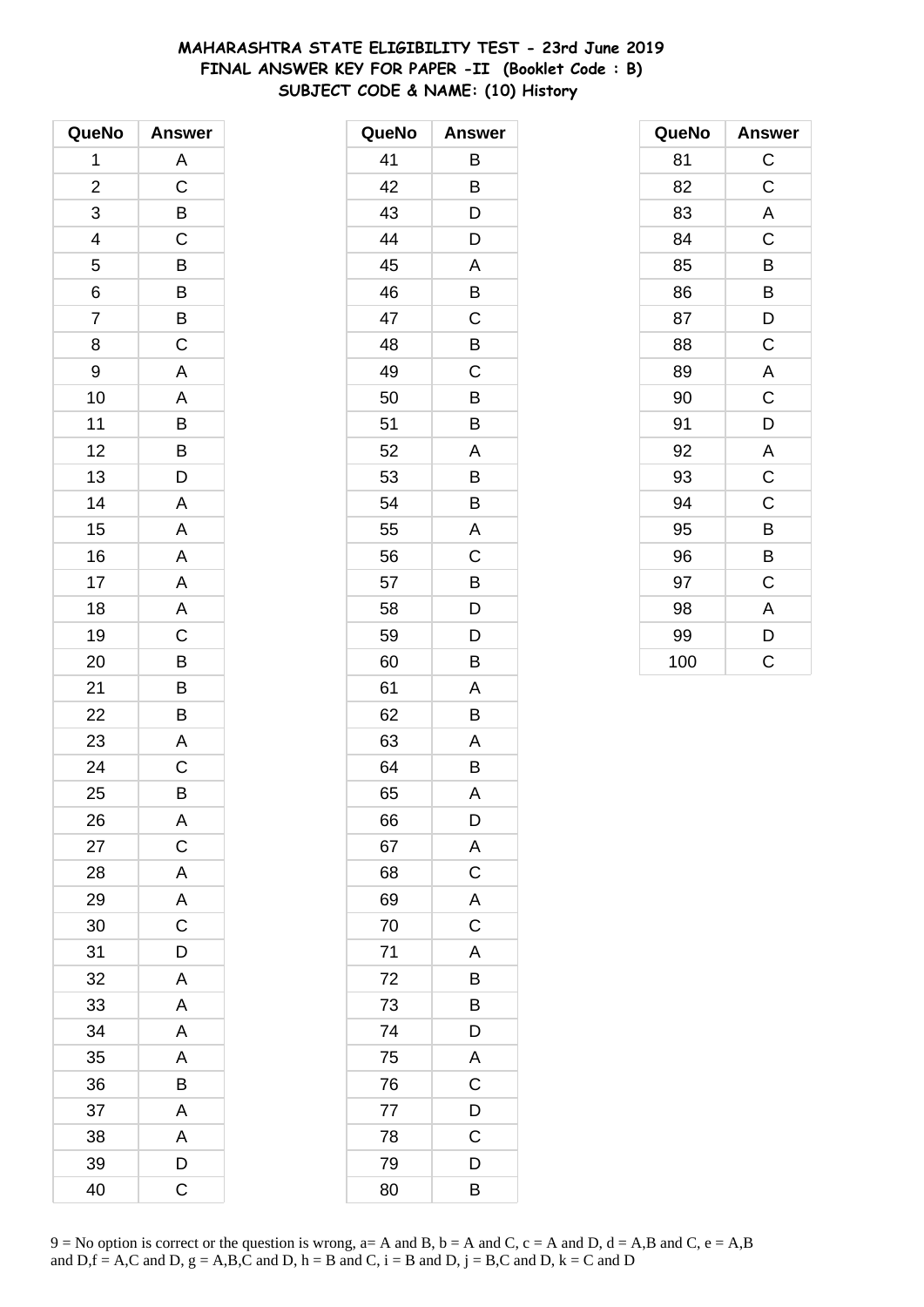# **MAHARASHTRA STATE ELIGIBILITY TEST - 23rd June 2019 FINAL ANSWER KEY FOR PAPER -II (Booklet Code : C) SUBJECT CODE & NAME: (10) History**

| QueNo                    | <b>Answer</b>           |
|--------------------------|-------------------------|
| 1                        | В                       |
| $\overline{\mathbf{c}}$  | B                       |
| 3                        | A                       |
| $\overline{\mathcal{L}}$ | $\mathsf C$             |
| 5                        | $\overline{B}$          |
| 6                        | $\overline{A}$          |
| $\overline{7}$           | $\overline{C}$          |
| 8                        | A                       |
| 9                        | A                       |
| 10                       | $\mathsf C$             |
| 11                       | $\overline{\mathsf{D}}$ |
| 12                       | A                       |
| 13                       | A                       |
| 14                       | A                       |
| 15                       | A                       |
| 16                       | B                       |
| 17                       | A                       |
| 18                       | A                       |
| 19                       | $\overline{D}$          |
| 20                       | C                       |
| 21                       | B                       |
| 22                       | B                       |
| 23                       | $\overline{D}$          |
| 24                       | $\overline{\mathsf{D}}$ |
| 25                       | A                       |
| 26                       | B                       |
| 27                       | C                       |
| 28                       | Β                       |
| 29                       | $\mathsf C$             |
| 30                       | B                       |
| 31                       | B                       |
| 32                       | A                       |
| 33                       | B                       |
| 34                       | B                       |
| 35                       | A                       |
| 36                       | $\mathsf C$             |
| 37                       | B                       |
| 38                       | D                       |
| 39                       | D                       |
| 40                       | B                       |

| QueNo | <b>Answer</b>  |
|-------|----------------|
| 41    | Α              |
| 42    | B              |
| 43    | A              |
| 44    | B              |
| 45    | A              |
| 46    | D              |
| 47    | A              |
| 48    | C              |
| 49    | A              |
| 50    | C              |
| 51    | Α              |
| 52    | B              |
| 53    | B              |
| 54    | D              |
| 55    | A              |
| 56    | C              |
| 57    | D              |
| 58    | C              |
| 59    | D              |
| 60    | B              |
| 61    | C              |
| 62    | C              |
| 63    | A              |
| 64    | C              |
| 65    | B              |
| 66    | B              |
| 67    | $\mathsf{D}$   |
| 68    | $\mathsf C$    |
| 69    | A              |
| 70    | C              |
| 71    | D              |
| 72    | A              |
| 73    | $\mathsf{C}$   |
| 74    | C              |
| 75    | B              |
| 76    | B              |
| 77    | $\overline{C}$ |
| 78    | A              |
| 79    | D              |
| 80    | $\mathsf C$    |

| QueNo | Answer |
|-------|--------|
| 81    | Α      |
| 82    | C      |
| 83    | В      |
| 84    | C      |
| 85    | В      |
| 86    | B      |
| 87    | B      |
| 88    | C      |
| 89    | A      |
| 90    | A      |
| 91    | В      |
| 92    | B      |
| 93    | D      |
| 94    | A      |
| 95    | A      |
| 96    | A      |
| 97    | A      |
| 98    | A      |
| 99    | C      |
| 100   | B      |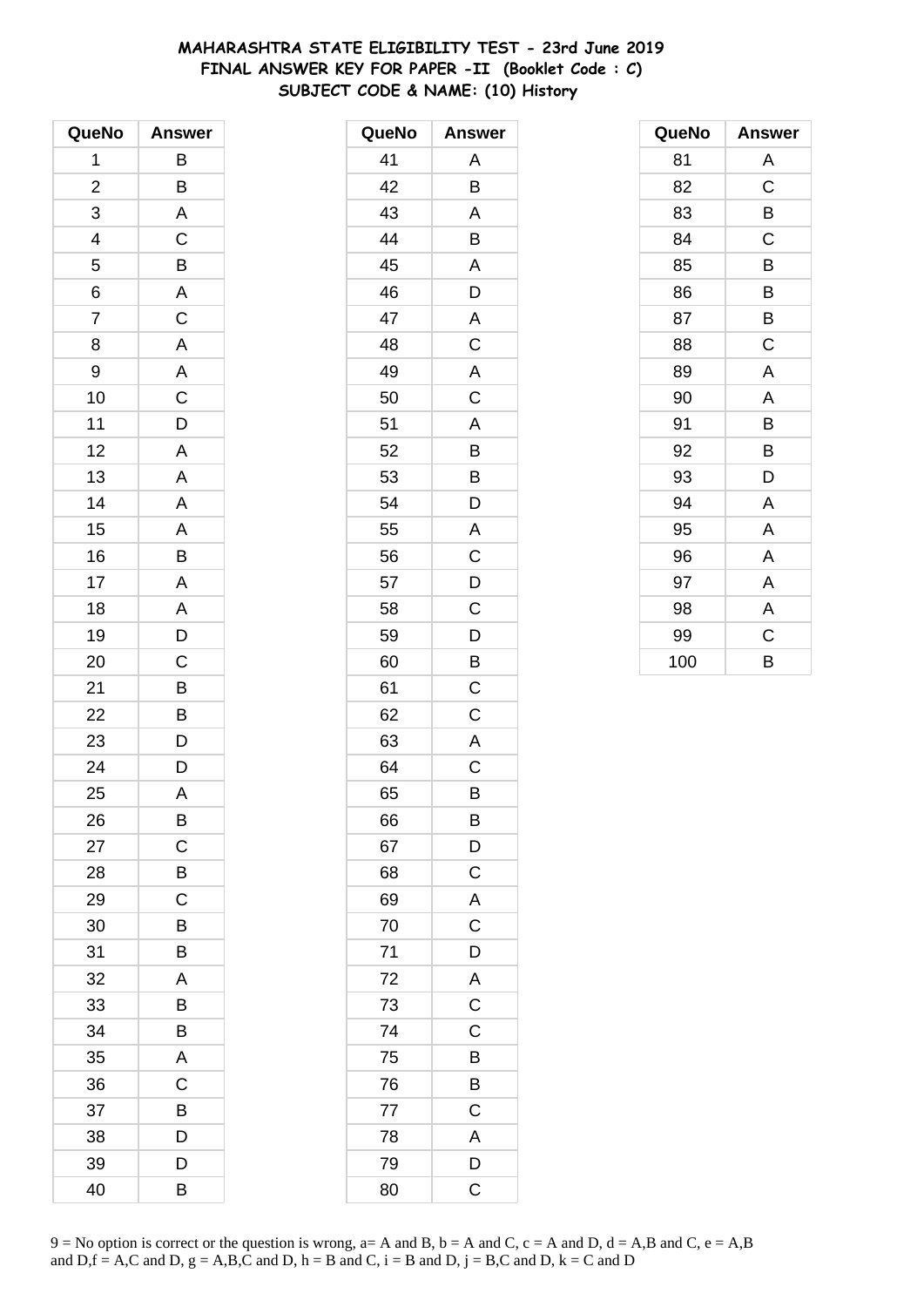# **MAHARASHTRA STATE ELIGIBILITY TEST - 23rd June 2019 FINAL ANSWER KEY FOR PAPER -II (Booklet Code : D) SUBJECT CODE & NAME: (10) History**

| QueNo          | <b>Answer</b>  |
|----------------|----------------|
| 1              | В              |
| $\overline{c}$ | B              |
| 3              | D              |
| 4              | D              |
| 5              | A              |
| 6              | B              |
| $\overline{7}$ | $\overline{C}$ |
| 8              | B              |
| 9              | $\mathsf C$    |
| 10             | B              |
| 11             | B              |
| 12             | A              |
| 13             | B              |
| 14             | B              |
| 15             | A              |
| 16             | $\mathsf C$    |
| 17             | B              |
| 18             | D              |
| 19             | D              |
| 20             | B              |
| 21             | A              |
| 22             | B              |
| 23             | A              |
| 24             | B              |
| 25             | A              |
| 26             | D              |
| 27             | A              |
| 28             | $\mathsf C$    |
| 29             | A              |
| 30             | $\mathsf C$    |
| 31             | A              |
| 32             | B              |
| 33             | B              |
| 34             | D              |
| 35             | A              |
| 36             | C              |
| 37             | D              |
| 38             | C              |
| 39             | D              |
| 40             | В              |

| QueNo | <b>Answer</b>  |
|-------|----------------|
| 41    | $\mathsf C$    |
| 42    | C              |
| 43    | A              |
| 44    | C              |
| 45    | B              |
| 46    | B              |
| 47    | D              |
| 48    | C              |
| 49    | A              |
| 50    | C              |
| 51    | D              |
| 52    | A              |
| 53    | $\mathsf C$    |
| 54    | C              |
| 55    | B              |
| 56    | B              |
| 57    | C              |
| 58    | A              |
| 59    | D              |
| 60    | C              |
| 61    | A              |
| 62    | $\overline{C}$ |
| 63    | B              |
| 64    | C              |
| 65    | B              |
| 66    | B              |
| 67    | B              |
| 68    | C              |
| 69    | A              |
| 70    | A              |
| 71    | B              |
| 72    | B              |
| 73    | D              |
| 74    | A              |
| 75    | $\mathsf{A}$   |
| 76    | A              |
| 77    | A              |
| 78    | A              |
| 79    | C              |
| 80    | B              |

| QueNo | <b>Answer</b> |
|-------|---------------|
| 81    | В             |
| 82    | B             |
| 83    | Α             |
| 84    | C             |
| 85    | B             |
| 86    | A             |
| 87    | C             |
| 88    | A             |
| 89    | A             |
| 90    | $\mathsf C$   |
| 91    | D             |
| 92    | A             |
| 93    | Α             |
| 94    | A             |
| 95    | A             |
| 96    | B             |
| 97    | Α             |
| 98    | A             |
| 99    | D             |
| 100   | C             |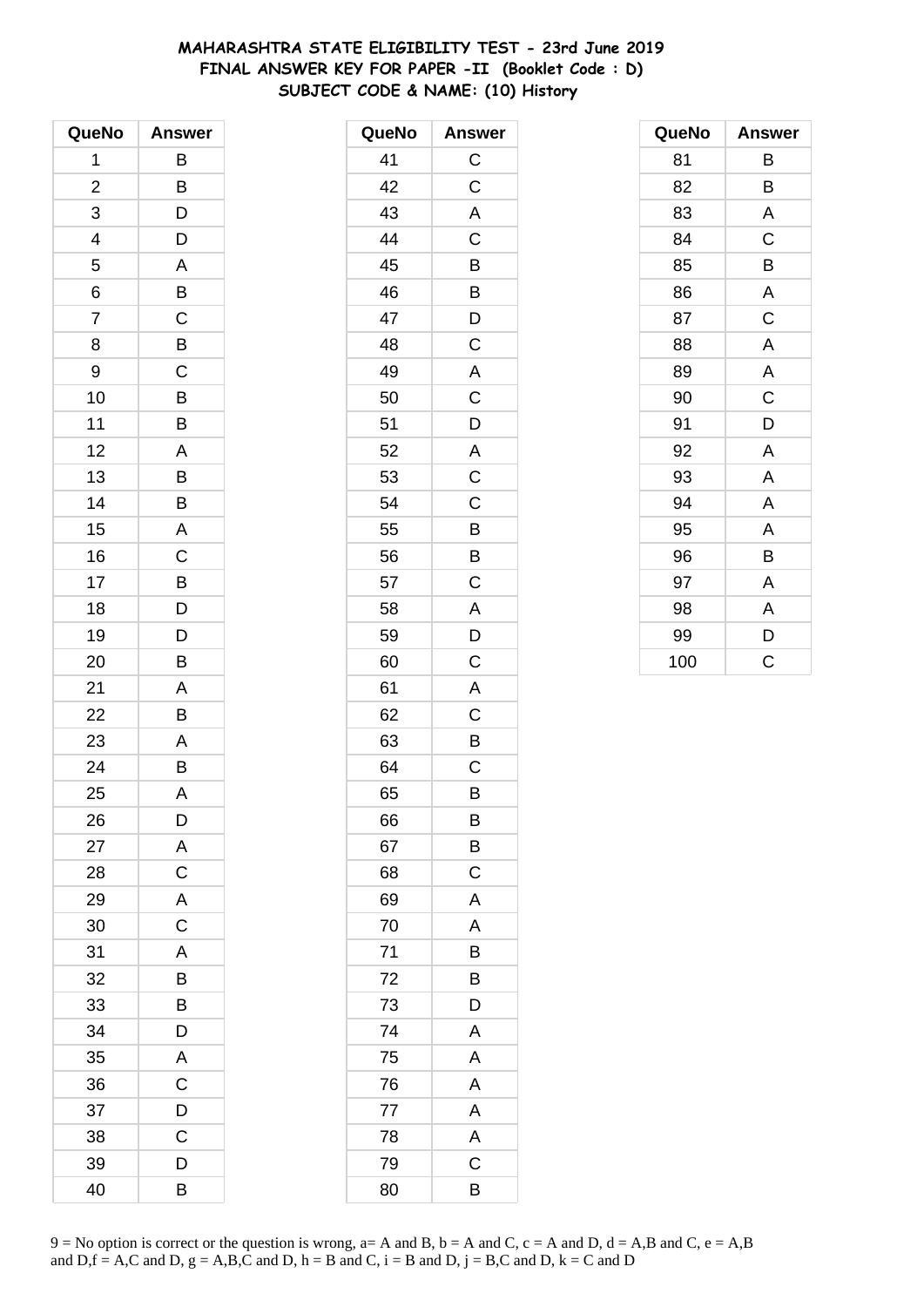## **MAHARASHTRA STATE ELIGIBILITY TEST - 23rd June 2019 FINAL ANSWER KEY FOR PAPER -II (Booklet Code : A) SUBJECT CODE & NAME: (11) Economics**

| QueNo                   | <b>Answer</b>           |
|-------------------------|-------------------------|
| 1                       | A                       |
| $\overline{\mathbf{c}}$ | $\overline{C}$          |
| 3                       | B                       |
|                         | $\overline{B}$          |
| $\frac{4}{5}$           | $\overline{D}$          |
| 6                       | $\overline{B}$          |
| $\overline{7}$          | $\overline{\mathsf{A}}$ |
| 8                       | $\overline{C}$          |
| 9                       | $\mathsf C$             |
| 10                      | D                       |
| 11                      | $\overline{\mathsf{D}}$ |
| 12                      | $\overline{\mathsf{A}}$ |
| 13                      |                         |
| 14                      | $rac{A}{C}$             |
| 15                      | $\overline{C}$          |
| 16                      | D                       |
| 17                      | $\overline{A}$          |
| 18                      | A                       |
| 19                      |                         |
| 20                      | $rac{A}{C}$             |
| 21                      | $\overline{\mathsf{A}}$ |
| 22                      | $\overline{D}$          |
| 23                      | $\mathsf C$             |
| 24                      | A                       |
| 25                      | B                       |
| 26                      | 9                       |
| 27                      | A                       |
| 28                      | В                       |
| 29                      | 9                       |
| 30                      | B                       |
| 31                      | B                       |
| 32                      | D                       |
| 33                      | B                       |
| 34                      | B                       |
| 35                      | A                       |
| 36                      | C                       |
| 37                      | B                       |
| 38                      | B                       |
| 39                      | $\mathsf C$             |
| 40                      | A                       |

| QueNo | <b>Answer</b> |
|-------|---------------|
| 41    | Α             |
| 42    | C             |
| 43    | D             |
| 44    | A             |
| 45    | A             |
| 46    | D             |
| 47    | D             |
| 48    | A             |
| 49    | C             |
| 50    | D             |
| 51    | D             |
| 52    | B             |
| 53    | B             |
| 54    | B             |
| 55    | D             |
| 56    | D             |
| 57    | C             |
| 58    | B             |
| 59    | $\mathsf C$   |
| 60    | C             |
| 61    | A             |
| 62    | D             |
| 63    | D             |
| 64    | C             |
| 65    | C             |
| 66    | D             |
| 67    | D             |
| 68    | B             |
| 69    | D             |
| 70    | Β             |
| 71    | B             |
| 72    | C             |
| 73    | B             |
| 74    | B             |
| 75    | C             |
| 76    | A             |
| 77    | C             |
| 78    | B             |
| 79    | B             |
| 80    | A             |

| QueNo | <b>Answer</b> |
|-------|---------------|
| 81    | D             |
| 82    | A             |
| 83    | B             |
| 84    | B             |
| 85    | A             |
| 86    | D             |
| 87    | C             |
| 88    | B             |
| 89    | C             |
| 90    | D             |
| 91    | D             |
| 92    | D             |
| 93    | B             |
| 94    | B             |
| 95    | B             |
| 96    | C             |
| 97    | A             |
| 98    | C             |
| 99    | B             |
| 100   | Ć             |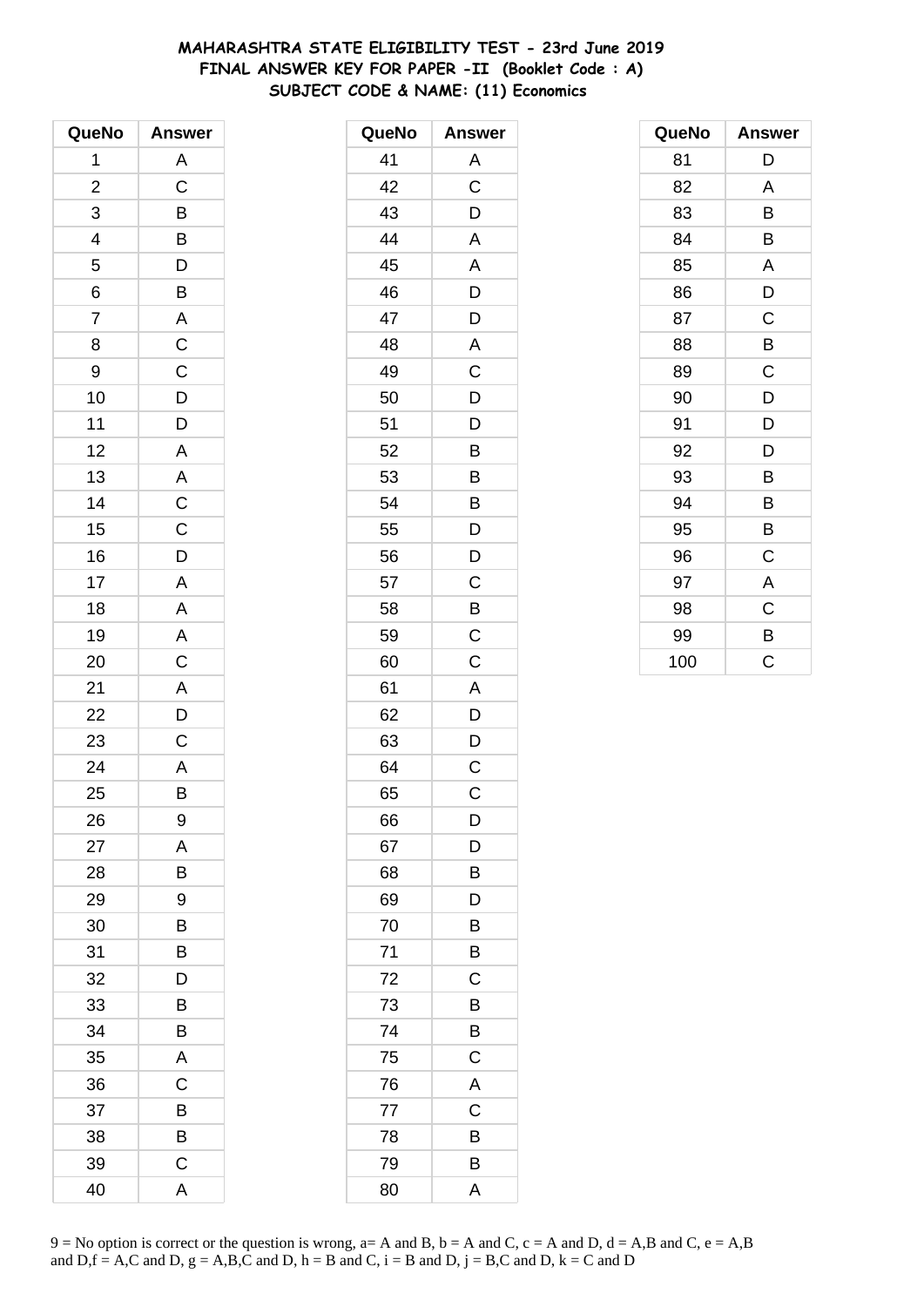# **MAHARASHTRA STATE ELIGIBILITY TEST - 23rd June 2019 FINAL ANSWER KEY FOR PAPER -II (Booklet Code : B) SUBJECT CODE & NAME: (11) Economics**

| QueNo          | <b>Answer</b>           |
|----------------|-------------------------|
| 1              | A                       |
| $\overline{c}$ | D                       |
| 3              | $\mathsf C$             |
| 4              | A                       |
| 5              | B                       |
| 6              | 9                       |
| $\overline{7}$ | A                       |
| 8              | B                       |
| 9              | 9                       |
| 10             | B                       |
| 11             | $\overline{B}$          |
| 12             | $\overline{D}$          |
| 13             | B                       |
| 14             | B                       |
| 15             | A                       |
| 16             | $\mathsf C$             |
| 17             | $\overline{B}$          |
| 18             | $\overline{B}$          |
| 19             | $\overline{\mathrm{C}}$ |
| 20             | A                       |
| 21             | A                       |
| 22             | $\overline{\mathsf{C}}$ |
| 23             | D                       |
| 24             | $\overline{A}$          |
| 25             | A                       |
| 26             | D                       |
| 27             | D                       |
| 28             | A                       |
| 29             | $\mathsf C$             |
| 30             | D                       |
| 31             | D                       |
| 32             | B                       |
| 33             | B                       |
| 34             | B                       |
| 35             | D                       |
| 36             | D                       |
| 37             | $\mathsf C$             |
| 38             | B                       |
| 39             | $\mathsf C$             |
| 40             | C                       |

| QueNo | <b>Answer</b>  |
|-------|----------------|
| 41    | Α              |
| 42    | D              |
| 43    | D              |
| 44    | C              |
| 45    | C              |
| 46    | D              |
| 47    | D              |
| 48    | B              |
| 49    | D              |
| 50    | B              |
| 51    | Β              |
| 52    | Ċ              |
| 53    | B              |
| 54    | B              |
| 55    | C              |
| 56    | A              |
| 57    | Ċ              |
| 58    | B              |
| 59    | B              |
| 60    | A              |
| 61    | D              |
| 62    | A              |
| 63    | B              |
| 64    | B              |
| 65    | A              |
| 66    | D              |
| 67    | $\overline{C}$ |
| 68    | B              |
| 69    | $\mathsf C$    |
| 70    | D              |
| 71    | D              |
| 72    | D              |
| 73    | B              |
| 74    | B              |
| 75    | B              |
| 76    | C              |
| 77    | A              |
| 78    | C              |
| 79    | B              |
| 80    | C              |

| QueNo | <b>Answer</b> |
|-------|---------------|
| 81    | Α             |
| 82    | C             |
| 83    | B             |
| 84    | B             |
| 85    | D             |
| 86    | B             |
| 87    | A             |
| 88    | $\mathsf C$   |
| 89    | $\mathsf C$   |
| 90    | D             |
| 91    | D             |
| 92    | A             |
| 93    | A             |
| 94    | $\mathsf C$   |
| 95    | $\mathsf C$   |
| 96    | D             |
| 97    | A             |
| 98    | A             |
| 99    | A             |
| 100   | Ċ             |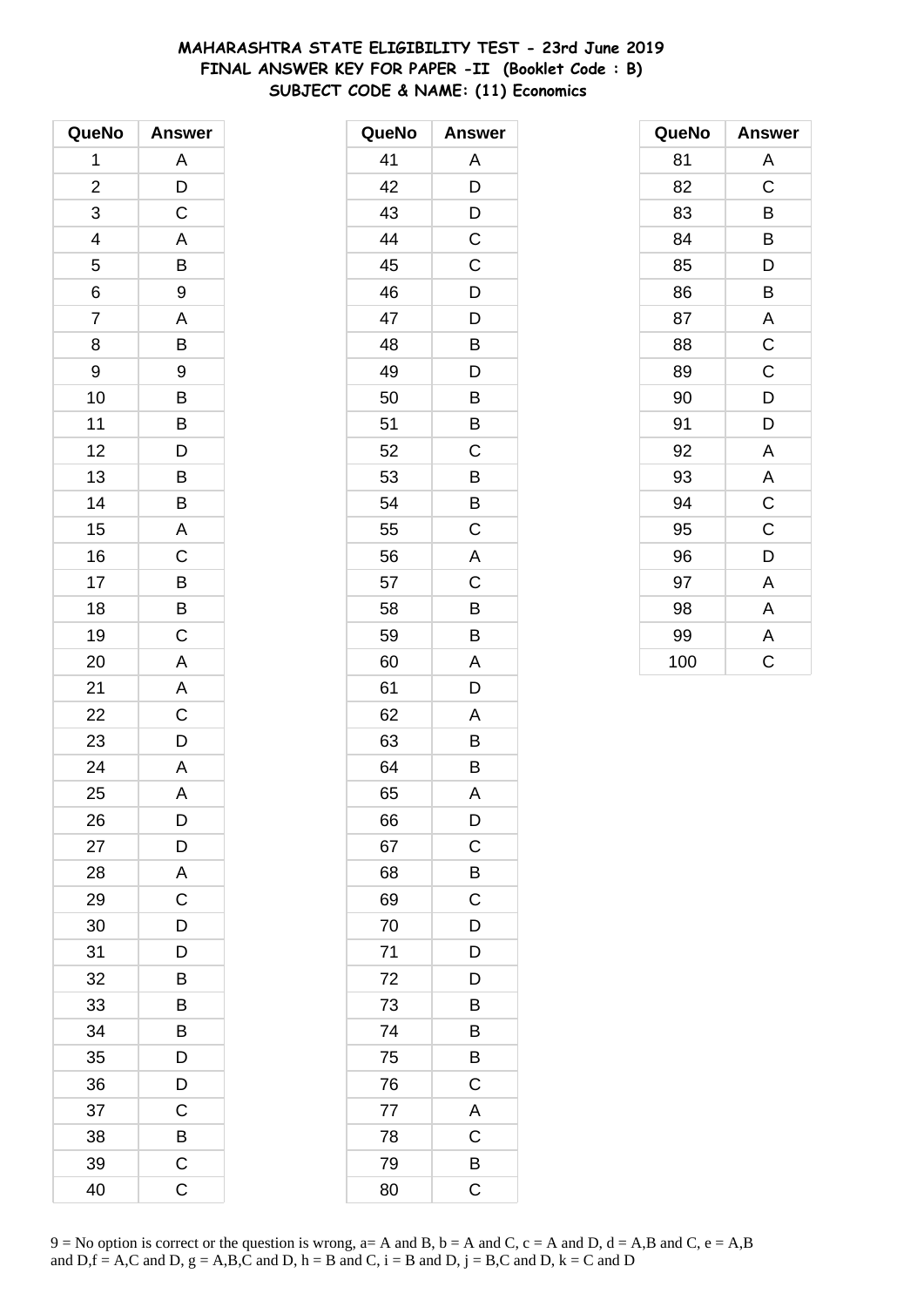# **MAHARASHTRA STATE ELIGIBILITY TEST - 23rd June 2019 FINAL ANSWER KEY FOR PAPER -II (Booklet Code : C) SUBJECT CODE & NAME: (11) Economics**

| QueNo                    | <b>Answer</b>                                                        |
|--------------------------|----------------------------------------------------------------------|
| 1                        | A                                                                    |
| $\overline{c}$           | $\overline{C}$                                                       |
| 3                        | $\mathsf{D}$                                                         |
| $\overline{\mathcal{A}}$ | A                                                                    |
| 5                        | $\mathsf{A}$                                                         |
| 6                        |                                                                      |
| $\overline{7}$           | $\overline{D}$<br>$\overline{D}$<br>$\overline{A}$<br>$\overline{C}$ |
| 8                        |                                                                      |
| 9                        |                                                                      |
| 10                       | D                                                                    |
| 11                       | $\overline{D}$                                                       |
| 12                       | $\overline{B}$                                                       |
| 13                       | $\overline{B}$                                                       |
| 14                       |                                                                      |
| 15                       | $\overline{B}$<br>$D$                                                |
| 16                       | D                                                                    |
| 17                       |                                                                      |
| 18                       |                                                                      |
| 19                       | $\overline{C}$<br>$\overline{B}$<br>$\overline{C}$                   |
| 20                       | $\overline{C}$                                                       |
| 21                       |                                                                      |
| 22                       | $rac{A}{D}$                                                          |
| 23                       | $\mathsf{D}$                                                         |
| 24                       | $\overline{\mathsf{C}}$                                              |
| 25                       | $\mathsf{C}$                                                         |
| 26                       | D                                                                    |
| 27                       | D                                                                    |
| 28                       | B                                                                    |
| 29                       | D                                                                    |
| 30                       | B                                                                    |
| 31                       | B                                                                    |
| 32                       | C                                                                    |
| 33                       | B                                                                    |
| 34                       | B                                                                    |
| 35                       | $\overline{C}$                                                       |
| 36                       | A                                                                    |
| 37                       | $\mathsf C$                                                          |
| 38                       | B                                                                    |
| 39                       | B                                                                    |
| 40                       | A                                                                    |

| QueNo | <b>Answer</b>           |
|-------|-------------------------|
| 41    | D                       |
| 42    | A                       |
| 43    | B                       |
| 44    | B                       |
| 45    | A                       |
| 46    | D                       |
| 47    | C                       |
| 48    | B                       |
| 49    | C                       |
| 50    | D                       |
| 51    | D                       |
| 52    | D                       |
| 53    | B                       |
| 54    | B                       |
| 55    | B                       |
| 56    | C                       |
| 57    | A                       |
| 58    | C                       |
| 59    | B                       |
| 60    | Ċ                       |
| 61    | A                       |
| 62    | Ċ                       |
| 63    | Β                       |
| 64    | B                       |
| 65    | D                       |
| 66    | B                       |
| 67    | A                       |
| 68    | $\mathsf C$             |
| 69    | $\mathsf C$             |
| 70    | D                       |
| 71    | D                       |
| 72    | A                       |
| 73    | A                       |
| 74    | $\overline{C}$          |
| 75    | C                       |
| 76    | D                       |
| 77    | $\overline{A}$          |
| 78    | A                       |
| 79    | A                       |
| 80    | $\overline{\mathrm{c}}$ |

| QueNo | <b>Answer</b> |
|-------|---------------|
| 81    | A             |
| 82    | D             |
| 83    | С             |
| 84    | A             |
| 85    | B             |
| 86    | 9             |
| 87    | A             |
| 88    | B             |
| 89    | 9             |
| 90    | B             |
| 91    | B             |
| 92    | D             |
| 93    | В             |
| 94    | В             |
| 95    | A             |
| 96    | C             |
| 97    | В             |
| 98    | B             |
| 99    | C             |
| 100   | A             |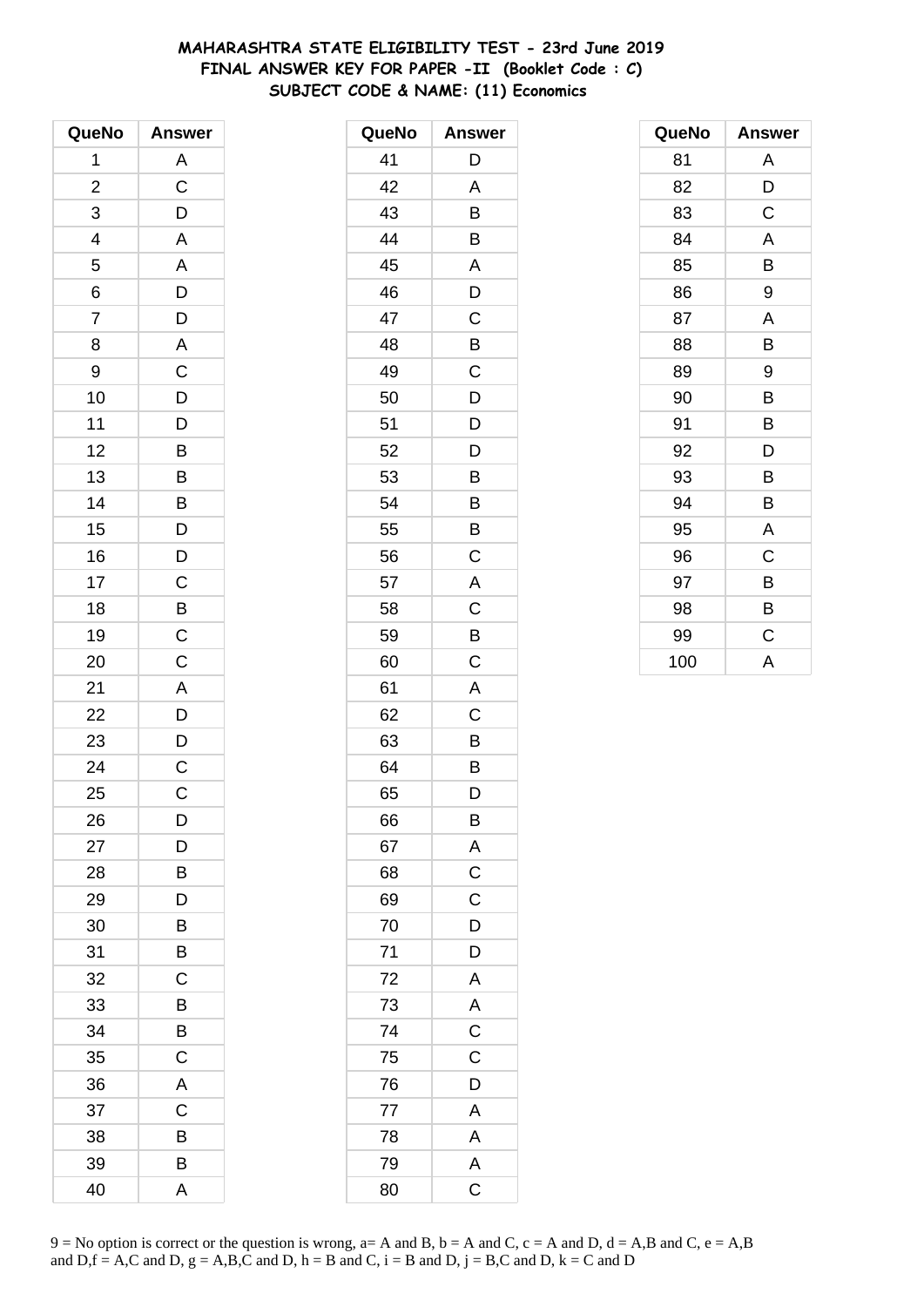# **MAHARASHTRA STATE ELIGIBILITY TEST - 23rd June 2019 FINAL ANSWER KEY FOR PAPER -II (Booklet Code : D) SUBJECT CODE & NAME: (11) Economics**

| QueNo          | <b>Answer</b>           |
|----------------|-------------------------|
| 1              | A                       |
| $\overline{c}$ | D                       |
| 3              | D                       |
| 4              | $\mathsf C$             |
| 5              | $\mathsf C$             |
| 6              | $\overline{D}$          |
| $\overline{7}$ | D                       |
| 8              | B                       |
| 9              | D                       |
| 10             | B                       |
| 11             | B                       |
| 12             | $\mathsf C$             |
| 13             | $\overline{B}$          |
| 14             | B                       |
| 15             | $\mathsf C$             |
| 16             | A                       |
| 17             | C                       |
| 18             | $\overline{B}$          |
| 19             | $\overline{\mathsf{B}}$ |
| 20             | A                       |
| 21             | D                       |
| 22             | Α                       |
| 23             | B                       |
| 24             | $\bar{B}$               |
| 25             | A                       |
| 26             | D                       |
| 27             | C                       |
| 28             | B                       |
| 29             | $\mathsf{C}$            |
| 30             | D                       |
| 31             | D                       |
| 32             | D                       |
| 33             | B                       |
| 34             | B                       |
| 35             | В                       |
| 36             | $\mathsf C$             |
| 37             | $\mathsf{A}$            |
| 38             | $\mathsf C$             |
| 39             | B                       |
| 40             | C                       |

| QueNo | <b>Answer</b>           |
|-------|-------------------------|
| 41    | Α                       |
| 42    | C                       |
| 43    | B                       |
| 44    | B                       |
| 45    | D                       |
| 46    | B                       |
| 47    | A                       |
| 48    | $\mathsf C$             |
| 49    | C                       |
| 50    | D                       |
| 51    | D                       |
| 52    | A                       |
| 53    | A                       |
| 54    | $\mathsf C$             |
| 55    | C                       |
| 56    | D                       |
| 57    | Α                       |
| 58    | A                       |
| 59    | $\overline{\mathsf{A}}$ |
| 60    | $\mathsf C$             |
| 61    | A                       |
| 62    | D                       |
| 63    | C                       |
| 64    | A                       |
| 65    | B                       |
| 66    | 9                       |
| 67    | A                       |
| 68    | B                       |
| 69    | 9                       |
| 70    | В                       |
| 71    | B                       |
| 72    | D                       |
| 73    | B                       |
| 74    | B                       |
| 75    | A                       |
| 76    | C                       |
| 77    | B                       |
| 78    | B                       |
| 79    | $\mathsf C$             |
| 80    | A                       |

| QueNo | <b>Answer</b> |
|-------|---------------|
| 81    | A             |
| 82    | $\mathsf C$   |
| 83    | D             |
| 84    | A             |
| 85    | A             |
| 86    | D             |
| 87    | D             |
| 88    | A             |
| 89    | C             |
| 90    | D             |
| 91    | D             |
| 92    | B             |
| 93    | B             |
| 94    | B             |
| 95    | D             |
| 96    | D             |
| 97    | C             |
| 98    | B             |
| 99    | $\mathsf C$   |
| 100   | Ċ             |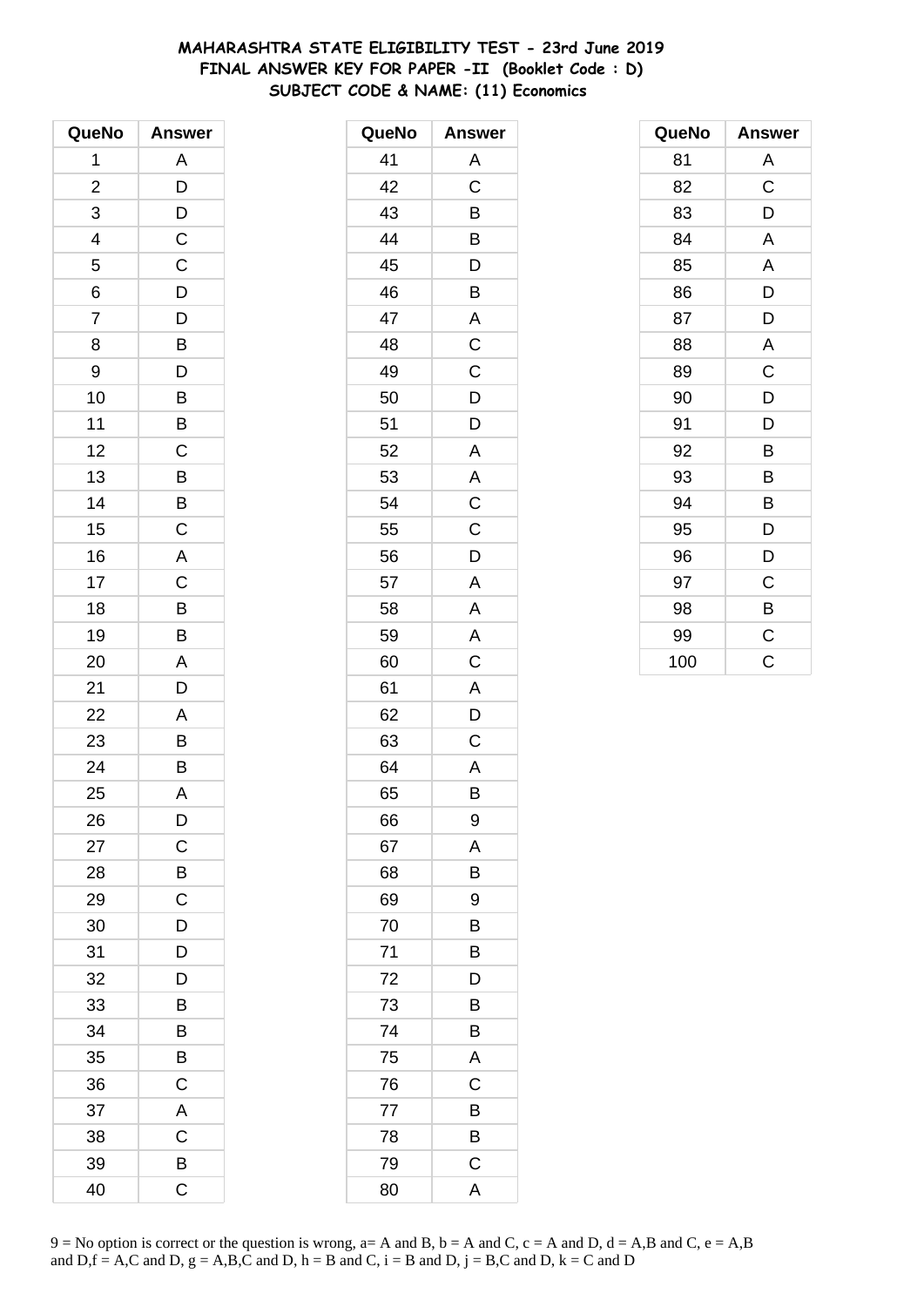# **MAHARASHTRA STATE ELIGIBILITY TEST - 23rd June 2019 FINAL ANSWER KEY FOR PAPER -II (Booklet Code : A) SUBJECT CODE & NAME: (12) Philosophy**

| QueNo          | <b>Answer</b>         |
|----------------|-----------------------|
| 1              | CCCCCBCD              |
| $\overline{c}$ |                       |
| 3              |                       |
| $\frac{4}{5}$  |                       |
|                |                       |
| $\overline{6}$ |                       |
| $\overline{7}$ |                       |
| 8              |                       |
| 9              |                       |
| 10             |                       |
| 11             | $\frac{A}{D}$         |
| 12             | $\overline{c}$        |
| 13             |                       |
| 14             |                       |
| 15             | A A B C C C D D       |
| 16             |                       |
| 17             |                       |
| 18             |                       |
| 19             |                       |
| 20             |                       |
| 21             |                       |
| 22             |                       |
| 23             | $rac{C}{D}$           |
| 24             | $\overline{A}$        |
| 25             | $\overline{\text{c}}$ |
| 26             | A                     |
| 27             | B                     |
| 28             | A                     |
| 29             | Β                     |
| 30             | A                     |
| 31             | A                     |
| 32             | B                     |
| 33             | B                     |
| 34             | A                     |
| 35             | B                     |
| 36             | A                     |
| 37             | $\overline{C}$        |
| 38             | $\mathsf C$           |
| 39             | $\mathsf C$           |
| 40             | C                     |

| QueNo | <b>Answer</b>           |
|-------|-------------------------|
| 41    | B                       |
| 42    | D                       |
| 43    | D                       |
| 44    | B                       |
| 45    | B                       |
| 46    | C                       |
| 47    | B                       |
| 48    | B                       |
| 49    | Α                       |
| 50    | B                       |
| 51    | C                       |
| 52    | A                       |
| 53    | A                       |
| 54    | D                       |
| 55    | A                       |
| 56    | B                       |
| 57    | C                       |
| 58    | C                       |
| 59    | B                       |
| 60    | A                       |
| 61    | D                       |
| 62    | B                       |
| 63    | Α                       |
| 64    | A                       |
| 65    | A                       |
| 66    | A                       |
| 67    | A                       |
| 68    | $\overline{c}$          |
| 69    | $\mathsf{C}$            |
| 70    | $\overline{\mathsf{C}}$ |
| 71    | A                       |
| 72    | D                       |
| 73    | $\overline{\mathsf{A}}$ |
| 74    | D                       |
| 75    | D                       |
| 76    | A                       |
| 77    | $\overline{A}$          |
| 78    | $rac{A}{C}$             |
| 79    |                         |
| 80    | $\mathsf C$             |

| QueNo | <b>Answer</b> |
|-------|---------------|
| 81    | D             |
| 82    | B             |
| 83    | C             |
| 84    | D             |
| 85    | A             |
| 86    | B             |
| 87    | C             |
| 88    | A             |
| 89    | D             |
| 90    | B             |
| 91    | D             |
| 92    | B             |
| 93    | Α             |
| 94    | B             |
| 95    | B             |
| 96    | C             |
| 97    | A             |
| 98    | A             |
| 99    | D             |
| 100   | A             |

 $9 = No$  option is correct or the question is wrong,  $a = A$  and B,  $b = A$  and C,  $c = A$  and D,  $d = A$ ,B and C,  $e = A$ ,B and  $D,f = A,C$  and  $D, g = A,B,C$  and  $D, h = B$  and  $C, i = B$  and  $D, j = B,C$  and  $D, k = C$  and  $D$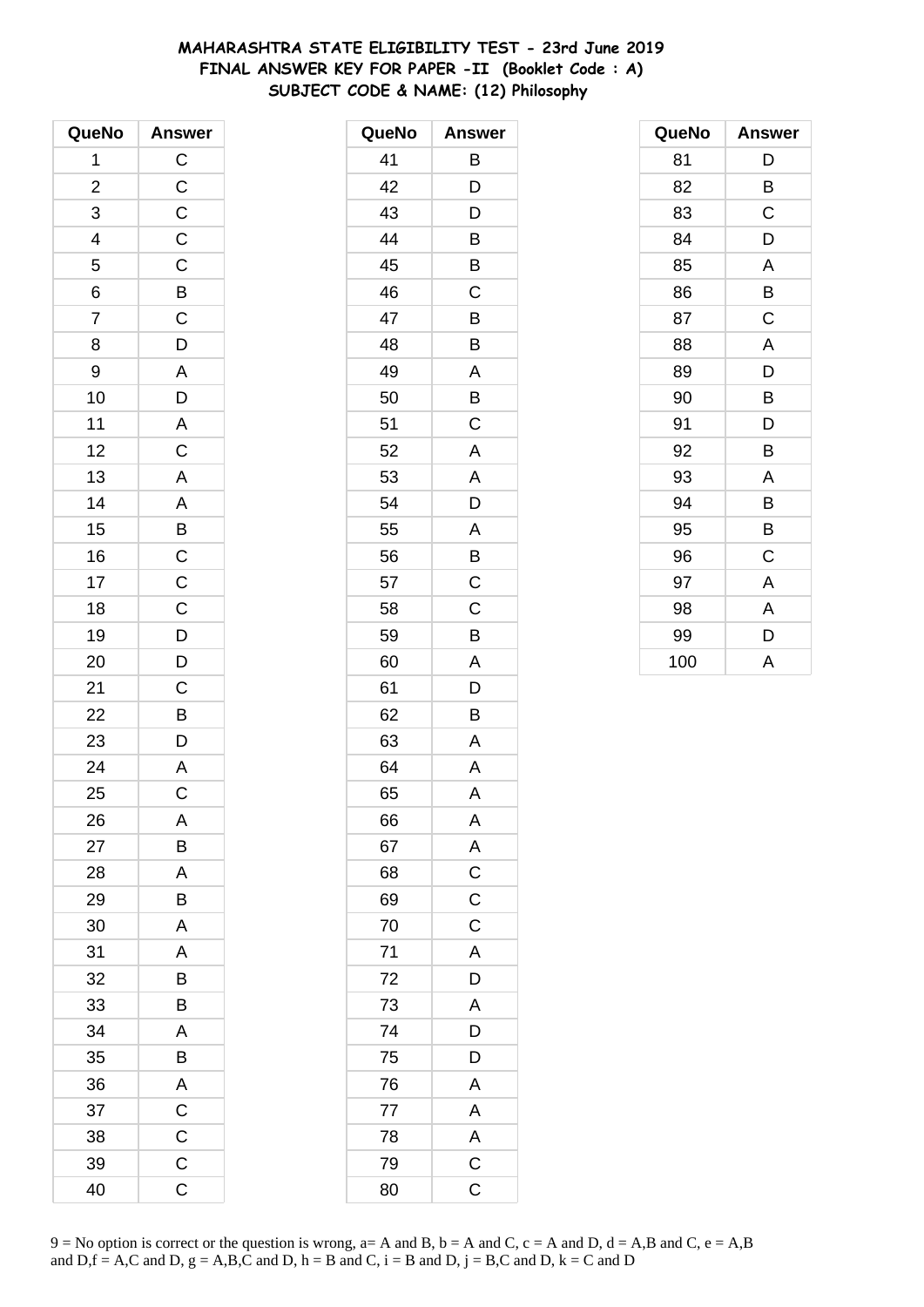# **MAHARASHTRA STATE ELIGIBILITY TEST - 23rd June 2019 FINAL ANSWER KEY FOR PAPER -II (Booklet Code : B) SUBJECT CODE & NAME: (12) Philosophy**

| QueNo                    | <b>Answer</b>           |
|--------------------------|-------------------------|
| 1                        | $\mathsf C$             |
| $\overline{\mathbf{c}}$  | B                       |
| 3                        | D                       |
| $\overline{\mathcal{A}}$ | $\overline{A}$          |
| $\overline{5}$           | $\overline{C}$          |
| 6                        | $\overline{A}$          |
| $\overline{7}$           | B                       |
| 8                        | $\overline{\mathsf{A}}$ |
| 9                        | B                       |
| 10                       | $\overline{\mathsf{A}}$ |
| 11                       | $\mathsf{A}$            |
| 12                       | $\overline{B}$          |
| 13                       | B                       |
| 14                       | $\mathsf{A}$            |
| 15                       | B                       |
| 16                       |                         |
| 17                       |                         |
| 18                       | $\frac{A}{C}$           |
| 19                       | $\overline{C}$          |
| 20                       | $\mathsf C$             |
| 21                       | B                       |
| 22                       | $\overline{D}$          |
| 23                       | D                       |
| 24                       | $\overline{B}$          |
| 25                       | B                       |
| 26                       | С                       |
| 27                       | B                       |
| 28                       | B                       |
| 29                       | $\mathsf{A}$            |
| 30                       | $\overline{B}$          |
| 31                       | $\overline{\text{c}}$   |
| 32                       | A                       |
| 33                       | A                       |
| 34                       | D                       |
| 35                       | A                       |
| 36                       | B                       |
| 37                       | $\mathsf C$             |
| 38                       | $\mathsf C$             |
| 39                       | B                       |
| 40                       | A                       |

| QueNo | <b>Answer</b>           |
|-------|-------------------------|
| 41    | D                       |
| 42    | В                       |
| 43    | A                       |
| 44    | A                       |
| 45    | A                       |
| 46    | A                       |
| 47    | A                       |
| 48    | $\overline{\mathsf{C}}$ |
| 49    | $\mathsf C$             |
| 50    | $\mathsf C$             |
| 51    | A                       |
| 52    | D                       |
| 53    | A                       |
| 54    | D                       |
| 55    | D                       |
| 56    | A                       |
| 57    | A                       |
| 58    | A                       |
| 59    | $\mathsf C$             |
| 60    | C                       |
| 61    | $\mathsf{D}$            |
| 62    | B                       |
| 63    | C                       |
| 64    | D                       |
| 65    | A                       |
| 66    | B                       |
| 67    | $\mathsf{C}$            |
| 68    | $\mathsf{A}$            |
| 69    | $\overline{D}$          |
| 70    | B                       |
| 71    | D                       |
| 72    | Β                       |
| 73    | Α                       |
| 74    | B                       |
| 75    | B                       |
| 76    | $\overline{C}$          |
| 77    | A                       |
| 78    | A                       |
| 79    | D                       |
| 80    | $\overline{\mathsf{A}}$ |

| QueNo | <b>Answer</b> |
|-------|---------------|
| 81    | $\mathsf C$   |
| 82    | $\mathsf C$   |
| 83    | $\mathsf C$   |
| 84    | $\mathsf C$   |
| 85    | $\mathsf C$   |
| 86    | B             |
| 87    | $\mathsf C$   |
| 88    | D             |
| 89    | A             |
| 90    | D             |
| 91    | A             |
| 92    | C             |
| 93    | A             |
| 94    | A             |
| 95    | B             |
| 96    | $\mathsf C$   |
| 97    | $\mathsf C$   |
| 98    | C             |
| 99    | D             |
| 100   | D             |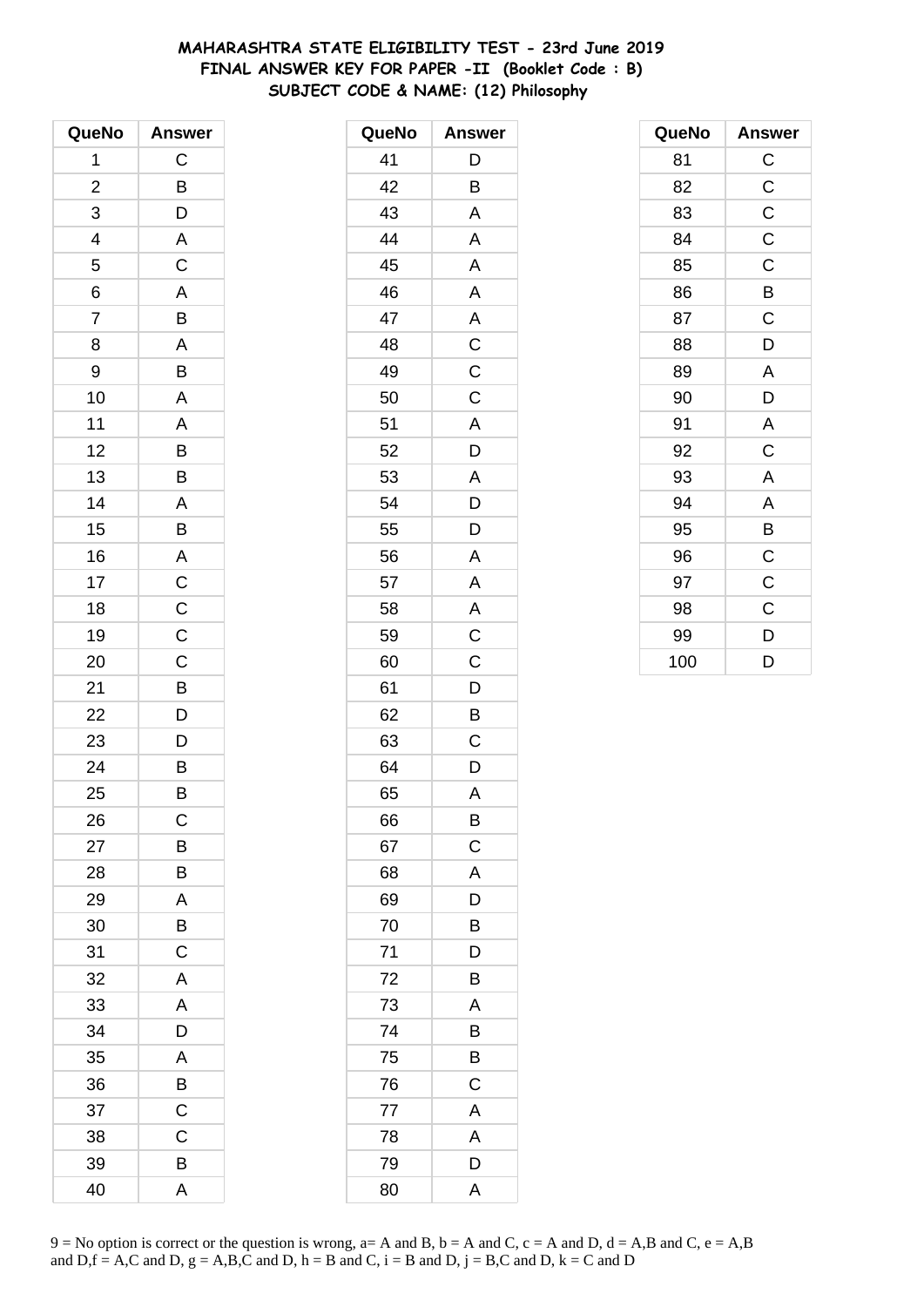# **MAHARASHTRA STATE ELIGIBILITY TEST - 23rd June 2019 FINAL ANSWER KEY FOR PAPER -II (Booklet Code : C) SUBJECT CODE & NAME: (12) Philosophy**

| QueNo                   | <b>Answer</b>           |
|-------------------------|-------------------------|
| 1                       | B                       |
| $\overline{\mathbf{c}}$ | D                       |
| 3                       | D                       |
| 4                       | B                       |
| 5                       | B                       |
| 6                       | $\mathsf{C}$            |
| $\overline{7}$          | B                       |
| 8                       | B                       |
| 9                       | A                       |
| 10                      | B                       |
| 11                      | $\mathsf C$             |
| 12                      | A                       |
| 13                      | A                       |
| 14                      | D                       |
| 15                      | A                       |
| 16                      | B                       |
| 17                      | $\mathsf C$             |
| 18                      | $\overline{C}$          |
| 19                      | $\overline{B}$          |
| 20                      | A                       |
| 21                      | D                       |
| 22                      | B                       |
| 23                      | A                       |
| 24                      | $\overline{\mathsf{A}}$ |
| 25                      | A                       |
| 26                      | A                       |
| 27                      | A                       |
| 28                      | $\mathsf C$             |
| 29                      | $\mathsf C$             |
| 30                      | $\overline{C}$          |
| 31                      | A                       |
| 32                      | D                       |
| 33                      | A                       |
| 34                      | D                       |
| 35                      | D                       |
| 36                      | $\overline{\mathsf{A}}$ |
| 37                      | $\overline{A}$          |
| 38                      | $rac{A}{C}$             |
| 39                      |                         |
| 40                      | C                       |

| QueNo | <b>Answer</b>           |
|-------|-------------------------|
| 41    | D                       |
| 42    | B                       |
| 43    | C                       |
| 44    | D                       |
| 45    | A                       |
| 46    | B                       |
| 47    | $\overline{C}$          |
| 48    | A                       |
| 49    | D                       |
| 50    | Β                       |
| 51    | D                       |
| 52    | B                       |
| 53    | A                       |
| 54    | B                       |
| 55    | B                       |
| 56    | C                       |
| 57    | A                       |
| 58    | A                       |
| 59    | D                       |
| 60    | A                       |
| 61    | $\mathsf C$             |
| 62    | C                       |
| 63    | $\mathsf C$             |
| 64    | C                       |
| 65    | $\mathsf C$             |
| 66    | B                       |
| 67    | C                       |
| 68    | D                       |
| 69    | A                       |
| 70    | D                       |
| 71    | $\overline{\mathsf{A}}$ |
| 72    | $\overline{C}$          |
| 73    | A                       |
| 74    | A                       |
| 75    | B                       |
| 76    | $\mathsf C$             |
| 77    | $\overline{C}$          |
| 78    | C                       |
| 79    | D                       |
| 80    | D                       |

| QueNo | <b>Answer</b> |
|-------|---------------|
| 81    | C             |
| 82    | B             |
| 83    | D             |
| 84    | A             |
| 85    | $\mathsf C$   |
| 86    | A             |
| 87    | B             |
| 88    | A             |
| 89    | B             |
| 90    | A             |
| 91    | A             |
| 92    | B             |
| 93    | В             |
| 94    | A             |
| 95    | B             |
| 96    | A             |
| 97    | $\mathsf C$   |
| 98    | $\mathsf C$   |
| 99    | $\mathsf C$   |
| 100   | C             |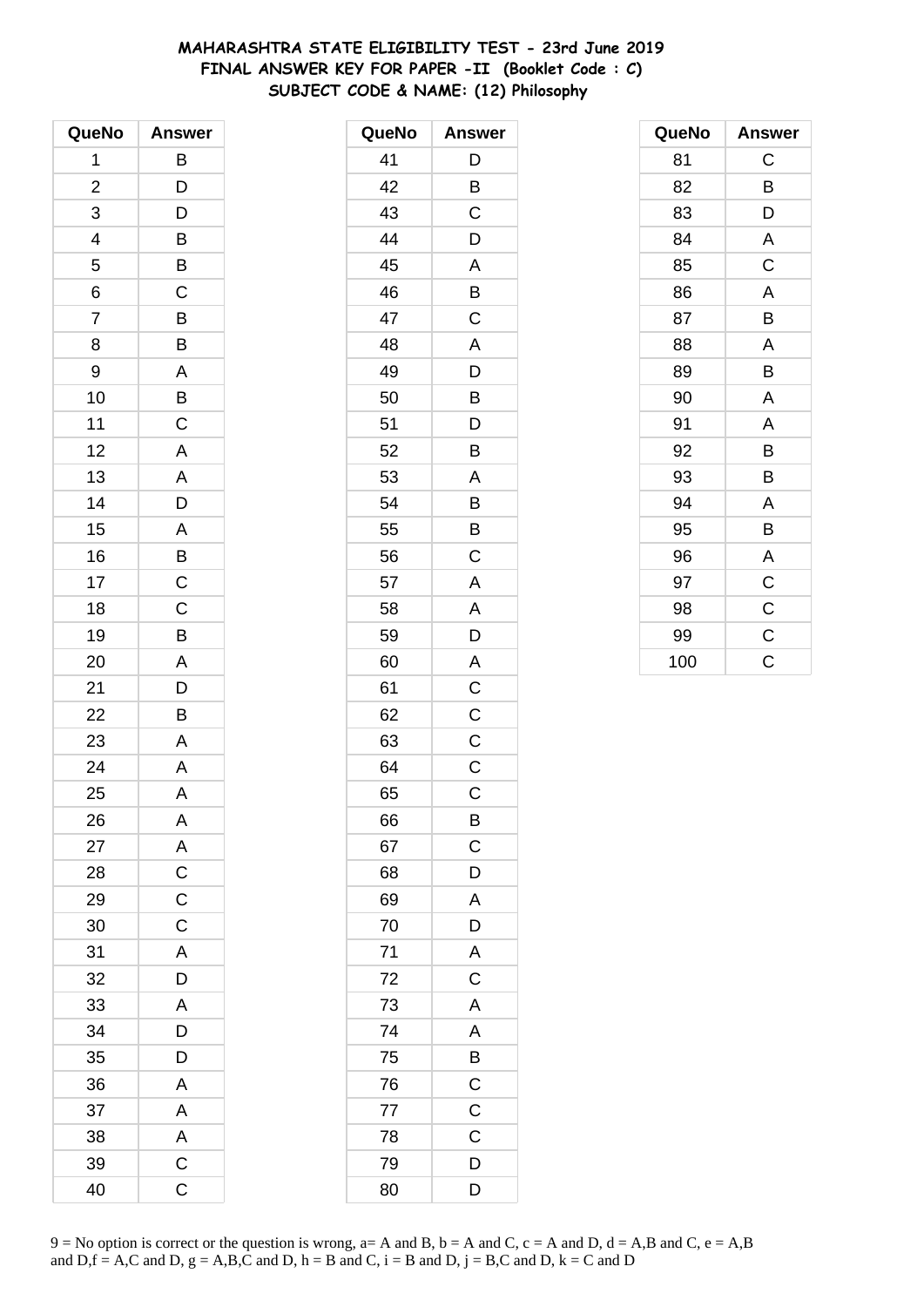# **MAHARASHTRA STATE ELIGIBILITY TEST - 23rd June 2019 FINAL ANSWER KEY FOR PAPER -II (Booklet Code : D) SUBJECT CODE & NAME: (12) Philosophy**

| QueNo                    | <b>Answer</b>                                       |
|--------------------------|-----------------------------------------------------|
| 1                        | $\mathsf{D}$                                        |
| $\overline{c}$           | B                                                   |
| 3                        | A                                                   |
| $\overline{\mathcal{L}}$ | A                                                   |
| 5                        | $\overline{A}$                                      |
| $\overline{6}$           | A                                                   |
| $\overline{7}$           |                                                     |
| 8                        |                                                     |
| 9                        |                                                     |
| 10                       | $\overline{AC}$<br>$\overline{C}$<br>$\overline{C}$ |
| 11                       |                                                     |
| 12                       |                                                     |
| 13                       | $\frac{A}{D}$                                       |
| 14                       | $\overline{D}$                                      |
| 15                       | D                                                   |
| 16                       | A                                                   |
| 17                       | $\mathsf{A}$                                        |
| 18                       | $\overline{A}$                                      |
| 19                       | $\frac{1}{C}$                                       |
| 20                       | $\overline{C}$                                      |
| 21                       |                                                     |
| 22                       | $\frac{D}{B}$                                       |
| 23                       | $\mathsf C$                                         |
| 24                       | $\overline{D}$                                      |
| 25                       | A                                                   |
| 26                       | B                                                   |
| 27                       | $\mathsf C$                                         |
| 28                       | A                                                   |
| 29                       | D                                                   |
| 30                       | $\overline{\mathsf{B}}$                             |
| 31                       | D                                                   |
| 32                       | B                                                   |
| 33                       | A                                                   |
| 34                       | B                                                   |
| 35                       | B                                                   |
| 36                       | $\mathsf C$                                         |
| 37                       | A                                                   |
| 38                       | A                                                   |
| 39                       | D                                                   |
| 40                       | A                                                   |

| QueNo | <b>Answer</b>  |
|-------|----------------|
| 41    | $\mathsf C$    |
| 42    | $\mathsf C$    |
| 43    | $\overline{C}$ |
| 44    | $\mathsf C$    |
| 45    | $\mathsf{C}$   |
| 46    | $\overline{B}$ |
| 47    | $\mathsf C$    |
| 48    | D              |
| 49    | A              |
| 50    | D              |
| 51    | A              |
| 52    | $\overline{C}$ |
| 53    | A              |
| 54    | A              |
| 55    | B              |
| 56    | $\mathsf{C}$   |
| 57    | $\overline{C}$ |
| 58    | $\overline{C}$ |
| 59    | $\mathsf{D}$   |
| 60    | D              |
| 61    | $\mathsf C$    |
| 62    | B              |
| 63    | D              |
| 64    | $\mathsf{A}$   |
| 65    | C              |
| 66    | Α              |
| 67    | B              |
| 68    | A              |
| 69    | B              |
| 70    | A              |
| 71    | A              |
| 72    | B              |
| 73    | B              |
| 74    | A              |
| 75    | $\overline{B}$ |
| 76    | $\overline{A}$ |
| 77    | $\overline{C}$ |
| 78    | $\overline{C}$ |
| 79    | $\mathsf C$    |
| 80    | C              |

| QueNo | <b>Answer</b> |
|-------|---------------|
| 81    | В             |
| 82    | D             |
| 83    | D             |
| 84    | B             |
| 85    | В             |
| 86    | C             |
| 87    | B             |
| 88    | B             |
| 89    | A             |
| 90    | B             |
| 91    | C             |
| 92    | A             |
| 93    | A             |
| 94    | D             |
| 95    | A             |
| 96    | B             |
| 97    | C             |
| 98    | C             |
| 99    | В             |
| 100   | A             |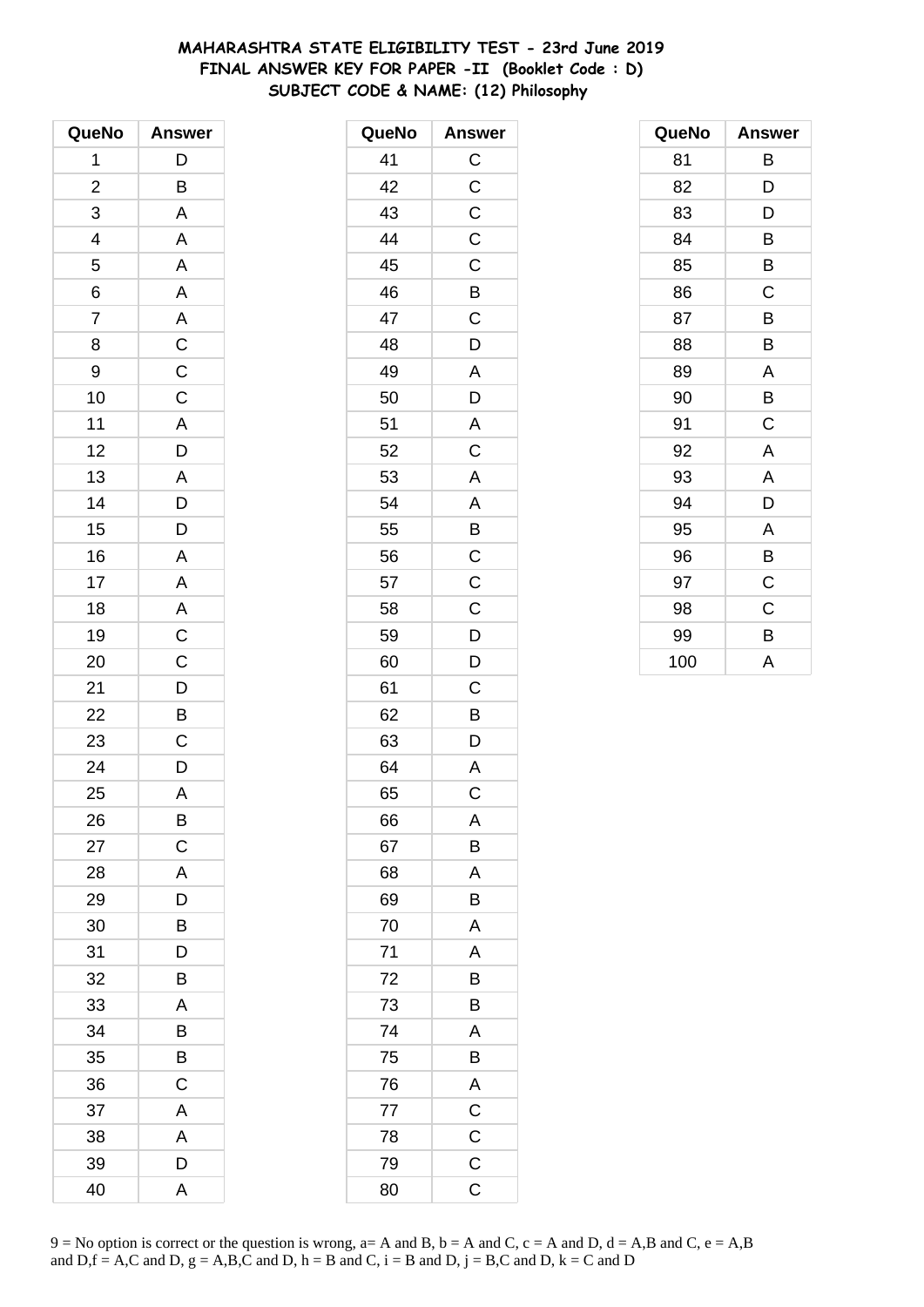# **MAHARASHTRA STATE ELIGIBILITY TEST - 23rd June 2019 FINAL ANSWER KEY FOR PAPER -II (Booklet Code : A) SUBJECT CODE & NAME: (13) Psychology**

| QueNo                    | <b>Answer</b>           |
|--------------------------|-------------------------|
| 1                        | D                       |
| $\overline{\mathbf{c}}$  | $rac{B}{C}$             |
| 3                        |                         |
| $\overline{\mathcal{L}}$ | $\mathsf C$             |
| 5                        | $\overline{B}$          |
| 6                        | $\overline{B}$          |
| $\overline{7}$           | $\overline{D}$          |
| 8                        | D                       |
| 9                        | A                       |
| 10                       | $\overline{C}$          |
| 11                       | $\overline{\mathsf{A}}$ |
| 12                       | $\overline{C}$          |
| 13                       | $\frac{1}{D}$           |
| 14                       |                         |
| 15                       | $\frac{D}{B}$           |
| 16                       | $\mathsf C$             |
| 17                       | $\mathsf{A}$            |
| 18                       | $\frac{1}{D}$           |
| 19                       | $\frac{1}{B}$           |
| 20                       | $\mathsf C$             |
| 21                       | A                       |
| 22                       | A                       |
| 23                       | A                       |
| 24                       | $\overline{\mathsf{A}}$ |
| 25                       | B                       |
| 26                       | $\mathsf{C}$            |
| 27                       | $\mathsf C$             |
| 28                       | A                       |
| 29                       | $\mathsf{A}$            |
| 30                       | $\overline{D}$          |
| 31                       | A                       |
| 32                       | D                       |
| 33                       | $\overline{C}$          |
| 34                       | B                       |
| 35                       | $\mathsf C$             |
| 36                       | A                       |
| 37                       | A                       |
| 38                       | $\overline{A}$          |
| 39                       | $\overline{\mathsf{C}}$ |
| 40                       | C                       |

| QueNo | <b>Answer</b>           |
|-------|-------------------------|
| 41    | C                       |
| 42    | B                       |
| 43    | $\mathsf C$             |
| 44    | C                       |
| 45    | C                       |
| 46    | $\overline{B}$          |
| 47    | $\overline{\mathsf{B}}$ |
| 48    | A                       |
| 49    | $\overline{\mathrm{c}}$ |
| 50    | $\mathsf C$             |
| 51    | C                       |
| 52    | C                       |
| 53    | B                       |
| 54    | B                       |
| 55    | D                       |
| 56    | D                       |
| 57    | C                       |
| 58    | C                       |
| 59    | A                       |
| 60    | D                       |
| 61    | A                       |
| 62    | D                       |
| 63    | Α                       |
| 64    | B                       |
| 65    | A                       |
| 66    | B                       |
| 67    | D                       |
| 68    | A                       |
| 69    | $\mathsf C$             |
| 70    | $\overline{A}$          |
| 71    | $\frac{1}{D}$           |
| 72    | $\overline{D}$          |
| 73    | $\overline{\mathsf{A}}$ |
| 74    | $\overline{\mathbf{C}}$ |
| 75    | $\overline{\mathbf{C}}$ |
| 76    | A                       |
| 77    | $\overline{A}$          |
| 78    | $\overline{\text{c}}$   |
| 79    | B                       |
| 80    | A                       |

| QueNo | <b>Answer</b> |
|-------|---------------|
| 81    | C             |
| 82    | D             |
| 83    | B             |
| 84    | $\mathsf C$   |
| 85    | A             |
| 86    | A             |
| 87    | A             |
| 88    | B             |
| 89    | $\mathsf C$   |
| 90    | B             |
| 91    | A             |
| 92    | D             |
| 93    | В             |
| 94    | C             |
| 95    | B             |
| 96    | B             |
| 97    | D             |
| 98    | B             |
| 99    | D             |
| 100   | C             |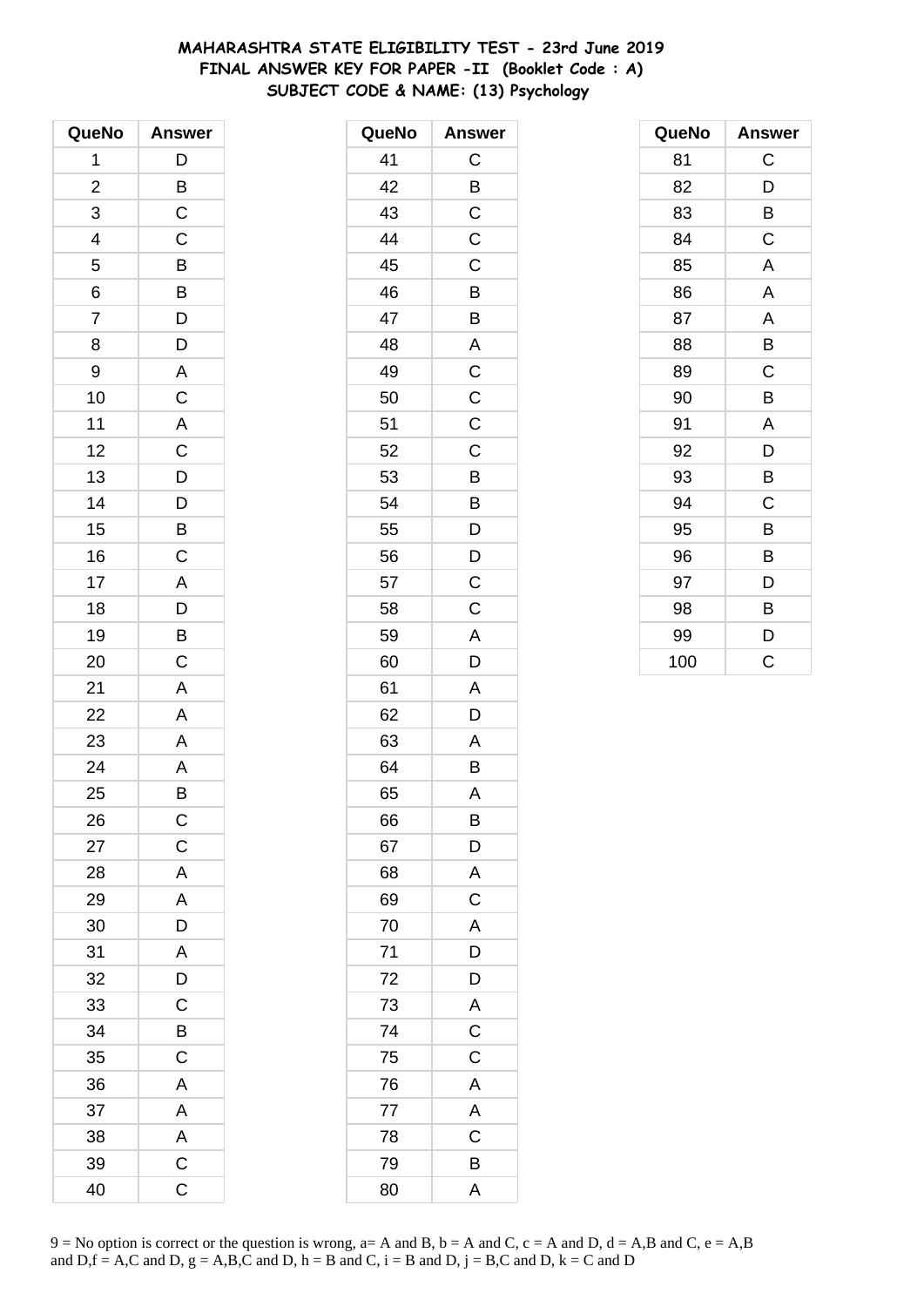# **MAHARASHTRA STATE ELIGIBILITY TEST - 23rd June 2019 FINAL ANSWER KEY FOR PAPER -II (Booklet Code : B) SUBJECT CODE & NAME: (13) Psychology**

| QueNo          | <b>Answer</b>                                |
|----------------|----------------------------------------------|
| 1              | $\mathsf C$                                  |
| $\overline{c}$ |                                              |
| 3              | $\frac{A}{D}$ $\frac{B}{C}$                  |
|                |                                              |
| $\frac{4}{5}$  |                                              |
| $\overline{6}$ | $\overline{\mathsf{A}}$                      |
| $\overline{7}$ | $\overline{\mathsf{A}}$                      |
| 8              | A                                            |
| 9              |                                              |
| 10             |                                              |
| 11             | $\frac{A}{B}$                                |
| 12             | $\overline{C}$                               |
| 13             |                                              |
| 14             |                                              |
| 15             | $\frac{A}{A}$                                |
| 16             |                                              |
| 17             |                                              |
| 18             |                                              |
| 19             | $\begin{array}{c}\nA \\ D \\ C\n\end{array}$ |
| 20             | $\mathsf C$                                  |
| 21             | $\overline{\mathsf{A}}$                      |
| 22             | A                                            |
| 23             | $\overline{A}$                               |
| 24             | $\overline{C}$                               |
| 25             | C                                            |
| 26             | $\mathsf C$                                  |
| 27             |                                              |
| 28             | $rac{B}{C}$                                  |
| 29             | $\mathsf{C}$                                 |
| 30             | $\mathsf{C}$                                 |
| 31             | B                                            |
| 32             | B                                            |
| 33             | A                                            |
| 34             | $\mathsf C$                                  |
| 35             | $\mathsf C$                                  |
| 36             | $\overline{C}$                               |
| 37             | C                                            |
| 38             | B                                            |
| 39             | B                                            |
| 40             | D                                            |

| QueNo | <b>Answer</b>           |
|-------|-------------------------|
| 41    | D                       |
| 42    | $\overline{C}$          |
| 43    | C                       |
| 44    | A                       |
| 45    | D                       |
| 46    | A                       |
| 47    | D                       |
| 48    | A                       |
| 49    | B                       |
| 50    | A                       |
| 51    | B                       |
| 52    | D                       |
| 53    | $\overline{\mathsf{A}}$ |
| 54    | $\overline{\mathrm{C}}$ |
| 55    | A                       |
| 56    | D                       |
| 57    | D                       |
| 58    | A                       |
| 59    | $\mathsf C$             |
| 60    | C                       |
| 61    | A                       |
| 62    | A                       |
| 63    | C                       |
| 64    | B                       |
| 65    | A                       |
| 66    | C                       |
| 67    | D                       |
| 68    | B                       |
| 69    | $\mathsf C$             |
| 70    | A                       |
| 71    | A                       |
| 72    | A                       |
| 73    | B                       |
| 74    | C                       |
| 75    | B                       |
| 76    | A                       |
| 77    | D                       |
| 78    | B                       |
| 79    | C                       |
| 80    | В                       |

| QueNo | <b>Answer</b> |
|-------|---------------|
| 81    | В             |
| 82    | D             |
| 83    | В             |
| 84    | D             |
| 85    | C             |
| 86    | D             |
| 87    | B             |
| 88    | $\mathsf C$   |
| 89    | $\mathsf C$   |
| 90    | B             |
| 91    | В             |
| 92    | D             |
| 93    | D             |
| 94    | A             |
| 95    | C             |
| 96    | A             |
| 97    | C             |
| 98    | D             |
| 99    | D             |
| 100   | B             |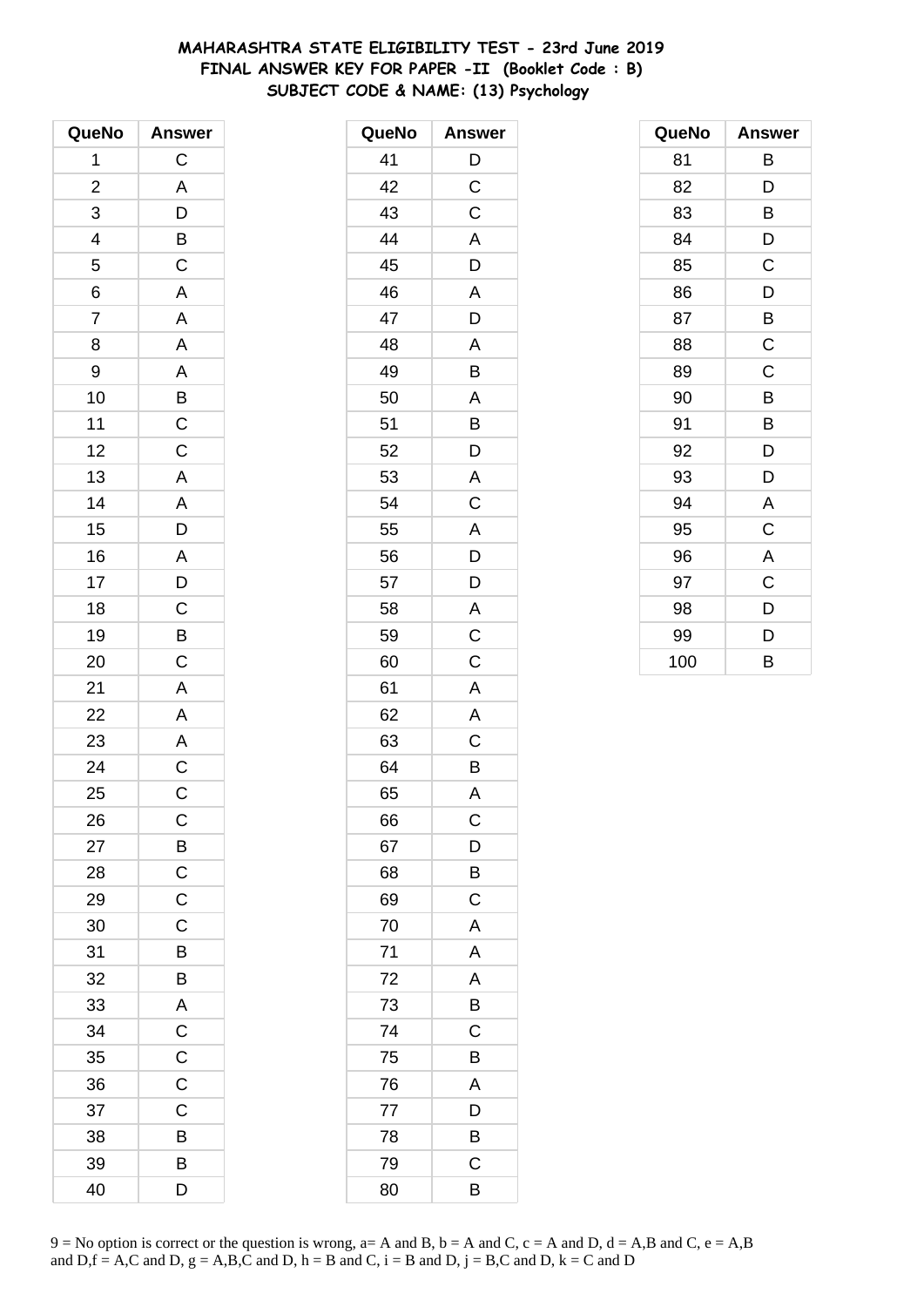# **MAHARASHTRA STATE ELIGIBILITY TEST - 23rd June 2019 FINAL ANSWER KEY FOR PAPER -II (Booklet Code : C) SUBJECT CODE & NAME: (13) Psychology**

| QueNo          | <b>Answer</b>           |
|----------------|-------------------------|
| 1              | $\mathsf C$             |
| $\overline{c}$ |                         |
| 3              | $rac{B}{C}$             |
| 4              | $\mathsf{C}$            |
| 5              | $\mathsf C$             |
| $\overline{6}$ |                         |
| $\overline{7}$ | B B A C C               |
| 8              |                         |
| 9              |                         |
| 10             |                         |
| 11             | $\overline{C}$          |
| 12             | $\overline{C}$          |
| 13             | $\frac{1}{B}$           |
| 14             |                         |
| 15             | B<br>D                  |
| 16             | $\mathsf{D}$            |
| 17             | $\overline{C}$          |
| 18             | $\overline{C}$          |
| 19             | $\overline{A}$          |
| 20             | $\overline{D}$          |
| 21             | A                       |
| 22             | D                       |
| 23             | $\mathsf{A}$            |
| 24             | $\frac{1}{B}$           |
| 25             | A                       |
| 26             | B                       |
| 27             | D                       |
| 28             | A                       |
| 29             | $\mathsf C$             |
| 30             | A                       |
| 31             | $\overline{D}$          |
| 32             | D                       |
| 33             | A                       |
| 34             | $\mathsf C$             |
| 35             | $\mathsf C$             |
| 36             | A                       |
| 37             | $\overline{\mathsf{A}}$ |
| 38             | $\overline{C}$          |
| 39             | B                       |
| 40             | A                       |

| QueNo | <b>Answer</b>           |
|-------|-------------------------|
| 41    | С                       |
| 42    | D                       |
| 43    | B                       |
| 44    | $\overline{C}$          |
| 45    | A                       |
| 46    | A                       |
| 47    | Α                       |
| 48    | B                       |
| 49    | C                       |
| 50    | B                       |
| 51    | A                       |
| 52    | D                       |
| 53    | B                       |
| 54    | $\mathsf C$             |
| 55    | B                       |
| 56    | B                       |
| 57    | D                       |
| 58    | B                       |
| 59    | D                       |
| 60    | C                       |
| 61    | D                       |
| 62    | B                       |
| 63    | C                       |
| 64    | $\mathsf C$             |
| 65    | B                       |
| 66    | B                       |
| 67    | $\overline{D}$          |
| 68    | $\overline{D}$          |
| 69    | $\overline{\mathsf{A}}$ |
| 70    | $\overline{\mathsf{C}}$ |
| 71    | $\mathsf{A}$            |
| 72    | $\mathsf{C}$            |
| 73    | $\frac{1}{D}$           |
| 74    | D                       |
| 75    | B                       |
| 76    | $\mathsf C$             |
| 77    | A                       |
| 78    | D                       |
| 79    | B                       |
| 80    | C                       |

| QueNo | <b>Answer</b> |
|-------|---------------|
| 81    | Α             |
| 82    | A             |
| 83    | A             |
| 84    | A             |
| 85    | B             |
| 86    | $\mathsf C$   |
| 87    | $\mathsf C$   |
| 88    | A             |
| 89    | A             |
| 90    | D             |
| 91    | A             |
| 92    | D             |
| 93    | C             |
| 94    | B             |
| 95    | C             |
| 96    | Α             |
| 97    | Α             |
| 98    | A             |
| 99    | $\mathsf C$   |
| 100   | Ć             |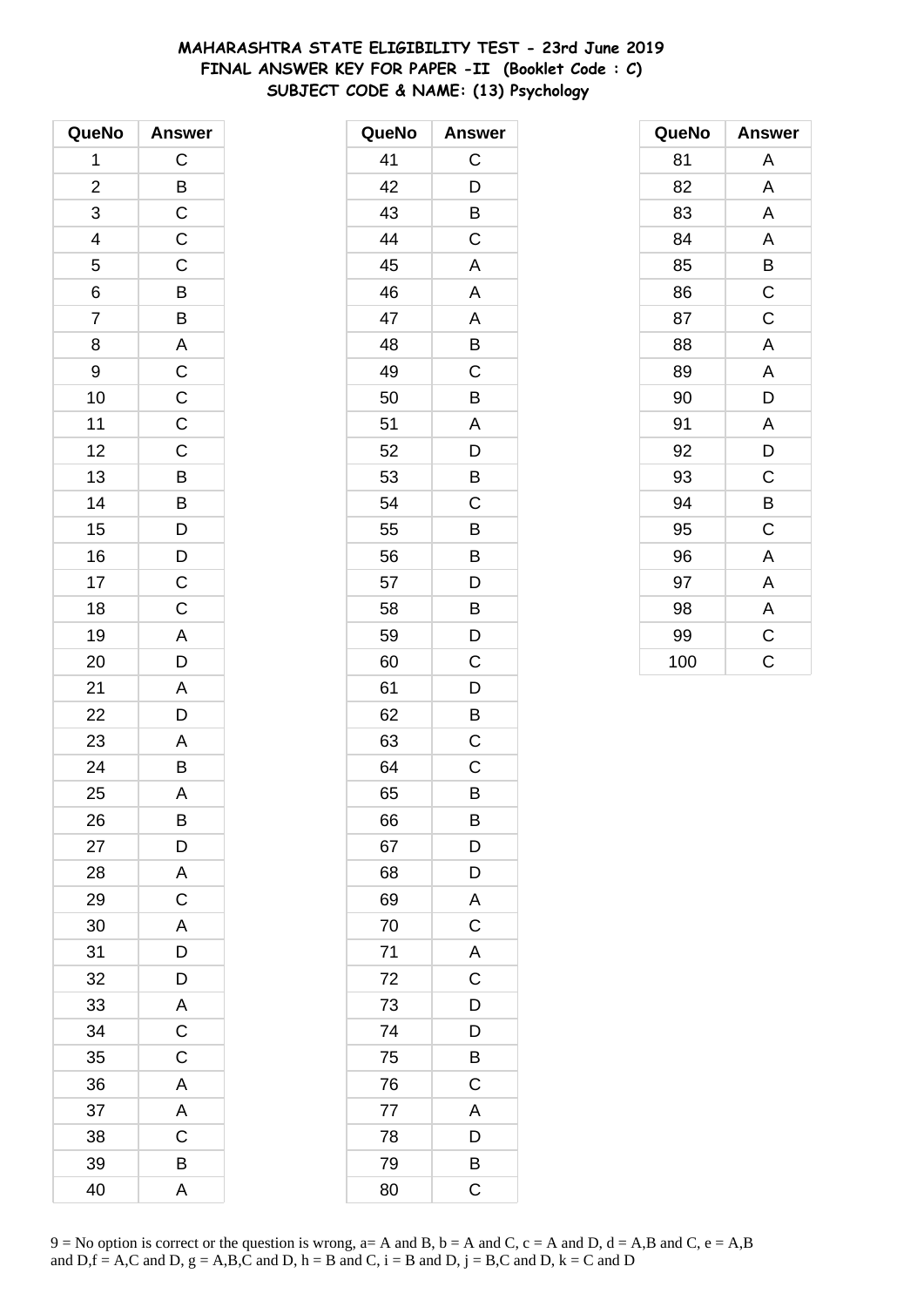# **MAHARASHTRA STATE ELIGIBILITY TEST - 23rd June 2019 FINAL ANSWER KEY FOR PAPER -II (Booklet Code : D) SUBJECT CODE & NAME: (13) Psychology**

| QueNo                    | <b>Answer</b>                                                        |
|--------------------------|----------------------------------------------------------------------|
| 1                        | A                                                                    |
| $\overline{2}$           | D                                                                    |
| 3                        | A                                                                    |
| $\overline{\mathcal{A}}$ | B                                                                    |
| 5                        | $\overline{\mathsf{A}}$                                              |
| 6                        |                                                                      |
| $\overline{7}$           | $\overline{B}$<br>$D$                                                |
| 8                        |                                                                      |
| 9                        | $rac{A}{C}$                                                          |
| 10                       | $\overline{A}$                                                       |
| 11                       |                                                                      |
| 12                       | $D$<br>$A$<br>$C$<br>$C$                                             |
| 13                       |                                                                      |
| 14                       |                                                                      |
| 15                       |                                                                      |
| 16                       | $\mathsf{A}$                                                         |
| 17                       | $\overline{A}$                                                       |
| 18                       |                                                                      |
| 19                       |                                                                      |
| 20                       | $\overline{C}$<br>$\overline{B}$<br>$\overline{A}$<br>$\overline{C}$ |
| 21                       |                                                                      |
| 22                       | D                                                                    |
| 23                       | $\overline{\mathsf{B}}$                                              |
| 24                       | $\overline{C}$                                                       |
| 25                       | A                                                                    |
| 26                       | Α                                                                    |
| 27                       | A                                                                    |
| 28                       | B                                                                    |
| 29                       | $\mathsf C$                                                          |
| 30                       | B                                                                    |
| 31                       | A                                                                    |
| 32                       | D                                                                    |
| 33                       | B                                                                    |
| 34                       | C                                                                    |
| 35                       | B                                                                    |
| 36                       | B                                                                    |
| 37                       | D                                                                    |
| 38                       | B                                                                    |
| 39                       | D                                                                    |
| 40                       | C                                                                    |

| QueNo | <b>Answer</b>  |
|-------|----------------|
| 41    | D              |
| 42    | B              |
| 43    | C              |
| 44    | C              |
| 45    | B              |
| 46    | B              |
| 47    | D              |
| 48    | D              |
| 49    | Α              |
| 50    | C              |
| 51    | A              |
| 52    | $\mathsf C$    |
| 53    | D              |
| 54    | D              |
| 55    | B              |
| 56    | С              |
| 57    | A              |
| 58    | D              |
| 59    | B              |
| 60    | C              |
| 61    | A              |
| 62    | Α              |
| 63    | Α              |
| 64    | A              |
| 65    | B              |
| 66    | C              |
| 67    | $\mathsf C$    |
| 68    | A              |
| 69    | $\mathsf{A}$   |
| 70    | $\frac{1}{D}$  |
| 71    | $\overline{A}$ |
| 72    | $\frac{1}{D}$  |
| 73    | $\mathsf C$    |
| 74    | B              |
| 75    | $\mathsf C$    |
| 76    | $\overline{A}$ |
| 77    | $\overline{A}$ |
| 78    | $rac{A}{C}$    |
| 79    |                |
| 80    | C              |

| QueNo | <b>Answer</b> |
|-------|---------------|
| 81    | С             |
| 82    | B             |
| 83    | C             |
| 84    | $\mathsf C$   |
| 85    | $\mathsf C$   |
| 86    | B             |
| 87    | B             |
| 88    | A             |
| 89    | $\mathsf{C}$  |
| 90    | $\mathsf C$   |
| 91    | $\mathsf C$   |
| 92    | C             |
| 93    | B             |
| 94    | B             |
| 95    | D             |
| 96    | D             |
| 97    | C             |
| 98    | C             |
| 99    | A             |
| 100   | D             |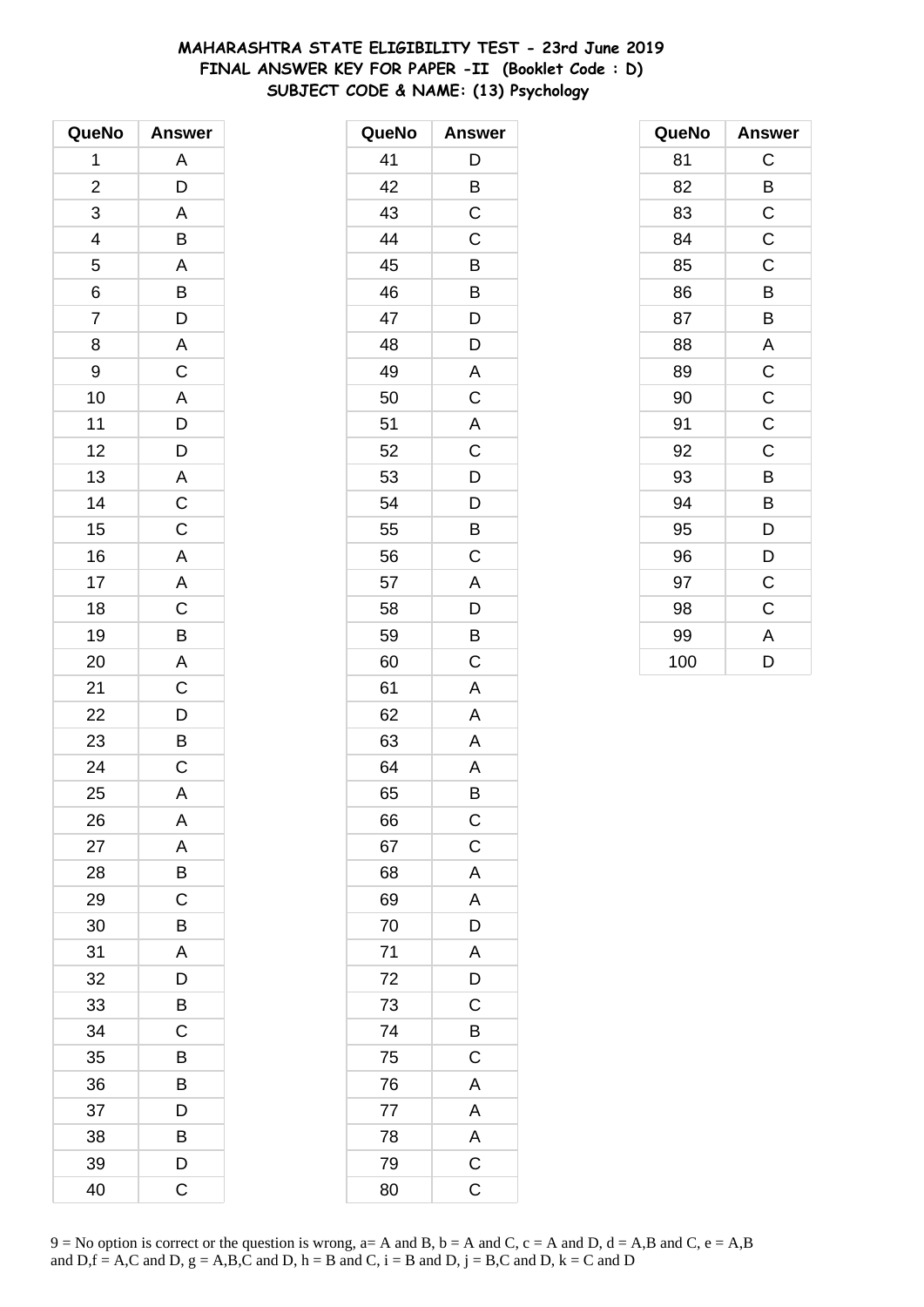# **MAHARASHTRA STATE ELIGIBILITY TEST - 23rd June 2019 FINAL ANSWER KEY FOR PAPER -II (Booklet Code : A) SUBJECT CODE & NAME: (14) Sociology**

| QueNo                   | <b>Answer</b>  |
|-------------------------|----------------|
| 1                       |                |
| $\overline{\mathbf{c}}$ | $\frac{A}{C}$  |
| 3                       |                |
|                         | $\frac{D}{C}$  |
| $\frac{4}{5}$           | $\overline{A}$ |
| $\overline{6}$          | $\overline{C}$ |
| $\overline{7}$          |                |
| 8                       | $rac{A}{C}$    |
| 9                       | $\mathsf{A}$   |
| 10                      | B              |
| 11                      |                |
| 12                      | $\frac{B}{C}$  |
| 13                      | $\overline{A}$ |
| 14                      |                |
| 15                      | $\frac{A}{B}$  |
| 16                      |                |
| 17                      | $\mathsf{A}$   |
| 18                      |                |
| 19                      | $\frac{B}{B}$  |
| 20                      | A              |
| 21                      | B              |
| 22                      | B              |
| 23                      | D              |
| 24                      | $\overline{C}$ |
| 25                      | D              |
| 26                      | A              |
| 27                      | B              |
| 28                      | A              |
| 29                      | $\mathsf C$    |
| 30                      | D              |
| 31                      | C              |
| 32                      | D              |
| 33                      | B              |
| 34                      | C              |
| 35                      | Β              |
| 36                      | A              |
| 37                      | D              |
| 38                      | A              |
| 39                      | В              |
| 40                      | C              |

| QueNo | <b>Answer</b>           |
|-------|-------------------------|
| 41    | Α                       |
| 42    | $\overline{\mathrm{c}}$ |
| 43    | C                       |
| 44    | B                       |
| 45    | A                       |
| 46    | B                       |
| 47    | C                       |
| 48    | C                       |
| 49    | B                       |
| 50    | D                       |
| 51    | С                       |
| 52    | B                       |
| 53    | D                       |
| 54    | B                       |
| 55    | B                       |
| 56    | C                       |
| 57    | D                       |
| 58    | Β                       |
| 59    | D                       |
| 60    | C                       |
| 61    | B                       |
| 62    | D                       |
| 63    | B                       |
| 64    | Β                       |
| 65    | D                       |
| 66    | B                       |
| 67    | D                       |
| 68    | C                       |
| 69    | C                       |
| 70    | A                       |
| 71    | C                       |
| 72    | B                       |
| 73    | D                       |
| 74    | B                       |
| 75    | C                       |
| 76    | B                       |
| 77    | C                       |
| 78    | B                       |
| 79    | D                       |
| 80    | B                       |

| QueNo | <b>Answer</b>           |
|-------|-------------------------|
| 81    | C                       |
| 82    | D                       |
| 83    | C                       |
| 84    | B                       |
| 85    | C                       |
| 86    | B                       |
| 87    | D                       |
| 88    | В                       |
| 89    | C                       |
| 90    | $\overline{\mathsf{A}}$ |
| 91    | C                       |
| 92    | A                       |
| 93    | A                       |
| 94    | B                       |
| 95    | A                       |
| 96    | A                       |
| 97    | В                       |
| 98    | A                       |
| 99    | Α                       |
| 100   | A                       |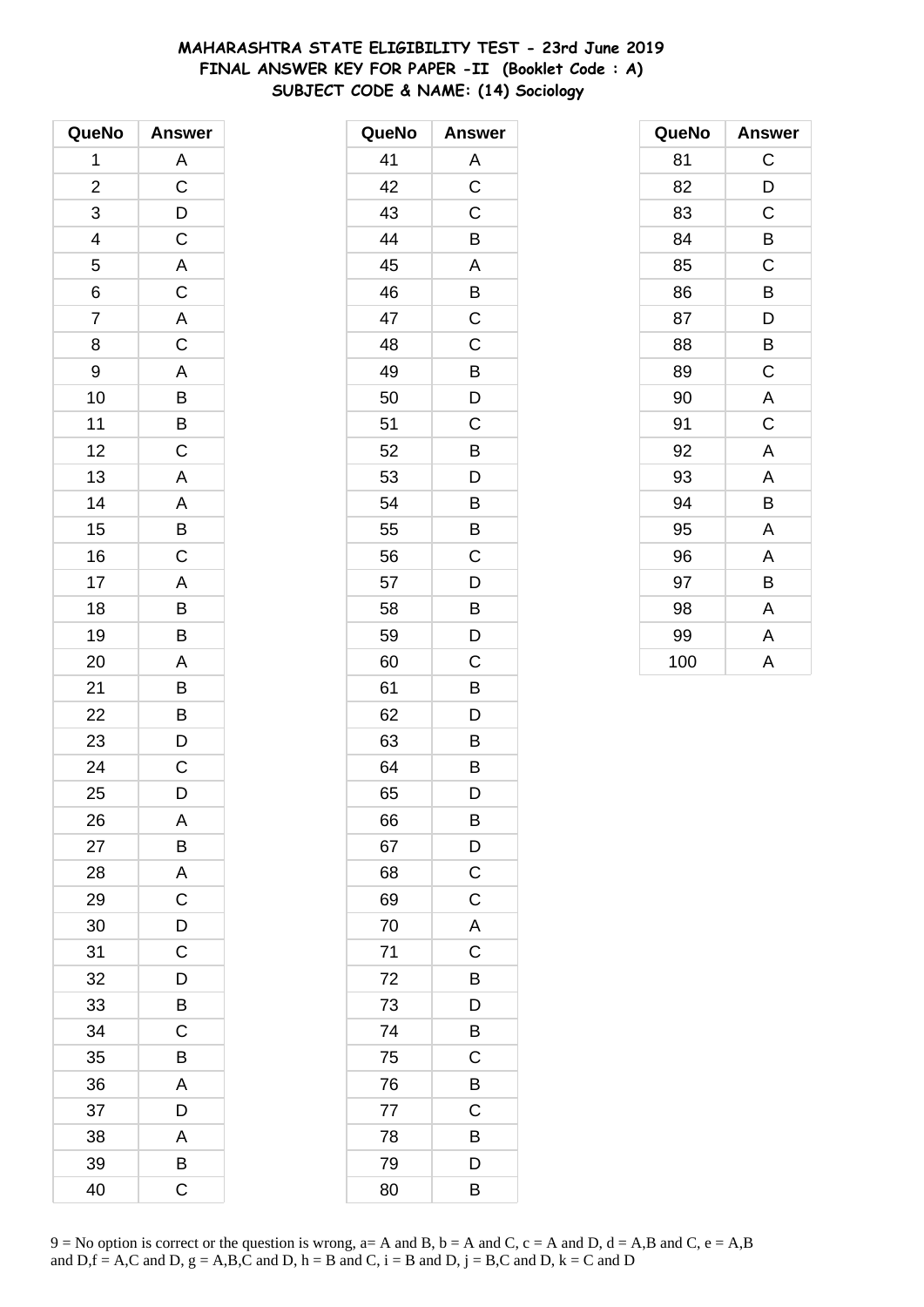# **MAHARASHTRA STATE ELIGIBILITY TEST - 23rd June 2019 FINAL ANSWER KEY FOR PAPER -II (Booklet Code : B) SUBJECT CODE & NAME: (14) Sociology**

| QueNo                    | <b>Answer</b>           |
|--------------------------|-------------------------|
| 1                        | B                       |
| $\overline{c}$           | B                       |
| 3                        | D                       |
| $\overline{\mathcal{A}}$ | $\mathsf{C}$            |
| 5                        | D                       |
| 6                        | A                       |
| $\overline{7}$           | B                       |
| 8                        | $\overline{\mathsf{A}}$ |
| 9                        | $\mathsf C$             |
| 10                       | D                       |
| 11                       | $\mathsf C$             |
| 12                       | $\frac{1}{D}$           |
| 13                       | $\overline{B}$          |
| 14                       | $\mathsf C$             |
| 15                       | B                       |
| 16                       | A                       |
| 17                       | D                       |
| 18                       | $\overline{A}$          |
| 19                       | $\overline{B}$          |
| 20                       | $\mathsf C$             |
| 21                       | A                       |
| 22                       | $\overline{C}$          |
| 23                       | $\mathsf C$             |
| 24                       | $\overline{B}$          |
| 25                       | A                       |
| 26                       | B                       |
| 27                       | $\mathsf C$             |
| 28                       | C                       |
| 29                       | B                       |
| 30                       | D                       |
| 31                       | C                       |
| 32                       | B                       |
| 33                       | D                       |
| 34                       | B                       |
| 35                       | Β                       |
| 36                       | $\mathsf C$             |
| 37                       | D                       |
| 38                       | B                       |
| 39                       | D                       |
| 40                       | C                       |

| QueNo | <b>Answer</b> |
|-------|---------------|
| 41    | B             |
| 42    | D             |
| 43    | B             |
| 44    | B             |
| 45    | D             |
| 46    | B             |
| 47    | D             |
| 48    | C             |
| 49    | C             |
| 50    | A             |
| 51    | C             |
| 52    | B             |
| 53    | D             |
| 54    | B             |
| 55    | C             |
| 56    | B             |
| 57    | C             |
| 58    | B             |
| 59    | D             |
| 60    | B             |
| 61    | C             |
| 62    | D             |
| 63    | С             |
| 64    | B             |
| 65    | C             |
| 66    | B             |
| 67    | D             |
| 68    | B             |
| 69    | $\mathsf C$   |
| 70    | A             |
| 71    | $\mathsf C$   |
| 72    | A             |
| 73    | A             |
| 74    | B             |
| 75    | Α             |
| 76    | A             |
| 77    | B             |
| 78    | A             |
| 79    | A             |
| 80    | A             |

| QueNo | Answer      |
|-------|-------------|
| 81    | Α           |
| 82    | $\mathsf C$ |
| 83    | D           |
| 84    | C           |
| 85    | A           |
| 86    | C           |
| 87    | A           |
| 88    | $\mathsf C$ |
| 89    | A           |
| 90    | B           |
| 91    | B           |
| 92    | C           |
| 93    | Α           |
| 94    | A           |
| 95    | B           |
| 96    | C           |
| 97    | Α           |
| 98    | B           |
| 99    | B           |
| 100   | A           |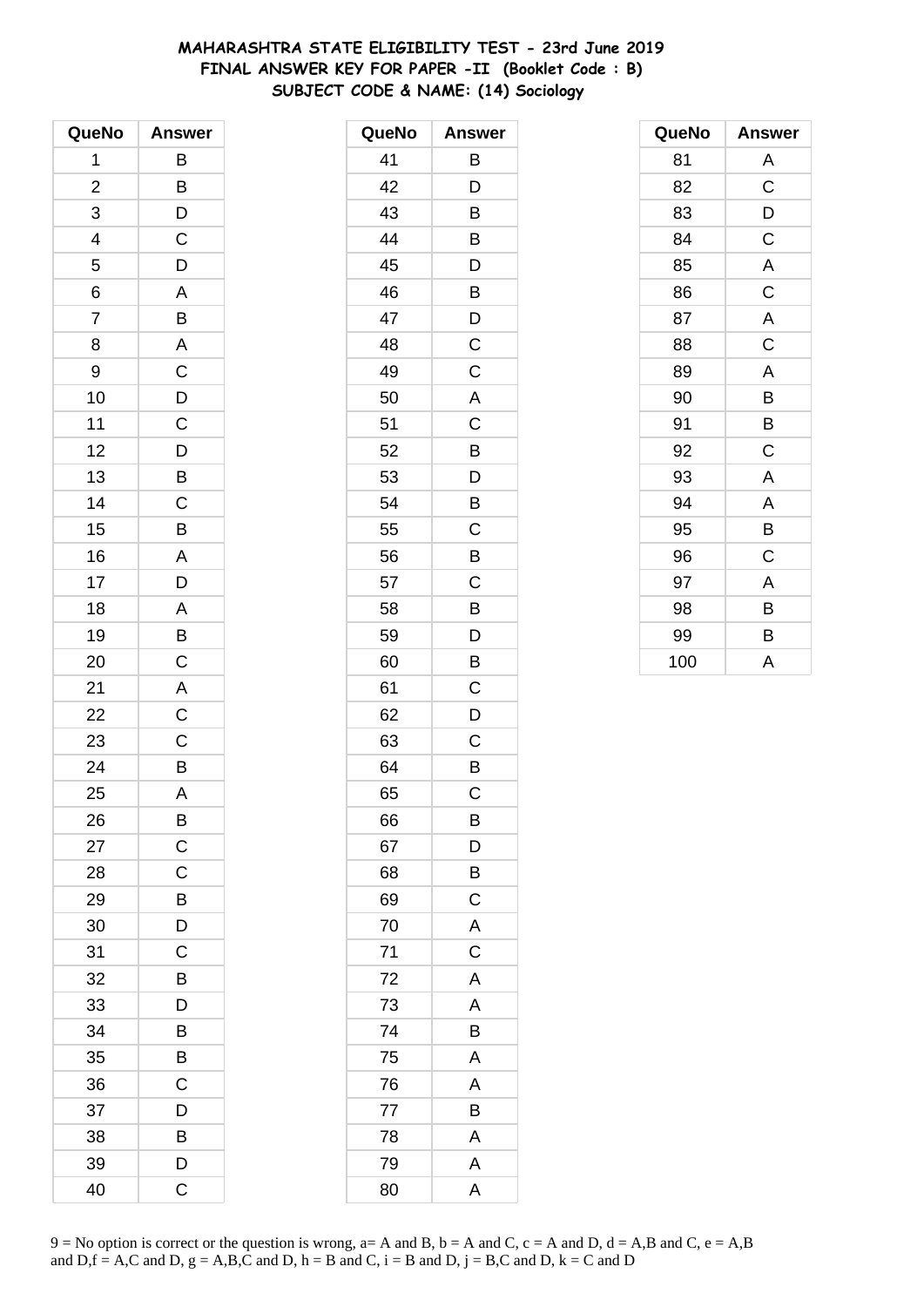# **MAHARASHTRA STATE ELIGIBILITY TEST - 23rd June 2019 FINAL ANSWER KEY FOR PAPER -II (Booklet Code : C) SUBJECT CODE & NAME: (14) Sociology**

| QueNo                    | <b>Answer</b>           |
|--------------------------|-------------------------|
| 1                        | A                       |
| $\overline{c}$           | $\overline{\mathrm{C}}$ |
| 3                        | $\mathsf C$             |
| $\overline{\mathcal{A}}$ | B                       |
| 5                        | $\overline{\mathsf{A}}$ |
| 6                        | $\overline{B}$          |
| $\overline{7}$           | $\overline{\mathrm{c}}$ |
| 8                        | $\mathsf C$             |
| 9                        | B                       |
| 10                       | D                       |
| 11                       | $\mathsf C$             |
| 12                       | $\overline{B}$          |
| 13                       | $\overline{D}$          |
| 14                       | B                       |
| 15                       | B                       |
| 16                       | $\mathsf C$             |
| 17                       | D                       |
| 18                       | $\overline{B}$          |
| 19                       | $\overline{D}$          |
| 20                       | C                       |
| 21                       | B                       |
| 22                       | D                       |
| 23                       | B                       |
| 24                       | $\overline{B}$          |
| 25                       | D                       |
| 26                       | B                       |
| 27                       | D                       |
| 28                       | $\mathsf C$             |
| 29                       | $\mathsf C$             |
| 30                       | $\overline{\mathsf{A}}$ |
| 31                       | C                       |
| 32                       | B                       |
| 33                       | D                       |
| 34                       | B                       |
| 35                       | C                       |
| 36                       | B                       |
| 37                       | C                       |
| 38                       | B                       |
| 39                       | D                       |
| 40                       | B                       |

| QueNo | <b>Answer</b>           |
|-------|-------------------------|
| 41    | C                       |
| 42    | D                       |
| 43    | C                       |
| 44    | B                       |
| 45    | C                       |
| 46    | Β                       |
| 47    | D                       |
| 48    | B                       |
| 49    | C                       |
| 50    | A                       |
| 51    | C                       |
| 52    | A                       |
| 53    | A                       |
| 54    | B                       |
| 55    | A                       |
| 56    | A                       |
| 57    | B                       |
| 58    | A                       |
| 59    | A                       |
| 60    | A                       |
| 61    | A                       |
| 62    | C                       |
| 63    | D                       |
| 64    | $\overline{C}$          |
| 65    | A                       |
| 66    | $\mathsf C$             |
| 67    | A                       |
| 68    | $\mathsf C$             |
| 69    | A                       |
| 70    | B                       |
| 71    | B                       |
| 72    | $\overline{\mathrm{c}}$ |
| 73    | A                       |
| 74    | A                       |
| 75    | B                       |
| 76    | C                       |
| 77    | A                       |
| 78    | $\overline{B}$          |
| 79    | B                       |
| 80    | A                       |

| QueNo | <b>Answer</b> |
|-------|---------------|
| 81    | В             |
| 82    | B             |
| 83    | D             |
| 84    | C             |
| 85    | D             |
| 86    | A             |
| 87    | B             |
| 88    | A             |
| 89    | C             |
| 90    | D             |
| 91    | C             |
| 92    | D             |
| 93    | В             |
| 94    | C             |
| 95    | B             |
| 96    | A             |
| 97    | D             |
| 98    | A             |
| 99    | B             |
| 100   | C             |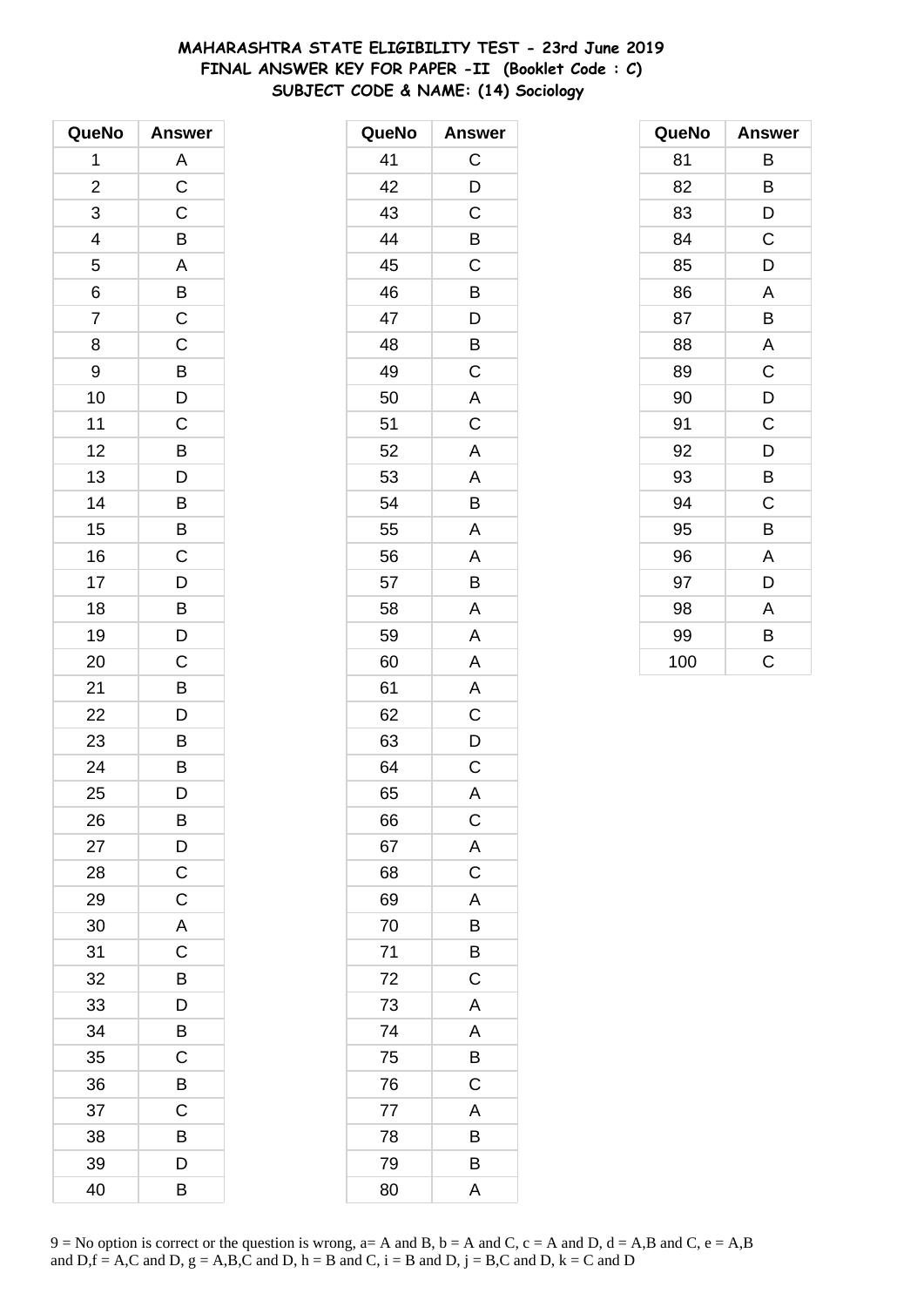# **MAHARASHTRA STATE ELIGIBILITY TEST - 23rd June 2019 FINAL ANSWER KEY FOR PAPER -II (Booklet Code : D) SUBJECT CODE & NAME: (14) Sociology**

| QueNo                   | <b>Answer</b>  |
|-------------------------|----------------|
| 1                       | В              |
| $\overline{\mathbf{c}}$ | D              |
| 3                       | B              |
| 4                       | B              |
| 5                       | D              |
| 6                       | $\overline{B}$ |
| $\overline{7}$          | $\overline{D}$ |
| 8                       | $\mathsf C$    |
| 9                       | $\mathsf C$    |
| 10                      | A              |
| 11                      | $\mathsf C$    |
| 12                      | $\overline{B}$ |
| 13                      | $\overline{D}$ |
| 14                      | B              |
| 15                      | C              |
| 16                      | B              |
| 17                      | $\mathsf C$    |
| 18                      | $\overline{B}$ |
| 19                      | D              |
| 20                      | B              |
| 21                      | C              |
| 22                      | D              |
| 23                      | C              |
| 24                      | B              |
| 25                      | C              |
| 26                      | B              |
| 27                      | D              |
| 28                      | В              |
| 29                      | $\mathsf C$    |
| 30                      | A              |
| 31                      | $\mathsf C$    |
| 32                      | A              |
| 33                      | A              |
| 34                      | B              |
| 35                      | A              |
| 36                      | A              |
| 37                      | B              |
| 38                      | A              |
| 39                      | A              |
| 40                      | A              |

| QueNo | <b>Answer</b>  |
|-------|----------------|
| 41    | Α              |
| 42    | $\overline{C}$ |
| 43    | $\mathsf{D}$   |
| 44    | $\mathsf C$    |
| 45    | A              |
| 46    | C              |
| 47    | A              |
| 48    | $\mathsf C$    |
| 49    | A              |
| 50    | B              |
| 51    | B              |
| 52    | C              |
| 53    | A              |
| 54    | A              |
| 55    | B              |
| 56    | C              |
| 57    | A              |
| 58    | B              |
| 59    | B              |
| 60    | A              |
| 61    | B              |
| 62    | B              |
| 63    | D              |
| 64    | C              |
| 65    | D              |
| 66    | Α              |
| 67    | B              |
| 68    | A              |
| 69    | C              |
| 70    | D              |
| 71    | $\mathsf C$    |
| 72    | D              |
| 73    | B              |
| 74    | C              |
| 75    | B              |
| 76    | A              |
| 77    | D              |
| 78    | A              |
| 79    | $\overline{B}$ |
| 80    | C              |

| QueNo | <b>Answer</b> |
|-------|---------------|
| 81    | A             |
| 82    | $\mathsf C$   |
| 83    | C             |
| 84    | B             |
| 85    | A             |
| 86    | B             |
| 87    | C             |
| 88    | C             |
| 89    | B             |
| 90    | D             |
| 91    | C             |
| 92    | B             |
| 93    | D             |
| 94    | B             |
| 95    | B             |
| 96    | C             |
| 97    | D             |
| 98    | B             |
| 99    | D             |
| 100   | C             |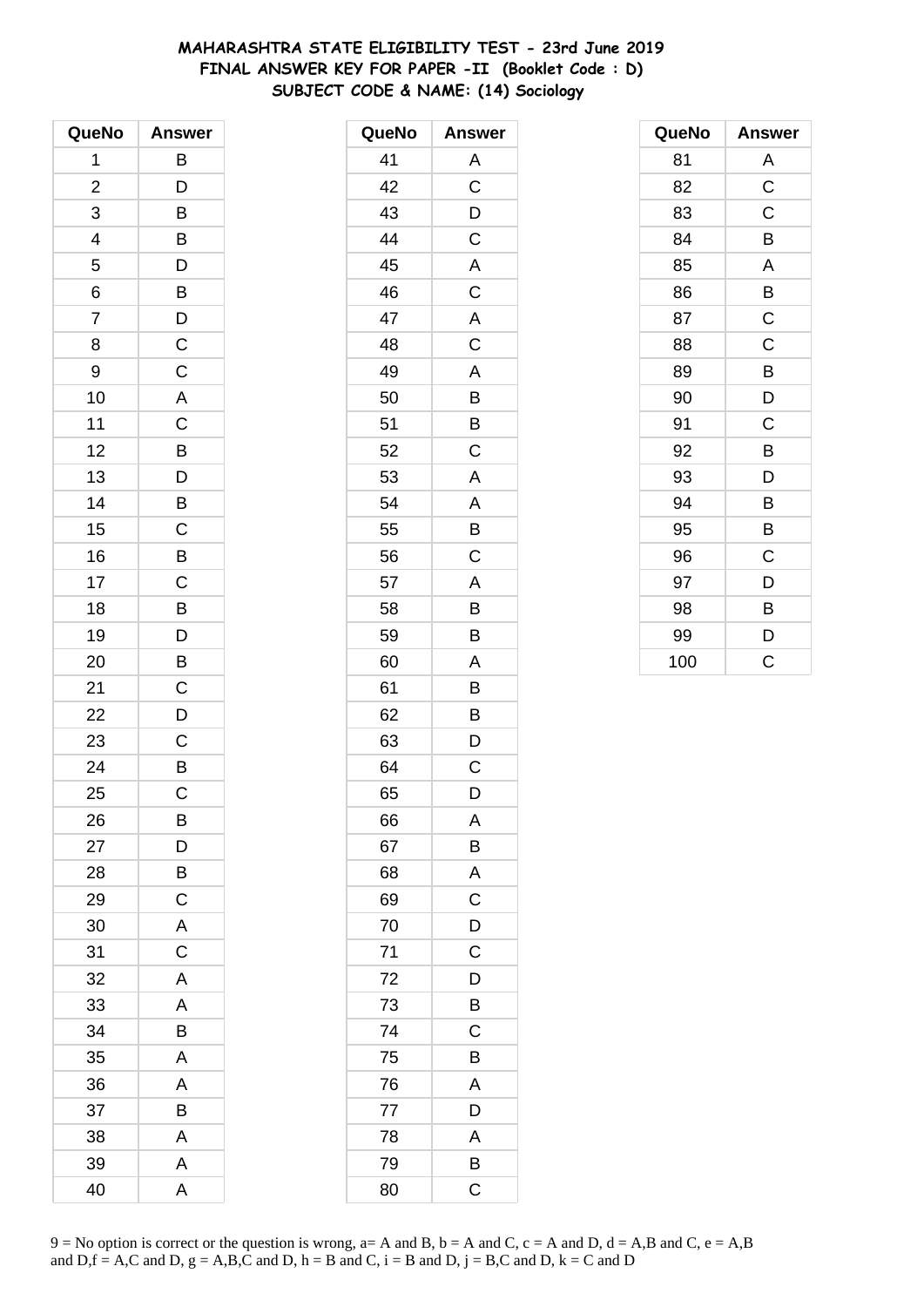# MAHARASHTRA STATE ELIGIBILITY TEST - 23rd June 2019 FINAL ANSWER KEY FOR PAPER -II (Booklet Code: A) SUBJECT CODE & NAME: (15) Political Science

| QueNo                   | <b>Answer</b>           |
|-------------------------|-------------------------|
| 1                       | D                       |
| $\overline{\mathbf{c}}$ | A                       |
| 3                       | D                       |
| 4                       | $\mathsf C$             |
| 5                       | $\overline{\mathsf{A}}$ |
| 6                       | A                       |
| $\overline{7}$          | A                       |
| 8                       | C                       |
| 9                       | $\overline{B}$          |
| 10                      | D                       |
| 11                      | $\overline{C}$          |
| 12                      | $\mathsf C$             |
| 13                      | A                       |
| 14                      | A                       |
| 15                      | A                       |
| 16                      | h                       |
| 17                      | D                       |
| 18                      | A                       |
| 19                      | B                       |
| 20                      | B                       |
| 21                      | D                       |
| 22                      | B                       |
| 23                      | D                       |
| 24                      | C                       |
| 25                      | D                       |
| 26                      | C                       |
| 27                      | B                       |
| 28                      | $\mathsf C$             |
| 29                      | A                       |
| 30                      | B                       |
| 31                      | A                       |
| 32                      | A                       |
| 33                      | D                       |
| 34                      | C                       |
| 35                      | В                       |
| 36                      | D                       |
| 37                      | D                       |
| 38                      | C                       |
| 39                      | C                       |
| 40                      | A                       |

| QueNo | <b>Answer</b>  |
|-------|----------------|
| 41    | C              |
| 42    | A              |
| 43    | A              |
| 44    | C              |
| 45    | D              |
| 46    | A              |
| 47    | $\mathsf C$    |
| 48    | D              |
| 49    | C              |
| 50    | B              |
| 51    | Α              |
| 52    | B              |
| 53    | A              |
| 54    | $\mathsf C$    |
| 55    | C              |
| 56    | A              |
| 57    | A              |
| 58    | A              |
| 59    | B              |
| 60    | B              |
| 61    | D              |
| 62    | C              |
| 63    | A              |
| 64    | C              |
| 65    | A              |
| 66    | A              |
| 67    | A              |
| 68    | A              |
| 69    | B              |
| 70    | B              |
| 71    | $rac{A}{C}$    |
| 72    |                |
| 73    | $\overline{C}$ |
| 74    | $\overline{C}$ |
| 75    | $\mathsf C$    |
| 76    | A              |
| 77    | B              |
| 78    | $\overline{A}$ |
| 79    | $\mathsf C$    |
| 80    | B              |

| QueNo | <b>Answer</b> |
|-------|---------------|
| 81    | D             |
| 82    | A             |
| 83    | B             |
| 84    | A             |
| 85    | A             |
| 86    | C             |
| 87    | D             |
| 88    | В             |
| 89    | D             |
| 90    | A             |
| 91    | D             |
| 92    | B             |
| 93    | C             |
| 94    | A             |
| 95    | A             |
| 96    | A             |
| 97    | Α             |
| 98    | A             |
| 99    | d             |
| 100   | C             |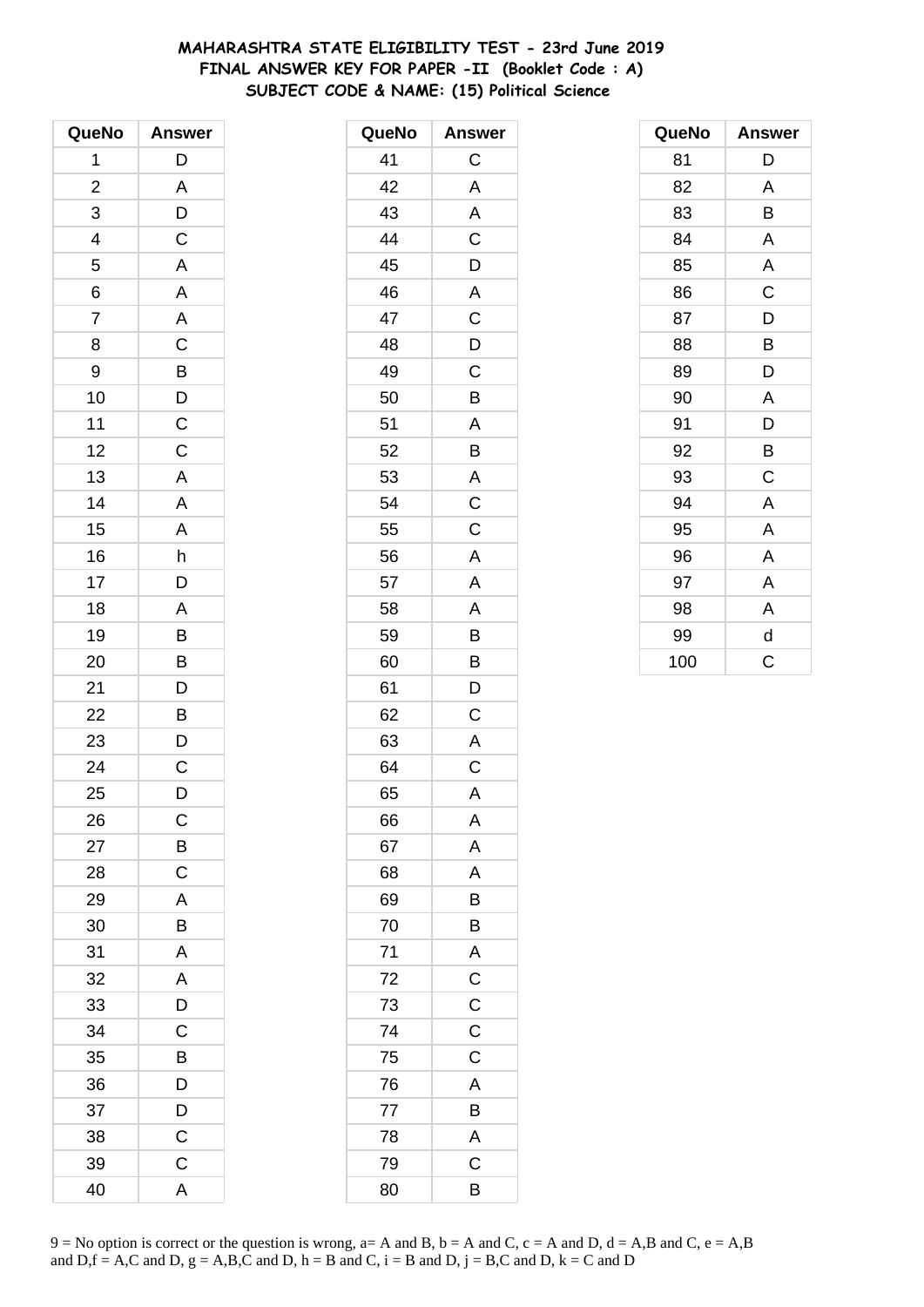# MAHARASHTRA STATE ELIGIBILITY TEST - 23rd June 2019 FINAL ANSWER KEY FOR PAPER -II (Booklet Code: B) SUBJECT CODE & NAME: (15) Political Science

| QueNo                   | <b>Answer</b>         |
|-------------------------|-----------------------|
| 1                       | D                     |
| $\overline{\mathbf{c}}$ | $\overline{B}$        |
| 3                       | D                     |
| $\overline{a}$          | $\mathsf{C}$          |
| $\overline{5}$          | $\overline{D}$        |
| 6                       | $\overline{C}$        |
| $\overline{7}$          | $\overline{B}$        |
| 8                       | $\overline{C}$        |
| 9                       | A                     |
| 10                      | $\overline{B}$        |
| 11                      | A                     |
| 12                      | $\overline{A}$        |
| 13                      | $\overline{D}$        |
| 14                      | $\mathsf C$           |
| 15                      | B                     |
| 16                      |                       |
| 17                      |                       |
| 18                      | $\frac{D}{D}$         |
| 19                      |                       |
| 20                      | $\frac{C}{A}$         |
| 21                      | $\mathsf C$           |
| 22                      | $\overline{A}$        |
| 23                      | $\overline{A}$        |
| 24                      | $\overline{\text{c}}$ |
| 25                      | D                     |
| 26                      | A                     |
| 27                      | C                     |
| 28                      | D                     |
| 29                      | C                     |
| 30                      | B                     |
| 31                      | A                     |
| 32                      | В                     |
| 33                      | A                     |
| 34                      | C                     |
| 35                      | C                     |
| 36                      | A                     |
| 37                      | A                     |
| 38                      | A                     |
| 39                      | В                     |
| 40                      | B                     |

| QueNo | <b>Answer</b>           |
|-------|-------------------------|
| 41    | D                       |
| 42    | $\overline{\mathrm{C}}$ |
| 43    | A                       |
| 44    | C                       |
| 45    | A                       |
| 46    | A                       |
| 47    | A                       |
| 48    | A                       |
| 49    | B                       |
| 50    | B                       |
| 51    | A                       |
| 52    | $\mathsf C$             |
| 53    | $\overline{C}$          |
| 54    | $\mathsf C$             |
| 55    | C                       |
| 56    | A                       |
| 57    | B                       |
| 58    | A                       |
| 59    | $\mathsf C$             |
| 60    | B                       |
| 61    | D                       |
| 62    | A                       |
| 63    | B                       |
| 64    | A                       |
| 65    | A                       |
| 66    | C                       |
| 67    | D                       |
| 68    | B                       |
| 69    | D                       |
| 70    | A                       |
| 71    | D                       |
| 72    | B                       |
| 73    | C                       |
| 74    | A                       |
| 75    | A                       |
| 76    | A                       |
| 77    | A                       |
| 78    | A                       |
| 79    | $\overline{\mathsf{d}}$ |
| 80    | $\mathsf C$             |

| QueNo | <b>Answer</b>           |
|-------|-------------------------|
| 81    | D                       |
| 82    | A                       |
| 83    | D                       |
| 84    | C                       |
| 85    | A                       |
| 86    | A                       |
| 87    | $\overline{\mathsf{A}}$ |
| 88    | C                       |
| 89    | В                       |
| 90    | D                       |
| 91    | C                       |
| 92    | C                       |
| 93    | A                       |
| 94    | A                       |
| 95    | A                       |
| 96    | h                       |
| 97    | D                       |
| 98    | Α                       |
| 99    | B                       |
| 100   | B                       |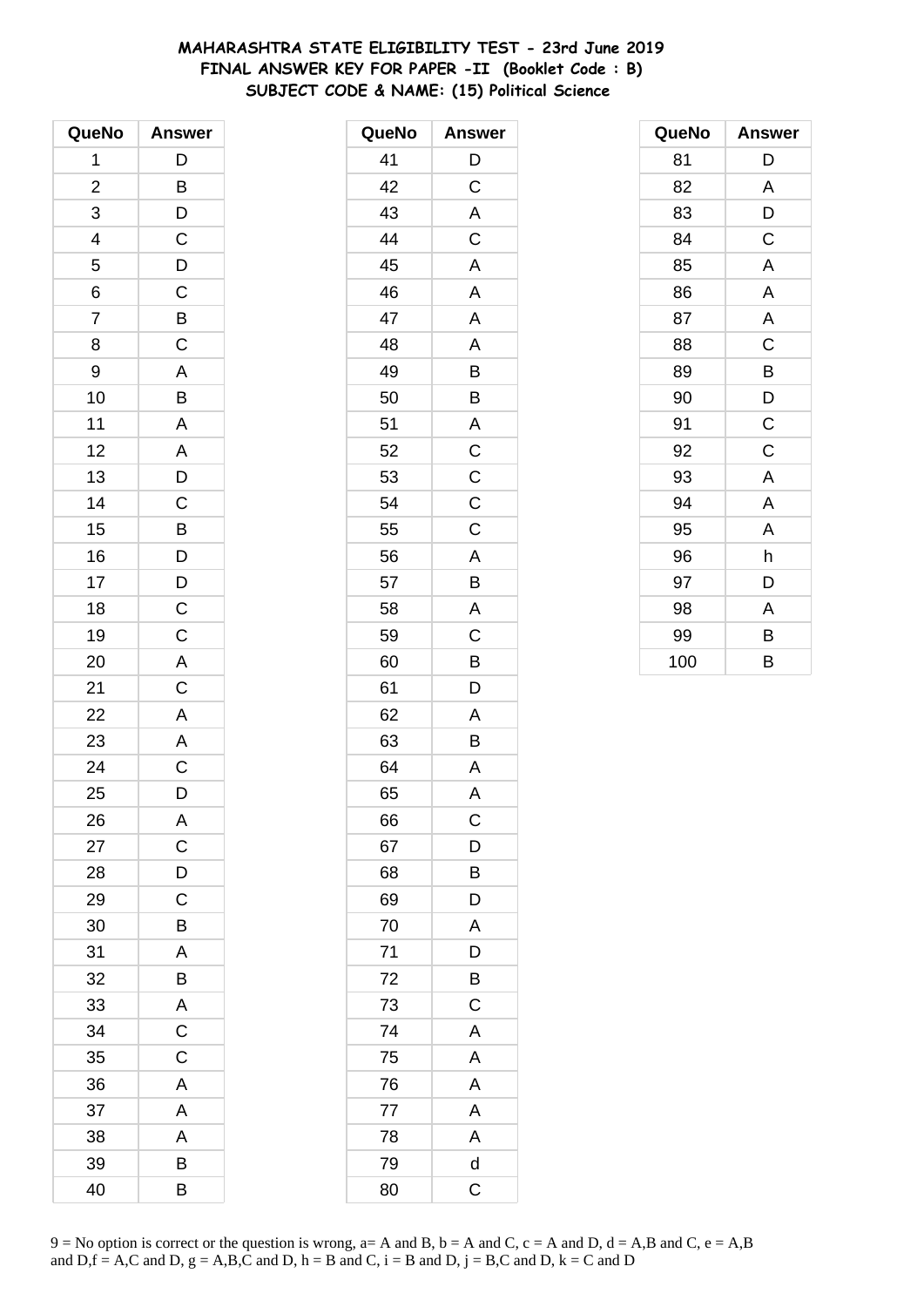# MAHARASHTRA STATE ELIGIBILITY TEST - 23rd June 2019 FINAL ANSWER KEY FOR PAPER -II (Booklet Code : C) SUBJECT CODE & NAME: (15) Political Science

| QueNo          | <b>Answer</b>           |
|----------------|-------------------------|
| 1              | $\mathsf C$             |
| $\overline{c}$ | $\overline{\mathsf{A}}$ |
| 3              | $\overline{A}$          |
| $\overline{a}$ | $\overline{C}$          |
| $\overline{5}$ | $\frac{D}{A}$           |
| 6              |                         |
| $\overline{7}$ | $\frac{1}{C}$           |
| 8              | $\overline{D}$          |
| 9              | $\mathsf{C}$            |
| 10             | $\overline{B}$          |
| 11             | $\overline{A}$          |
| 12             | $\overline{B}$          |
| 13             | $\frac{A}{C}$           |
| 14             |                         |
| 15             |                         |
| 16             | $\overline{A}$          |
| 17             | $\overline{A}$          |
| 18             | A                       |
| 19             | $\overline{B}$          |
| 20             | B                       |
| 21             | $\overline{D}$          |
| 22             | $\overline{\text{c}}$   |
| 23             | $\overline{\mathsf{A}}$ |
| 24             | $\overline{C}$          |
| 25             | A                       |
| 26             | A                       |
| 27             | A                       |
| 28             | A                       |
| 29             | B                       |
| 30             | B                       |
| 31             | A                       |
| 32             | C                       |
| 33             | C                       |
| 34             | $\mathsf C$             |
| 35             | C                       |
| 36             | A                       |
| 37             | B                       |
| 38             | A                       |
| 39             | C                       |
| 40             | B                       |

| QueNo | <b>Answer</b> |
|-------|---------------|
| 41    | D             |
| 42    | A             |
| 43    | B             |
| 44    | A             |
| 45    | A             |
| 46    | C             |
| 47    | D             |
| 48    | B             |
| 49    | D             |
| 50    | A             |
| 51    | D             |
| 52    | B             |
| 53    | C             |
| 54    | A             |
| 55    | A             |
| 56    | A             |
| 57    | A             |
| 58    | A             |
| 59    | d             |
| 60    | C             |
| 61    | D             |
| 62    | Α             |
| 63    | D             |
| 64    | C             |
| 65    | A             |
| 66    | A             |
| 67    | A             |
| 68    | C             |
| 69    | B             |
| 70    | D             |
| 71    | $\mathsf C$   |
| 72    | $\mathsf C$   |
| 73    | A             |
| 74    | A             |
| 75    | A             |
| 76    | h             |
| 77    | D             |
| 78    | Α             |
| 79    | B             |
| 80    | B             |

| QueNo | <b>Answer</b> |
|-------|---------------|
| 81    | D             |
| 82    | B             |
| 83    | D             |
| 84    | C             |
| 85    | D             |
| 86    | C             |
| 87    | B             |
| 88    | $\mathsf C$   |
| 89    | A             |
| 90    | B             |
| 91    | A             |
| 92    | A             |
| 93    | D             |
| 94    | C             |
| 95    | B             |
| 96    | D             |
| 97    | D             |
| 98    | $\mathsf C$   |
| 99    | $\mathsf C$   |
| 100   | A             |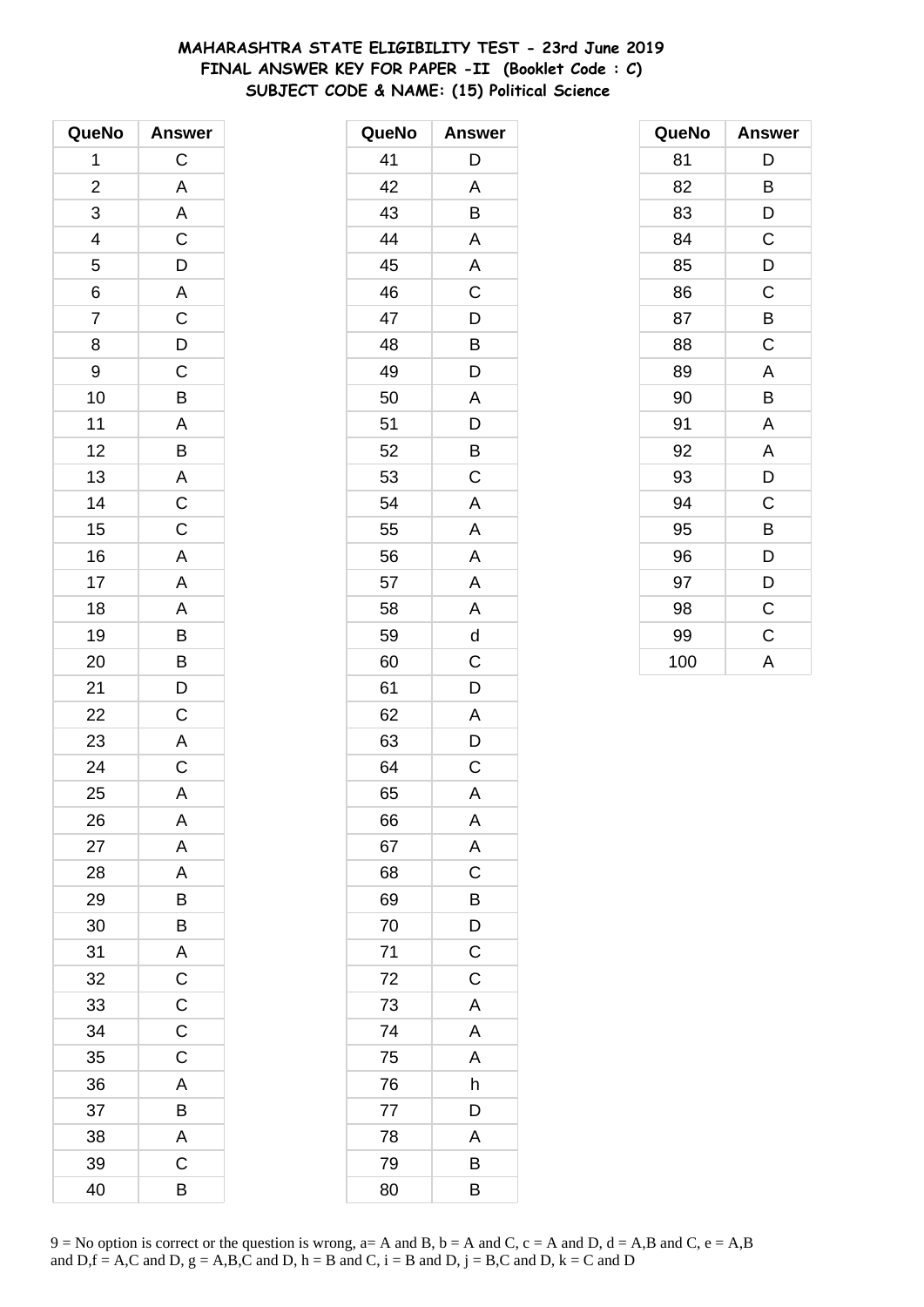# MAHARASHTRA STATE ELIGIBILITY TEST - 23rd June 2019 FINAL ANSWER KEY FOR PAPER -II (Booklet Code: D) SUBJECT CODE & NAME: (15) Political Science

| QueNo                    | <b>Answer</b>  |
|--------------------------|----------------|
| 1                        | D              |
| $\overline{c}$           | $\mathsf C$    |
| 3                        | $\mathsf{A}$   |
| $\overline{\mathcal{L}}$ | $\mathsf{C}$   |
| $\overline{5}$           | $\overline{A}$ |
| 6                        | A              |
| $\overline{7}$           | A              |
| 8                        | A              |
| 9                        | B              |
| 10                       | $\overline{B}$ |
| 11                       | $\overline{A}$ |
| 12                       | $\overline{c}$ |
| 13                       |                |
| 14                       | $\frac{C}{C}$  |
| 15                       |                |
| 16                       |                |
| 17                       | $rac{A}{B}$    |
| 18                       | A              |
| 19                       | $\overline{C}$ |
| 20                       | B              |
| 21                       | D              |
| 22                       | A              |
| 23                       | B              |
| 24                       | A              |
| 25                       | A              |
| 26                       | $\mathsf C$    |
| 27                       | D              |
| 28                       | В              |
| 29                       | D              |
| 30                       | A              |
| 31                       | D              |
| 32                       | В              |
| 33                       | C              |
| 34                       | A              |
| 35                       | A              |
| 36                       | A              |
| 37                       | A              |
| 38                       | A              |
| 39                       | d              |
| 40                       | C              |

| QueNo | <b>Answer</b>  |
|-------|----------------|
| 41    | D              |
| 42    | A              |
| 43    | D              |
| 44    | C              |
| 45    | A              |
| 46    | Α              |
| 47    | A              |
| 48    | C              |
| 49    | B              |
| 50    | D              |
| 51    | C              |
| 52    | C              |
| 53    | A              |
| 54    | A              |
| 55    | A              |
| 56    | h              |
| 57    | D              |
| 58    | A              |
| 59    | B              |
| 60    | B              |
| 61    | D              |
| 62    | B              |
| 63    | D              |
| 64    | $\mathsf C$    |
| 65    | D              |
| 66    | $\mathsf C$    |
| 67    | $\overline{B}$ |
| 68    | $\mathsf C$    |
| 69    | A              |
| 70    | B              |
| 71    | A              |
| 72    | $\overline{A}$ |
| 73    | D              |
| 74    | C              |
| 75    | B              |
| 76    | $\mathsf{D}$   |
| 77    | D              |
| 78    | $\overline{C}$ |
| 79    | $\mathsf{C}$   |
| 80    | A              |

| QueNo | <b>Answer</b> |
|-------|---------------|
| 81    | C             |
| 82    | A             |
| 83    | A             |
| 84    | $\mathsf C$   |
| 85    | D             |
| 86    | A             |
| 87    | C             |
| 88    | D             |
| 89    | C             |
| 90    | B             |
| 91    | A             |
| 92    | B             |
| 93    | A             |
| 94    | $\mathsf C$   |
| 95    | C             |
| 96    | A             |
| 97    | Α             |
| 98    | A             |
| 99    | В             |
| 100   | B             |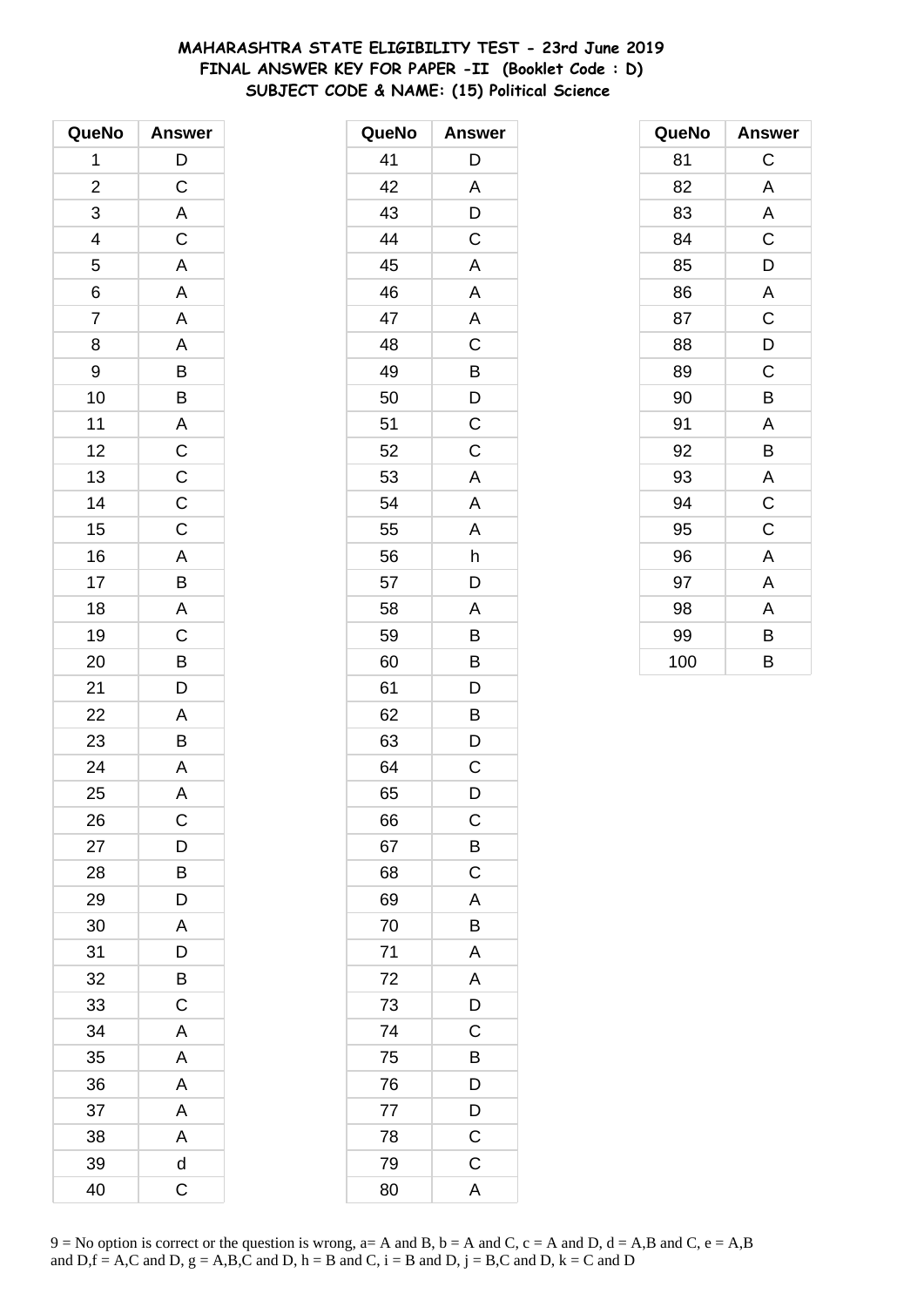# MAHARASHTRA STATE ELIGIBILITY TEST - 23rd June 2019 FINAL ANSWER KEY FOR PAPER -II (Booklet Code: A) SUBJECT CODE & NAME: (16) Defence & Strategic Studies

| QueNo                   | <b>Answer</b>                                                           |
|-------------------------|-------------------------------------------------------------------------|
| 1                       | В                                                                       |
| $\overline{\mathbf{c}}$ | A                                                                       |
| 3                       |                                                                         |
| 4                       | $\frac{D}{A}$                                                           |
| 5                       | $\overline{c}$                                                          |
| 6                       | $\overline{C}$                                                          |
| $\overline{7}$          | D                                                                       |
| 8                       | A                                                                       |
| 9                       | A                                                                       |
| 10                      | $\overline{\mathsf{A}}$                                                 |
| 11                      | $\overline{A}$                                                          |
| 12                      | $\overline{D}$                                                          |
| 13                      | A                                                                       |
| 14                      | A                                                                       |
| 15                      | B                                                                       |
| 16                      |                                                                         |
| 17                      | $\begin{array}{c}\n\mathbf{B} \\ \mathbf{D} \\ \mathbf{D}\n\end{array}$ |
| 18                      |                                                                         |
| 19                      | D                                                                       |
| 20                      | A                                                                       |
| 21                      | $\mathsf C$                                                             |
| 22                      | A                                                                       |
| 23                      | $\frac{1}{D}$                                                           |
| 24                      | $\overline{B}$                                                          |
| 25                      | B                                                                       |
| 26                      | D                                                                       |
| 27                      | A                                                                       |
| 28                      | В                                                                       |
| 29                      | B                                                                       |
| 30                      | A                                                                       |
| 31                      | D                                                                       |
| 32                      | $\mathsf C$                                                             |
| 33                      | $\mathsf C$                                                             |
| 34                      | B                                                                       |
| 35                      | A                                                                       |
| 36                      | A                                                                       |
| 37                      | D                                                                       |
| 38                      | B                                                                       |
| 39                      | C                                                                       |
| 40                      | Ċ                                                                       |

| QueNo | <b>Answer</b>  |
|-------|----------------|
| 41    | C              |
| 42    | A              |
| 43    | B              |
| 44    | Α              |
| 45    | Α              |
| 46    | C              |
| 47    | $\mathsf C$    |
| 48    | A              |
| 49    | B              |
| 50    | C              |
| 51    | B              |
| 52    | D              |
| 53    | A              |
| 54    | B              |
| 55    | D              |
| 56    | B              |
| 57    | A              |
| 58    | A              |
| 59    | $\mathsf C$    |
| 60    | D              |
| 61    | B              |
| 62    | B              |
| 63    | Α              |
| 64    | C              |
| 65    | A              |
| 66    | Α              |
| 67    | A              |
| 68    | B              |
| 69    | B              |
| 70    | D              |
| 71    | $\overline{A}$ |
| 72    | $\overline{C}$ |
| 73    | $\mathsf C$    |
| 74    | D              |
| 75    | $\mathsf C$    |
| 76    | $\mathsf C$    |
| 77    | $\mathsf C$    |
| 78    | B              |
| 79    | $\mathsf C$    |
| 80    | D              |

| QueNo | <b>Answer</b> |
|-------|---------------|
| 81    | A             |
| 82    | D             |
| 83    | В             |
| 84    | D             |
| 85    | Α             |
| 86    | A             |
| 87    | $\mathsf C$   |
| 88    | D             |
| 89    | C             |
| 90    | B             |
| 91    | Α             |
| 92    | D             |
| 93    | D             |
| 94    | A             |
| 95    | Α             |
| 96    | A             |
| 97    | В             |
| 98    | A             |
| 99    | В             |
| 100   | D             |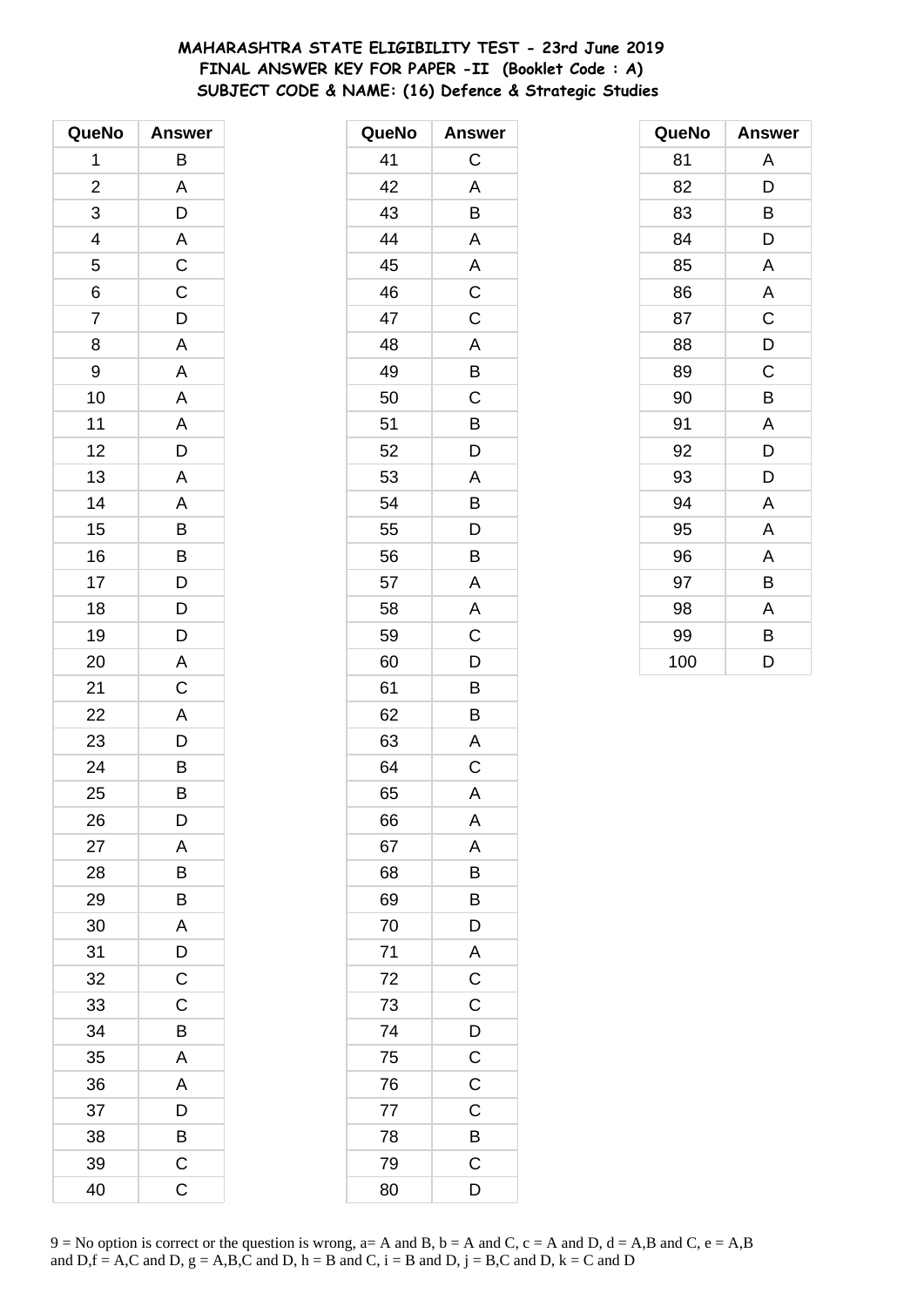# **MAHARASHTRA STATE ELIGIBILITY TEST - 23rd June 2019 FINAL ANSWER KEY FOR PAPER -II (Booklet Code : B) SUBJECT CODE & NAME: (16) Defence & Strategic Studies**

| QueNo                   | <b>Answer</b>           |
|-------------------------|-------------------------|
| 1                       | $\mathsf C$             |
| $\overline{\mathbf{c}}$ | A                       |
| 3                       | D                       |
| 4                       |                         |
| 5                       | $\overline{B}$          |
| 6                       | $\overline{\mathsf{D}}$ |
| $\overline{7}$          | A                       |
| 8                       | B                       |
| 9                       | B                       |
| 10                      | $\overline{\mathsf{A}}$ |
| 11                      | $\overline{D}$          |
| 12                      | $\overline{C}$          |
| 13                      | $\overline{\mathrm{c}}$ |
| 14                      | B                       |
| 15                      | $\overline{\mathsf{A}}$ |
| 16                      | A                       |
| 17                      | $\frac{1}{D}$           |
| 18                      | $\overline{B}$          |
| 19                      | $\overline{C}$          |
| 20                      | $\mathsf C$             |
| 21                      | $\mathsf C$             |
| 22                      | $\overline{A}$          |
| 23                      | $\overline{\mathsf{B}}$ |
| 24                      | $\overline{\mathsf{A}}$ |
| 25                      | A                       |
| 26                      | С                       |
| 27                      | $\mathsf C$             |
| 28                      | A                       |
| 29                      | B                       |
| 30                      | $\mathsf C$             |
| 31                      | B                       |
| 32                      | D                       |
| 33                      | Α                       |
| 34                      | B                       |
| 35                      | D                       |
| 36                      | B                       |
| 37                      | A                       |
| 38                      | A                       |
| 39                      | C                       |
| 40                      | D                       |

| QueNo | <b>Answer</b>  |
|-------|----------------|
| 41    | Β              |
| 42    | B              |
| 43    | A              |
| 44    | C              |
| 45    | A              |
| 46    | A              |
| 47    | A              |
| 48    | B              |
| 49    | B              |
| 50    | D              |
| 51    | A              |
| 52    | $\mathsf C$    |
| 53    | $\overline{C}$ |
| 54    | $\overline{D}$ |
| 55    | $\mathsf C$    |
| 56    | C              |
| 57    | C              |
| 58    | B              |
| 59    | $\mathsf C$    |
| 60    | D              |
| 61    | A              |
| 62    | D              |
| 63    | B              |
| 64    | D              |
| 65    | A              |
| 66    | A              |
| 67    | $\mathsf C$    |
| 68    | D              |
| 69    | $\mathsf C$    |
| 70    | B              |
| 71    | A              |
| 72    | D              |
| 73    | D              |
| 74    | A              |
| 75    | Α              |
| 76    | A              |
| 77    | B              |
| 78    | A              |
| 79    | B              |
| 80    | D              |

| QueNo | <b>Answer</b> |
|-------|---------------|
| 81    | В             |
| 82    | A             |
| 83    | D             |
| 84    | A             |
| 85    | C             |
| 86    | $\mathsf C$   |
| 87    | D             |
| 88    | Α             |
| 89    | A             |
| 90    | A             |
| 91    | A             |
| 92    | D             |
| 93    | Α             |
| 94    | Α             |
| 95    | B             |
| 96    | B             |
| 97    | D             |
| 98    | D             |
| 99    | D             |
| 100   | A             |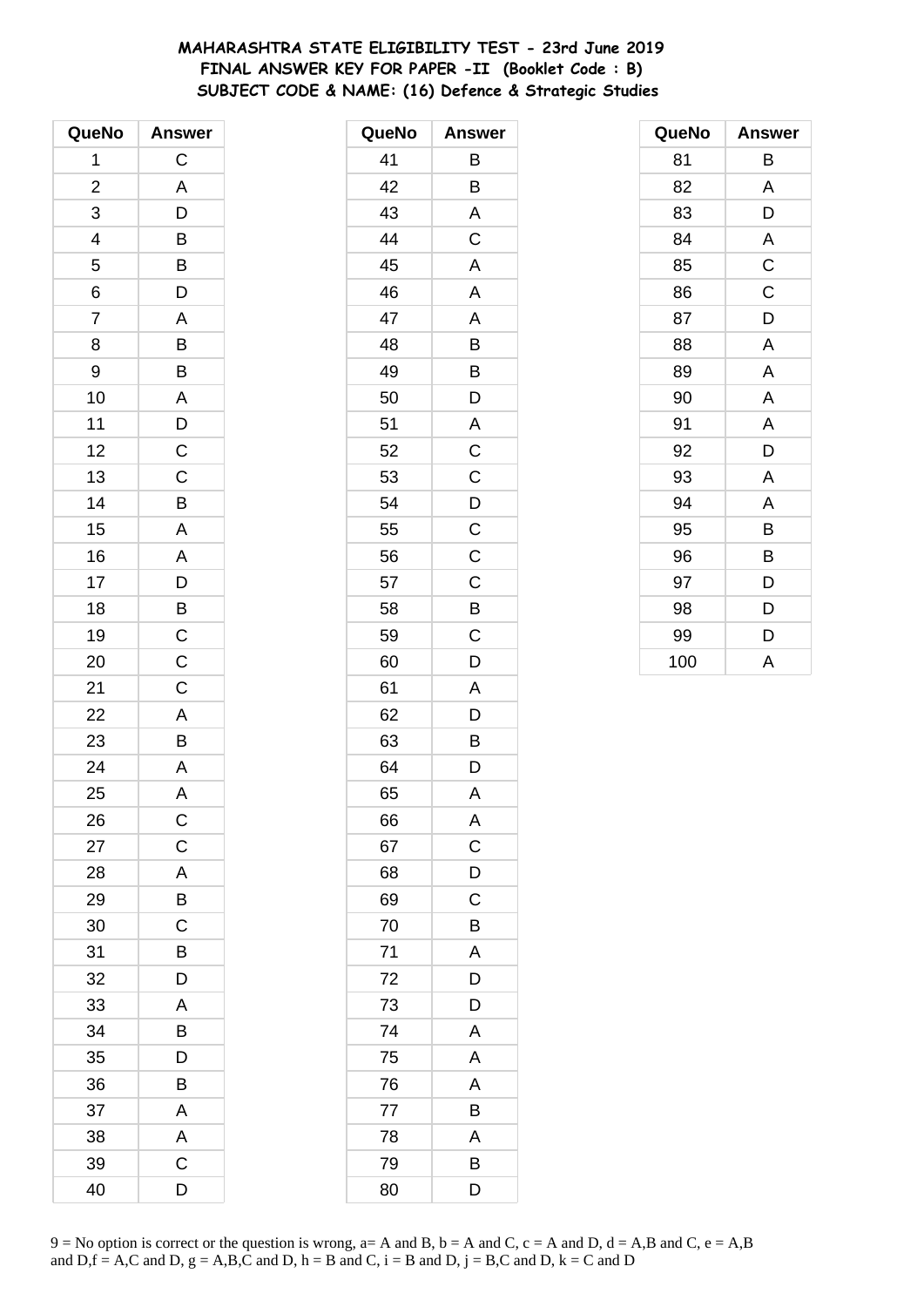# MAHARASHTRA STATE ELIGIBILITY TEST - 23rd June 2019 FINAL ANSWER KEY FOR PAPER -II (Booklet Code : C) SUBJECT CODE & NAME: (16) Defence & Strategic Studies

| QueNo                   | <b>Answer</b>            |
|-------------------------|--------------------------|
| 1                       | C                        |
| $\overline{\mathbf{c}}$ | A                        |
| 3                       | $\overline{B}$           |
| $\overline{\mathbf{r}}$ |                          |
| 5                       | $A$<br>$A$<br>$C$<br>$C$ |
| 6                       |                          |
| $\overline{7}$          |                          |
| 8                       | $\overline{A}$           |
| 9                       |                          |
| 10                      |                          |
| 11                      | B C B D                  |
| 12                      |                          |
| 13                      | A                        |
| 14                      | B                        |
| 15                      | D                        |
| 16                      | B                        |
| 17                      | A                        |
| 18                      | $rac{A}{C}$              |
| 19                      |                          |
| 20                      | $\overline{D}$           |
| 21                      |                          |
| 22                      | $\frac{B}{B}$            |
| 23                      | A                        |
| 24                      | $\overline{C}$           |
| 25                      | A                        |
| 26                      | Α                        |
| 27                      | A                        |
| 28                      | B                        |
| 29                      | B                        |
| 30                      | D                        |
| 31                      | A                        |
| 32                      | $\overline{C}$           |
| 33                      | $\overline{\text{c}}$    |
| 34                      | $\mathsf{D}$             |
| 35                      | $\overline{C}$           |
| 36                      | $\overline{C}$           |
| 37                      | C                        |
| 38                      | B                        |
| 39                      | С                        |
| 40                      | D                        |

| QueNo | <b>Answer</b>           |
|-------|-------------------------|
| 41    | Α                       |
| 42    | D                       |
| 43    | Β                       |
| 44    | D                       |
| 45    | A                       |
| 46    | A                       |
| 47    | $\overline{C}$          |
| 48    | $\overline{D}$          |
| 49    | $\mathsf C$             |
| 50    | B                       |
| 51    | A                       |
| 52    | D                       |
| 53    | $\overline{D}$          |
| 54    | A                       |
| 55    | A                       |
| 56    | A                       |
| 57    | B                       |
| 58    | A                       |
| 59    | B                       |
| 60    | D                       |
| 61    | B                       |
| 62    | Α                       |
| 63    | D                       |
| 64    | A                       |
| 65    | $\mathsf C$             |
| 66    | C                       |
| 67    | D                       |
| 68    | A                       |
| 69    | A                       |
| 70    | $\overline{\mathsf{A}}$ |
| 71    | A                       |
| 72    | D                       |
| 73    | A                       |
| 74    | A                       |
| 75    | Β                       |
| 76    | B                       |
| 77    | D                       |
| 78    | D                       |
| 79    | D                       |
| 80    | A                       |

| QueNo | <b>Answer</b> |
|-------|---------------|
| 81    | C             |
| 82    | A             |
| 83    | D             |
| 84    | B             |
| 85    | В             |
| 86    | D             |
| 87    | A             |
| 88    | B             |
| 89    | В             |
| 90    | A             |
| 91    | D             |
| 92    | $\mathsf C$   |
| 93    | $\mathsf C$   |
| 94    | B             |
| 95    | A             |
| 96    | A             |
| 97    | D             |
| 98    | B             |
| 99    | C             |
| 100   | Ċ             |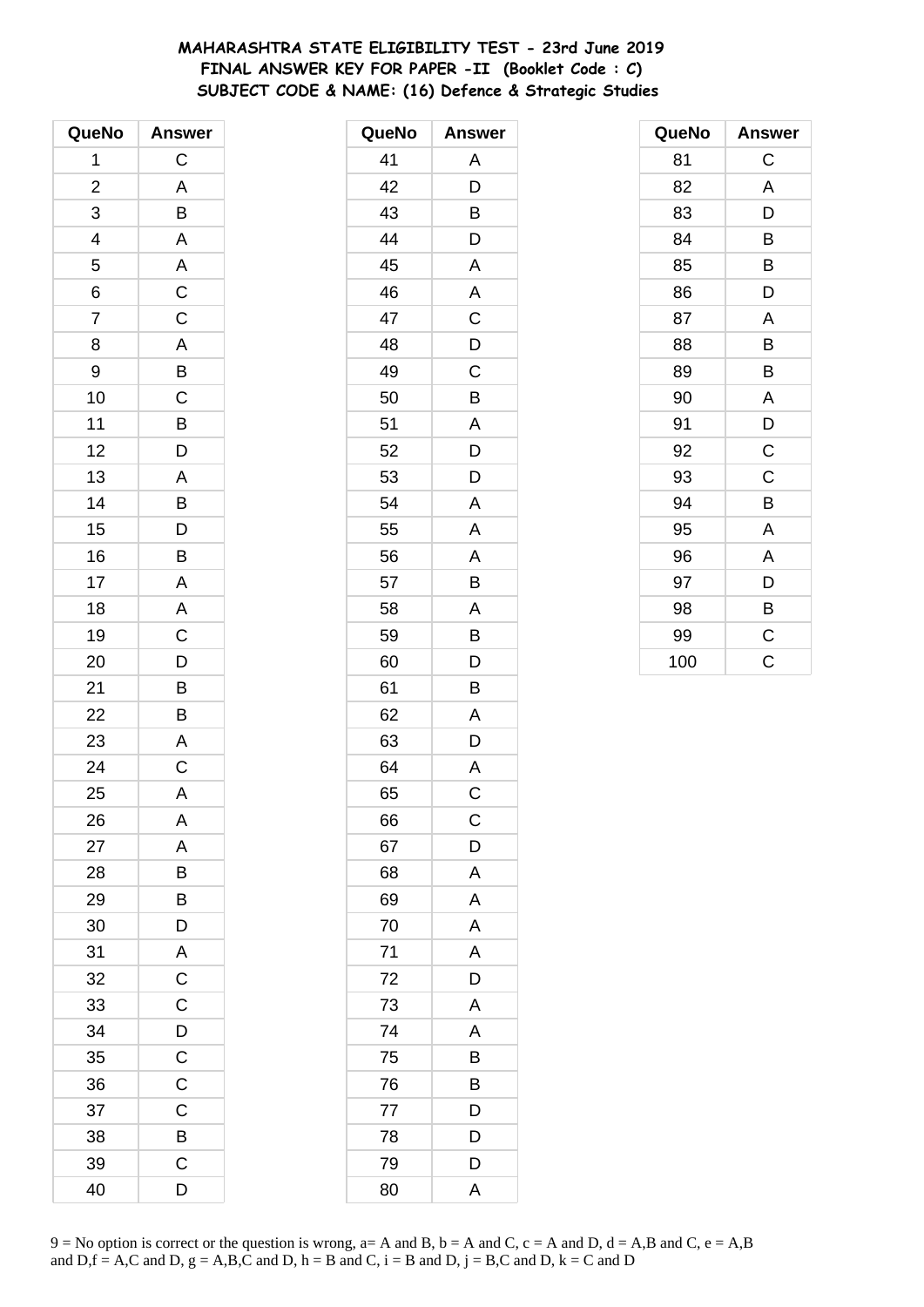# **MAHARASHTRA STATE ELIGIBILITY TEST - 23rd June 2019 FINAL ANSWER KEY FOR PAPER -II (Booklet Code : D) SUBJECT CODE & NAME: (16) Defence & Strategic Studies**

| QueNo                   | <b>Answer</b>           |
|-------------------------|-------------------------|
| 1                       | В                       |
| $\overline{\mathbf{c}}$ | B                       |
| 3                       | $\overline{\mathsf{A}}$ |
| 4                       | $\overline{C}$          |
| 5                       | $\overline{\mathsf{A}}$ |
| 6                       | $\mathsf{A}$            |
| $\overline{7}$          | A                       |
| 8                       | B                       |
| 9                       |                         |
| 10                      | $\frac{B}{D}$           |
| 11                      |                         |
| 12                      | $\frac{C}{C}$           |
| 13                      |                         |
| 14                      | $\overline{D}$          |
| 15                      | $\overline{C}$          |
| 16                      | $\overline{C}$          |
| 17                      | $\overline{C}$          |
| 18                      | $\frac{B}{C}$           |
| 19                      |                         |
| 20                      | D                       |
| 21                      | $\mathsf{A}$            |
| 22                      | $\overline{D}$<br>B     |
| 23                      |                         |
| 24                      | $\overline{D}$          |
| 25                      | A                       |
| 26                      | Α                       |
| 27                      | $\mathsf C$             |
| 28                      | D                       |
| 29                      | $\mathsf C$             |
| 30                      | B                       |
| 31                      | A                       |
| 32                      | D                       |
| 33                      | D                       |
| 34                      | A                       |
| 35                      | A                       |
| 36                      | A                       |
| 37                      | B                       |
| 38                      | A                       |
| 39                      | В                       |
| 40                      | D                       |

| QueNo | <b>Answer</b>  |
|-------|----------------|
| 41    | B              |
| 42    | A              |
| 43    | D              |
| 44    | Α              |
| 45    | C              |
| 46    | $\mathsf C$    |
| 47    | D              |
| 48    | A              |
| 49    | A              |
| 50    | A              |
| 51    | A              |
| 52    | D              |
| 53    | A              |
| 54    | A              |
| 55    | B              |
| 56    | B              |
| 57    | D              |
| 58    | D              |
| 59    | D              |
| 60    | A              |
| 61    | C              |
| 62    | A              |
| 63    | D              |
| 64    | B              |
| 65    | B              |
| 66    | D              |
| 67    | A              |
| 68    | B              |
| 69    | B              |
| 70    | A              |
| 71    | D              |
| 72    | $\overline{C}$ |
| 73    | C              |
| 74    | B              |
| 75    | Α              |
| 76    | A              |
| 77    | D              |
| 78    | B              |
| 79    | $\mathsf C$    |
| 80    | C              |

| QueNo | <b>Answer</b> |
|-------|---------------|
| 81    | С             |
| 82    | A             |
| 83    | В             |
| 84    | A             |
| 85    | A             |
| 86    | $\mathsf C$   |
| 87    | C             |
| 88    | A             |
| 89    | B             |
| 90    | C             |
| 91    | B             |
| 92    | D             |
| 93    | Α             |
| 94    | B             |
| 95    | D             |
| 96    | В             |
| 97    | Α             |
| 98    | A             |
| 99    | C             |
| 100   | D             |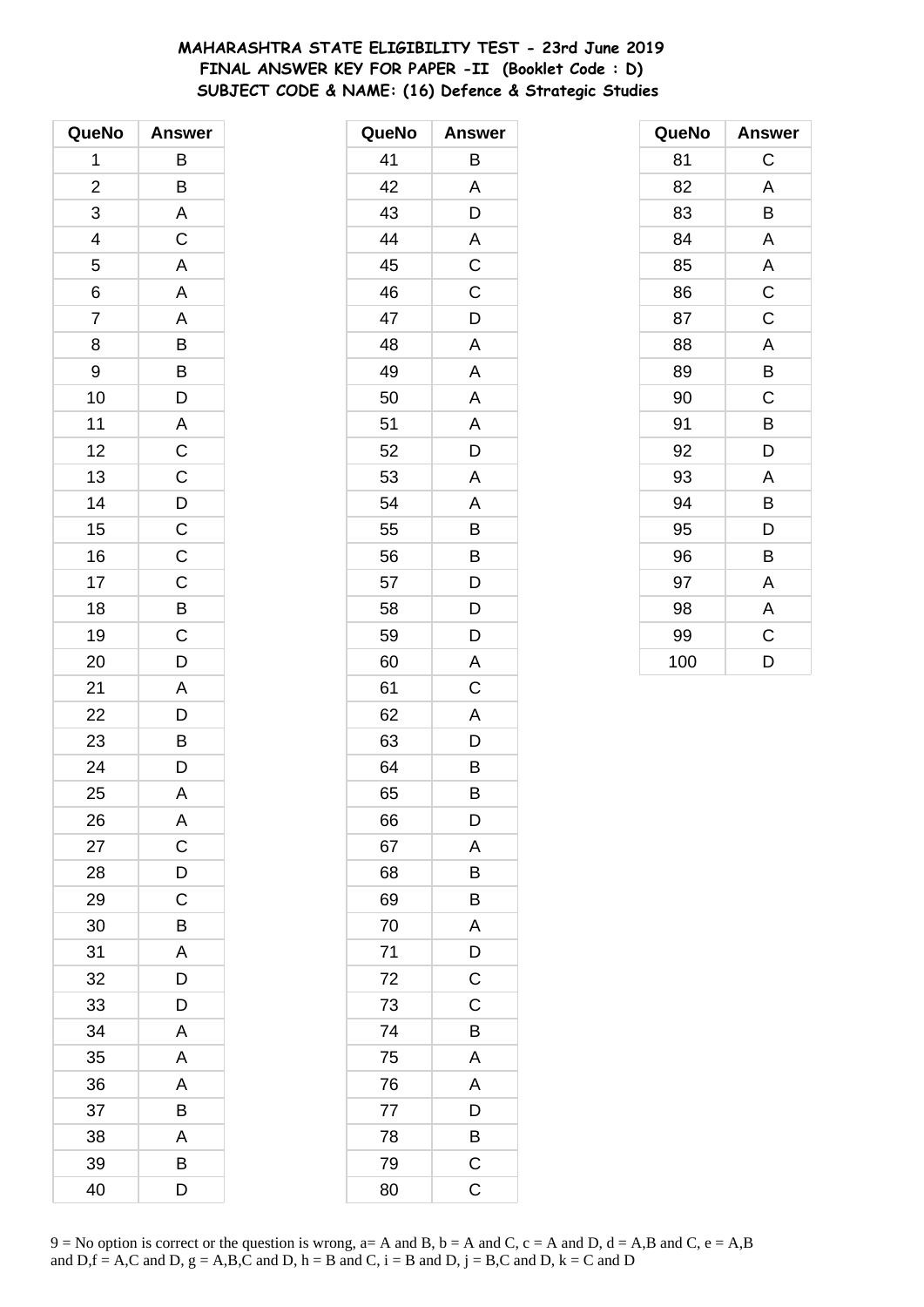# **MAHARASHTRA STATE ELIGIBILITY TEST - 23rd June 2019 FINAL ANSWER KEY FOR PAPER -II (Booklet Code : A) SUBJECT CODE & NAME: (17) Home Science**

| QueNo          | <b>Answer</b>           |
|----------------|-------------------------|
| 1              | C                       |
| $\overline{c}$ | D                       |
| 3              | B                       |
| 4              | D                       |
| 5              | D                       |
| 6              | B                       |
| $\overline{7}$ | B                       |
| 8              | A                       |
| 9              | A                       |
| 10             | C                       |
| 11             | B                       |
| 12             | B                       |
| 13             | D                       |
| 14             | D                       |
| 15             | $\overline{\mathsf{A}}$ |
| 16             | $\mathsf C$             |
| 17             | D                       |
| 18             | A                       |
| 19             | A                       |
| 20             | B                       |
| 21             | B                       |
| 22             | D                       |
| 23             | A                       |
| 24             | D                       |
| 25             | D                       |
| 26             | D                       |
| 27             | В                       |
| 28             | Α                       |
| 29             | B                       |
| 30             | C                       |
| 31             | C                       |
| 32             | D                       |
| 33             | A                       |
| 34             | B                       |
| 35             | В                       |
| 36             | A                       |
| 37             | B                       |
| 38             | C                       |
| 39             | D                       |
| 40             | В                       |

| QueNo | <b>Answer</b>           |
|-------|-------------------------|
| 41    | A                       |
| 42    | $\overline{\mathrm{C}}$ |
| 43    | D                       |
| 44    | A                       |
| 45    | $\overline{C}$          |
| 46    | Α                       |
| 47    | B                       |
| 48    | D                       |
| 49    | $\mathsf C$             |
| 50    | A                       |
| 51    | B                       |
| 52    | D                       |
| 53    | B                       |
| 54    | $\mathsf C$             |
| 55    | $\overline{A}$          |
| 56    | $\mathsf{C}$            |
| 57    | $\overline{\mathsf{C}}$ |
| 58    | $\mathsf C$             |
| 59    | D                       |
| 60    | D                       |
| 61    | A                       |
| 62    | C                       |
| 63    | A                       |
| 64    | C                       |
| 65    | D                       |
| 66    | B                       |
| 67    | A                       |
| 68    | D                       |
| 69    | B                       |
| 70    | D                       |
| 71    | $\overline{A}$          |
| 72    | $\overline{C}$          |
| 73    | $\overline{C}$          |
| 74    | $\mathsf C$             |
| 75    | A                       |
| 76    | A                       |
| 77    | $\mathsf C$             |
| 78    | $\mathsf C$             |
| 79    | B                       |
| 80    | D                       |

| QueNo | <b>Answer</b> |
|-------|---------------|
| 81    | В             |
| 82    | D             |
| 83    | $\mathsf C$   |
| 84    | $\mathsf C$   |
| 85    | C             |
| 86    | A             |
| 87    | D             |
| 88    | A             |
| 89    | $\mathsf C$   |
| 90    | D             |
| 91    | C             |
| 92    | A             |
| 93    | В             |
| 94    | B             |
| 95    | C             |
| 96    | A             |
| 97    | C             |
| 98    | A             |
| 99    | В             |
| 100   | D             |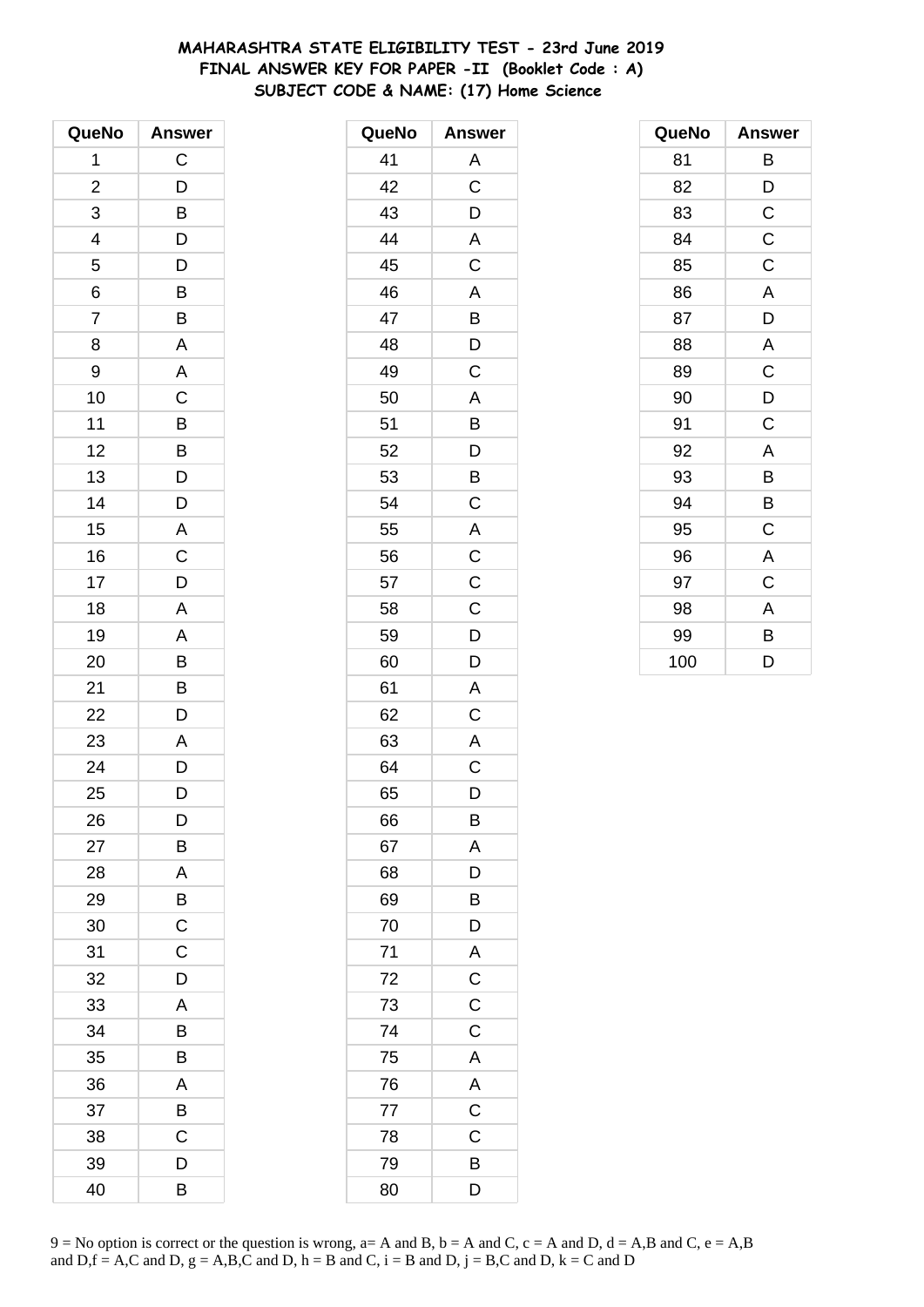# **MAHARASHTRA STATE ELIGIBILITY TEST - 23rd June 2019 FINAL ANSWER KEY FOR PAPER -II (Booklet Code : B) SUBJECT CODE & NAME: (17) Home Science**

| QueNo          | <b>Answer</b>  |
|----------------|----------------|
| 1              | B              |
| $\overline{c}$ | D              |
| 3              | A              |
| 4              | D              |
| 5              | D              |
| 6              | $\overline{D}$ |
| $\overline{7}$ | B              |
| 8              | A              |
| 9              | B              |
| 10             | $\mathsf{C}$   |
| 11             | $\mathsf{C}$   |
| 12             | D              |
| 13             | A              |
| 14             | B              |
| 15             | B              |
| 16             | A              |
| 17             | B              |
| 18             | $\mathsf C$    |
| 19             | D              |
| 20             | B              |
| 21             | A              |
| 22             | C              |
| 23             | D              |
| 24             | A              |
| 25             | C              |
| 26             | A              |
| 27             | B              |
| 28             | D              |
| 29             | $\mathsf C$    |
| 30             | A              |
| 31             | B              |
| 32             | D              |
| 33             | B              |
| 34             | C              |
| 35             | A              |
| 36             | $\mathsf C$    |
| 37             | $\mathsf C$    |
| 38             | C              |
| 39             | D              |
| 40             | D              |

| QueNo | <b>Answer</b>           |
|-------|-------------------------|
| 41    | Α                       |
| 42    | $\mathsf C$             |
| 43    | A                       |
| 44    | $\overline{\text{C}}$   |
| 45    | D                       |
| 46    | B                       |
| 47    | A                       |
| 48    | D                       |
| 49    | B                       |
| 50    | D                       |
| 51    | A                       |
| 52    | $\mathsf C$             |
| 53    | $\overline{\mathrm{c}}$ |
| 54    | $\mathsf C$             |
| 55    | A                       |
| 56    | A                       |
| 57    | $\overline{C}$          |
| 58    | C                       |
| 59    | B                       |
| 60    | D                       |
| 61    | B                       |
| 62    | D                       |
| 63    | C                       |
| 64    | C                       |
| 65    | $\mathsf C$             |
| 66    | A                       |
| 67    | $\mathsf{D}$            |
| 68    | A                       |
| 69    | C                       |
| 70    | D                       |
| 71    | $\mathsf C$             |
| 72    | A                       |
| 73    | B                       |
| 74    | B                       |
| 75    | $\mathsf C$             |
| 76    | A                       |
| 77    | $\mathsf C$             |
| 78    | A                       |
| 79    | B                       |
| 80    | D                       |

| QueNo | <b>Answer</b> |
|-------|---------------|
| 81    | C             |
| 82    | D             |
| 83    | В             |
| 84    | D             |
| 85    | D             |
| 86    | B             |
| 87    | B             |
| 88    | A             |
| 89    | A             |
| 90    | C             |
| 91    | B             |
| 92    | B             |
| 93    | D             |
| 94    | D             |
| 95    | A             |
| 96    | C             |
| 97    | D             |
| 98    | A             |
| 99    | A             |
| 100   | B             |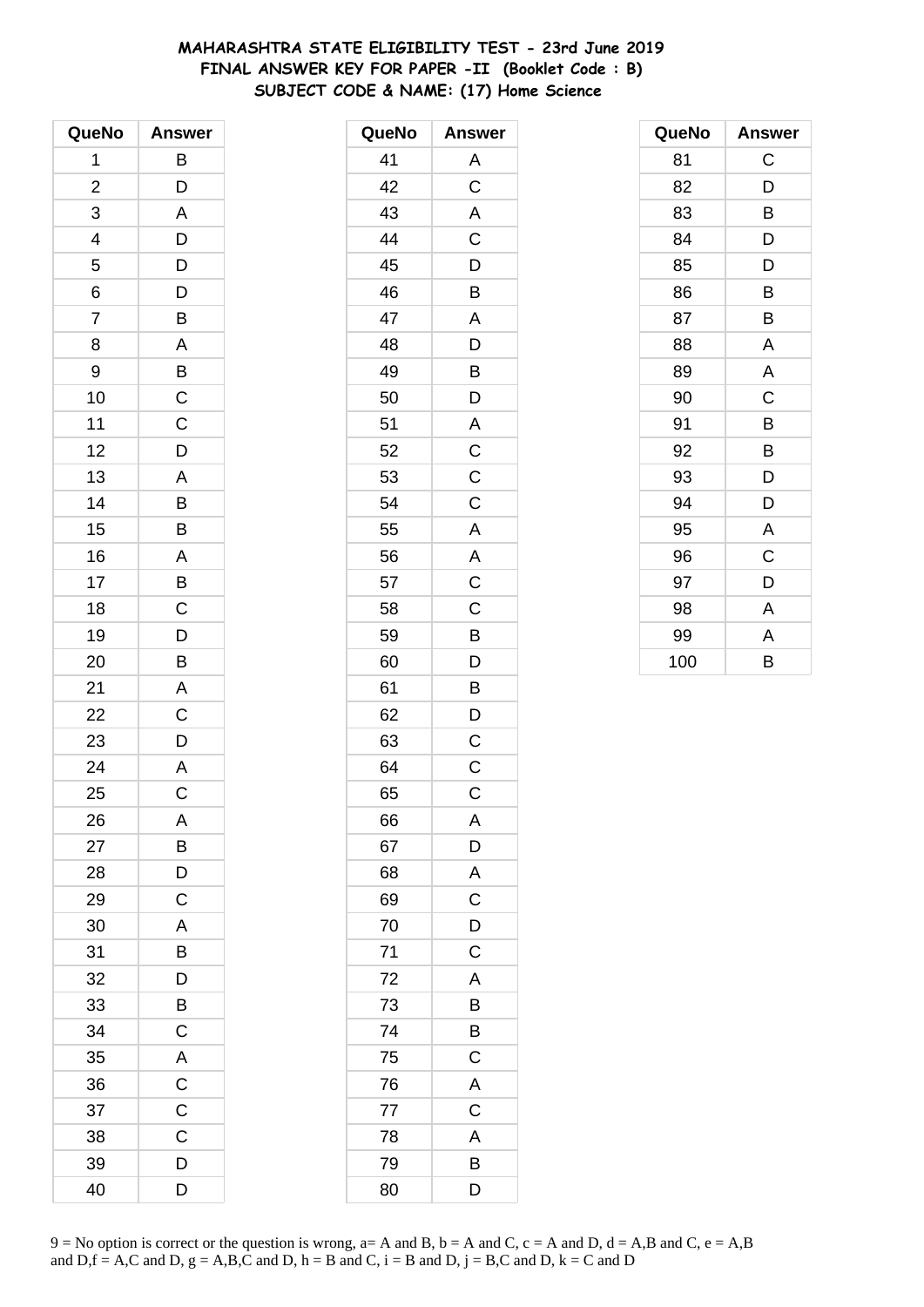# **MAHARASHTRA STATE ELIGIBILITY TEST - 23rd June 2019 FINAL ANSWER KEY FOR PAPER -II (Booklet Code : C) SUBJECT CODE & NAME: (17) Home Science**

| QueNo          | <b>Answer</b>           |
|----------------|-------------------------|
| 1              | A                       |
| $\overline{c}$ | $\overline{\text{c}}$   |
| 3              | D                       |
| $\overline{a}$ | $\overline{\mathsf{A}}$ |
| 5              | $\overline{\mathbf{C}}$ |
| $\overline{6}$ | $\overline{A}$          |
| $\overline{7}$ | $\overline{B}$          |
| 8              | D                       |
| 9              | $\mathsf C$             |
| 10             | A                       |
| 11             | $\overline{B}$          |
| 12             |                         |
| 13             | $\overline{D}$<br>B     |
| 14             | $\mathsf C$             |
| 15             | A                       |
| 16             | $\overline{C}$          |
| 17             | $\mathsf{C}$            |
| 18             | $\overline{C}$          |
| 19             | $\overline{D}$          |
| 20             | D                       |
| 21             | A                       |
| 22             | $\overline{C}$          |
| 23             | A                       |
| 24             | $\overline{C}$          |
| 25             | D                       |
| 26             | B                       |
| 27             | Α                       |
| 28             | D                       |
| 29             | B                       |
| 30             | D                       |
| 31             | A                       |
| 32             | $\mathsf C$             |
| 33             | C                       |
| 34             | C                       |
| 35             | A                       |
| 36             | A                       |
| 37             | $\mathsf C$             |
| 38             | C                       |
| 39             | В                       |
| 40             | D                       |

| QueNo | <b>Answer</b> |
|-------|---------------|
| 41    | B             |
| 42    | D             |
| 43    | C             |
| 44    | C             |
| 45    | C             |
| 46    | A             |
| 47    | D             |
| 48    | A             |
| 49    | C             |
| 50    | D             |
| 51    | C             |
| 52    | A             |
| 53    | B             |
| 54    | B             |
| 55    | C             |
| 56    | A             |
| 57    | C             |
| 58    | A             |
| 59    | B             |
| 60    | D             |
| 61    | C             |
| 62    | D             |
| 63    | B             |
| 64    | D             |
| 65    | D             |
| 66    | B             |
| 67    | Β             |
| 68    | A             |
| 69    | A             |
| 70    | C             |
| 71    | B             |
| 72    | B             |
| 73    | D             |
| 74    | D             |
| 75    | Α             |
| 76    | C             |
| 77    | D             |
| 78    | A             |
| 79    | A             |
| 80    | B             |

| QueNo | <b>Answer</b> |
|-------|---------------|
| 81    | В             |
| 82    | D             |
| 83    | A             |
| 84    | D             |
| 85    | D             |
| 86    | D             |
| 87    | B             |
| 88    | Α             |
| 89    | В             |
| 90    | C             |
| 91    | C             |
| 92    | D             |
| 93    | A             |
| 94    | B             |
| 95    | B             |
| 96    | Α             |
| 97    | В             |
| 98    | C             |
| 99    | D             |
| 100   | B             |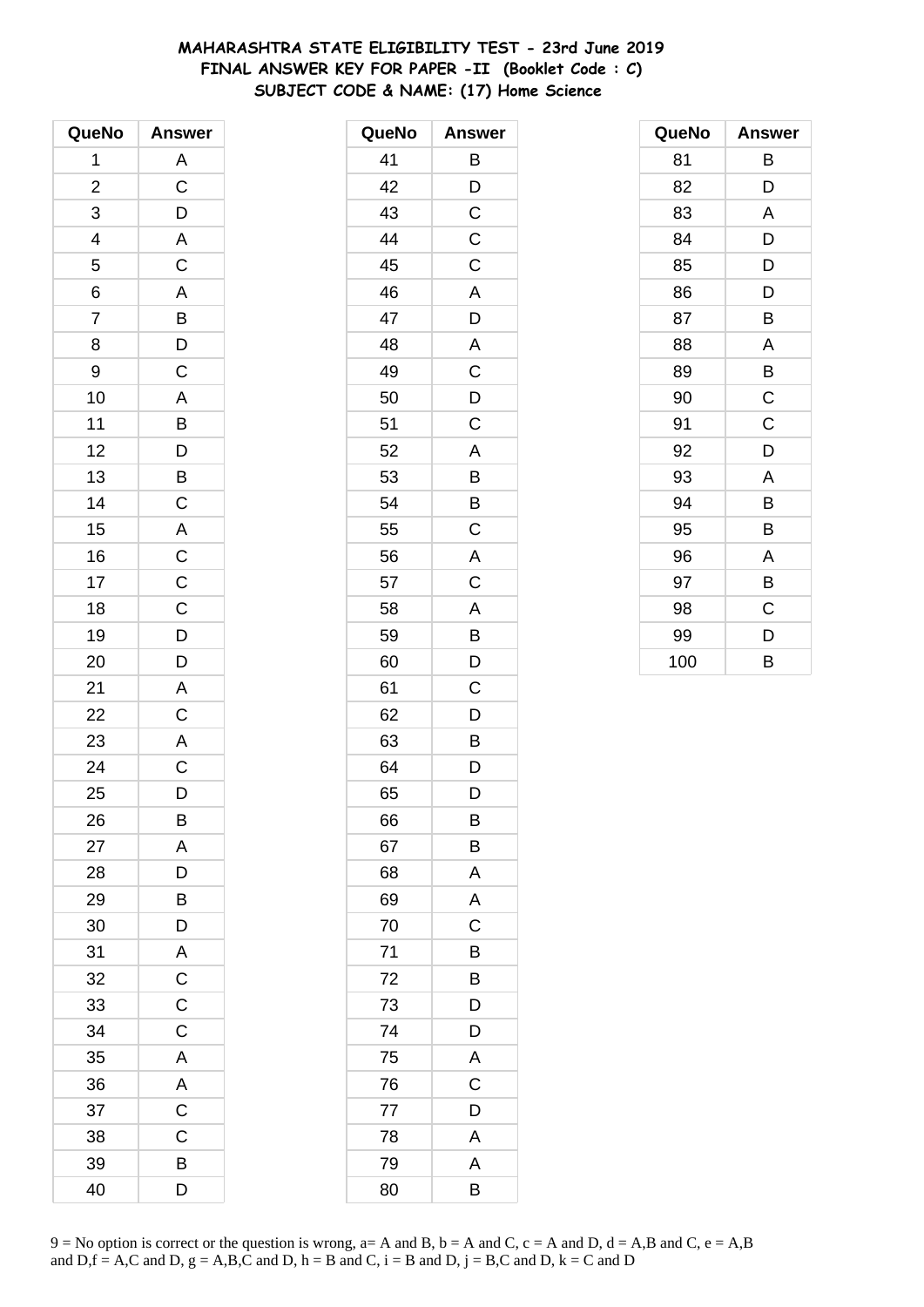# **MAHARASHTRA STATE ELIGIBILITY TEST - 23rd June 2019 FINAL ANSWER KEY FOR PAPER -II (Booklet Code : D) SUBJECT CODE & NAME: (17) Home Science**

| QueNo                   | <b>Answer</b>           |
|-------------------------|-------------------------|
| 1                       | A                       |
| $\overline{\mathbf{c}}$ | $\overline{C}$          |
| 3                       | $\overline{A}$          |
|                         | $\overline{C}$          |
| $\frac{4}{5}$           |                         |
| 6                       | $\frac{D}{B}$           |
| $\overline{7}$          | $\overline{A}$          |
| 8                       | $\overline{D}$          |
| 9                       | $\overline{B}$          |
| 10                      | $\bar{D}$               |
| 11                      |                         |
| 12                      | $rac{A}{C}$             |
| 13                      |                         |
| 14                      | $\frac{C}{C}$           |
| 15                      | $\overline{A}$          |
| 16                      |                         |
| 17                      | $rac{A}{C}$             |
| 18                      | $\frac{1}{C}$           |
| 19                      | $\overline{B}$          |
| 20                      | $\overline{D}$          |
| 21                      | $\overline{B}$          |
| 22                      | $\overline{\mathsf{D}}$ |
| 23                      | $\mathsf{C}$            |
| 24                      | $\overline{C}$          |
| 25                      | $\mathsf C$             |
| 26                      | A                       |
| 27                      | D                       |
| 28                      | A                       |
| 29                      | $\mathsf C$             |
| 30                      | D                       |
| 31                      | C                       |
| 32                      | A                       |
| 33                      | B                       |
| 34                      | B                       |
| 35                      | $\mathsf C$             |
| 36                      | A                       |
| 37                      | C                       |
| 38                      | A                       |
| 39                      | B                       |
| 40                      | D                       |

| QueNo | <b>Answer</b> |
|-------|---------------|
| 41    | C             |
| 42    | D             |
| 43    | B             |
| 44    | D             |
| 45    | D             |
| 46    | Β             |
| 47    | B             |
| 48    | A             |
| 49    | A             |
| 50    | C             |
| 51    | Β             |
| 52    | B             |
| 53    | D             |
| 54    | D             |
| 55    | A             |
| 56    | C             |
| 57    | D             |
| 58    | A             |
| 59    | A             |
| 60    | B             |
| 61    | B             |
| 62    | D             |
| 63    | Α             |
| 64    | D             |
| 65    | D             |
| 66    | D             |
| 67    | B             |
| 68    | A             |
| 69    | Β             |
| 70    | C             |
| 71    | C             |
| 72    | D             |
| 73    | A             |
| 74    | B             |
| 75    | B             |
| 76    | A             |
| 77    | B             |
| 78    | C             |
| 79    | D             |
| 80    | В             |

| QueNo | <b>Answer</b>           |
|-------|-------------------------|
| 81    | Α                       |
| 82    | $\mathsf C$             |
| 83    | D                       |
| 84    | A                       |
| 85    | C                       |
| 86    | A                       |
| 87    | В                       |
| 88    | D                       |
| 89    | C                       |
| 90    | $\overline{\mathsf{A}}$ |
| 91    | В                       |
| 92    | D                       |
| 93    | В                       |
| 94    | $\mathsf C$             |
| 95    | $\overline{\mathsf{A}}$ |
| 96    | $\mathsf C$             |
| 97    | $\mathsf C$             |
| 98    | C                       |
| 99    | D                       |
| 100   | D                       |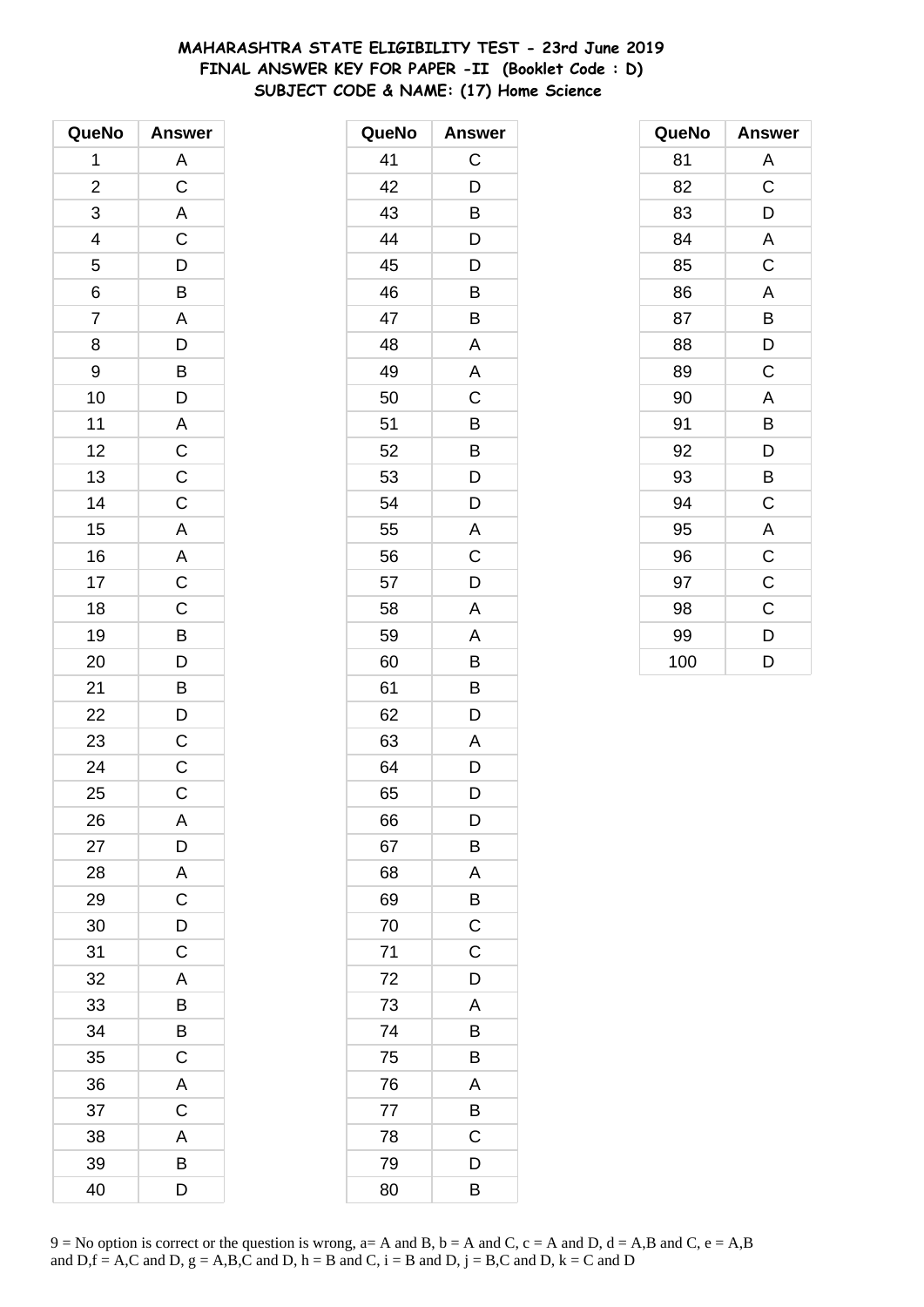# **MAHARASHTRA STATE ELIGIBILITY TEST - 23rd June 2019 FINAL ANSWER KEY FOR PAPER -II (Booklet Code : A) SUBJECT CODE & NAME: (18) Library & Information Science**

| QueNo                   | <b>Answer</b>  |
|-------------------------|----------------|
| 1                       | В              |
| $\overline{\mathbf{c}}$ | A              |
| 3                       | B              |
| 4                       | D              |
| 5                       | A              |
| 6                       | B              |
| 7                       | D              |
| 8                       | B              |
| 9                       | B              |
| 10                      | A              |
| 11                      | B              |
| 12                      | A              |
| 13                      | B              |
| 14                      | $\mathsf{C}$   |
| 15                      | B              |
| 16                      | D              |
| 17                      | A              |
| 18                      | C              |
| 19                      | D              |
| 20                      | B              |
| 21                      | D              |
| 22                      | $\overline{C}$ |
| 23                      | C              |
| 24                      | B              |
| 25                      | D              |
| 26                      | Α              |
| 27                      | A              |
| 28                      | D              |
| 29                      | $\mathsf C$    |
| 30                      | B              |
| 31                      | C              |
| 32                      | D              |
| 33                      | D              |
| 34                      | B              |
| 35                      | A              |
| 36                      | A              |
| 37                      | B              |
| 38                      | D              |
| 39                      | B              |
| 40                      | C              |

| QueNo | <b>Answer</b> |
|-------|---------------|
| 41    | В             |
| 42    | D             |
| 43    | D             |
| 44    | Α             |
| 45    | Α             |
| 46    | C             |
| 47    | B             |
| 48    | B             |
| 49    | C             |
| 50    | B             |
| 51    | D             |
| 52    | D             |
| 53    | A             |
| 54    | B             |
| 55    | D             |
| 56    | C             |
| 57    | A             |
| 58    | C             |
| 59    | $\mathsf C$   |
| 60    | B             |
| 61    | D             |
| 62    | D             |
| 63    | Α             |
| 64    | В             |
| 65    | A             |
| 66    | C             |
| 67    | B             |
| 68    | C             |
| 69    | B             |
| 70    | D             |
| 71    | 9             |
| 72    | B             |
| 73    | A             |
| 74    | $\mathsf C$   |
| 75    | A             |
| 76    | D             |
| 77    | A             |
| 78    | A             |
| 79    | B             |
| 80    | A             |

| QueNo | <b>Answer</b>           |
|-------|-------------------------|
| 81    | Α                       |
| 82    | $\mathsf C$             |
| 83    | B                       |
| 84    | A                       |
| 85    | A                       |
| 86    | D                       |
| 87    | C                       |
| 88    | D                       |
| 89    | D                       |
| 90    | D                       |
| 91    | D                       |
| 92    | C                       |
| 93    | В                       |
| 94    | A                       |
| 95    | C                       |
| 96    | C                       |
| 97    | C                       |
| 98    | $\overline{\mathsf{A}}$ |
| 99    | C                       |
| 100   | B                       |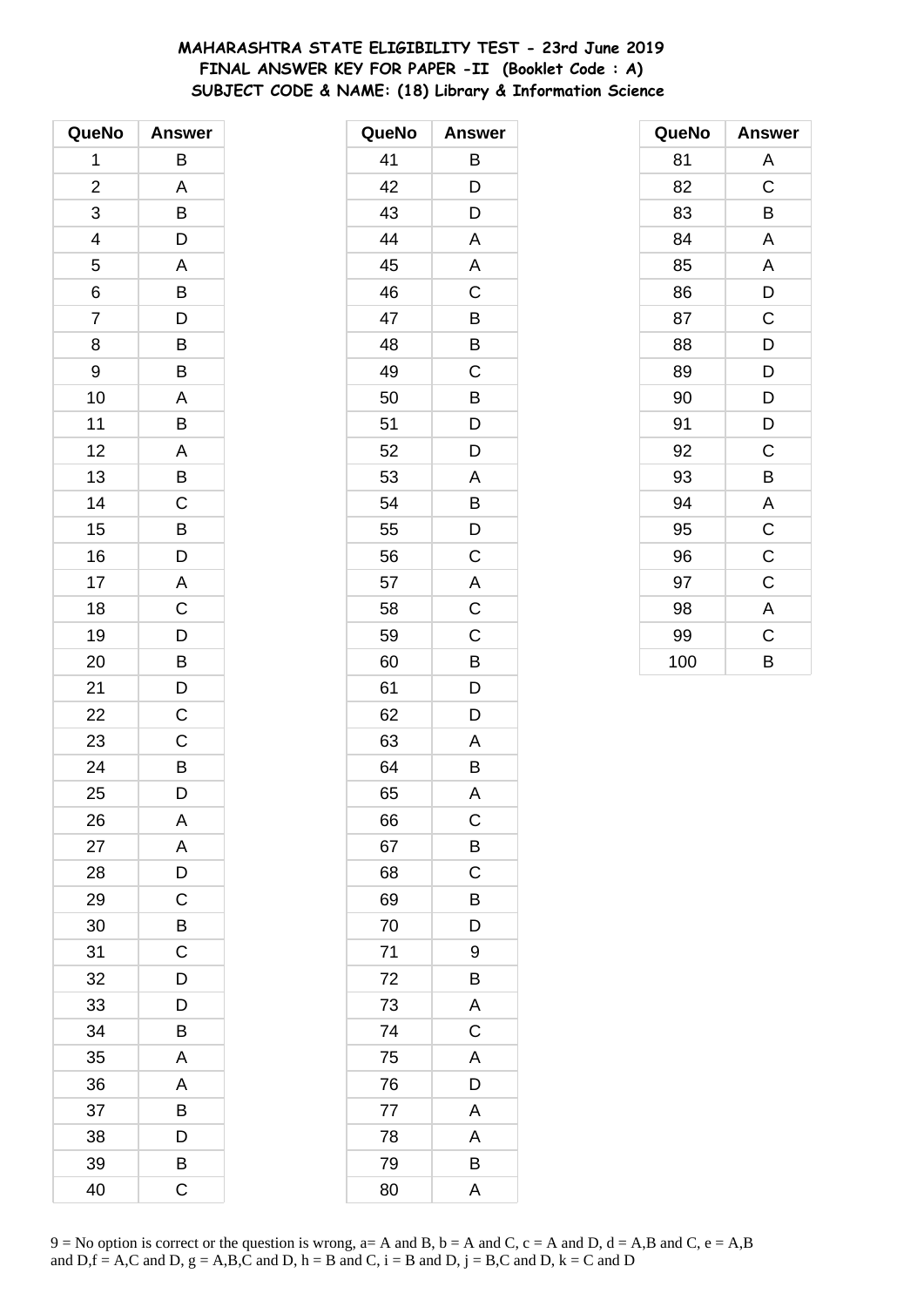# **MAHARASHTRA STATE ELIGIBILITY TEST - 23rd June 2019 FINAL ANSWER KEY FOR PAPER -II (Booklet Code : B) SUBJECT CODE & NAME: (18) Library & Information Science**

| QueNo                   | <b>Answer</b>         |
|-------------------------|-----------------------|
| 1                       | D                     |
| $\overline{\mathbf{c}}$ | $\mathsf{C}$          |
| 3                       | $\mathsf C$           |
| 4                       | $\frac{B}{D}$         |
| 5                       |                       |
| 6                       | A                     |
| 7                       | A                     |
| 8                       | D                     |
| 9                       |                       |
| 10                      |                       |
| 11                      | $rac{C}{C}$           |
| 12                      | $\overline{D}$        |
| 13                      | D                     |
| 14                      | B                     |
| 15                      | A                     |
| 16                      | $\overline{A}$        |
| 17                      | $\overline{B}$        |
| 18                      | $\overline{D}$        |
| 19                      | B                     |
| 20                      | $\overline{\text{c}}$ |
| 21                      | B                     |
| 22                      | $\overline{D}$        |
| 23                      | D                     |
| 24                      | A                     |
| 25                      | A                     |
| 26                      | С                     |
| 27                      | B                     |
| 28                      | B                     |
| 29                      | C                     |
| 30                      | B                     |
| 31                      | D                     |
| 32                      | D                     |
| 33                      | A                     |
| 34                      | B                     |
| 35                      | D                     |
| 36                      | C                     |
| 37                      | A                     |
| 38                      | $\overline{C}$        |
| 39                      | C                     |
| 40                      | B                     |

| QueNo | <b>Answer</b>  |
|-------|----------------|
| 41    | D              |
| 42    | D              |
| 43    | A              |
| 44    | B              |
| 45    | A              |
| 46    | C              |
| 47    | B              |
| 48    | C              |
| 49    | B              |
| 50    | D              |
| 51    | 9              |
| 52    | B              |
| 53    | A              |
| 54    | C              |
| 55    | A              |
| 56    | D              |
| 57    | A              |
| 58    | A              |
| 59    | B              |
| 60    | A              |
| 61    | A              |
| 62    | C              |
| 63    | Β              |
| 64    | A              |
| 65    | A              |
| 66    | D              |
| 67    | C              |
| 68    | D              |
| 69    | D              |
| 70    | D              |
| 71    | D              |
| 72    | C              |
| 73    | B              |
| 74    | A              |
| 75    | C              |
| 76    | C              |
| 77    | $\overline{C}$ |
| 78    | $\overline{A}$ |
| 79    | C              |
| 80    | B              |

| QueNo | <b>Answer</b> |
|-------|---------------|
| 81    | В             |
| 82    | A             |
| 83    | В             |
| 84    | D             |
| 85    | A             |
| 86    | B             |
| 87    | D             |
| 88    | B             |
| 89    | В             |
| 90    | A             |
| 91    | В             |
| 92    | A             |
| 93    | В             |
| 94    | C             |
| 95    | B             |
| 96    | D             |
| 97    | Α             |
| 98    | C             |
| 99    | D             |
| 100   | B             |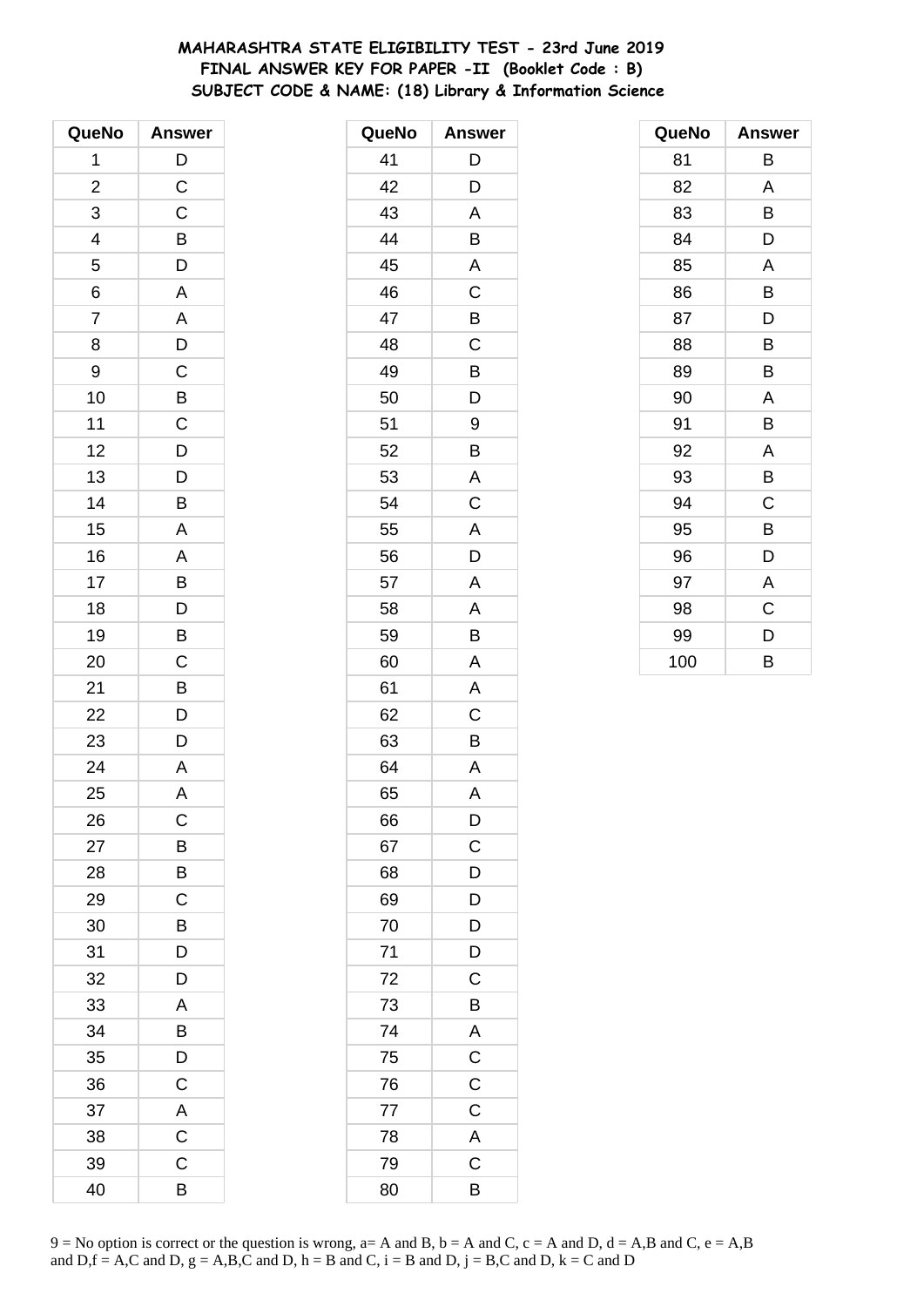# **MAHARASHTRA STATE ELIGIBILITY TEST - 23rd June 2019 FINAL ANSWER KEY FOR PAPER -II (Booklet Code : C) SUBJECT CODE & NAME: (18) Library & Information Science**

| QueNo                   | <b>Answer</b>           |
|-------------------------|-------------------------|
| 1                       | B                       |
| $\overline{\mathbf{c}}$ |                         |
| 3                       | $\frac{D}{D}$           |
| 4                       | $\overline{\mathsf{A}}$ |
| 5                       | $\overline{\mathsf{A}}$ |
| 6                       | $\overline{\mathrm{c}}$ |
| 7                       |                         |
| 8                       | $\frac{B}{B}$           |
| 9                       | $\overline{C}$          |
| 10                      | $\overline{B}$<br>$D$   |
| 11                      |                         |
| 12                      | D                       |
| 13                      | A                       |
| 14                      |                         |
| 15                      | B<br>D                  |
| 16                      | $\overline{C}$          |
| 17                      |                         |
| 18                      | $rac{A}{C}$             |
| 19                      | $\frac{C}{B}$           |
| 20                      |                         |
| 21                      | $\overline{D}$          |
| 22                      | $\overline{D}$          |
| 23                      | $\mathsf{A}$            |
| 24                      | B                       |
| 25                      | A                       |
| 26                      | С                       |
| 27                      | B                       |
| 28                      | $\mathsf C$             |
| 29                      | $\overline{B}$          |
| 30                      | D                       |
| 31                      | 9                       |
| 32                      | B                       |
| 33                      | A                       |
| 34                      | $\mathsf C$             |
| 35                      | A                       |
| 36                      | D                       |
| 37                      | Α                       |
| 38                      | Α                       |
| 39                      | B                       |
| 40                      | A                       |

| QueNo | <b>Answer</b>  |
|-------|----------------|
| 41    | A              |
| 42    | C              |
| 43    | B              |
| 44    | Α              |
| 45    | A              |
| 46    | D              |
| 47    | $\overline{C}$ |
| 48    | D              |
| 49    | D              |
| 50    | D              |
| 51    | D              |
| 52    | $\mathsf C$    |
| 53    | B              |
| 54    | A              |
| 55    | $\mathsf C$    |
| 56    | $\mathsf C$    |
| 57    | C              |
| 58    | A              |
| 59    | C              |
| 60    | B              |
| 61    | B              |
| 62    | A              |
| 63    | B              |
| 64    | D              |
| 65    | A              |
| 66    | B              |
| 67    | D              |
| 68    | Β              |
| 69    | Β              |
| 70    | A              |
| 71    | B              |
| 72    | A              |
| 73    | B              |
| 74    | С              |
| 75    | B              |
| 76    | D              |
| 77    | A              |
| 78    | C              |
| 79    | D              |
| 80    | Β              |

| QueNo | <b>Answer</b> |
|-------|---------------|
| 81    | $\mathsf{D}$  |
| 82    | $\mathsf C$   |
| 83    | $\mathsf C$   |
| 84    | B             |
| 85    | D             |
| 86    | A             |
| 87    | A             |
| 88    | D             |
| 89    | C             |
| 90    | B             |
| 91    | C             |
| 92    | D             |
| 93    | D             |
| 94    | B             |
| 95    | A             |
| 96    | A             |
| 97    | В             |
| 98    | D             |
| 99    | В             |
| 100   | Ć             |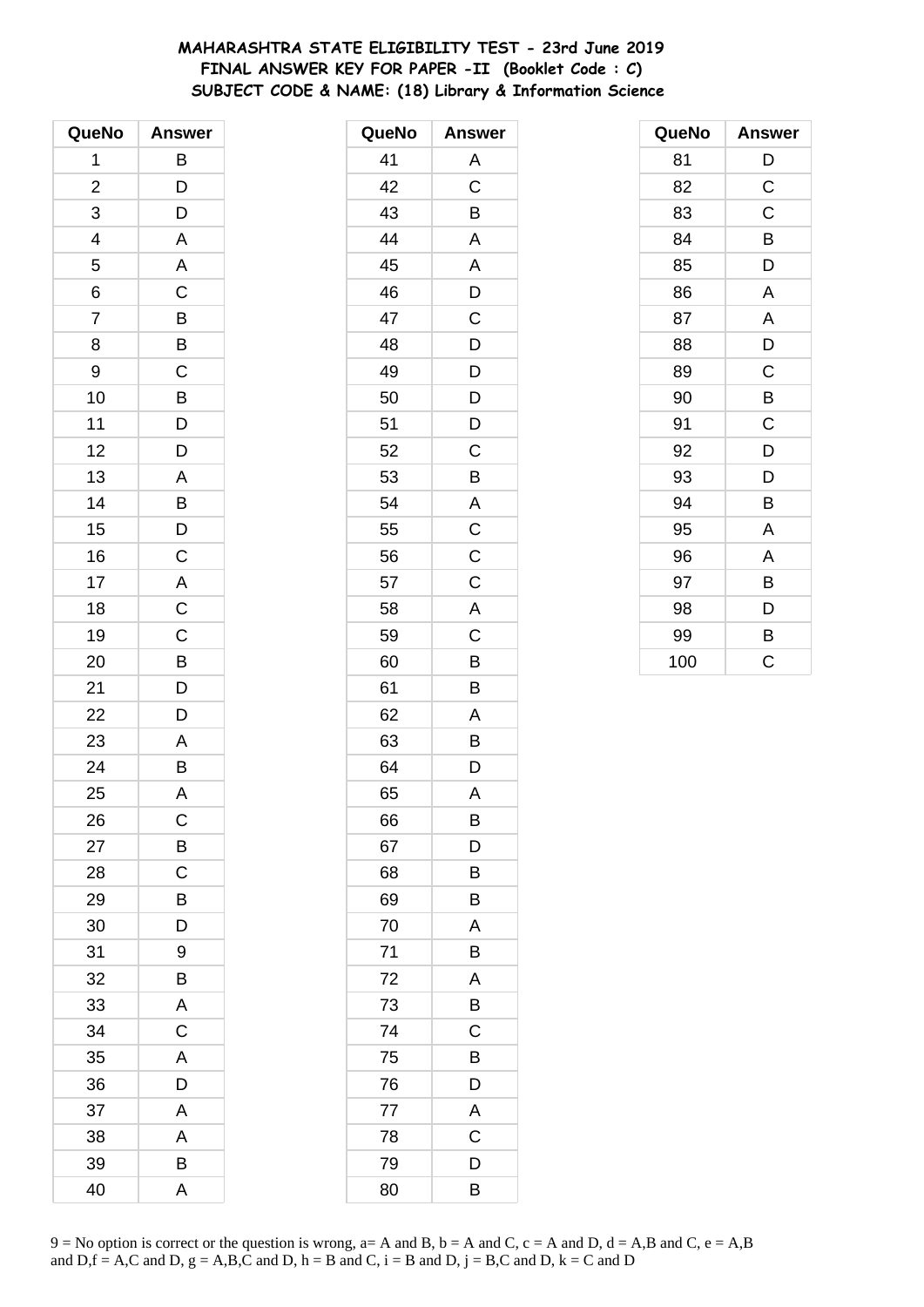# **MAHARASHTRA STATE ELIGIBILITY TEST - 23rd June 2019 FINAL ANSWER KEY FOR PAPER -II (Booklet Code : D) SUBJECT CODE & NAME: (18) Library & Information Science**

| QueNo                   | <b>Answer</b>           |
|-------------------------|-------------------------|
| 1                       | D                       |
| $\overline{\mathbf{c}}$ | D                       |
| 3                       | A                       |
| 4                       | B                       |
| 5                       | $\overline{\mathsf{A}}$ |
| 6                       | $\overline{\mathrm{c}}$ |
| 7                       |                         |
| 8                       | $rac{B}{C}$             |
| 9                       |                         |
| 10                      | B<br>D                  |
| 11                      | 9                       |
| 12                      | B                       |
| 13                      | A                       |
| 14                      | $\mathsf C$             |
| 15                      | A                       |
| 16                      | $\overline{\mathsf{D}}$ |
| 17                      | A                       |
| 18                      | A                       |
| 19                      | B                       |
| 20                      | A                       |
| 21                      | A                       |
| 22                      | $\overline{C}$          |
| 23                      | $\overline{B}$          |
| 24                      | A                       |
| 25                      | A                       |
| 26                      | D                       |
| 27                      | $\mathsf{C}$            |
| 28                      | $\overline{D}$          |
| 29                      | $\overline{D}$          |
| 30                      | D                       |
| 31                      | D                       |
| 32                      | C                       |
| 33                      | B                       |
| 34                      | A                       |
| 35                      | $\overline{C}$          |
| 36                      | $\mathsf{C}$            |
| 37                      | $\mathsf C$             |
| 38                      | A                       |
| 39                      | $\mathsf C$             |
| 40                      | B                       |

| QueNo | <b>Answer</b> |
|-------|---------------|
| 41    | Β             |
| 42    | A             |
| 43    | B             |
| 44    | D             |
| 45    | A             |
| 46    | B             |
| 47    | D             |
| 48    | B             |
| 49    | B             |
| 50    | A             |
| 51    | Β             |
| 52    | A             |
| 53    | B             |
| 54    | C             |
| 55    | B             |
| 56    | D             |
| 57    | A             |
| 58    | C             |
| 59    | D             |
| 60    | B             |
| 61    | D             |
| 62    | Ċ             |
| 63    | С             |
| 64    | B             |
| 65    | D             |
| 66    | A             |
| 67    | A             |
| 68    | D             |
| 69    | C             |
| 70    | B             |
| 71    | $\mathsf C$   |
| 72    | D             |
| 73    | D             |
| 74    | Β             |
| 75    | Α             |
| 76    | A             |
| 77    | B             |
| 78    | D             |
| 79    | B             |
| 80    | C             |

| QueNo | <b>Answer</b>  |
|-------|----------------|
| 81    | В              |
| 82    | D              |
| 83    | D              |
| 84    | A              |
| 85    | A              |
| 86    | $\mathsf C$    |
| 87    | B              |
| 88    | B              |
| 89    | C              |
| 90    | B              |
| 91    | D              |
| 92    | D              |
| 93    | A              |
| 94    | B              |
| 95    | D              |
| 96    | $\mathsf C$    |
| 97    | A              |
| 98    | $\overline{C}$ |
| 99    | C              |
| 100   | B              |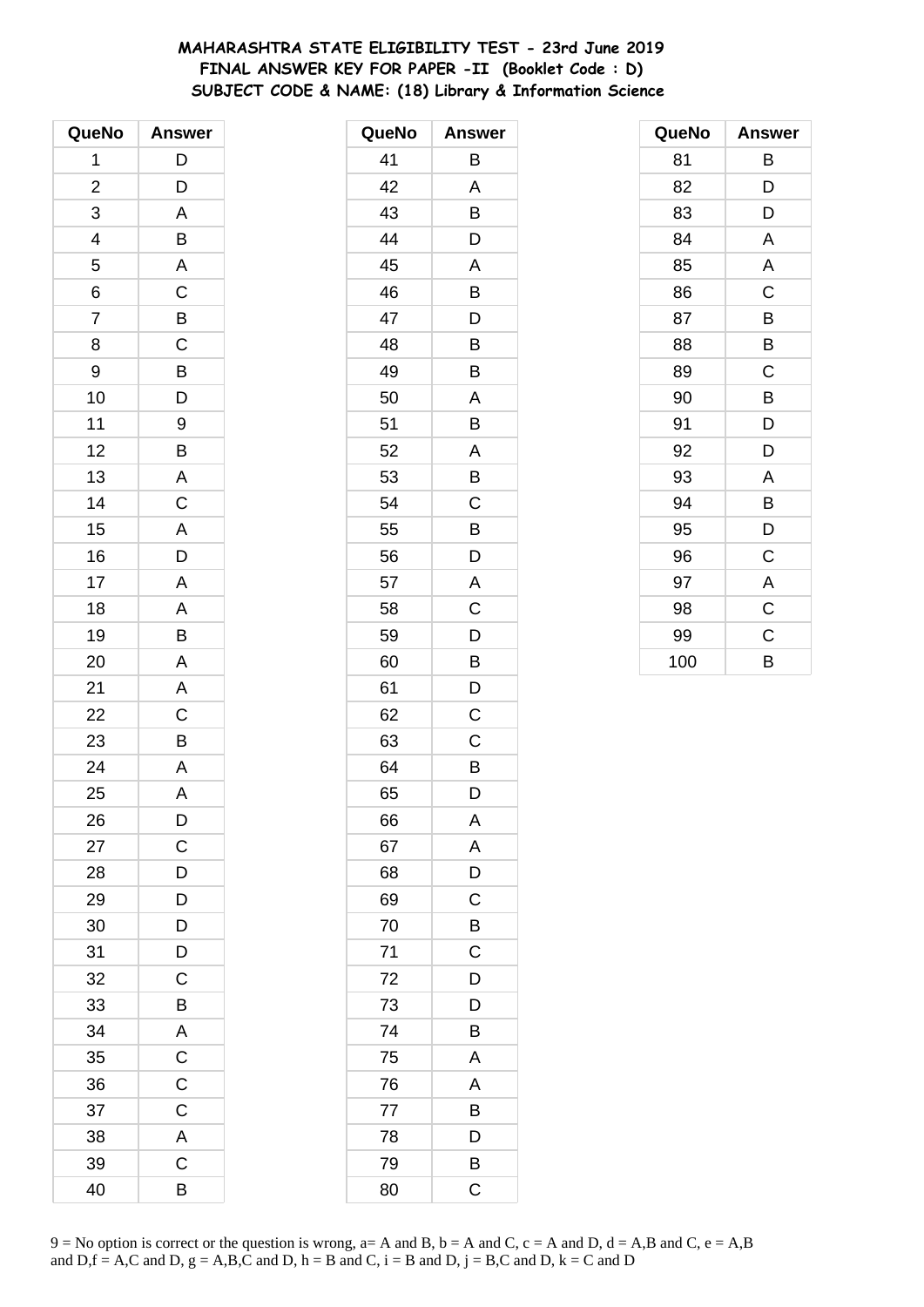# **MAHARASHTRA STATE ELIGIBILITY TEST - 23rd June 2019 FINAL ANSWER KEY FOR PAPER -II (Booklet Code : A) SUBJECT CODE & NAME: (19) Journalism & Mass Communication**

| QueNo                   | <b>Answer</b>           |
|-------------------------|-------------------------|
| 1                       | A                       |
| $\overline{\mathbf{c}}$ | D                       |
| 3                       | B                       |
| 4                       |                         |
| 5                       | $\frac{D}{B}$           |
| 6                       | $\overline{B}$          |
| $\overline{7}$          |                         |
| 8                       | $rac{B}{C}$             |
| 9                       |                         |
| 10                      | $\frac{D}{C}$           |
| 11                      | $\overline{C}$          |
| 12                      | $\frac{B}{D}$           |
| 13                      |                         |
| 14                      | D                       |
| 15                      | B                       |
| 16                      | $\overline{\mathsf{A}}$ |
| 17                      |                         |
| 18                      | $rac{A}{C}$             |
| 19                      |                         |
| 20                      | $\overline{\mathsf{A}}$ |
| 21                      | $\mathsf{C}$            |
| 22                      | $\overline{C}$          |
| 23                      | $\mathsf C$             |
| 24                      | $\mathsf{A}$            |
| 25                      | A                       |
| 26                      | D                       |
| 27                      | B                       |
| 28                      | D                       |
| 29                      | A                       |
| 30                      | $rac{A}{C}$             |
| 31                      |                         |
| 32                      | $\mathsf C$             |
| 33                      | D                       |
| 34                      | B                       |
| 35                      | D                       |
| 36                      | A                       |
| 37                      | D                       |
| 38                      | $\mathsf C$             |
| 39                      | $\mathsf{C}$            |
| 40                      | A                       |

| QueNo | <b>Answer</b>           |
|-------|-------------------------|
| 41    | Α                       |
| 42    | D                       |
| 43    | B                       |
| 44    | A                       |
| 45    | Α                       |
| 46    | $\mathsf C$             |
| 47    | B                       |
| 48    | C                       |
| 49    | A                       |
| 50    | A                       |
| 51    | Α                       |
| 52    | C                       |
| 53    | $\mathsf C$             |
| 54    | A                       |
| 55    | B                       |
| 56    | C                       |
| 57    | C                       |
| 58    | B                       |
| 59    | $\overline{D}$          |
| 60    | D                       |
| 61    | A                       |
| 62    | C                       |
| 63    | A                       |
| 64    | A                       |
| 65    | C                       |
| 66    | $\mathsf C$             |
| 67    | $\mathsf{B}$            |
| 68    | A                       |
| 69    | $\mathsf C$             |
| 70    | A                       |
| 71    | $\overline{\mathbf{C}}$ |
| 72    | $\overline{B}$          |
| 73    | B                       |
| 74    | B                       |
| 75    | $\mathsf C$             |
| 76    | A                       |
| 77    | $\overline{C}$          |
| 78    | $\overline{D}$          |
| 79    | $\overline{\text{c}}$   |
| 80    | C                       |

| QueNo | <b>Answer</b> |
|-------|---------------|
| 81    | Α             |
| 82    | B             |
| 83    | В             |
| 84    | C             |
| 85    | B             |
| 86    | A             |
| 87    | C             |
| 88    | A             |
| 89    | A             |
| 90    | C             |
| 91    | В             |
| 92    | D             |
| 93    | В             |
| 94    | A             |
| 95    | A             |
| 96    | B             |
| 97    | $\mathsf C$   |
| 98    | C             |
| 99    | D             |
| 100   | A             |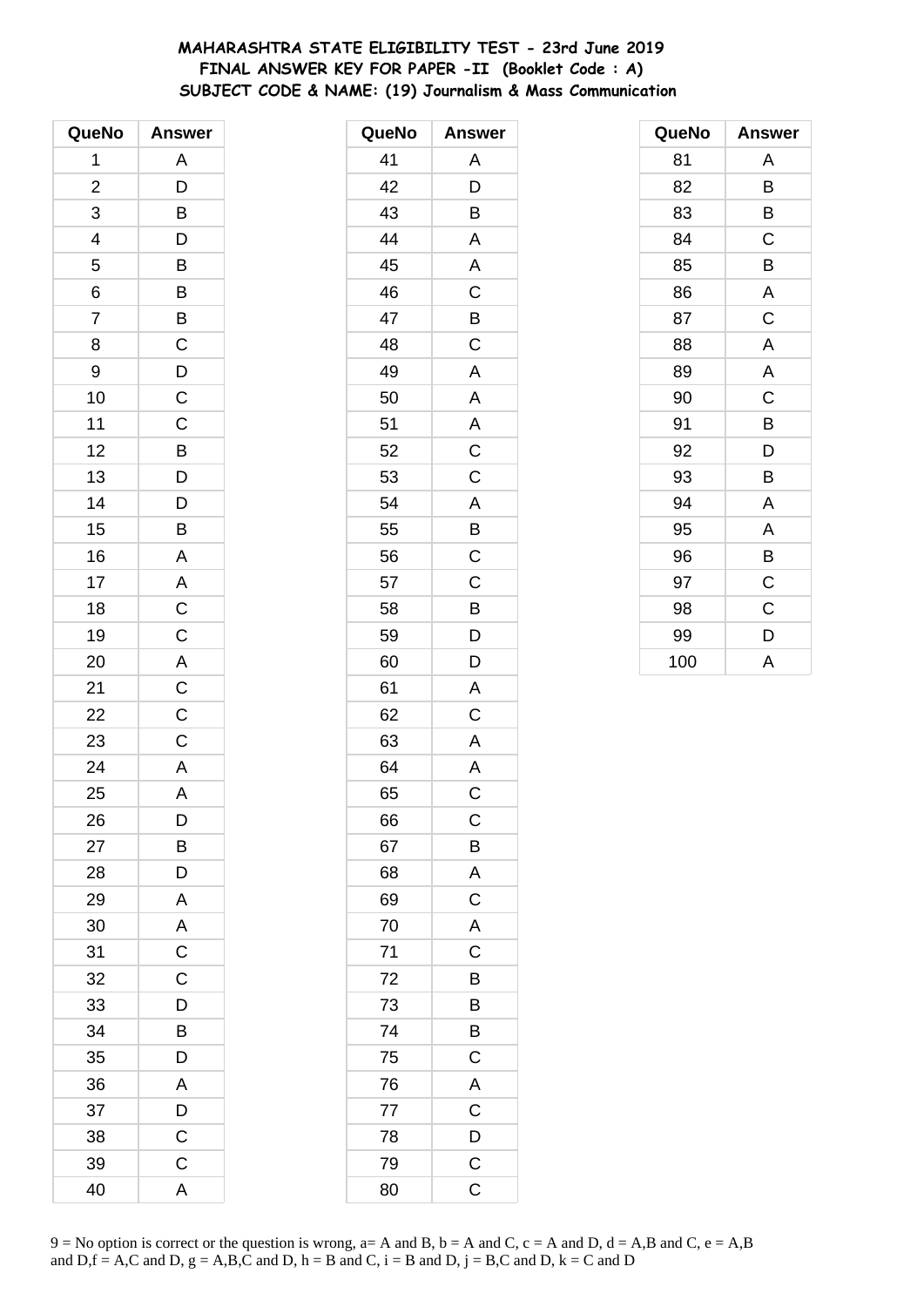# MAHARASHTRA STATE ELIGIBILITY TEST - 23rd June 2019 FINAL ANSWER KEY FOR PAPER -II (Booklet Code: B) SUBJECT CODE & NAME: (19) Journalism & Mass Communication

| QueNo                   | <b>Answer</b>           |
|-------------------------|-------------------------|
| 1                       | $\overline{C}$          |
| $\overline{\mathbf{c}}$ | $\mathsf{C}$            |
| 3                       | $\overline{C}$          |
| $\overline{4}$          | A                       |
| 5                       |                         |
| 6                       | $rac{A}{D}$             |
| $\overline{7}$          |                         |
| 8                       | $\frac{B}{D}$           |
| 9                       | $\overline{A}$          |
| 10                      | $rac{A}{C}$             |
| 11                      |                         |
| 12                      |                         |
| 13                      |                         |
| 14                      |                         |
| 15                      |                         |
| 16                      | CDBDADCC                |
| 17                      |                         |
| 18                      |                         |
| 19                      |                         |
| 20                      | $\overline{\mathsf{A}}$ |
| 21                      |                         |
| 22                      | $\frac{A}{D}$           |
| 23                      |                         |
| 24                      | $\overline{A}$          |
| 25                      | A                       |
| 26                      | С                       |
| 27                      | B                       |
| 28                      | $\mathsf C$             |
| 29                      | A                       |
| 30                      | $\mathsf{A}$            |
| 31                      | A                       |
| 32                      | $\overline{C}$          |
| 33                      | $\overline{C}$          |
| 34                      | A                       |
| 35                      | $\overline{B}$          |
| 36                      | $\overline{\mathsf{C}}$ |
| 37                      | C                       |
| 38                      | B                       |
| 39                      | D                       |
| 40                      | D                       |

| QueNo | <b>Answer</b>  |
|-------|----------------|
| 41    | A              |
| 42    | C              |
| 43    | A              |
| 44    | A              |
| 45    | C              |
| 46    | $\mathsf C$    |
| 47    | B              |
| 48    | A              |
| 49    | C              |
| 50    | A              |
| 51    | C              |
| 52    | B              |
| 53    | B              |
| 54    | $\overline{B}$ |
| 55    | C              |
| 56    | A              |
| 57    | C              |
| 58    | D              |
| 59    | $\overline{C}$ |
| 60    | C              |
| 61    | A              |
| 62    | B              |
| 63    | B              |
| 64    | C              |
| 65    | B              |
| 66    | A              |
| 67    | $\mathsf C$    |
| 68    | A              |
| 69    | A              |
| 70    | C              |
| 71    | B              |
| 72    | D              |
| 73    | B              |
| 74    | Α              |
| 75    | Α              |
| 76    | B              |
| 77    | $\overline{C}$ |
| 78    | C              |
| 79    | D              |
| 80    | A              |

| QueNo | <b>Answer</b> |
|-------|---------------|
| 81    | A             |
| 82    | D             |
| 83    | В             |
| 84    | D             |
| 85    | B             |
| 86    | B             |
| 87    | B             |
| 88    | C             |
| 89    | D             |
| 90    | C             |
| 91    | C             |
| 92    | B             |
| 93    | D             |
| 94    | D             |
| 95    | B             |
| 96    | Α             |
| 97    | A             |
| 98    | $\mathsf C$   |
| 99    | $\mathsf C$   |
| 100   | A             |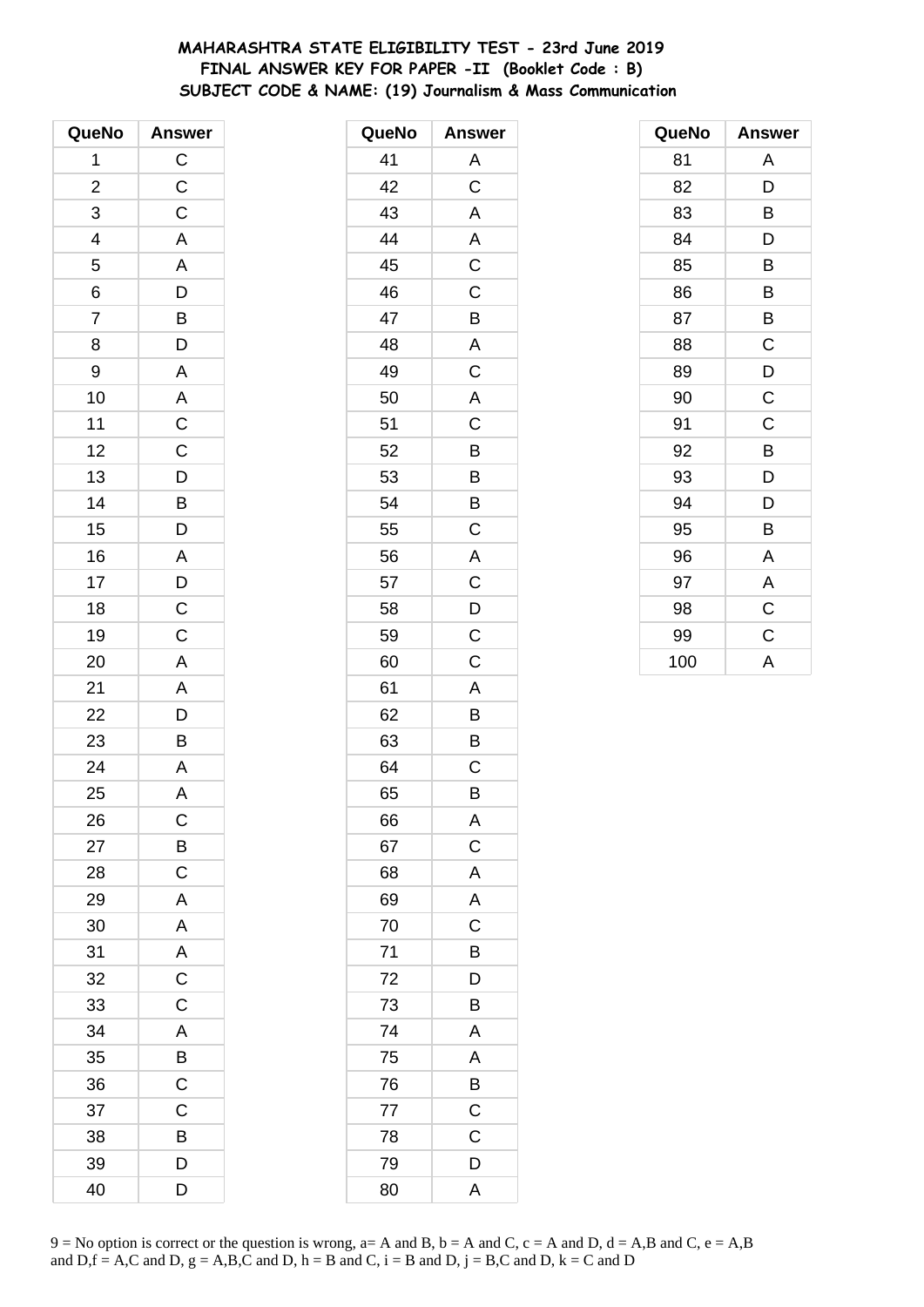# MAHARASHTRA STATE ELIGIBILITY TEST - 23rd June 2019 FINAL ANSWER KEY FOR PAPER -II (Booklet Code : C) SUBJECT CODE & NAME: (19) Journalism & Mass Communication

| QueNo                    | <b>Answer</b>                             |
|--------------------------|-------------------------------------------|
| 1                        | A                                         |
| $\overline{\mathbf{c}}$  | D                                         |
| 3                        | B                                         |
| $\overline{\mathcal{A}}$ | A                                         |
| 5                        |                                           |
| 6                        | $rac{A}{C}$                               |
| $\overline{7}$           | $rac{B}{C}$                               |
| 8                        |                                           |
| 9                        | $\mathsf{A}$                              |
| 10                       | $\overline{A}$                            |
| 11                       | $rac{A}{C}$                               |
| 12                       |                                           |
| 13                       |                                           |
| 14                       |                                           |
| 15                       | $\frac{A}{B}$ $\frac{B}{C}$ $\frac{C}{C}$ |
| 16                       |                                           |
| 17                       |                                           |
| 18                       | $\overline{\mathbf{B}}$                   |
| 19                       | $\overline{D}$                            |
| 20                       | D                                         |
| 21                       | $\mathsf{A}$                              |
| 22                       | $\overline{C}$                            |
| 23                       | $\overline{A}$                            |
| 24                       | $\frac{\overline{A}}{C}$                  |
| 25                       |                                           |
| 26                       | С                                         |
| 27                       | B                                         |
| 28                       | $\overline{A}$                            |
| 29                       | $\overline{C}$                            |
| 30                       | $\mathsf{A}$                              |
| 31                       | C                                         |
| 32                       | B                                         |
| 33                       | B                                         |
| 34                       | B                                         |
| 35                       | $\mathsf C$                               |
| 36                       | A                                         |
| 37                       | $\mathsf C$                               |
| 38                       | D                                         |
| 39                       | $\mathsf C$                               |
| 40                       | $\mathsf C$                               |

| QueNo | <b>Answer</b>  |
|-------|----------------|
| 41    | Α              |
| 42    | B              |
| 43    | В              |
| 44    | C              |
| 45    | B              |
| 46    | A              |
| 47    | C              |
| 48    | A              |
| 49    | A              |
| 50    | C              |
| 51    | B              |
| 52    | D              |
| 53    | B              |
| 54    | A              |
| 55    | A              |
| 56    | Β              |
| 57    | C              |
| 58    | $\mathsf C$    |
| 59    | D              |
| 60    | A              |
| 61    | Α              |
| 62    | D              |
| 63    | В              |
| 64    | D              |
| 65    | B              |
| 66    | B              |
| 67    | B              |
| 68    | C              |
| 69    | D              |
| 70    | $\overline{C}$ |
| 71    | C              |
| 72    | B              |
| 73    | D              |
| 74    | D              |
| 75    | Β              |
| 76    | $\mathsf{A}$   |
| 77    | A              |
| 78    | $\mathsf C$    |
| 79    | $\mathsf C$    |
| 80    | A              |

| QueNo | Answer                  |
|-------|-------------------------|
| 81    | $\mathsf{C}$            |
| 82    | $\mathsf C$             |
| 83    | $\mathsf C$             |
| 84    | A                       |
| 85    | A                       |
| 86    | D                       |
| 87    | B                       |
| 88    | D                       |
| 89    | A                       |
| 90    | $\overline{\mathsf{A}}$ |
| 91    | $\mathsf{C}$            |
| 92    | C                       |
| 93    | D                       |
| 94    | B                       |
| 95    | D                       |
| 96    | A                       |
| 97    | D                       |
| 98    | $\mathsf C$             |
| 99    | C                       |
| 100   | A                       |

9 = No option is correct or the question is wrong, a= A and B, b = A and C, c = A and D, d = A,B and C, e = A,B and D, f = A,C and D, g = A,B,C and D, h = B and C, i = B and D, j = B,C and D, k = C and D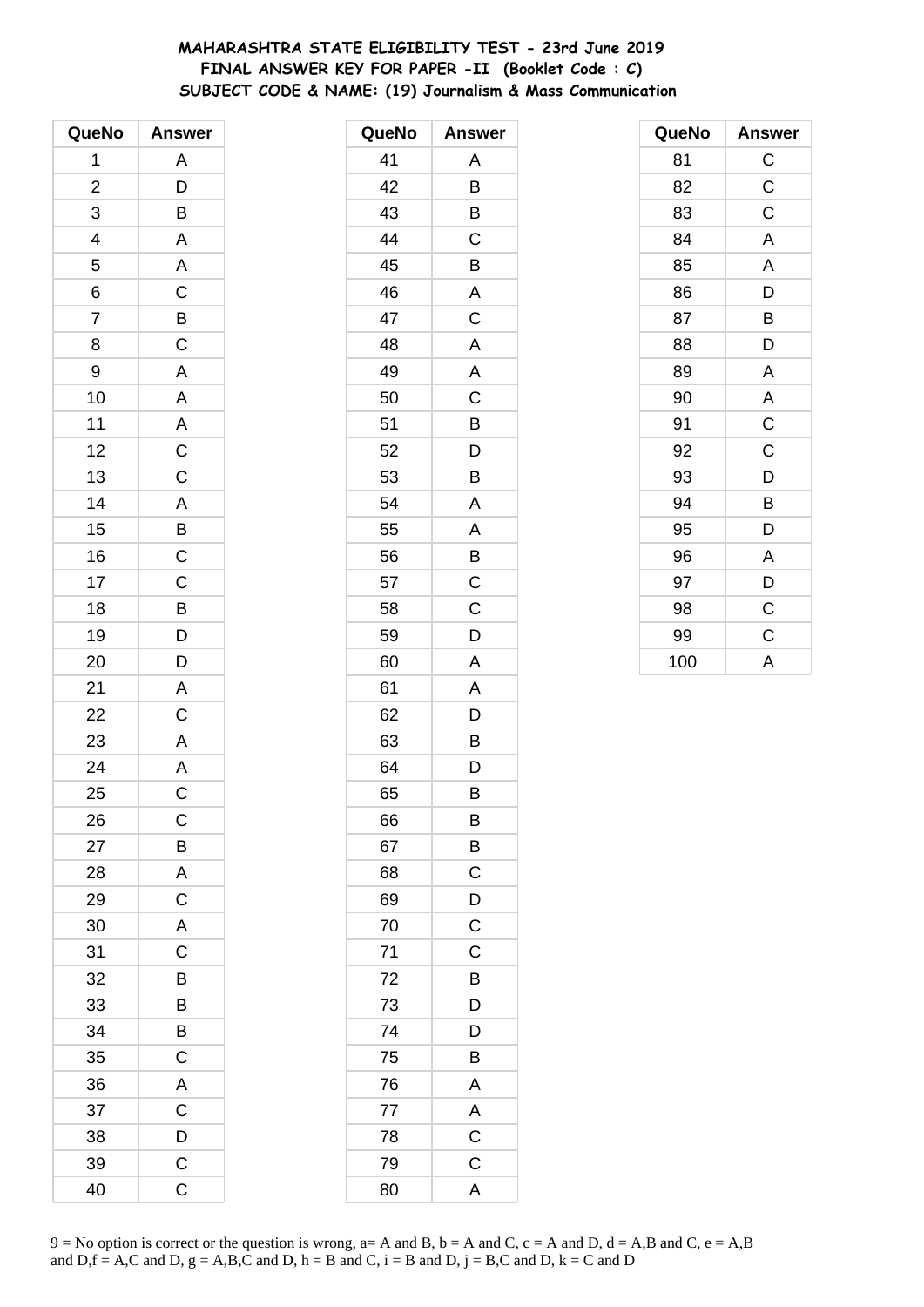# MAHARASHTRA STATE ELIGIBILITY TEST - 23rd June 2019 FINAL ANSWER KEY FOR PAPER -II (Booklet Code: D) SUBJECT CODE & NAME: (19) Journalism & Mass Communication

| QueNo                   | <b>Answer</b>            |
|-------------------------|--------------------------|
| 1                       | A                        |
| $\overline{\mathbf{c}}$ | $\mathsf C$              |
| 3                       | $\overline{\mathsf{A}}$  |
| 4                       | $\mathsf{A}$             |
| 5                       | $\overline{C}$           |
| 6                       | $\overline{C}$           |
| $\overline{7}$          |                          |
| 8                       | $rac{B}{A}$              |
| 9                       | $\mathsf{C}$             |
| 10                      | $\overline{\mathsf{A}}$  |
| 11                      | $\frac{1}{C}$            |
| 12                      | $\frac{1}{\overline{B}}$ |
| 13                      | B                        |
| 14                      |                          |
| 15                      | $rac{B}{C}$              |
| 16                      | $\overline{A}$           |
| 17                      | $\overline{C}$           |
| 18                      | $\frac{D}{C}$            |
| 19                      |                          |
| 20                      | $\overline{\mathbf{C}}$  |
| 21                      |                          |
| 22                      |                          |
| 23                      | $\frac{A}{B}$            |
| 24                      | $\overline{\text{c}}$    |
| 25                      | B                        |
| 26                      | Α                        |
| 27                      | $\mathsf{C}$             |
| 28                      | $\mathsf{A}$             |
| 29                      | A                        |
| 30                      | $\overline{C}$           |
| 31                      | B                        |
| 32                      | D                        |
| 33                      | B                        |
| 34                      | A                        |
| 35                      | A                        |
| 36                      | B                        |
| 37                      | $\mathsf C$              |
| 38                      | $\mathsf C$              |
| 39                      | D                        |
| 40                      | A                        |

| QueNo | <b>Answer</b>           |
|-------|-------------------------|
| 41    | Α                       |
| 42    | D                       |
| 43    | B                       |
| 44    | D                       |
| 45    | B                       |
| 46    | $\overline{B}$          |
| 47    | B                       |
| 48    | C                       |
| 49    | D                       |
| 50    | C                       |
| 51    | $\mathsf C$             |
| 52    | B                       |
| 53    | $\overline{D}$          |
| 54    | D                       |
| 55    | B                       |
| 56    | A                       |
| 57    | A                       |
| 58    | $\mathsf C$             |
| 59    | $\overline{C}$          |
| 60    | A                       |
| 61    | $\mathsf C$             |
| 62    | $\overline{\mathrm{C}}$ |
| 63    | $\mathsf C$             |
| 64    | $\overline{A}$          |
| 65    | A                       |
| 66    | D                       |
| 67    | B                       |
| 68    | D                       |
| 69    | A                       |
| 70    | A                       |
| 71    | $\overline{C}$          |
| 72    | $\overline{C}$          |
| 73    | D                       |
| 74    | B                       |
| 75    | D                       |
| 76    | A                       |
| 77    | D                       |
| 78    | $\mathsf C$             |
| 79    | $\mathsf C$             |
| 80    | $\overline{\mathsf{A}}$ |

| QueNo | <b>Answer</b> |
|-------|---------------|
| 81    | Α             |
| 82    | D             |
| 83    | B             |
| 84    | A             |
| 85    | A             |
| 86    | C             |
| 87    | B             |
| 88    | C             |
| 89    | A             |
| 90    | A             |
| 91    | A             |
| 92    | $\mathsf C$   |
| 93    | C             |
| 94    | A             |
| 95    | B             |
| 96    | $\mathsf C$   |
| 97    | C             |
| 98    | B             |
| 99    | D             |
| 100   | D             |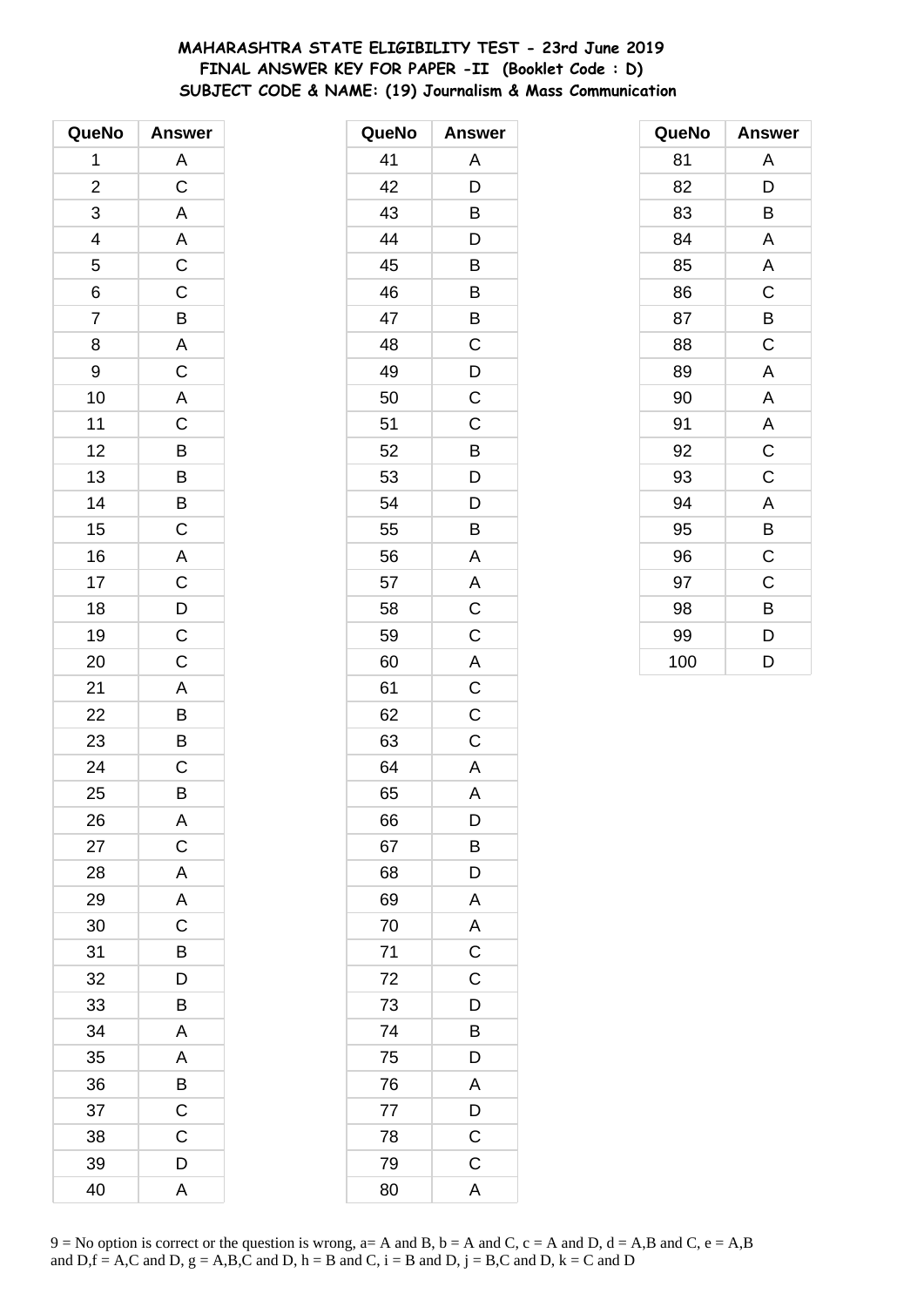# **MAHARASHTRA STATE ELIGIBILITY TEST - 23rd June 2019 FINAL ANSWER KEY FOR PAPER -II (Booklet Code : A) SUBJECT CODE & NAME: (20) Social Work**

| QueNo          | <b>Answer</b>  |
|----------------|----------------|
| 1              | B              |
| $\overline{c}$ | D              |
| 3              | A              |
| 4              | $\mathsf C$    |
| 5              | $\mathsf C$    |
| 6              | $\overline{C}$ |
| $\overline{7}$ | $\overline{D}$ |
| 8              | $\overline{B}$ |
| 9              | $\mathsf C$    |
| 10             | B              |
| 11             | $\mathsf C$    |
| 12             | $\overline{B}$ |
| 13             | B              |
| 14             | A              |
| 15             | A              |
| 16             | B              |
| 17             | B              |
| 18             | B              |
| 19             | A              |
| 20             | B              |
| 21             | $\mathsf C$    |
| 22             | A              |
| 23             | $\mathsf C$    |
| 24             | $\mathsf C$    |
| 25             | A              |
| 26             | A              |
| 27             | D              |
| 28             | В              |
| 29             | D              |
| 30             | D              |
| 31             | B              |
| 32             | A              |
| 33             | D              |
| 34             | B              |
| 35             | В              |
| 36             | A              |
| 37             | $\mathsf{A}$   |
| 38             | $\overline{C}$ |
| 39             | $\mathsf C$    |
| 40             | В              |

| QueNo | <b>Answer</b> |
|-------|---------------|
| 41    | В             |
| 42    | B             |
| 43    | D             |
| 44    | B             |
| 45    | B             |
| 46    | B             |
| 47    | A             |
| 48    | C             |
| 49    | D             |
| 50    | A             |
| 51    | Α             |
| 52    | D             |
| 53    | A             |
| 54    | C             |
| 55    | A             |
| 56    | B             |
| 57    | A             |
| 58    | D             |
| 59    | A             |
| 60    | A             |
| 61    | C             |
| 62    | A             |
| 63    | A             |
| 64    | D             |
| 65    | A             |
| 66    | C             |
| 67    | B             |
| 68    | B             |
| 69    | B             |
| 70    | C             |
| 71    | B             |
| 72    | C             |
| 73    | B             |
| 74    | Α             |
| 75    | A             |
| 76    | D             |
| 77    | D             |
| 78    | A             |
| 79    | B             |
| 80    | A             |

| QueNo | <b>Answer</b> |
|-------|---------------|
| 81    | A             |
| 82    | C             |
| 83    | B             |
| 84    | A             |
| 85    | A             |
| 86    | A             |
| 87    | A             |
| 88    | D             |
| 89    | D             |
| 90    | B             |
| 91    | В             |
| 92    | C             |
| 93    | B             |
| 94    | D             |
| 95    | C             |
| 96    | D             |
| 97    | C             |
| 98    | C             |
| 99    | A             |
| 100   | B             |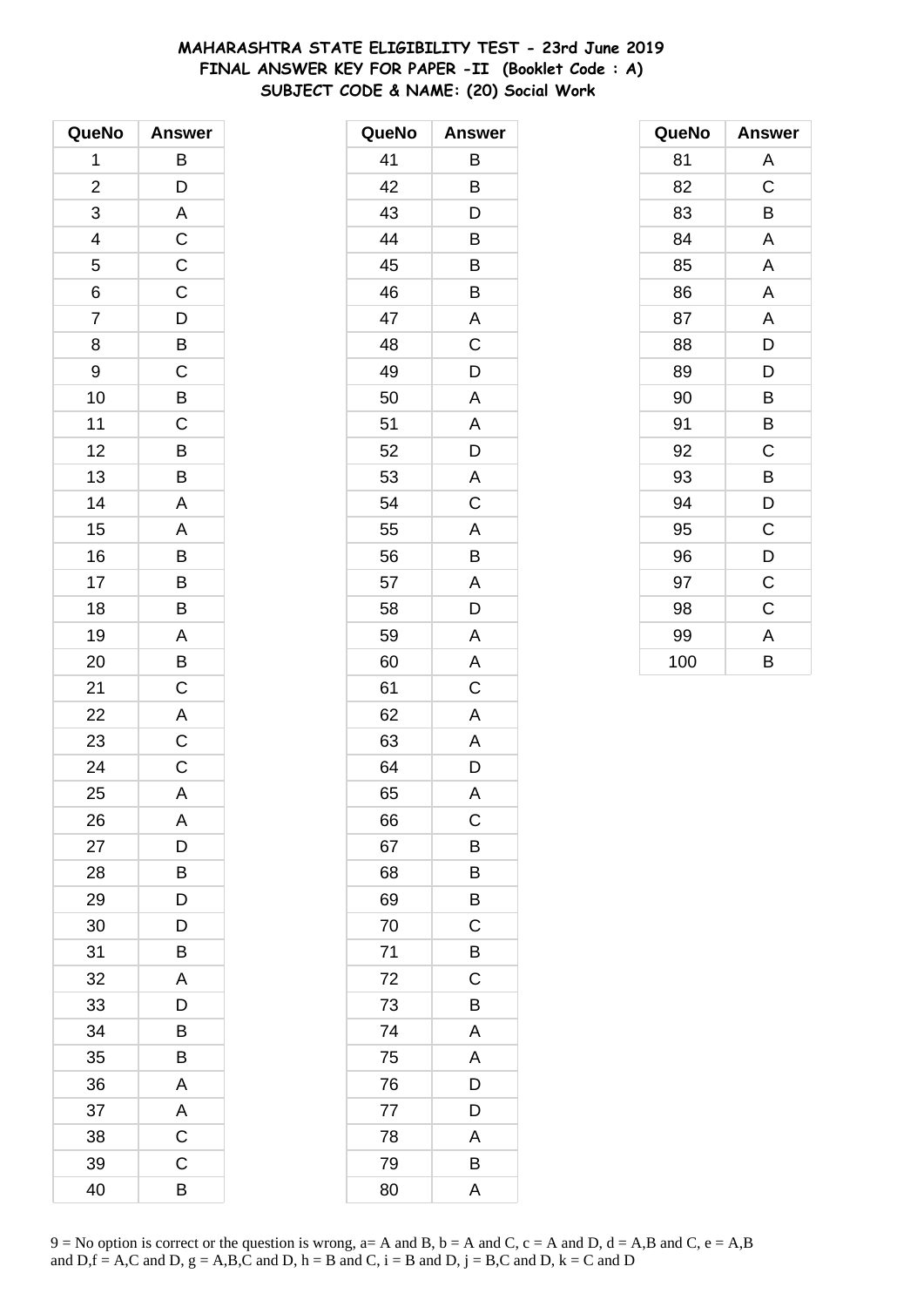# **MAHARASHTRA STATE ELIGIBILITY TEST - 23rd June 2019 FINAL ANSWER KEY FOR PAPER -II (Booklet Code : B) SUBJECT CODE & NAME: (20) Social Work**

| QueNo                    | <b>Answer</b>           |
|--------------------------|-------------------------|
| 1                        | $\mathsf C$             |
| $\overline{\mathbf{c}}$  | A                       |
| 3                        | $\overline{\text{c}}$   |
| $\overline{\mathcal{L}}$ | $\mathsf C$             |
| $\overline{5}$           | $\overline{\mathsf{A}}$ |
| 6                        | A                       |
| $\overline{7}$           | $\overline{D}$          |
| 8                        | $\overline{B}$          |
| 9                        | D                       |
| 10                       | D                       |
| 11                       | B                       |
| 12                       | $\overline{\mathsf{A}}$ |
| 13                       | $\overline{D}$          |
| 14                       | B                       |
| 15                       | B                       |
| 16                       | A                       |
| 17                       | $rac{A}{C}$             |
| 18                       |                         |
| 19                       | $\overline{C}$          |
| 20                       | B                       |
| 21                       | B                       |
| 22                       | B                       |
| 23                       | D                       |
| 24                       | $\overline{B}$          |
| 25                       | B                       |
| 26                       | B                       |
| 27                       | A                       |
| 28                       | C                       |
| 29                       | D                       |
| 30                       | A                       |
| 31                       | A                       |
| 32                       | D                       |
| 33                       | A                       |
| 34                       | $\mathsf C$             |
| 35                       | A                       |
| 36                       | B                       |
| 37                       | A                       |
| 38                       | D                       |
| 39                       | A                       |
| 40                       | A                       |

| QueNo | <b>Answer</b>  |
|-------|----------------|
| 41    | С              |
| 42    | Α              |
| 43    | Α              |
| 44    | D              |
| 45    | A              |
| 46    | C              |
| 47    | B              |
| 48    | B              |
| 49    | B              |
| 50    | $\mathsf C$    |
| 51    | B              |
| 52    | C              |
| 53    | B              |
| 54    | Α              |
| 55    | A              |
| 56    | $\mathsf{D}$   |
| 57    | $\overline{D}$ |
| 58    | A              |
| 59    | B              |
| 60    | A              |
| 61    | Α              |
| 62    | C              |
| 63    | B              |
| 64    | A              |
| 65    | A              |
| 66    | Α              |
| 67    | A              |
| 68    | D              |
| 69    | D              |
| 70    | B              |
| 71    | B              |
| 72    | C              |
| 73    | B              |
| 74    | $\overline{D}$ |
| 75    | $\overline{C}$ |
| 76    | $\overline{D}$ |
| 77    | $\mathsf C$    |
| 78    | C              |
| 79    | A              |
| 80    | B              |

| QueNo | <b>Answer</b> |
|-------|---------------|
| 81    | В             |
| 82    | D             |
| 83    | Α             |
| 84    | $\mathsf C$   |
| 85    | $\mathsf C$   |
| 86    | C             |
| 87    | D             |
| 88    | B             |
| 89    | C             |
| 90    | B             |
| 91    | C             |
| 92    | B             |
| 93    | В             |
| 94    | A             |
| 95    | A             |
| 96    | B             |
| 97    | В             |
| 98    | B             |
| 99    | Α             |
| 100   | B             |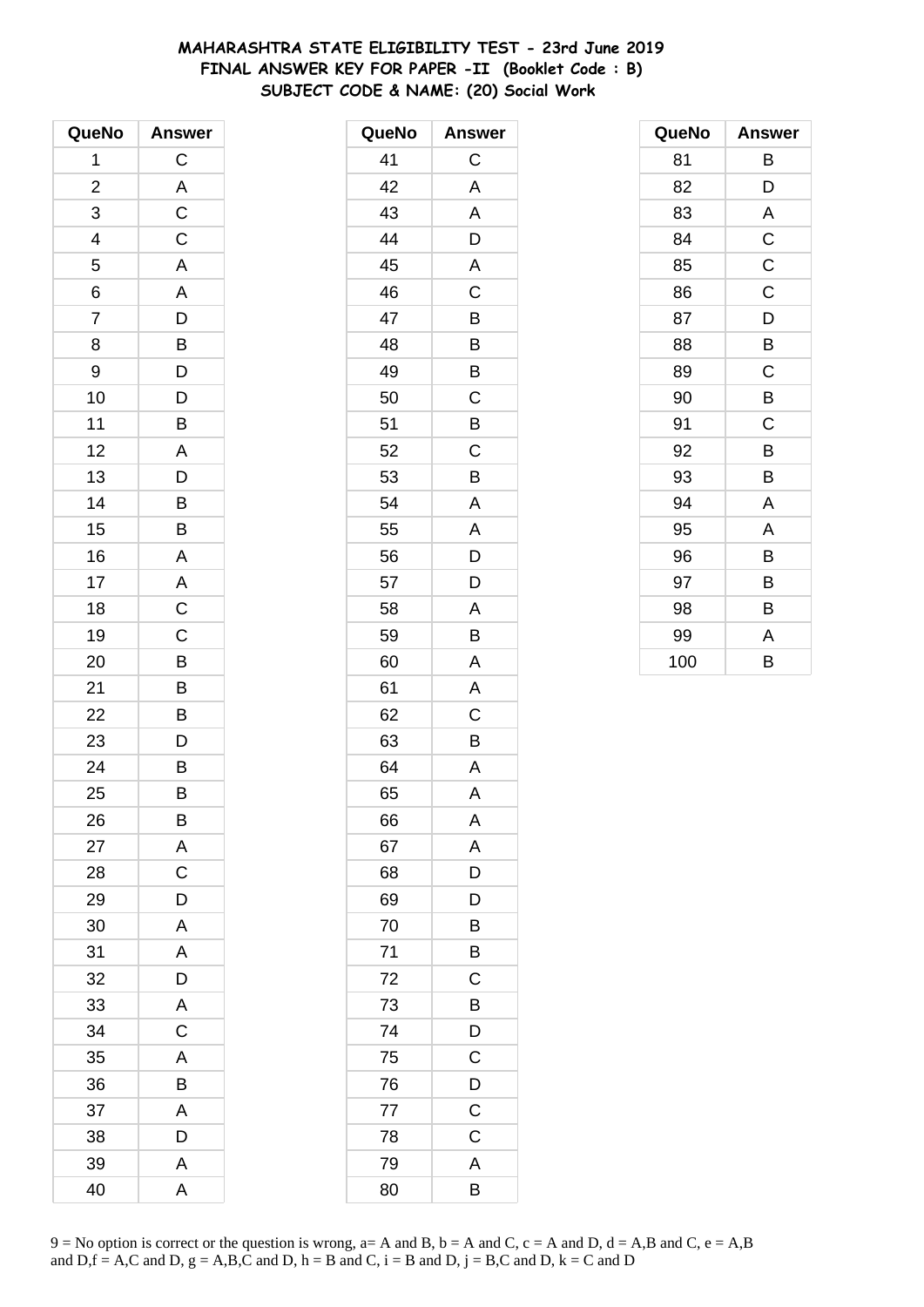# **MAHARASHTRA STATE ELIGIBILITY TEST - 23rd June 2019 FINAL ANSWER KEY FOR PAPER -II (Booklet Code : C) SUBJECT CODE & NAME: (20) Social Work**

| QueNo                   | <b>Answer</b>           |
|-------------------------|-------------------------|
| 1                       | B                       |
| $\overline{\mathbf{c}}$ | B                       |
| 3                       | D                       |
| 4                       | B                       |
| 5                       | B                       |
| 6                       | B                       |
| $\overline{7}$          | $\overline{\mathsf{A}}$ |
| 8                       | C                       |
| 9                       | D                       |
| 10                      | A                       |
| 11                      | A                       |
| 12                      | $\overline{D}$          |
| 13                      |                         |
| 14                      | $rac{A}{C}$             |
| 15                      | A                       |
| 16                      | B                       |
| 17                      | $\overline{A}$          |
| 18                      | D                       |
| 19                      | $\overline{\mathsf{A}}$ |
| 20                      | A                       |
| 21                      | $\mathsf C$             |
| 22                      | $\overline{\mathsf{A}}$ |
| 23                      | A                       |
| 24                      | D                       |
| 25                      | A                       |
| 26                      | C                       |
| 27                      | B                       |
| 28                      | В                       |
| 29                      | B                       |
| 30                      | $\mathsf C$             |
| 31                      | B                       |
| 32                      | $\mathsf C$             |
| 33                      | B                       |
| 34                      | A                       |
| 35                      | A                       |
| 36                      | D                       |
| 37                      | D                       |
| 38                      | Α                       |
| 39                      | B                       |
| 40                      | A                       |

| QueNo | <b>Answer</b> |
|-------|---------------|
| 41    | Α             |
| 42    | C             |
| 43    | B             |
| 44    | A             |
| 45    | A             |
| 46    | A             |
| 47    | A             |
| 48    | D             |
| 49    | D             |
| 50    | B             |
| 51    | B             |
| 52    | C             |
| 53    | B             |
| 54    | D             |
| 55    | C             |
| 56    | D             |
| 57    | C             |
| 58    | C             |
| 59    | A             |
| 60    | B             |
| 61    | B             |
| 62    | D             |
| 63    | Α             |
| 64    | C             |
| 65    | $\mathsf C$   |
| 66    | C             |
| 67    | D             |
| 68    | B             |
| 69    | C             |
| 70    | B             |
| 71    | C             |
| 72    | B             |
| 73    | B             |
| 74    | Α             |
| 75    | A             |
| 76    | Β             |
| 77    | B             |
| 78    | B             |
| 79    | A             |
| 80    | B             |

| QueNo | <b>Answer</b> |
|-------|---------------|
| 81    | C             |
| 82    | A             |
| 83    | C             |
| 84    | C             |
| 85    | A             |
| 86    | A             |
| 87    | D             |
| 88    | B             |
| 89    | D             |
| 90    | D             |
| 91    | B             |
| 92    | Α             |
| 93    | D             |
| 94    | B             |
| 95    | B             |
| 96    | Α             |
| 97    | Α             |
| 98    | $\mathsf C$   |
| 99    | $\mathsf C$   |
| 100   | B             |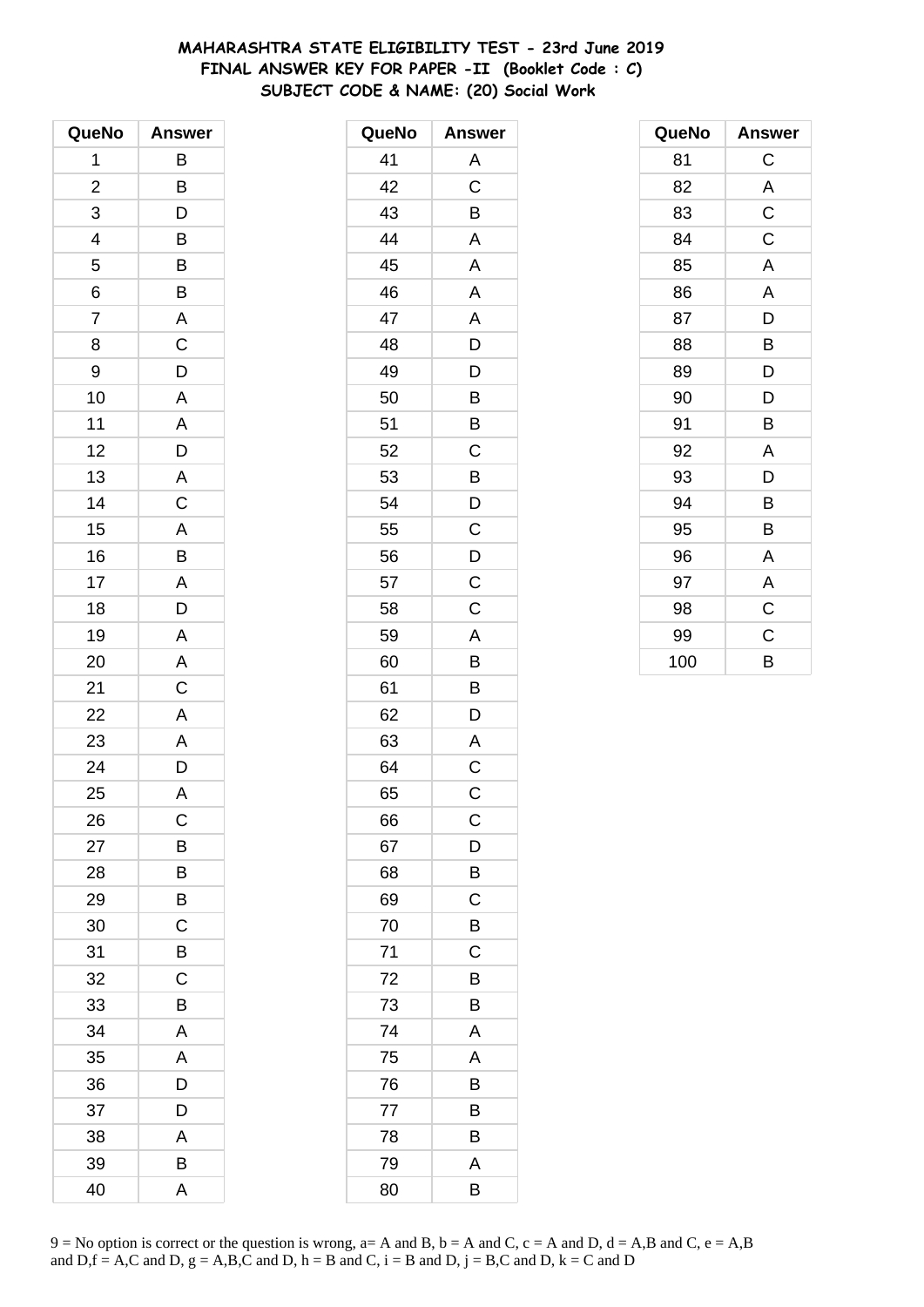# **MAHARASHTRA STATE ELIGIBILITY TEST - 23rd June 2019 FINAL ANSWER KEY FOR PAPER -II (Booklet Code : D) SUBJECT CODE & NAME: (20) Social Work**

| QueNo                    | <b>Answer</b>           |
|--------------------------|-------------------------|
| 1                        | $\mathsf C$             |
| $\overline{\mathbf{c}}$  | A                       |
| 3                        | A                       |
| $\overline{\mathcal{L}}$ | D                       |
| 5                        | $\overline{\mathsf{A}}$ |
| 6                        | $\overline{C}$          |
| $\overline{7}$           | $\overline{B}$          |
| 8                        | B                       |
| 9                        | $\overline{B}$          |
| 10                       | $\overline{\mathsf{C}}$ |
| 11                       | $\overline{B}$          |
| 12                       | $\overline{C}$          |
| 13                       | B                       |
| 14                       | A                       |
| 15                       | A                       |
| 16                       |                         |
| 17                       | $\frac{D}{D}$           |
| 18                       | A                       |
| 19                       | B                       |
| 20                       | A                       |
| 21                       | A                       |
| 22                       | $\overline{C}$          |
| 23                       | B                       |
| 24                       | $\overline{\mathsf{A}}$ |
| 25                       | A                       |
| 26                       | A                       |
| 27                       | A                       |
| 28                       | D                       |
| 29                       | D                       |
| 30                       | B                       |
| 31                       | B                       |
| 32                       | C                       |
| 33                       | B                       |
| 34                       | D                       |
| 35                       | C                       |
| 36                       | D                       |
| 37                       | $\mathsf C$             |
| 38                       | C                       |
| 39                       | A                       |
| 40                       | В                       |

| QueNo | <b>Answer</b>  |
|-------|----------------|
| 41    | Β              |
| 42    | D              |
| 43    | A              |
| 44    | C              |
| 45    | C              |
| 46    | $\mathsf C$    |
| 47    | D              |
| 48    | B              |
| 49    | C              |
| 50    | B              |
| 51    | C              |
| 52    | B              |
| 53    | B              |
| 54    | A              |
| 55    | A              |
| 56    | B              |
| 57    | B              |
| 58    | B              |
| 59    | A              |
| 60    | B              |
| 61    | C              |
| 62    | A              |
| 63    | C              |
| 64    | C              |
| 65    | A              |
| 66    | Α              |
| 67    | D              |
| 68    | B              |
| 69    | D              |
| 70    | D              |
| 71    | Β              |
| 72    | A              |
| 73    | D              |
| 74    | B              |
| 75    | B              |
| 76    | A              |
| 77    | A              |
| 78    | $\overline{C}$ |
| 79    | $\mathsf C$    |
| 80    | B              |

| QueNo | <b>Answer</b> |
|-------|---------------|
| 81    | В             |
| 82    | B             |
| 83    | D             |
| 84    | B             |
| 85    | B             |
| 86    | B             |
| 87    | A             |
| 88    | C             |
| 89    | D             |
| 90    | A             |
| 91    | A             |
| 92    | D             |
| 93    | A             |
| 94    | C             |
| 95    | A             |
| 96    | B             |
| 97    | A             |
| 98    | D             |
| 99    | A             |
| 100   | A             |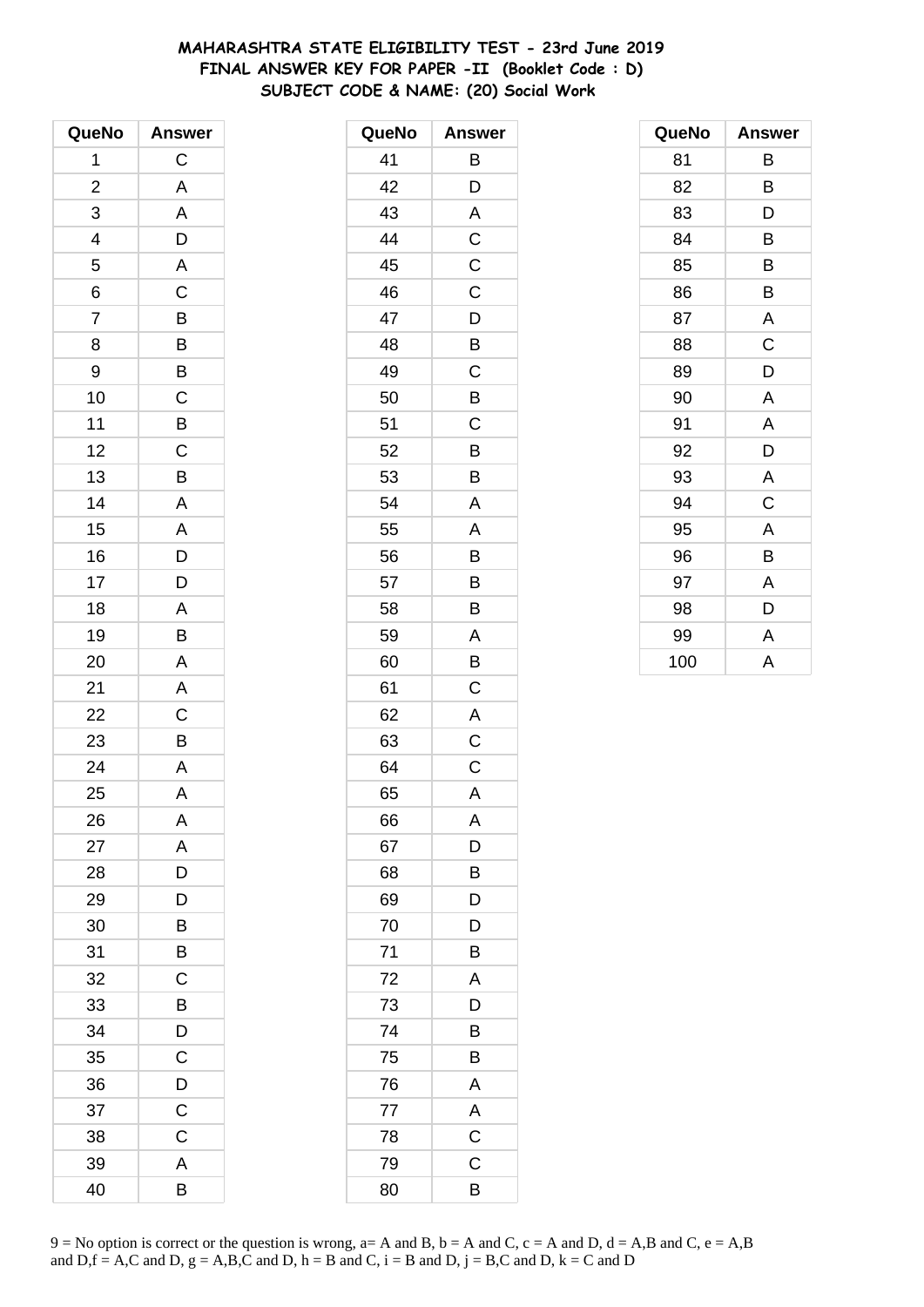# **MAHARASHTRA STATE ELIGIBILITY TEST - 23rd June 2019 FINAL ANSWER KEY FOR PAPER -II (Booklet Code : A) SUBJECT CODE & NAME: (21) Public Administration**

| QueNo                   | <b>Answer</b>  |
|-------------------------|----------------|
| 1                       | D              |
| $\overline{\mathbf{c}}$ | A              |
| 3                       | D              |
| 4                       | B              |
| 5                       | B              |
| 6                       | A              |
| 7                       | D              |
| 8                       | $\overline{c}$ |
| 9                       | $\overline{A}$ |
| 10                      | $\overline{B}$ |
| 11                      | $\mathsf{C}$   |
| 12                      | A              |
| 13                      | D              |
| 14                      | $\mathsf{C}$   |
| 15                      | B              |
| 16                      | B              |
| 17                      | B              |
| 18                      | A              |
| 19                      | D              |
| 20                      | A              |
| 21                      | B              |
| 22                      | D              |
| 23                      | B              |
| 24                      | B              |
| 25                      | C              |
| 26                      | A              |
| 27                      | $\mathsf{D}$   |
| 28                      | $\overline{C}$ |
| 29                      | D              |
| 30                      | A              |
| 31                      | D              |
| 32                      | $\mathsf C$    |
| 33                      | $\mathsf C$    |
| 34                      | A              |
| 35                      | A              |
| 36                      | $\mathsf C$    |
| 37                      | A              |
| 38                      | B              |
| 39                      | D              |
| 40                      | A              |

| QueNo | <b>Answer</b>  |
|-------|----------------|
| 41    | Β              |
| 42    | A              |
| 43    | Α              |
| 44    | Α              |
| 45    | A              |
| 46    | C              |
| 47    | A              |
| 48    | A              |
| 49    | $\mathsf C$    |
| 50    | D              |
| 51    | B              |
| 52    | C              |
| 53    | D              |
| 54    | B              |
| 55    | C              |
| 56    | $\mathsf C$    |
| 57    | $\overline{C}$ |
| 58    | A              |
| 59    | A              |
| 60    | C              |
| 61    | A              |
| 62    | B              |
| 63    | B              |
| 64    | A              |
| 65    | B              |
| 66    | A              |
| 67    | A              |
| 68    | Β              |
| 69    | $\mathsf C$    |
| 70    | A              |
| 71    | D              |
| 72    | A              |
| 73    | C              |
| 74    | B              |
| 75    | A              |
| 76    | $\overline{B}$ |
| 77    | $\overline{C}$ |
| 78    | C              |
| 79    | D              |
| 80    | C              |

| QueNo | <b>Answer</b>  |
|-------|----------------|
| 81    | Α              |
| 82    | $\mathsf C$    |
| 83    | D              |
| 84    | $\mathsf C$    |
| 85    | $\overline{D}$ |
| 86    | $\mathsf C$    |
| 87    | $\mathsf C$    |
| 88    | A              |
| 89    | В              |
| 90    | В              |
| 91    | D              |
| 92    | Α              |
| 93    | C              |
| 94    | A              |
| 95    | B              |
| 96    | A              |
| 97    | C              |
| 98    | A              |
| 99    | В              |
| 100   | D              |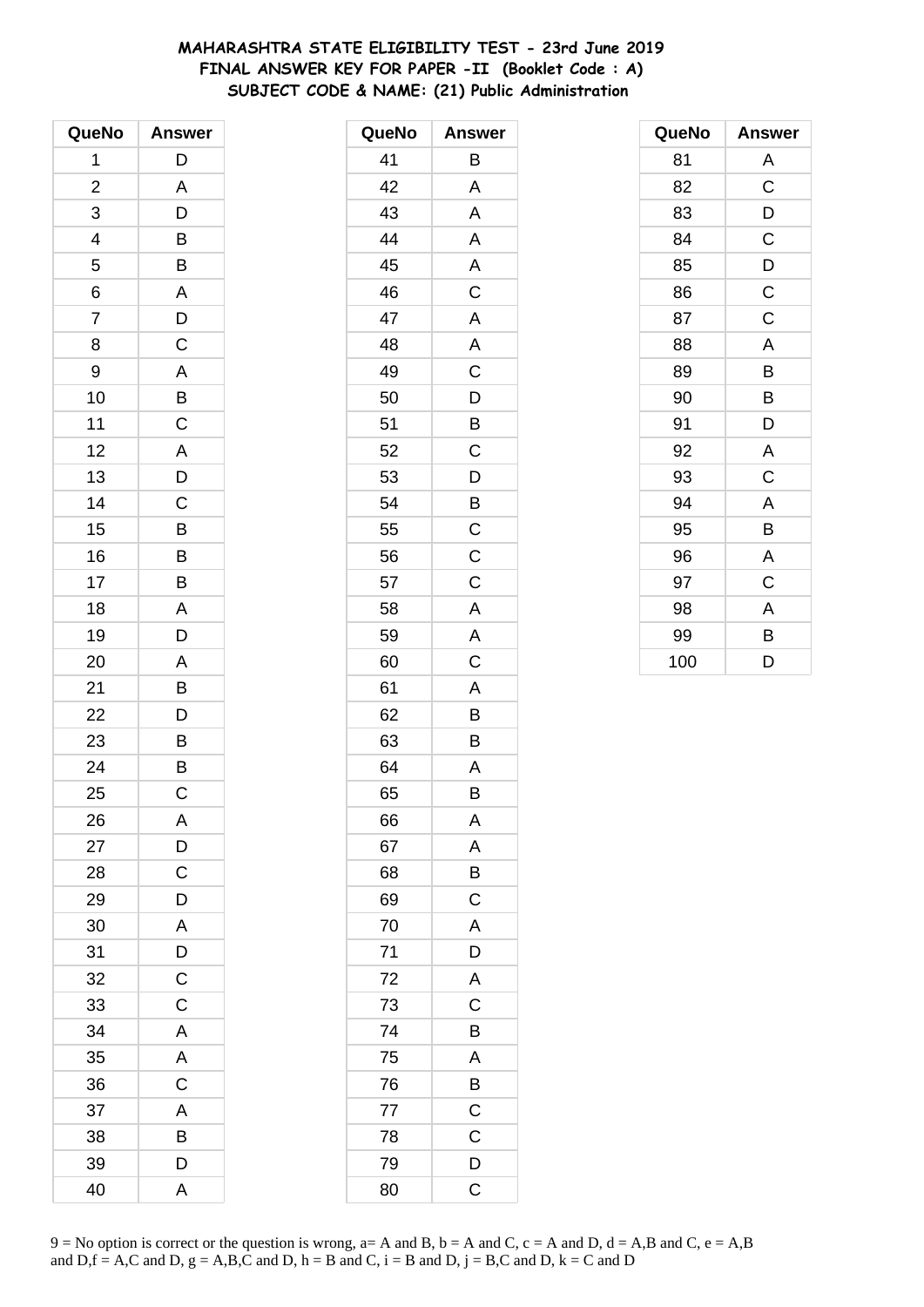# **MAHARASHTRA STATE ELIGIBILITY TEST - 23rd June 2019 FINAL ANSWER KEY FOR PAPER -II (Booklet Code : B) SUBJECT CODE & NAME: (21) Public Administration**

| QueNo                   | <b>Answer</b>           |
|-------------------------|-------------------------|
| 1                       | B                       |
| $\overline{\mathbf{c}}$ | $\overline{D}$          |
| 3                       | $\overline{B}$          |
| 4                       |                         |
| 5                       | $\overline{\mathrm{C}}$ |
| 6                       | $\overline{\mathsf{A}}$ |
| $\overline{7}$          | D                       |
| 8                       | $\overline{\mathrm{c}}$ |
| 9                       | $\overline{D}$          |
| 10                      |                         |
| 11                      | $rac{A}{D}$             |
| 12                      | $\overline{c}$          |
| 13                      | $\overline{\mathsf{C}}$ |
| 14                      |                         |
| 15                      | $\frac{A}{A}$           |
| 16                      | $\overline{\mathsf{C}}$ |
| 17                      |                         |
| 18                      | $\frac{A}{B}$           |
| 19                      | D                       |
| 20                      | A                       |
| 21                      | B                       |
| 22                      | $\overline{\mathsf{A}}$ |
| 23                      | A                       |
| 24                      | $\mathsf{A}$            |
| 25                      | A                       |
| 26                      | С                       |
| 27                      | $\overline{A}$          |
| 28                      | $\overline{A}$          |
| 29                      | $\overline{\mathbf{C}}$ |
| 30                      | $\overline{D}$          |
| 31                      | B                       |
| 32                      | $\mathsf{C}$            |
| 33                      | D                       |
| 34                      | $\overline{B}$          |
| 35                      | $\overline{C}$          |
| 36                      | $\mathsf C$             |
| 37                      | $\mathsf C$             |
| 38                      | A                       |
| 39                      | A                       |
| 40                      | $\overline{C}$          |

| QueNo | <b>Answer</b>           |
|-------|-------------------------|
| 41    | Α                       |
| 42    | B                       |
| 43    | B                       |
| 44    | Α                       |
| 45    | B                       |
| 46    | A                       |
| 47    | A                       |
| 48    | B                       |
| 49    | C                       |
| 50    | A                       |
| 51    | D                       |
| 52    | $\overline{\mathsf{A}}$ |
| 53    | C                       |
| 54    | B                       |
| 55    | A                       |
| 56    | Β                       |
| 57    | C                       |
| 58    | C                       |
| 59    | D                       |
| 60    | C                       |
| 61    | A                       |
| 62    | C                       |
| 63    | D                       |
| 64    | C                       |
| 65    | D                       |
| 66    | $\mathsf C$             |
| 67    | $\mathsf C$             |
| 68    | A                       |
| 69    | B                       |
| 70    | B                       |
| 71    | D                       |
| 72    | A                       |
| 73    | $\mathsf C$             |
| 74    | A                       |
| 75    | B                       |
| 76    | A                       |
| 77    | $\overline{C}$          |
| 78    | A                       |
| 79    | B                       |
| 80    | D                       |

| QueNo | <b>Answer</b> |
|-------|---------------|
| 81    | D             |
| 82    | A             |
| 83    | D             |
| 84    | B             |
| 85    | B             |
| 86    | A             |
| 87    | D             |
| 88    | $\mathsf C$   |
| 89    | A             |
| 90    | B             |
| 91    | C             |
| 92    | A             |
| 93    | D             |
| 94    | C             |
| 95    | B             |
| 96    | В             |
| 97    | В             |
| 98    | A             |
| 99    | D             |
| 100   | A             |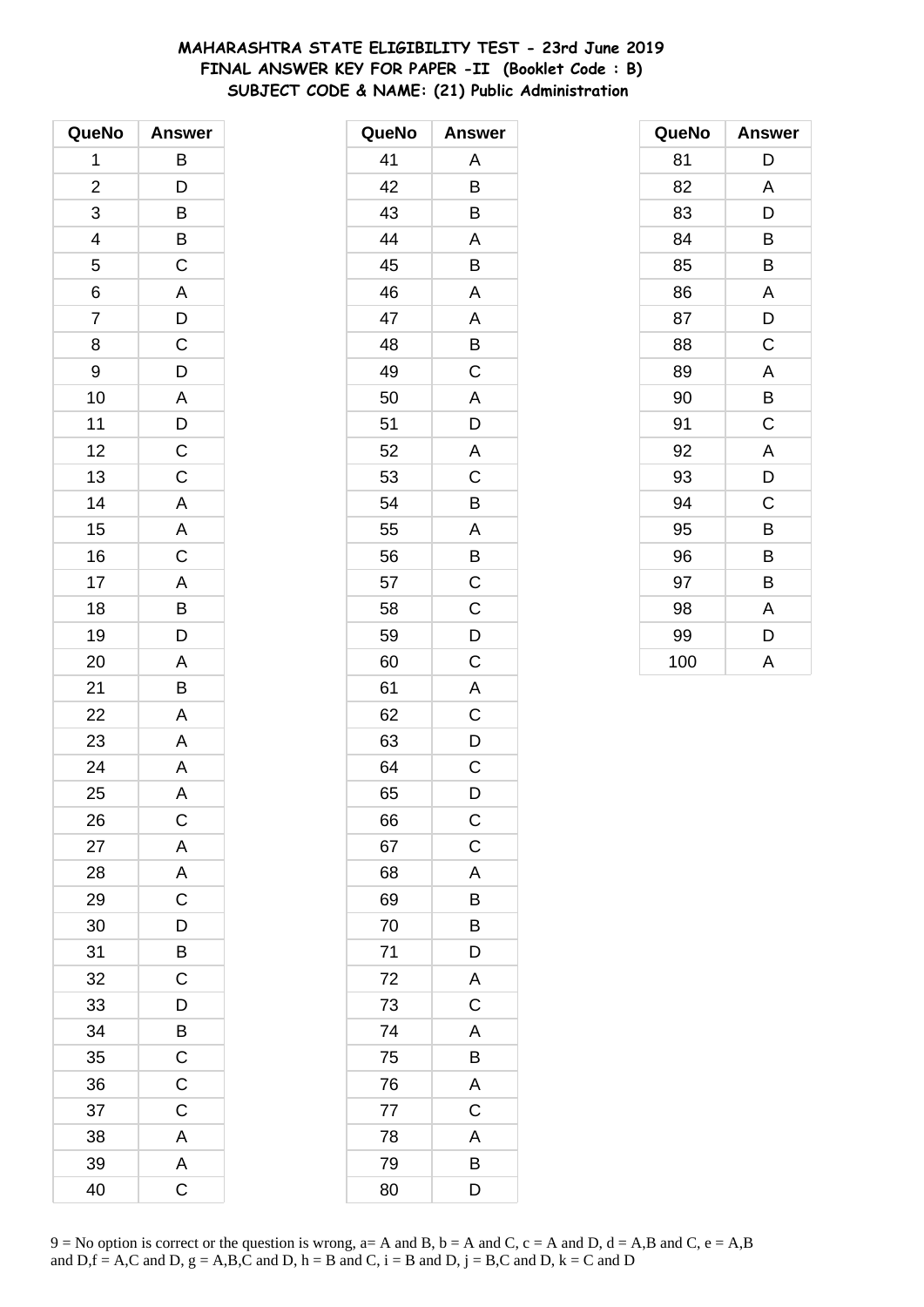# MAHARASHTRA STATE ELIGIBILITY TEST - 23rd June 2019 FINAL ANSWER KEY FOR PAPER -II (Booklet Code : C) SUBJECT CODE & NAME: (21) Public Administration

| QueNo                   | <b>Answer</b>  |
|-------------------------|----------------|
| 1                       | В              |
| $\overline{\mathbf{c}}$ | A              |
| 3                       | A              |
| 4                       | A              |
| 5                       | $rac{A}{C}$    |
| 6                       |                |
| 7                       | $\mathsf{A}$   |
| 8                       | $\overline{A}$ |
| 9                       | $\frac{C}{D}$  |
| 10                      |                |
| 11                      | $\overline{B}$ |
| 12                      | $\mathsf C$    |
| 13                      | D              |
| 14                      | $rac{B}{C}$    |
| 15                      |                |
| 16                      | $\overline{C}$ |
| 17                      | $\mathsf C$    |
| 18                      | A              |
| 19                      | $\mathsf{A}$   |
| 20                      | $\mathsf C$    |
| 21                      | $\overline{A}$ |
| 22                      | $\frac{1}{B}$  |
| 23                      | B              |
| 24                      | A              |
| 25                      | B              |
| 26                      | A              |
| 27                      | A              |
| 28                      | $\overline{B}$ |
| 29                      | $\overline{C}$ |
| 30                      | A              |
| 31                      | D              |
| 32                      | A              |
| 33                      | $\overline{C}$ |
| 34                      | B              |
| 35                      | A              |
| 36                      | B              |
| 37                      | $\mathsf C$    |
| 38                      | C              |
| 39                      | D              |
| 40                      | $\overline{C}$ |

| QueNo | <b>Answer</b> |
|-------|---------------|
| 41    | Α             |
| 42    | C             |
| 43    | D             |
| 44    | C             |
| 45    | D             |
| 46    | $\mathsf C$   |
| 47    | C             |
| 48    | A             |
| 49    | B             |
| 50    | B             |
| 51    | D             |
| 52    | A             |
| 53    | C             |
| 54    | A             |
| 55    | B             |
| 56    | A             |
| 57    | C             |
| 58    | A             |
| 59    | B             |
| 60    | D             |
| 61    | D             |
| 62    | A             |
| 63    | D             |
| 64    | B             |
| 65    | В             |
| 66    | A             |
| 67    | D             |
| 68    | C             |
| 69    | A             |
| 70    | B             |
| 71    | $\mathsf C$   |
| 72    | A             |
| 73    | D             |
| 74    | C             |
| 75    | B             |
| 76    | Β             |
| 77    | B             |
| 78    | A             |
| 79    | D             |
| 80    | A             |

| QueNo | Answer      |
|-------|-------------|
| 81    | В           |
| 82    | D           |
| 83    | В           |
| 84    | B           |
| 85    | C           |
| 86    | A           |
| 87    | D           |
| 88    | C           |
| 89    | D           |
| 90    | A           |
| 91    | D           |
| 92    | C           |
| 93    | $\mathsf C$ |
| 94    | A           |
| 95    | A           |
| 96    | C           |
| 97    | A           |
| 98    | B           |
| 99    | D           |
| 100   | A           |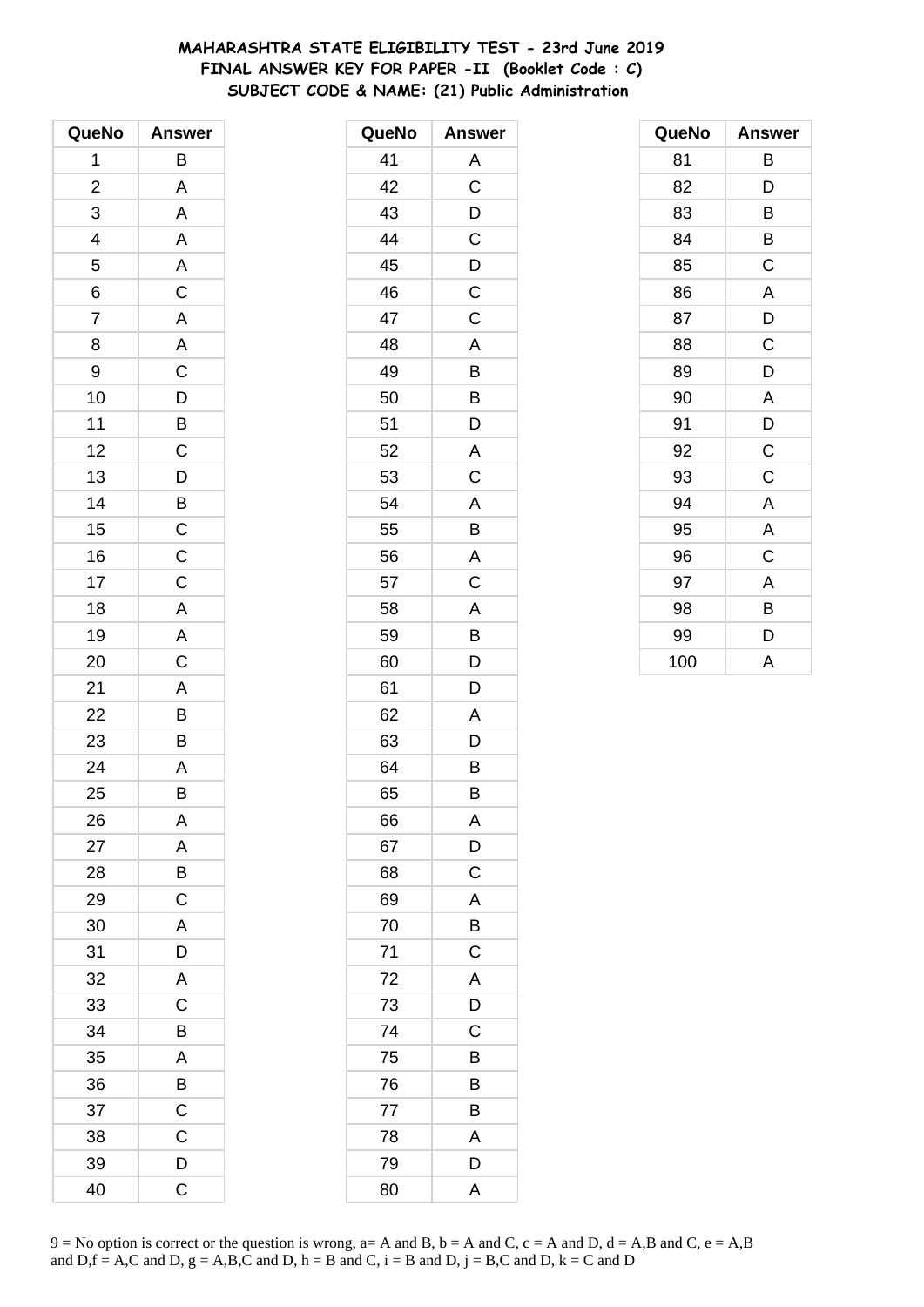# **MAHARASHTRA STATE ELIGIBILITY TEST - 23rd June 2019 FINAL ANSWER KEY FOR PAPER -II (Booklet Code : D) SUBJECT CODE & NAME: (21) Public Administration**

| QueNo                   | <b>Answer</b>         |
|-------------------------|-----------------------|
| 1                       | Α                     |
| $\overline{\mathbf{c}}$ | B                     |
| 3                       | B                     |
| 4                       | A                     |
| 5                       | B                     |
| 6                       | A                     |
| $\overline{7}$          | $\mathsf{A}$          |
| 8                       | B                     |
| 9                       | $\overline{C}$        |
| 10                      | A                     |
| 11                      | $\overline{D}$        |
| 12                      | A                     |
| 13                      | $\overline{\text{c}}$ |
| 14                      | B                     |
| 15                      | $\mathsf{A}$          |
| 16                      | $\overline{B}$        |
| 17                      | $\mathsf C$           |
| 18                      | $\mathsf C$           |
| 19                      |                       |
| 20                      | $\frac{D}{C}$         |
| 21                      | A                     |
| 22                      | $\overline{C}$        |
| 23                      | D                     |
| 24                      | C                     |
| 25                      | D                     |
| 26                      | $\mathsf{C}$          |
| 27                      | $\mathsf{C}$          |
| 28                      | A                     |
| 29                      | B                     |
| 30                      | B                     |
| 31                      | D                     |
| 32                      | A                     |
| 33                      | $\mathsf C$           |
| 34                      | A                     |
| 35                      | B                     |
| 36                      | A                     |
| 37                      | C                     |
| 38                      | A                     |
| 39                      | B                     |
| 40                      | D                     |

| QueNo | <b>Answer</b> |
|-------|---------------|
| 41    | D             |
| 42    | A             |
| 43    | D             |
| 44    | B             |
| 45    | B             |
| 46    | A             |
| 47    | D             |
| 48    | C             |
| 49    | Α             |
| 50    | B             |
| 51    | C             |
| 52    | A             |
| 53    | D             |
| 54    | C             |
| 55    | B             |
| 56    | B             |
| 57    | B             |
| 58    | A             |
| 59    | D             |
| 60    | A             |
| 61    | Β             |
| 62    | D             |
| 63    | B             |
| 64    | B             |
| 65    | C             |
| 66    | Α             |
| 67    | D             |
| 68    | C             |
| 69    | D             |
| 70    | A             |
| 71    | D             |
| 72    | $\mathsf C$   |
| 73    | C             |
| 74    | A             |
| 75    | A             |
| 76    | $\mathsf C$   |
| 77    | A             |
| 78    | B             |
| 79    | D             |
| 80    | A             |

| QueNo | <b>Answer</b>  |
|-------|----------------|
| 81    | В              |
| 82    | A              |
| 83    | Α              |
| 84    | A              |
| 85    | A              |
| 86    | $\overline{C}$ |
| 87    | A              |
| 88    | A              |
| 89    | $\mathsf C$    |
| 90    | D              |
| 91    | B              |
| 92    | $\mathsf C$    |
| 93    | D              |
| 94    | B              |
| 95    | $\mathsf C$    |
| 96    | $\mathsf C$    |
| 97    | C              |
| 98    | A              |
| 99    | A              |
| 100   | C              |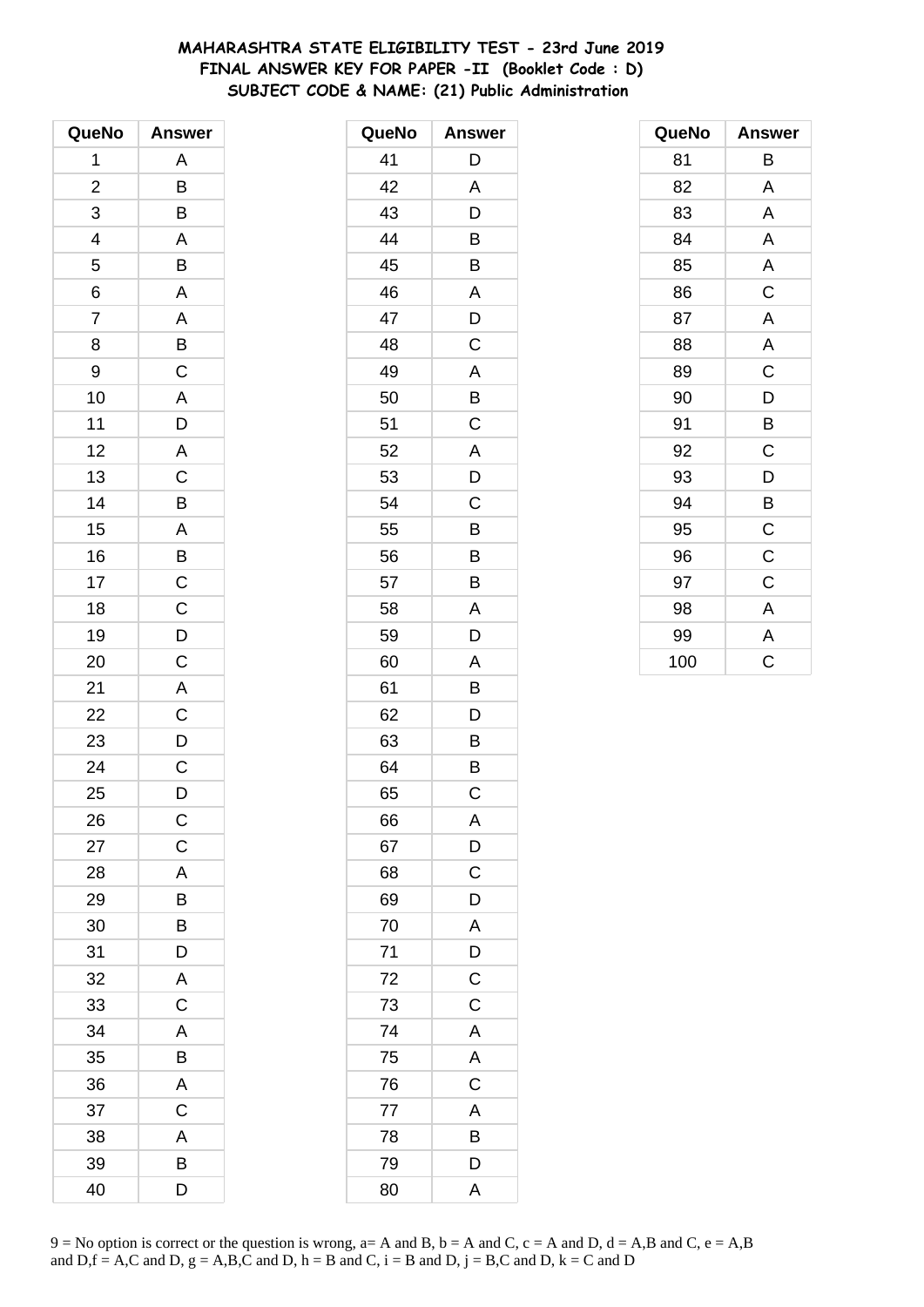# **MAHARASHTRA STATE ELIGIBILITY TEST - 23rd June 2019 FINAL ANSWER KEY FOR PAPER -II (Booklet Code : A) SUBJECT CODE & NAME: (31) Environmental Sciences**

| QueNo                   | <b>Answer</b>  |
|-------------------------|----------------|
| 1                       | D              |
| $\overline{\mathbf{c}}$ | B              |
| 3                       | $\overline{C}$ |
| 4                       | A              |
| 5                       | B              |
| 6                       | B              |
| 7                       | B              |
| 8                       | D              |
| 9                       | $\mathsf C$    |
| 10                      | B              |
| 11                      | B              |
| 12                      | A              |
| 13                      | B              |
| 14                      | B              |
| 15                      | B              |
| 16                      | A              |
| 17                      | A              |
| 18                      | B              |
| 19                      | D              |
| 20                      | D              |
| 21                      | С              |
| 22                      | В              |
| 23                      | B              |
| 24                      | B              |
| 25                      | D              |
| 26                      | C              |
| 27                      | D              |
| 28                      | B              |
| 29                      | $\mathsf C$    |
| 30                      | D              |
| 31                      | B              |
| 32                      | $\mathsf C$    |
| 33                      | $\mathsf C$    |
| 34                      | C              |
| 35                      | B              |
| 36                      | D              |
| 37                      | D              |
| 38                      | D              |
| 39                      | C              |
| 40                      | A              |

| QueNo | <b>Answer</b> |
|-------|---------------|
| 41    | $\mathsf{C}$  |
| 42    | C             |
| 43    | D             |
| 44    | D             |
| 45    | B             |
| 46    | A             |
| 47    | B             |
| 48    | A             |
| 49    | B             |
| 50    | C             |
| 51    | C             |
| 52    | D             |
| 53    | A             |
| 54    | A             |
| 55    | C             |
| 56    | D             |
| 57    | D             |
| 58    | C             |
| 59    | A             |
| 60    | D             |
| 61    | B             |
| 62    | A             |
| 63    | B             |
| 64    | D             |
| 65    | B             |
| 66    | $\mathsf C$   |
| 67    | A             |
| 68    | A             |
| 69    | C             |
| 70    | Β             |
| 71    | D             |
| 72    | $\mathsf C$   |
| 73    | B             |
| 74    | B             |
| 75    | Β             |
| 76    | С             |
| 77    | D             |
| 78    | B             |
| 79    | A             |
| 80    | B             |

| QueNo | <b>Answer</b> |
|-------|---------------|
| 81    | D             |
| 82    | D             |
| 83    | D             |
| 84    | B             |
| 85    | D             |
| 86    | B             |
| 87    | Α             |
| 88    | B             |
| 89    | B             |
| 90    | D             |
| 91    | D             |
| 92    | A             |
| 93    | C             |
| 94    | A             |
| 95    | D             |
| 96    | B             |
| 97    | A             |
| 98    | B             |
| 99    | C             |
| 100   | B             |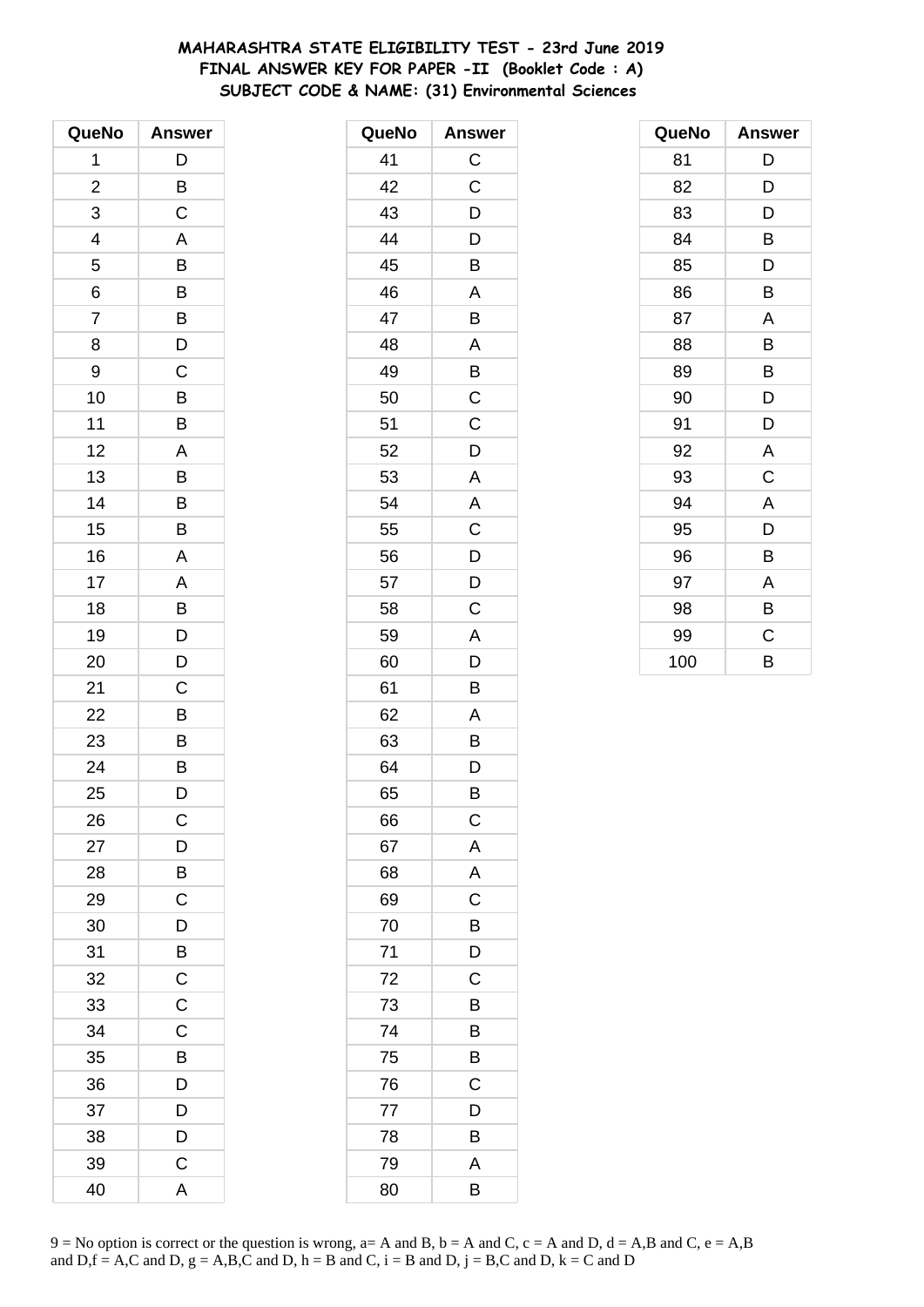# **MAHARASHTRA STATE ELIGIBILITY TEST - 23rd June 2019 FINAL ANSWER KEY FOR PAPER -II (Booklet Code : B) SUBJECT CODE & NAME: (31) Environmental Sciences**

| QueNo                   | <b>Answer</b>                                      |
|-------------------------|----------------------------------------------------|
| 1                       | C                                                  |
| $\overline{\mathbf{c}}$ | B                                                  |
| 3                       | B                                                  |
| 4                       |                                                    |
| 5                       |                                                    |
| 6                       | $\frac{B}{C}$                                      |
| $\overline{7}$          | $\mathsf{D}$                                       |
| 8                       | $\overline{B}$                                     |
| 9                       | $\mathsf C$                                        |
| 10                      | $\overline{D}$                                     |
| 11                      | $\overline{B}$ C                                   |
| 12                      |                                                    |
| 13                      | $\overline{C}$                                     |
| 14                      | $\mathsf C$                                        |
| 15                      | B                                                  |
| 16                      |                                                    |
| 17                      |                                                    |
| 18                      | $\overline{D}$<br>$\overline{D}$<br>$\overline{D}$ |
| 19                      | $\mathsf C$                                        |
| 20                      | A                                                  |
| 21                      | $\mathsf C$                                        |
| 22                      | $\mathsf{C}$                                       |
| 23                      |                                                    |
| 24                      | $\frac{D}{D}$                                      |
| 25                      | B                                                  |
| 26                      | Α                                                  |
| 27                      | B                                                  |
| 28                      | A                                                  |
| 29                      | B                                                  |
| 30                      | $\overline{\mathsf{C}}$                            |
| 31                      | C                                                  |
| 32                      | D                                                  |
| 33                      | A                                                  |
| 34                      | A                                                  |
| 35                      | $\mathsf C$                                        |
| 36                      | D                                                  |
| 37                      | D                                                  |
| 38                      | C                                                  |
| 39                      | A                                                  |
| 40                      | D                                                  |

| QueNo | <b>Answer</b> |
|-------|---------------|
| 41    | B             |
| 42    | A             |
| 43    | B             |
| 44    | D             |
| 45    | B             |
| 46    | C             |
| 47    | A             |
| 48    | A             |
| 49    | C             |
| 50    | B             |
| 51    | D             |
| 52    | C             |
| 53    | B             |
| 54    | B             |
| 55    | B             |
| 56    | С             |
| 57    | D             |
| 58    | B             |
| 59    | A             |
| 60    | B             |
| 61    | D             |
| 62    | D             |
| 63    | D             |
| 64    | B             |
| 65    | D             |
| 66    | B             |
| 67    | A             |
| 68    | B             |
| 69    | B             |
| 70    | D             |
| 71    | D             |
| 72    | A             |
| 73    | C             |
| 74    | A             |
| 75    | D             |
| 76    | Β             |
| 77    | A             |
| 78    | B             |
| 79    | C             |
| 80    | В             |

| QueNo | <b>Answer</b> |
|-------|---------------|
| 81    | D             |
| 82    | B             |
| 83    | C             |
| 84    | A             |
| 85    | B             |
| 86    | В             |
| 87    | B             |
| 88    | D             |
| 89    | C             |
| 90    | B             |
| 91    | B             |
| 92    | A             |
| 93    | B             |
| 94    | B             |
| 95    | B             |
| 96    | Α             |
| 97    | Α             |
| 98    | В             |
| 99    | D             |
| 100   | D             |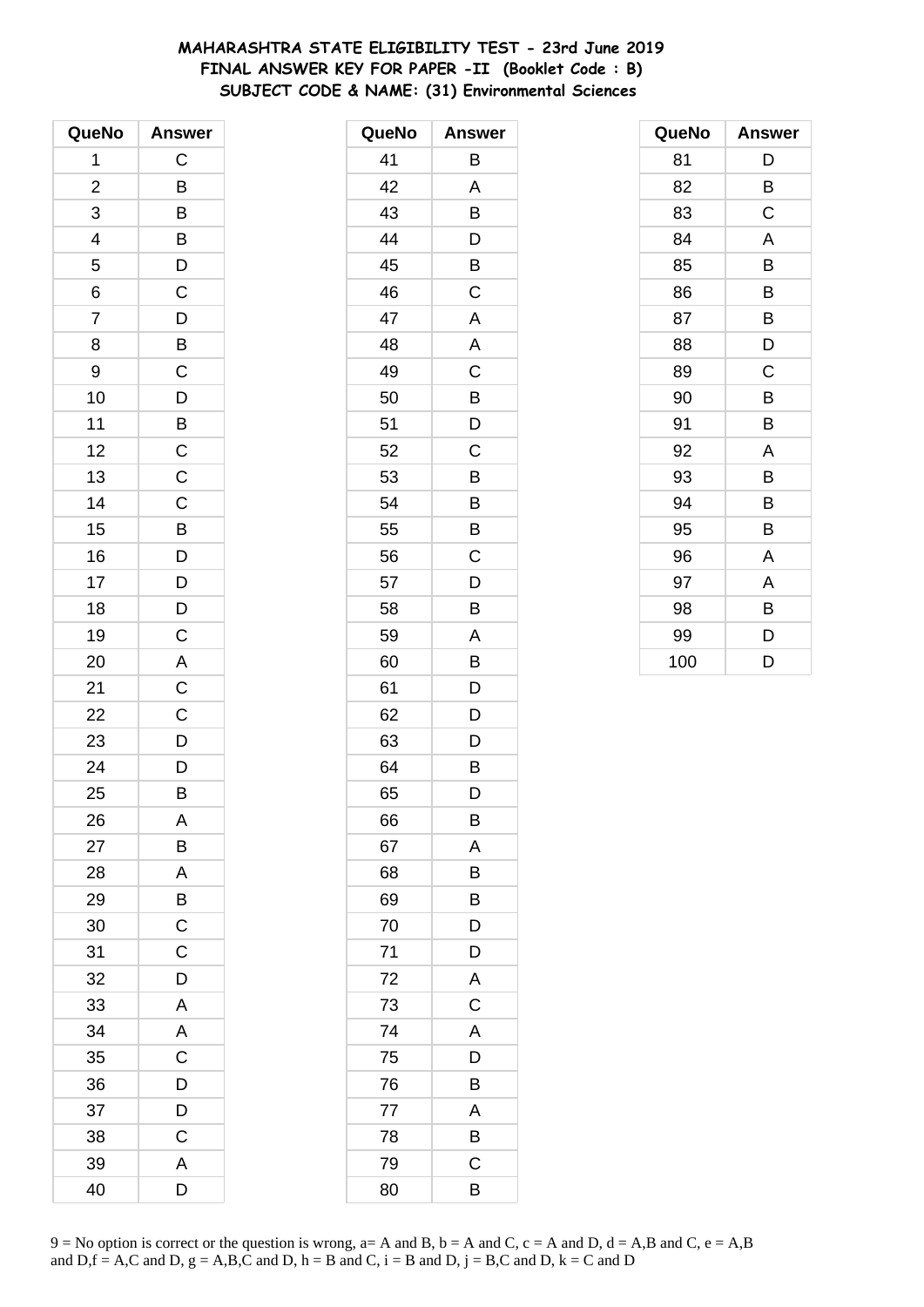# **MAHARASHTRA STATE ELIGIBILITY TEST - 23rd June 2019 FINAL ANSWER KEY FOR PAPER -II (Booklet Code : C) SUBJECT CODE & NAME: (31) Environmental Sciences**

| QueNo                   | <b>Answer</b>  |
|-------------------------|----------------|
| 1                       | $\mathsf C$    |
| $\overline{\mathbf{c}}$ | $\mathsf C$    |
| 3                       | D              |
| 4                       | $\mathsf{D}$   |
| 5                       | B              |
| 6                       | A              |
| $\overline{7}$          | B              |
| 8                       | A              |
| 9                       | $\overline{B}$ |
| 10                      | $\mathsf C$    |
| 11                      | $\overline{C}$ |
| 12                      | D              |
| 13                      | A              |
| 14                      | A              |
| 15                      | $\mathsf C$    |
| 16                      |                |
| 17                      | $\frac{D}{D}$  |
| 18                      | $\overline{C}$ |
| 19                      | $\mathsf{A}$   |
| 20                      | D              |
| 21                      | B              |
| 22                      | A              |
| 23                      | B              |
| 24                      | $\overline{D}$ |
| 25                      | B              |
| 26                      | $\mathsf{C}$   |
| 27                      | A              |
| 28                      | A              |
| 29                      | $\mathsf{C}$   |
| 30                      | B              |
| 31                      | D              |
| 32                      | C              |
| 33                      | В              |
| 34                      | B              |
| 35                      | B              |
| 36                      | C              |
| 37                      | D              |
| 38                      | В              |
| 39                      | A              |
| 40                      | В              |

| QueNo | <b>Answer</b> |
|-------|---------------|
| 41    | D             |
| 42    | D             |
| 43    | D             |
| 44    | B             |
| 45    | D             |
| 46    | Β             |
| 47    | A             |
| 48    | B             |
| 49    | B             |
| 50    | D             |
| 51    | D             |
| 52    | A             |
| 53    | C             |
| 54    | A             |
| 55    | D             |
| 56    | B             |
| 57    | A             |
| 58    | Β             |
| 59    | C             |
| 60    | B             |
| 61    | D             |
| 62    | B             |
| 63    | C             |
| 64    | Α             |
| 65    | В             |
| 66    | В             |
| 67    | B             |
| 68    | D             |
| 69    | C             |
| 70    | Β             |
| 71    | Β             |
| 72    | A             |
| 73    | B             |
| 74    | B             |
| 75    | Β             |
| 76    | Α             |
| 77    | A             |
| 78    | B             |
| 79    | D             |
| 80    | D             |

| QueNo | <b>Answer</b> |
|-------|---------------|
| 81    | C             |
| 82    | B             |
| 83    | В             |
| 84    | B             |
| 85    | D             |
| 86    | C             |
| 87    | D             |
| 88    | B             |
| 89    | C             |
| 90    | D             |
| 91    | B             |
| 92    | $\mathsf C$   |
| 93    | $\mathsf C$   |
| 94    | $\mathsf C$   |
| 95    | B             |
| 96    | D             |
| 97    | D             |
| 98    | D             |
| 99    | C             |
| 100   | A             |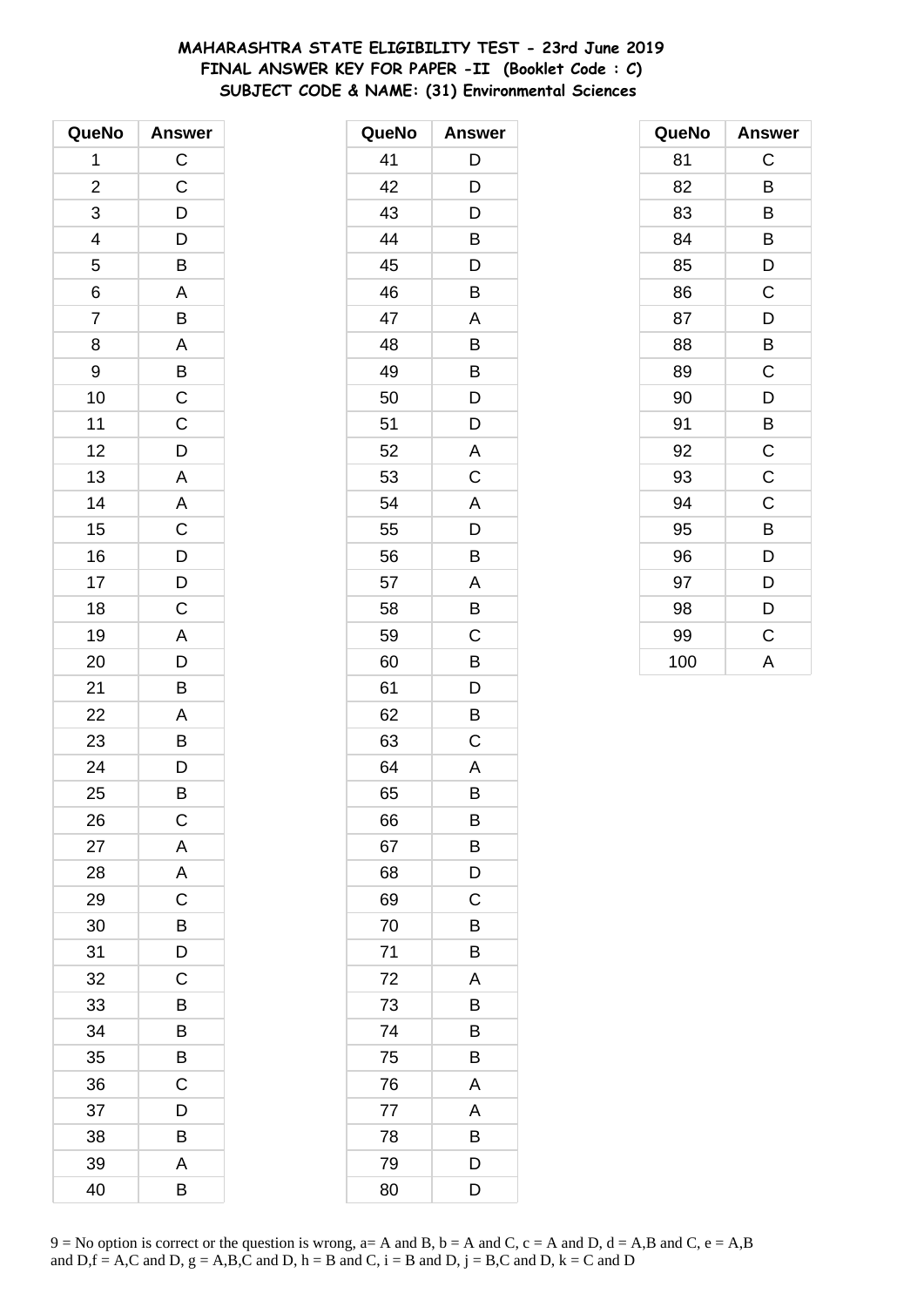# **MAHARASHTRA STATE ELIGIBILITY TEST - 23rd June 2019 FINAL ANSWER KEY FOR PAPER -II (Booklet Code : D) SUBJECT CODE & NAME: (31) Environmental Sciences**

| QueNo                   | <b>Answer</b>  |
|-------------------------|----------------|
| 1                       | B              |
| $\overline{\mathbf{c}}$ | A              |
| 3                       | B              |
| 4                       | $\mathsf{D}$   |
| 5                       | $\overline{B}$ |
| 6                       | $\overline{C}$ |
| 7                       | A              |
| 8                       | A              |
| 9                       | $\mathsf C$    |
| 10                      | B              |
| 11                      | D              |
| 12                      | C              |
| 13                      | B              |
| 14                      | B              |
| 15                      | B              |
| 16                      | $\mathsf C$    |
| 17                      | $\overline{D}$ |
| 18                      | $\overline{B}$ |
| 19                      | A              |
| 20                      | B              |
| 21                      | D              |
| 22                      | D              |
| 23                      | D              |
| 24                      | B              |
| 25                      | D              |
| 26                      | В              |
| 27                      | A              |
| 28                      | B              |
| 29                      | B              |
| 30                      | D              |
| 31                      | D              |
| 32                      | A              |
| 33                      | C              |
| 34                      | A              |
| 35                      | D              |
| 36                      | B              |
| 37                      | A              |
| 38                      | B              |
| 39                      | С              |
| 40                      | B              |

| QueNo | <b>Answer</b> |
|-------|---------------|
| 41    | D             |
| 42    | B             |
| 43    | C             |
| 44    | A             |
| 45    | B             |
| 46    | Β             |
| 47    | B             |
| 48    | D             |
| 49    | C             |
| 50    | B             |
| 51    | Β             |
| 52    | A             |
| 53    | B             |
| 54    | B             |
| 55    | B             |
| 56    | Α             |
| 57    | Α             |
| 58    | Β             |
| 59    | D             |
| 60    | D             |
| 61    | C             |
| 62    | B             |
| 63    | Β             |
| 64    | B             |
| 65    | D             |
| 66    | C             |
| 67    | D             |
| 68    | B             |
| 69    | C             |
| 70    | D             |
| 71    | B             |
| 72    | C             |
| 73    | C             |
| 74    | C             |
| 75    | Β             |
| 76    | D             |
| 77    | D             |
| 78    | D             |
| 79    | C             |
| 80    | A             |

| QueNo | <b>Answer</b> |
|-------|---------------|
| 81    | $\mathsf C$   |
| 82    | C             |
| 83    | D             |
| 84    | D             |
| 85    | B             |
| 86    | A             |
| 87    | B             |
| 88    | A             |
| 89    | В             |
| 90    | C             |
| 91    | C             |
| 92    | D             |
| 93    | A             |
| 94    | A             |
| 95    | C             |
| 96    | D             |
| 97    | D             |
| 98    | C             |
| 99    | A             |
| 100   | D             |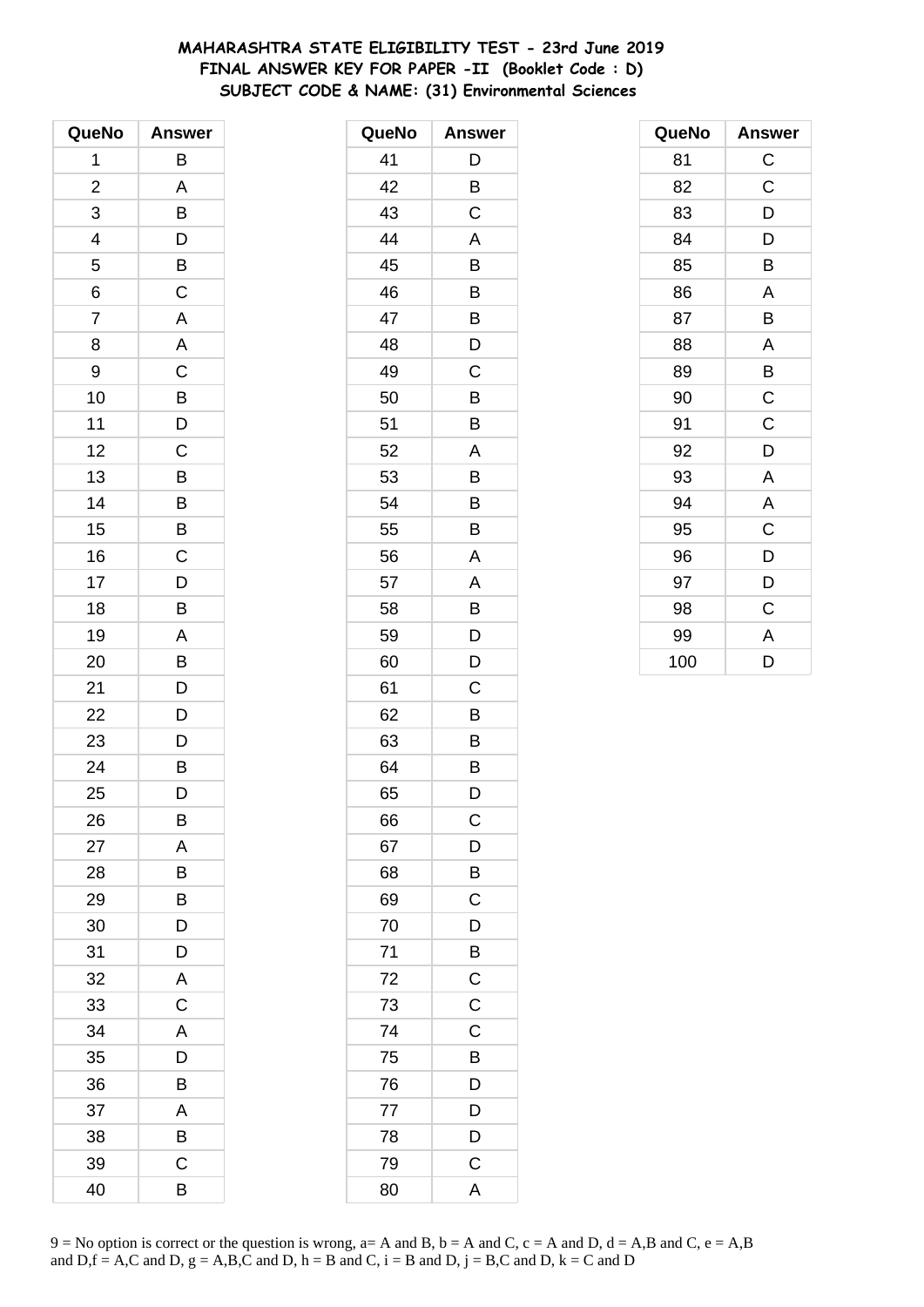# **MAHARASHTRA STATE ELIGIBILITY TEST - 23rd June 2019 FINAL ANSWER KEY FOR PAPER -II (Booklet Code : A) SUBJECT CODE & NAME: (32) Physical Science**

| QueNo          | <b>Answer</b>  |
|----------------|----------------|
| 1              | C              |
| $\overline{c}$ | A              |
| 3              | B              |
| 4              | A              |
| 5              | D              |
| 6              | B              |
| $\overline{7}$ | D              |
| 8              | $\overline{D}$ |
| 9              | B              |
| 10             | D              |
| 11             | 9              |
| 12             | D              |
| 13             | B              |
| 14             | C              |
| 15             | B              |
| 16             | B              |
| 17             | $\mathsf C$    |
| 18             | B              |
| 19             | 9              |
| 20             | A              |
| 21             | D              |
| 22             | A              |
| 23             | $\mathsf{D}$   |
| 24             | $\bar{B}$      |
| 25             | C              |
| 26             | 9              |
| 27             | D              |
| 28             | D              |
| 29             | C              |
| 30             | A              |
| 31             | 9              |
| 32             | A              |
| 33             | $\mathsf C$    |
| 34             | 9              |
| 35             | D              |
| 36             | B              |
| 37             | C              |
| 38             | D              |
| 39             | D              |
| 40             | D              |

| QueNo | <b>Answer</b> |
|-------|---------------|
| 41    | Α             |
| 42    | D             |
| 43    | C             |
| 44    | A             |
| 45    | h             |
| 46    | $\mathsf C$   |
| 47    | D             |
| 48    | C             |
| 49    | D             |
| 50    | A             |
| 51    | Β             |
| 52    | A             |
| 53    | C             |
| 54    | B             |
| 55    | C             |
| 56    | D             |
| 57    | D             |
| 58    | A             |
| 59    | C             |
| 60    | C             |
| 61    | B             |
| 62    | C             |
| 63    | B             |
| 64    | B             |
| 65    | B             |
| 66    | B             |
| 67    | B             |
| 68    | Β             |
| 69    | B             |
| 70    | C             |
| 71    | D             |
| 72    | A             |
| 73    | a             |
| 74    | Α             |
| 75    | B             |
| 76    | D             |
| 77    | D             |
| 78    | A             |
| 79    | C             |
| 80    | D             |

| QueNo | <b>Answer</b> |
|-------|---------------|
| 81    | В             |
| 82    | A             |
| 83    | В             |
| 84    | C             |
| 85    | h             |
| 86    | B             |
| 87    | D             |
| 88    | $\mathsf C$   |
| 89    | В             |
| 90    | B             |
| 91    | B             |
| 92    | 9             |
| 93    | B             |
| 94    | B             |
| 95    | D             |
| 96    | C             |
| 97    | D             |
| 98    | B             |
| 99    | D             |
| 100   | D             |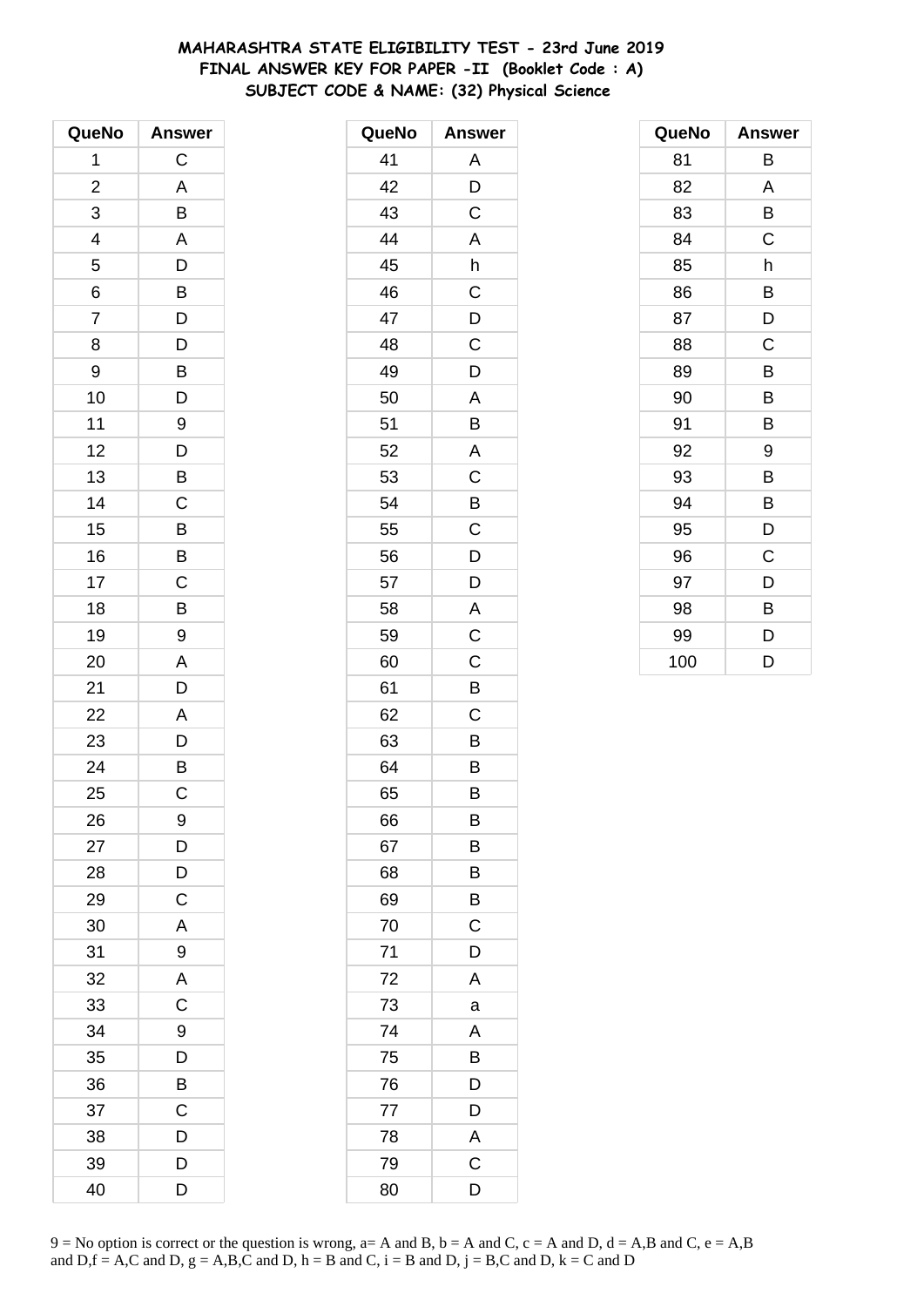# **MAHARASHTRA STATE ELIGIBILITY TEST - 23rd June 2019 FINAL ANSWER KEY FOR PAPER -II (Booklet Code : B) SUBJECT CODE & NAME: (32) Physical Science**

| QueNo          | <b>Answer</b>           |
|----------------|-------------------------|
| 1              | D                       |
| $\overline{c}$ | A                       |
| 3              | D                       |
| 4              | $\mathsf{B}$            |
| 5              | $\mathsf C$             |
| 6              | 9                       |
| $\overline{7}$ | $\overline{D}$          |
| 8              | D                       |
| 9              | $\mathsf C$             |
| 10             | A                       |
| 11             | 9                       |
| 12             | A                       |
| 13             | $\overline{\mathrm{c}}$ |
| 14             | 9                       |
| 15             | D                       |
| 16             | $\overline{B}$          |
| 17             | $\mathsf C$             |
| 18             | $\overline{D}$          |
| 19             | $\overline{D}$          |
| 20             | D                       |
| 21             | A                       |
| 22             | D                       |
| 23             | C                       |
| 24             | A                       |
| 25             | h                       |
| 26             | $\mathsf C$             |
| 27             | D                       |
| 28             | C                       |
| 29             | D                       |
| 30             | A                       |
| 31             | B                       |
| 32             | A                       |
| 33             | C                       |
| 34             | B                       |
| 35             | C                       |
| 36             | D                       |
| 37             | D                       |
| 38             | A                       |
| 39             | $\mathsf C$             |
| 40             | C                       |

| QueNo | <b>Answer</b> |
|-------|---------------|
| 41    | Β             |
| 42    | C             |
| 43    | B             |
| 44    | B             |
| 45    | Β             |
| 46    | Β             |
| 47    | B             |
| 48    | B             |
| 49    | B             |
| 50    | C             |
| 51    | D             |
| 52    | A             |
| 53    | a             |
| 54    | A             |
| 55    | B             |
| 56    | D             |
| 57    | D             |
| 58    | Α             |
| 59    | C             |
| 60    | D             |
| 61    | B             |
| 62    | A             |
| 63    | Β             |
| 64    | C             |
| 65    | h             |
| 66    | B             |
| 67    | D             |
| 68    | C             |
| 69    | B             |
| 70    | В             |
| 71    | Β             |
| 72    | 9             |
| 73    | B             |
| 74    | B             |
| 75    | D             |
| 76    | С             |
| 77    | D             |
| 78    | B             |
| 79    | D             |
| 80    | D             |

| QueNo | <b>Answer</b> |
|-------|---------------|
| 81    | C             |
| 82    | A             |
| 83    | В             |
| 84    | Α             |
| 85    | D             |
| 86    | B             |
| 87    | D             |
| 88    | D             |
| 89    | В             |
| 90    | D             |
| 91    | 9             |
| 92    | D             |
| 93    | В             |
| 94    | C             |
| 95    | B             |
| 96    | B             |
| 97    | C             |
| 98    | B             |
| 99    | 9             |
| 100   | A             |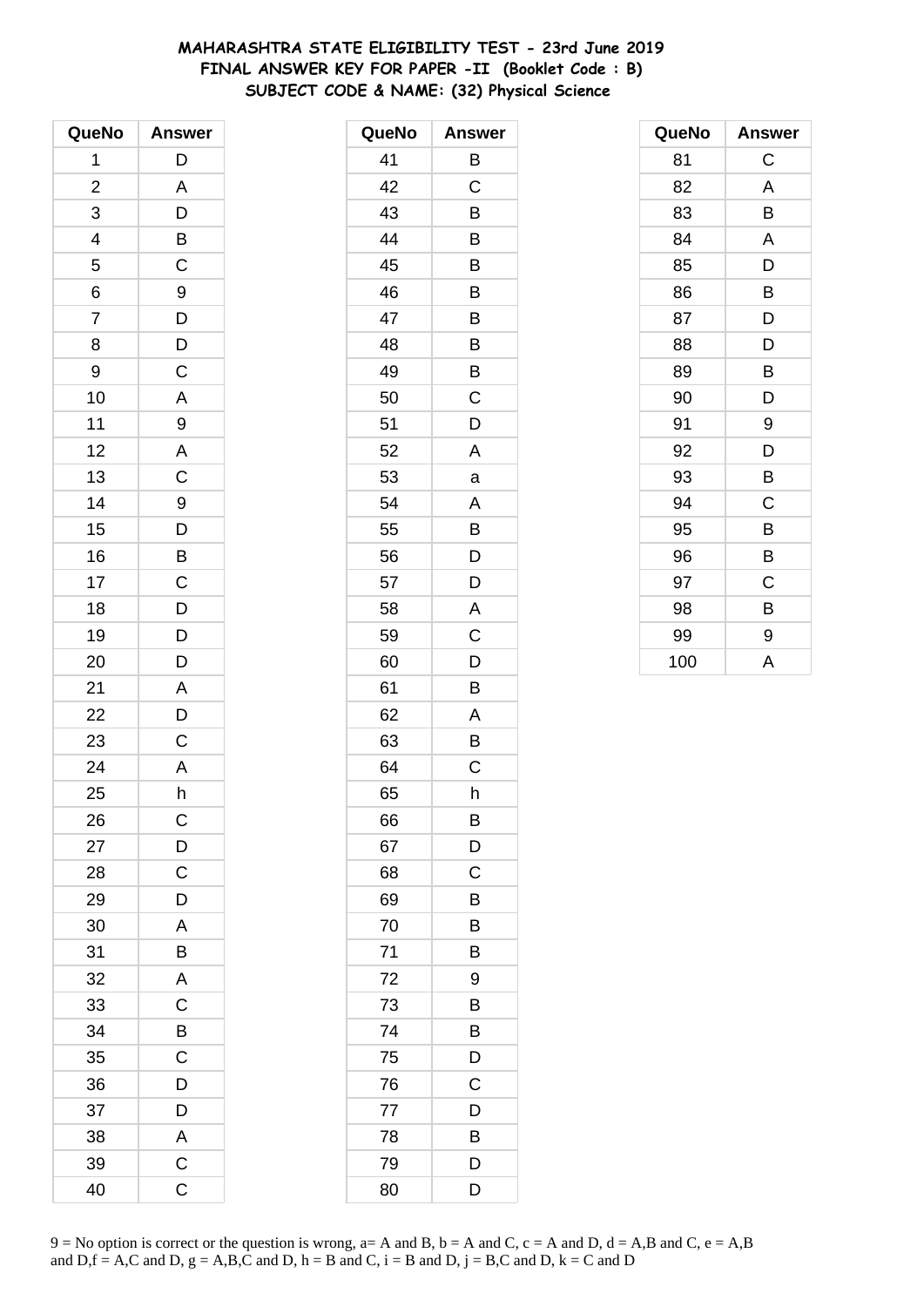# **MAHARASHTRA STATE ELIGIBILITY TEST - 23rd June 2019 FINAL ANSWER KEY FOR PAPER -II (Booklet Code : C) SUBJECT CODE & NAME: (32) Physical Science**

| QueNo                   | <b>Answer</b>           |
|-------------------------|-------------------------|
| 1                       | A                       |
| $\overline{\mathbf{c}}$ | D                       |
| 3                       | C                       |
| 4                       | $\overline{A}$          |
| 5                       | h                       |
| 6                       | $\overline{C}$          |
| $\overline{7}$          | $\overline{D}$          |
| 8                       | C                       |
| 9                       | D                       |
| 10                      | A                       |
| 11                      | B                       |
| 12                      | A                       |
| 13                      | $\frac{1}{C}$           |
| 14                      | B                       |
| 15                      | C                       |
| 16                      | $\overline{D}$          |
| 17                      | D                       |
| 18                      | A                       |
| 19                      | $\overline{\mathrm{c}}$ |
| 20                      | $\mathsf{C}$            |
| 21                      | B                       |
| 22                      | C                       |
| 23                      | $\overline{B}$          |
| 24                      | $\overline{B}$          |
| 25                      | B                       |
| 26                      | B                       |
| 27                      | В                       |
| 28                      | В                       |
| 29                      | В                       |
| 30                      | C                       |
| 31                      | D                       |
| 32                      | A                       |
| 33                      | a                       |
| 34                      | Α                       |
| 35                      | В                       |
| 36                      | D                       |
| 37                      | D                       |
| 38                      | A                       |
| 39                      | C                       |
| 40                      | D                       |

| QueNo | <b>Answer</b> |
|-------|---------------|
| 41    | Β             |
| 42    | A             |
| 43    | B             |
| 44    | C             |
| 45    | h             |
| 46    | Β             |
| 47    | D             |
| 48    | C             |
| 49    | B             |
| 50    | B             |
| 51    | В             |
| 52    | 9             |
| 53    | B             |
| 54    | B             |
| 55    | D             |
| 56    | C             |
| 57    | D             |
| 58    | Β             |
| 59    | D             |
| 60    | D             |
| 61    | C             |
| 62    | A             |
| 63    | B             |
| 64    | A             |
| 65    | D             |
| 66    | Β             |
| 67    | D             |
| 68    | D             |
| 69    | B             |
| 70    | D             |
| 71    | 9             |
| 72    | D             |
| 73    | B             |
| 74    | C             |
| 75    | B             |
| 76    | Β             |
| 77    | C             |
| 78    | B             |
| 79    | 9             |
| 80    | A             |

| QueNo | <b>Answer</b> |
|-------|---------------|
| 81    | D             |
| 82    | A             |
| 83    | D             |
| 84    | B             |
| 85    | C             |
| 86    | 9             |
| 87    | D             |
| 88    | D             |
| 89    | C             |
| 90    | A             |
| 91    | 9             |
| 92    | A             |
| 93    | C             |
| 94    | 9             |
| 95    | D             |
| 96    | B             |
| 97    | C             |
| 98    | D             |
| 99    | D             |
| 100   | D             |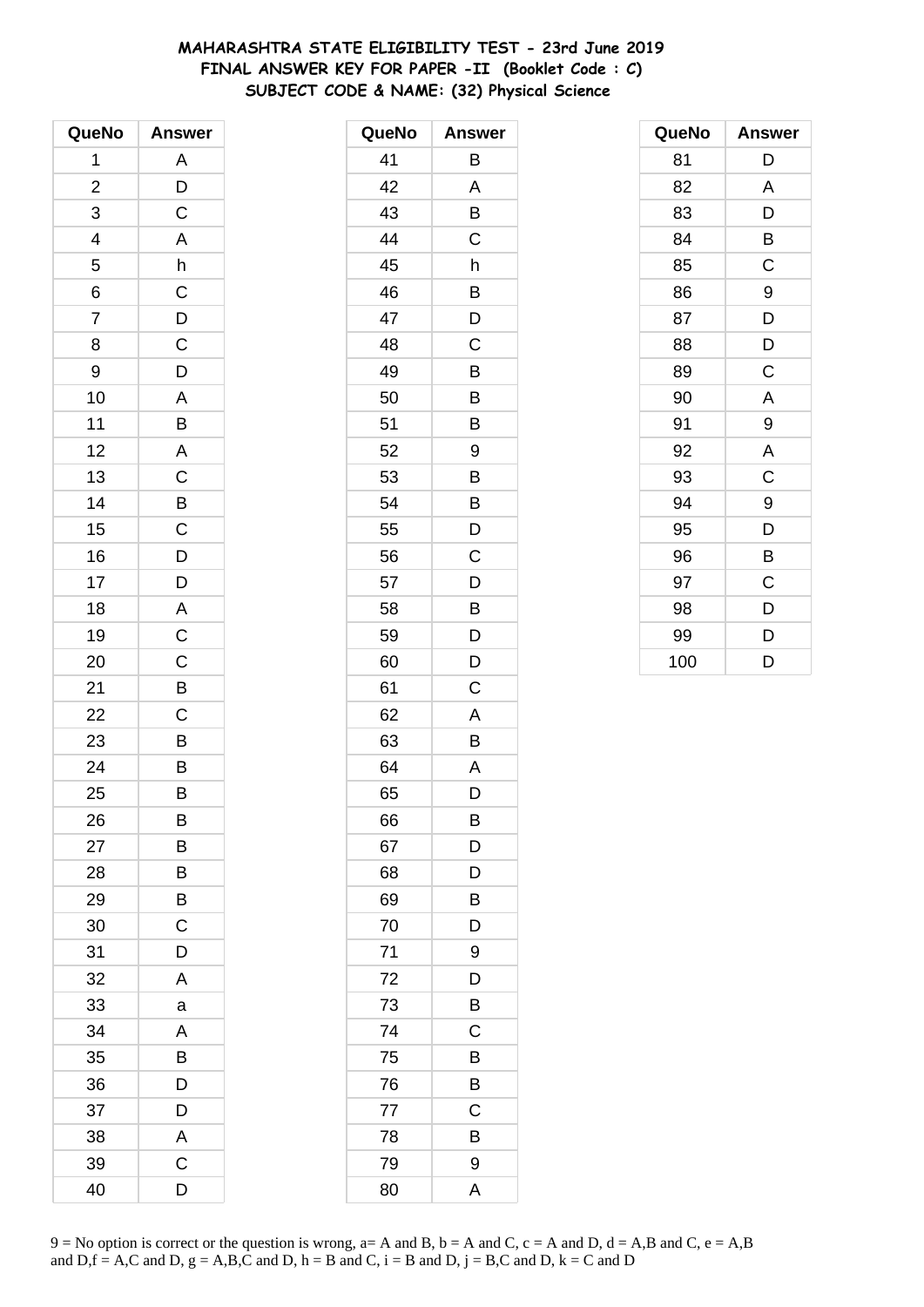# **MAHARASHTRA STATE ELIGIBILITY TEST - 23rd June 2019 FINAL ANSWER KEY FOR PAPER -II (Booklet Code : D) SUBJECT CODE & NAME: (32) Physical Science**

| QueNo          | <b>Answer</b>           |
|----------------|-------------------------|
| 1              | B                       |
| $\overline{c}$ | C                       |
| 3              | B                       |
| 4              | B                       |
| 5              | B                       |
| 6              | B                       |
| $\overline{7}$ | B                       |
| 8              | B                       |
| 9              | B                       |
| 10             | C                       |
| 11             | D                       |
| 12             | A                       |
| 13             | a                       |
| 14             | A                       |
| 15             | B                       |
| 16             | D                       |
| 17             | D                       |
| 18             | $\overline{\mathsf{A}}$ |
| 19             | $\overline{\mathrm{C}}$ |
| 20             | D                       |
| 21             | B                       |
| 22             | A                       |
| 23             | В                       |
| 24             | $\mathsf C$             |
| 25             | h                       |
| 26             | B                       |
| 27             | D                       |
| 28             | С                       |
| 29             | В                       |
| 30             | B                       |
| 31             | B                       |
| 32             | 9                       |
| 33             | B                       |
| 34             | B                       |
| 35             | D                       |
| 36             | C                       |
| 37             | D                       |
| 38             | B                       |
| 39             | D                       |
| 40             | D                       |

| QueNo | <b>Answer</b> |
|-------|---------------|
| 41    | C             |
| 42    | A             |
| 43    | B             |
| 44    | A             |
| 45    | D             |
| 46    | B             |
| 47    | D             |
| 48    | D             |
| 49    | B             |
| 50    | D             |
| 51    | 9             |
| 52    | D             |
| 53    | B             |
| 54    | C             |
| 55    | B             |
| 56    | В             |
| 57    | C             |
| 58    | Β             |
| 59    | 9             |
| 60    | A             |
| 61    | D             |
| 62    | Α             |
| 63    | D             |
| 64    | B             |
| 65    | C             |
| 66    | 9             |
| 67    | D             |
| 68    | D             |
| 69    | $\mathsf C$   |
| 70    | A             |
| 71    | 9             |
| 72    | A             |
| 73    | $\mathsf C$   |
| 74    | 9             |
| 75    | D             |
| 76    | B             |
| 77    | $\mathsf C$   |
| 78    | D             |
| 79    | D             |
| 80    | D             |

| QueNo | <b>Answer</b> |
|-------|---------------|
| 81    | A             |
| 82    | D             |
| 83    | C             |
| 84    | A             |
| 85    | h             |
| 86    | $\mathsf C$   |
| 87    | D             |
| 88    | $\mathsf C$   |
| 89    | D             |
| 90    | A             |
| 91    | В             |
| 92    | A             |
| 93    | C             |
| 94    | B             |
| 95    | C             |
| 96    | D             |
| 97    | D             |
| 98    | A             |
| 99    | $\mathsf C$   |
| 100   | C             |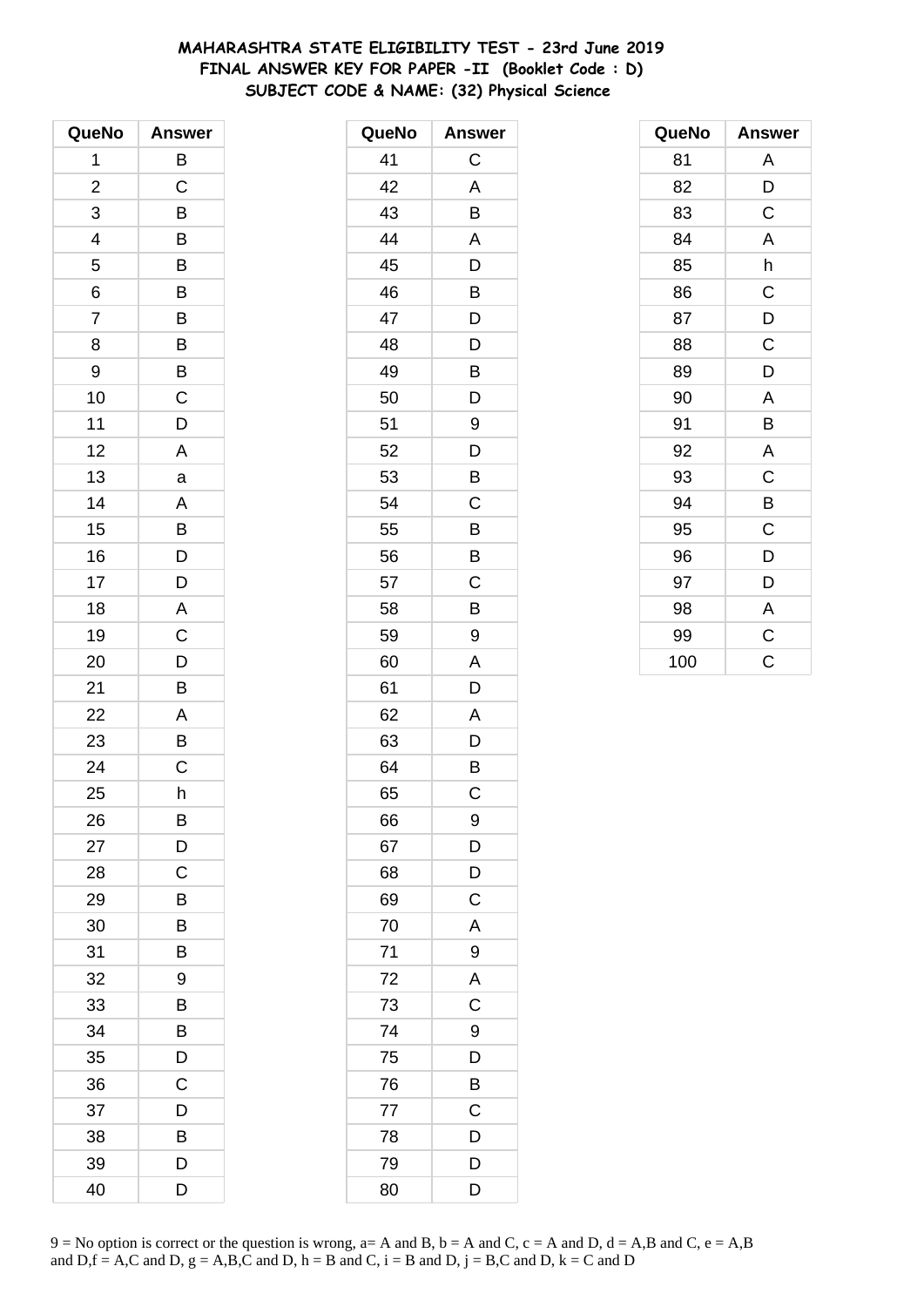# **MAHARASHTRA STATE ELIGIBILITY TEST - 23rd June 2019 FINAL ANSWER KEY FOR PAPER -II (Booklet Code : A) SUBJECT CODE & NAME: (33) Chemical Sciences**

| QueNo                   | <b>Answer</b>                                                                    |
|-------------------------|----------------------------------------------------------------------------------|
| 1                       | D                                                                                |
| $\overline{\mathbf{c}}$ | $\mathsf{D}$                                                                     |
| 3                       | $\overline{\mathsf{A}}$                                                          |
| $\overline{4}$          |                                                                                  |
| 5                       |                                                                                  |
| 6                       | $\frac{A}{B}$ $\frac{B}{C}$                                                      |
| $\overline{7}$          |                                                                                  |
| 8                       |                                                                                  |
| 9                       |                                                                                  |
| 10                      | $\begin{array}{c c} A & D & B & B \\ \hline B & B & A & C \\ \hline \end{array}$ |
| 11                      |                                                                                  |
| 12                      |                                                                                  |
| 13                      |                                                                                  |
| 14                      |                                                                                  |
| 15                      |                                                                                  |
| 16                      |                                                                                  |
| 17                      | $D$ $A$ $C$ $D$ $C$                                                              |
| 18                      |                                                                                  |
| 19                      | $rac{A}{C}$                                                                      |
| 20                      |                                                                                  |
| 21                      |                                                                                  |
| 22                      | $rac{C}{C}$                                                                      |
| 23                      |                                                                                  |
| 24                      | $\overline{C}$                                                                   |
| 25                      | $\mathsf C$                                                                      |
| 26                      | С                                                                                |
| 27                      | D                                                                                |
| 28                      | $\mathsf{A}$                                                                     |
| 29                      | $\overline{D}$                                                                   |
| 30                      | $\mathsf C$                                                                      |
| 31                      | D                                                                                |
| 32                      | $\mathsf{C}$                                                                     |
| 33                      | $\mathsf C$                                                                      |
| 34                      | $\overline{C}$                                                                   |
| 35                      | $\mathsf C$                                                                      |
| 36                      | $\mathsf C$                                                                      |
| 37                      | A                                                                                |
| 38                      | D                                                                                |
| 39                      | $\mathsf C$                                                                      |
| 40                      | B                                                                                |

| QueNo | <b>Answer</b> |
|-------|---------------|
| 41    | Β             |
| 42    | B             |
| 43    | D             |
| 44    | D             |
| 45    | D             |
| 46    | D             |
| 47    | $\mathsf C$   |
| 48    | C             |
| 49    | B             |
| 50    | D             |
| 51    | B             |
| 52    | C             |
| 53    | A             |
| 54    | D             |
| 55    | D             |
| 56    | D             |
| 57    | Α             |
| 58    | B             |
| 59    | C             |
| 60    | B             |
| 61    | D             |
| 62    | A             |
| 63    | A             |
| 64    | A             |
| 65    | C             |
| 66    | B             |
| 67    | $\mathsf C$   |
| 68    | C             |
| 69    | B             |
| 70    | B             |
| 71    | A             |
| 72    | B             |
| 73    | D             |
| 74    | D             |
| 75    | B             |
| 76    | C             |
| 77    | D             |
| 78    | B             |
| 79    | C             |
| 80    | A             |

| QueNo | <b>Answer</b> |
|-------|---------------|
| 81    | В             |
| 82    | C             |
| 83    | C             |
| 84    | $\mathsf C$   |
| 85    | В             |
| 86    | $\mathsf C$   |
| 87    | $\mathsf C$   |
| 88    | B             |
| 89    | D             |
| 90    | B             |
| 91    | D             |
| 92    | B             |
| 93    | B             |
| 94    | A             |
| 95    | $\mathsf C$   |
| 96    | $\mathsf C$   |
| 97    | C             |
| 98    | A             |
| 99    | A             |
| 100   | A             |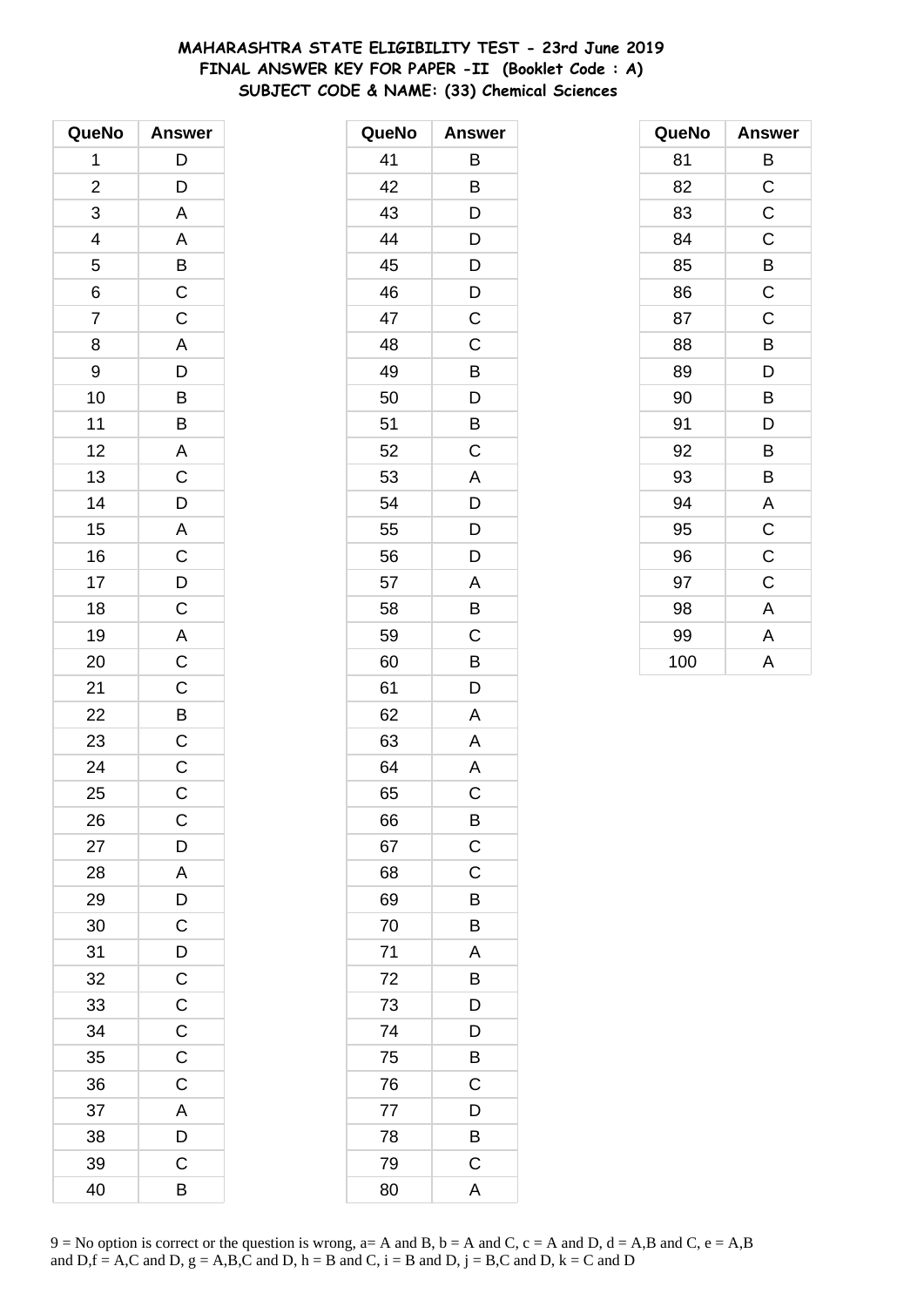# **MAHARASHTRA STATE ELIGIBILITY TEST - 23rd June 2019 FINAL ANSWER KEY FOR PAPER -II (Booklet Code : B) SUBJECT CODE & NAME: (33) Chemical Sciences**

| QueNo                    | <b>Answer</b>           |
|--------------------------|-------------------------|
| 1                        | $\mathsf C$             |
| $\overline{\mathbf{c}}$  |                         |
| 3                        | $rac{B}{C}$             |
| $\overline{\mathcal{L}}$ |                         |
| $\overline{5}$           | $\frac{C}{C}$           |
| 6                        | $\overline{C}$          |
| $\overline{7}$           | $\overline{D}$          |
| 8                        | $\overline{\mathsf{A}}$ |
| 9                        | D                       |
| 10                       | $\overline{C}$          |
| 11                       |                         |
| 12                       | $\frac{D}{C}$           |
| 13                       |                         |
| 14                       |                         |
| 15                       | $\frac{C}{C}$           |
| 16                       | $\mathsf C$             |
| 17                       |                         |
| 18                       | $\frac{A}{D}$           |
| 19                       | $\overline{C}$          |
| 20                       | B                       |
| 21                       | B                       |
| 22                       | B                       |
| 23                       | $\mathsf{D}$            |
| 24                       | $\overline{D}$          |
| 25                       | D                       |
| 26                       | D                       |
| 27                       | $\mathsf C$             |
| 28                       | C                       |
| 29                       | В                       |
| 30                       | D                       |
| 31                       | B                       |
| 32                       | $\mathsf C$             |
| 33                       | A                       |
| 34                       | D                       |
| 35                       | D                       |
| 36                       | D                       |
| 37                       | A                       |
| 38                       | B                       |
| 39                       | С                       |
| 40                       | B                       |

| QueNo | <b>Answer</b>  |
|-------|----------------|
| 41    | D              |
| 42    | A              |
| 43    | A              |
| 44    | A              |
| 45    | C              |
| 46    | B              |
| 47    | $\mathsf C$    |
| 48    | Ċ              |
| 49    | B              |
| 50    | B              |
| 51    | Α              |
| 52    | B              |
| 53    | D              |
| 54    | D              |
| 55    | B              |
| 56    | C              |
| 57    | D              |
| 58    | Β              |
| 59    | C              |
| 60    | Α              |
| 61    | B              |
| 62    | C              |
| 63    | C              |
| 64    | C              |
| 65    | B              |
| 66    | $\mathsf{C}$   |
| 67    | $\overline{C}$ |
| 68    | B              |
| 69    | D              |
| 70    | Β              |
| 71    | D              |
| 72    | B              |
| 73    | B              |
| 74    | A              |
| 75    | $\mathsf C$    |
| 76    | $\mathsf C$    |
| 77    | $\mathsf C$    |
| 78    | A              |
| 79    | A              |
| 80    | A              |

| QueNo | <b>Answer</b> |
|-------|---------------|
| 81    | D             |
| 82    | D             |
| 83    | A             |
| 84    | A             |
| 85    | B             |
| 86    | $\mathsf C$   |
| 87    | $\mathsf C$   |
| 88    | A             |
| 89    | D             |
| 90    | B             |
| 91    | В             |
| 92    | A             |
| 93    | $\mathsf C$   |
| 94    | D             |
| 95    | A             |
| 96    | C             |
| 97    | D             |
| 98    | C             |
| 99    | A             |
| 100   | Ċ             |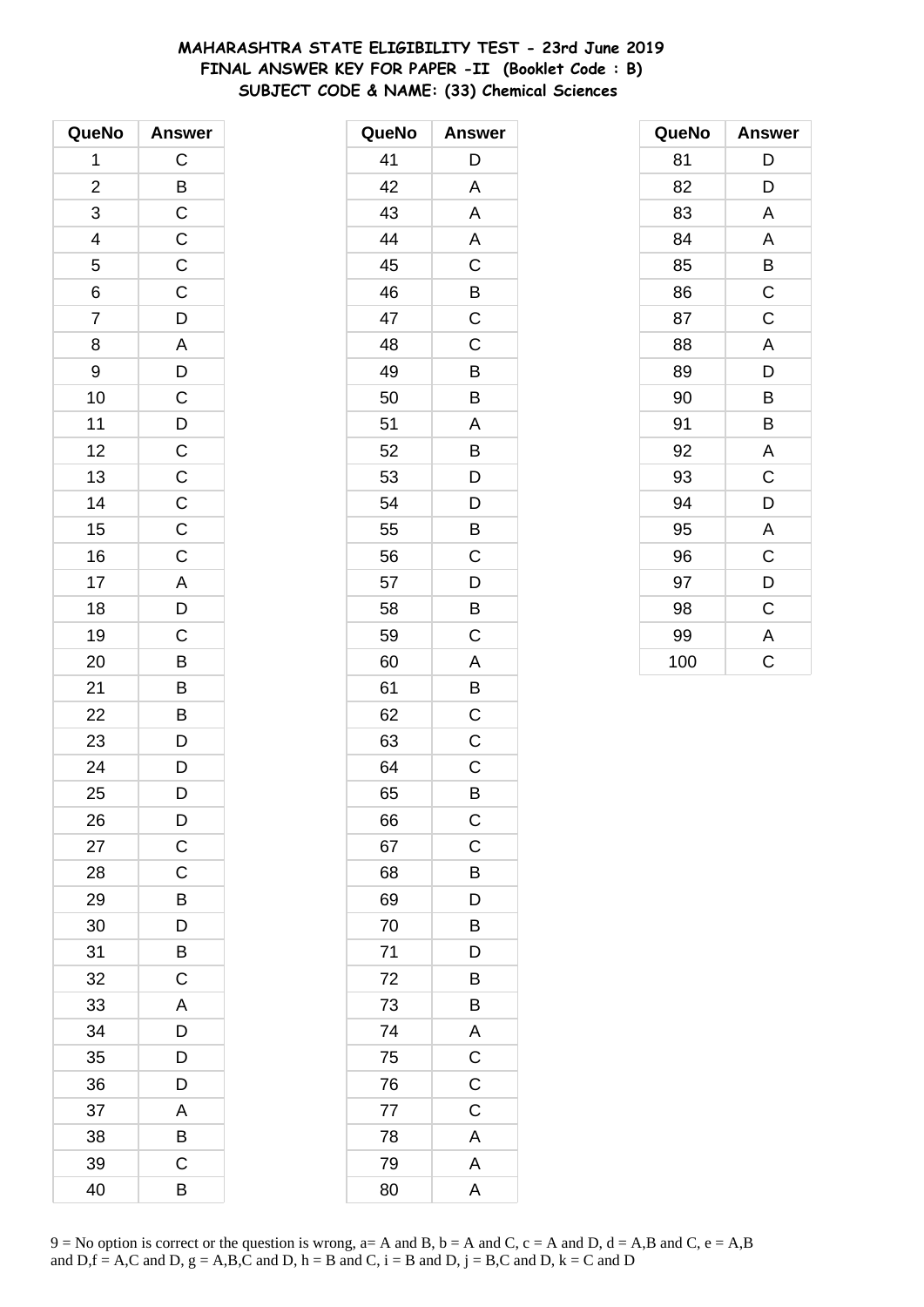# **MAHARASHTRA STATE ELIGIBILITY TEST - 23rd June 2019 FINAL ANSWER KEY FOR PAPER -II (Booklet Code : C) SUBJECT CODE & NAME: (33) Chemical Sciences**

| QueNo                    | <b>Answer</b>                                |
|--------------------------|----------------------------------------------|
| 1                        | B                                            |
| $\overline{\mathbf{c}}$  | B                                            |
| 3                        | D                                            |
| $\overline{\mathcal{L}}$ |                                              |
| 5                        |                                              |
| 6                        |                                              |
| $\overline{7}$           | $\begin{array}{c}\nD \\ D \\ C\n\end{array}$ |
| 8                        | $\mathsf C$                                  |
| 9                        | B                                            |
| 10                       | D                                            |
| 11                       | $\overline{B}$                               |
| 12                       | $\overline{C}$                               |
| 13                       | A                                            |
| 14                       | D                                            |
| 15                       | D                                            |
| 16                       | D                                            |
| 17                       | $\mathsf{A}$                                 |
| 18                       | $\overline{B}$                               |
| 19                       | $\overline{C}$                               |
| 20                       | B                                            |
| 21                       | D                                            |
| 22                       | A                                            |
| 23                       | A                                            |
| 24                       | $\overline{A}$                               |
| 25                       | C                                            |
| 26                       | B                                            |
| 27                       | $\mathsf{C}$                                 |
| 28                       | C                                            |
| 29                       | B                                            |
| 30                       | B                                            |
| 31                       | A                                            |
| 32                       | B                                            |
| 33                       | D                                            |
| 34                       | D                                            |
| 35                       | Β                                            |
| 36                       | $\mathsf C$                                  |
| 37                       | D                                            |
| 38                       | B                                            |
| 39                       | $\mathsf C$                                  |
| 40                       | A                                            |

| QueNo | <b>Answer</b>           |
|-------|-------------------------|
| 41    | B                       |
| 42    | $\overline{C}$          |
| 43    | C                       |
| 44    | C                       |
| 45    | B                       |
| 46    | $\mathsf C$             |
| 47    | C                       |
| 48    | B                       |
| 49    | D                       |
| 50    | B                       |
| 51    | D                       |
| 52    | B                       |
| 53    | B                       |
| 54    | A                       |
| 55    | C                       |
| 56    | C                       |
| 57    | C                       |
| 58    | A                       |
| 59    | A                       |
| 60    | A                       |
| 61    | D                       |
| 62    | D                       |
| 63    | Α                       |
| 64    | A                       |
| 65    | В                       |
| 66    | $\mathsf{C}$            |
| 67    | $\overline{C}$          |
| 68    | A                       |
| 69    | D                       |
| 70    | Β                       |
| 71    | B                       |
| 72    | A                       |
| 73    | $\overline{\mathrm{C}}$ |
| 74    | D                       |
| 75    | A                       |
| 76    | $\mathsf C$             |
| 77    | D                       |
| 78    | $\mathsf C$             |
| 79    | A                       |
| 80    | $\mathsf C$             |

| QueNo | <b>Answer</b>  |
|-------|----------------|
| 81    | C              |
| 82    | B              |
| 83    | $\mathsf C$    |
| 84    | $\mathsf{C}$   |
| 85    | $\overline{C}$ |
| 86    | $\mathsf C$    |
| 87    | D              |
| 88    | A              |
| 89    | D              |
| 90    | $\mathsf C$    |
| 91    | D              |
| 92    | $\mathsf C$    |
| 93    | $\overline{C}$ |
| 94    | $\mathsf{C}$   |
| 95    | $\mathsf C$    |
| 96    | $\mathsf C$    |
| 97    | A              |
| 98    | D              |
| 99    | C              |
| 100   | B              |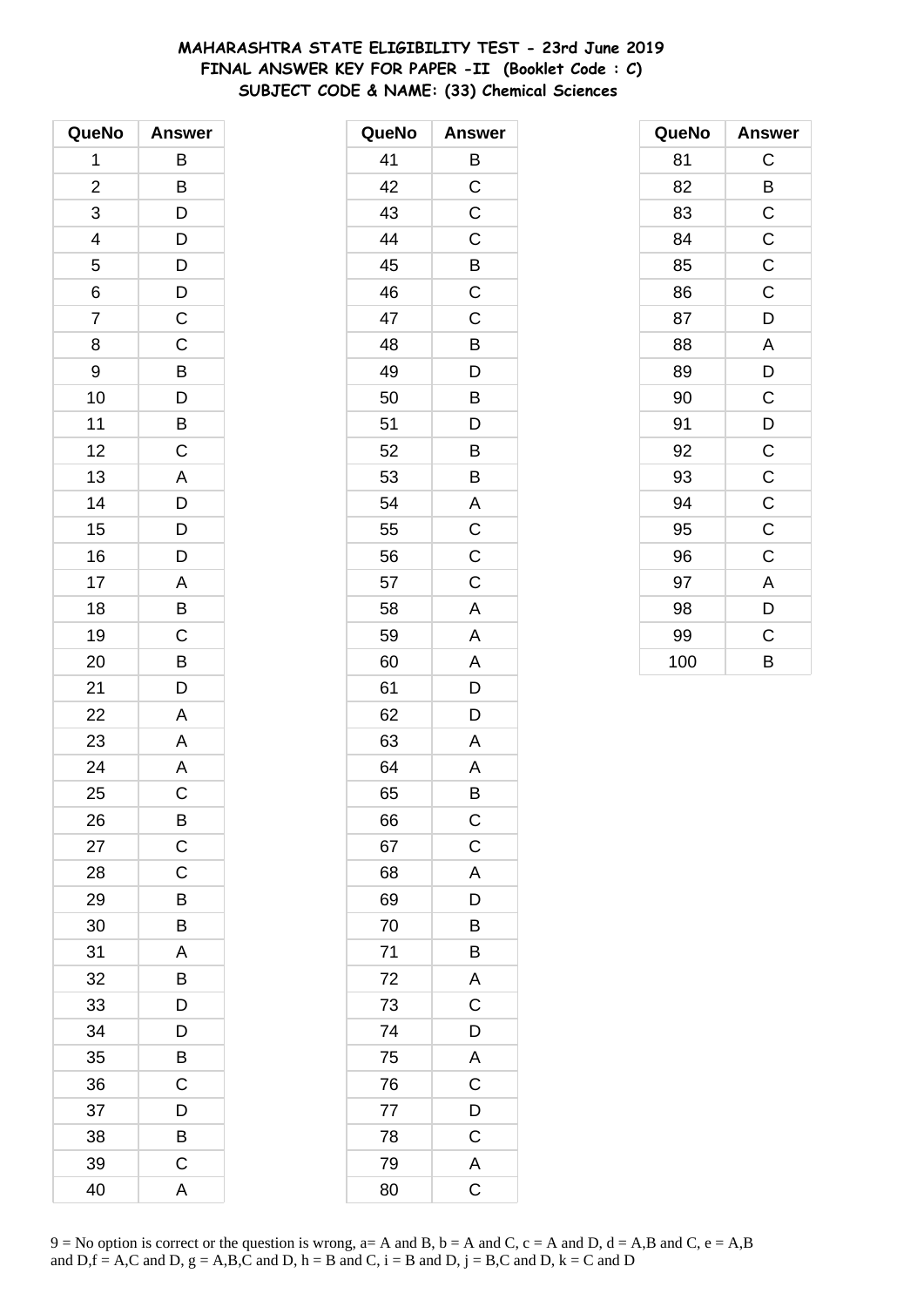# **MAHARASHTRA STATE ELIGIBILITY TEST - 23rd June 2019 FINAL ANSWER KEY FOR PAPER -II (Booklet Code : D) SUBJECT CODE & NAME: (33) Chemical Sciences**

| QueNo                   | <b>Answer</b>           |
|-------------------------|-------------------------|
| 1                       | D                       |
| $\overline{\mathbf{c}}$ | A                       |
| 3                       | A                       |
| 4                       | A                       |
| 5                       | $\mathsf C$             |
| 6                       | $\overline{B}$          |
| $\overline{7}$          | $\overline{\mathrm{c}}$ |
| 8                       | C                       |
| 9                       | B                       |
| 10                      | B                       |
| 11                      | A                       |
| 12                      | B                       |
| 13                      | $\overline{D}$          |
| 14                      | $\mathsf{D}$            |
| 15                      | B                       |
| 16                      | $\mathsf{C}$            |
| 17                      | $\overline{D}$          |
| 18                      | $\overline{B}$          |
| 19                      | $\overline{C}$          |
| 20                      | A                       |
| 21                      | B                       |
| 22                      | C                       |
| 23                      | C                       |
| 24                      | $\mathsf{C}$            |
| 25                      | B                       |
| 26                      | $\mathsf{C}$            |
| 27                      | C                       |
| 28                      | B                       |
| 29                      | D                       |
| 30                      | B                       |
| 31                      | D                       |
| 32                      | B                       |
| 33                      | B                       |
| 34                      | A                       |
| 35                      | $\mathsf C$             |
| 36                      | $\mathsf C$             |
| 37                      | $\mathsf C$             |
| 38                      | A                       |
| 39                      | A                       |
| 40                      | A                       |

| QueNo | <b>Answer</b>           |
|-------|-------------------------|
| 41    | $\mathsf{D}$            |
| 42    | D                       |
| 43    | A                       |
| 44    | A                       |
| 45    | B                       |
| 46    | C                       |
| 47    | $\mathsf C$             |
| 48    | A                       |
| 49    | D                       |
| 50    | B                       |
| 51    | B                       |
| 52    | A                       |
| 53    | C                       |
| 54    | D                       |
| 55    | A                       |
| 56    | $\mathsf C$             |
| 57    | D                       |
| 58    | $\mathsf C$             |
| 59    | $\mathsf{A}$            |
| 60    | $\overline{C}$          |
| 61    | $\mathsf C$             |
| 62    | B                       |
| 63    | C                       |
| 64    | $\mathsf C$             |
| 65    | C                       |
| 66    | $\mathsf{C}$            |
| 67    | $\mathsf{D}$            |
| 68    | A                       |
| 69    | D                       |
| 70    | $\overline{\mathrm{C}}$ |
| 71    |                         |
| 72    | $\frac{D}{C}$           |
| 73    | $\overline{C}$          |
| 74    | $\frac{C}{C}$           |
| 75    |                         |
| 76    | $\mathsf C$             |
| 77    | A                       |
| 78    | $\overline{\mathsf{D}}$ |
| 79    | C                       |
| 80    | B                       |

| QueNo | <b>Answer</b> |
|-------|---------------|
| 81    | В             |
| 82    | В             |
| 83    | D             |
| 84    | D             |
| 85    | D             |
| 86    | D             |
| 87    | C             |
| 88    | C             |
| 89    | B             |
| 90    | D             |
| 91    | B             |
| 92    | C             |
| 93    | A             |
| 94    | D             |
| 95    | D             |
| 96    | D             |
| 97    | A             |
| 98    | B             |
| 99    | C             |
| 100   | B             |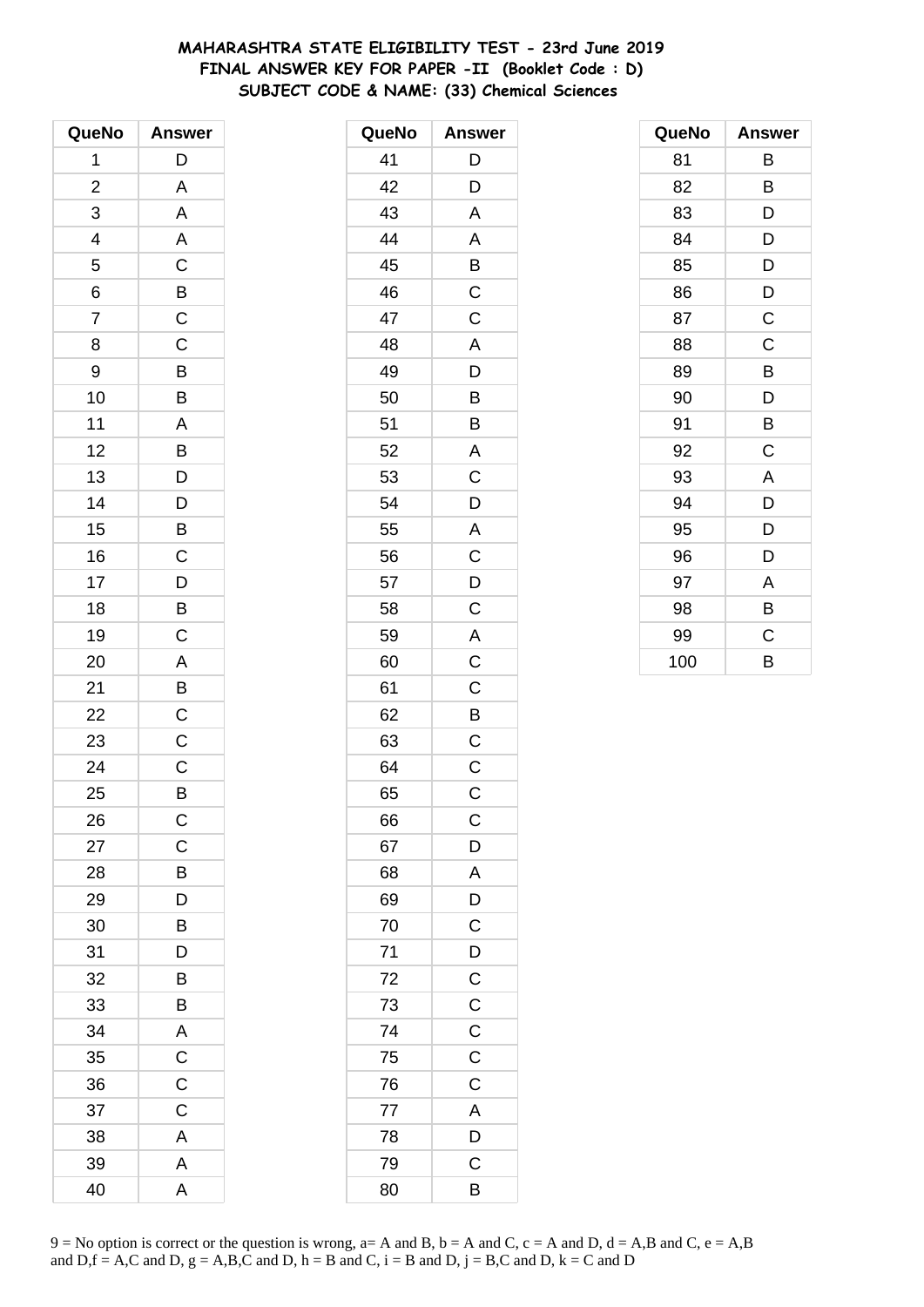# **MAHARASHTRA STATE ELIGIBILITY TEST - 23rd June 2019 FINAL ANSWER KEY FOR PAPER -II (Booklet Code : A) SUBJECT CODE & NAME: (34) Life Sciences**

| QueNo          | <b>Answer</b>  |
|----------------|----------------|
| 1              | D              |
| $\overline{c}$ | B              |
| 3              | A              |
| 4              | B              |
| 5              | $\mathsf C$    |
| 6              | A              |
| $\overline{7}$ | B              |
| 8              | A              |
| 9              | D              |
| 10             | A              |
| 11             | $\overline{B}$ |
| 12             | $\overline{C}$ |
| 13             | $\overline{D}$ |
| 14             | $\mathsf{C}$   |
| 15             | C              |
| 16             | $\overline{B}$ |
| 17             | B              |
| 18             | $\overline{C}$ |
| 19             | $\overline{C}$ |
| 20             | C              |
| 21             | B              |
| 22             | B              |
| 23             | A              |
| 24             | D              |
| 25             | D              |
| 26             | B              |
| 27             | В              |
| 28             | A              |
| 29             | D              |
| 30             | A              |
| 31             | A              |
| 32             | D              |
| 33             | В              |
| 34             | B              |
| 35             | D              |
| 36             | $\mathsf C$    |
| 37             | A              |
| 38             | C              |
| 39             | A              |
| 40             | A              |

| QueNo | <b>Answer</b>  |
|-------|----------------|
| 41    | Β              |
| 42    | D              |
| 43    | D              |
| 44    | C              |
| 45    | C              |
| 46    | A              |
| 47    | B              |
| 48    | $\mathsf C$    |
| 49    | $\overline{D}$ |
| 50    | A              |
| 51    | C              |
| 52    | D              |
| 53    | C              |
| 54    | $\mathsf C$    |
| 55    | B              |
| 56    | D              |
| 57    | A              |
| 58    | $\mathsf C$    |
| 59    | C              |
| 60    | C              |
| 61    | A              |
| 62    | B              |
| 63    | C              |
| 64    | A              |
| 65    | В              |
| 66    | Β              |
| 67    | A              |
| 68    | D              |
| 69    | B              |
| 70    | D              |
| 71    | $\mathsf C$    |
| 72    | $\mathsf C$    |
| 73    | B              |
| 74    | A              |
| 75    | B              |
| 76    | D              |
| 77    | C              |
| 78    | B              |
| 79    | $\mathsf C$    |
| 80    | A              |

| QueNo | <b>Answer</b> |
|-------|---------------|
| 81    | В             |
| 82    | D             |
| 83    | A             |
| 84    | B             |
| 85    | C             |
| 86    | A             |
| 87    | D             |
| 88    | B             |
| 89    | Α             |
| 90    | A             |
| 91    | В             |
| 92    | Α             |
| 93    | D             |
| 94    | D             |
| 95    | C             |
| 96    | Α             |
| 97    | A             |
| 98    | B             |
| 99    | C             |
| 100   | D             |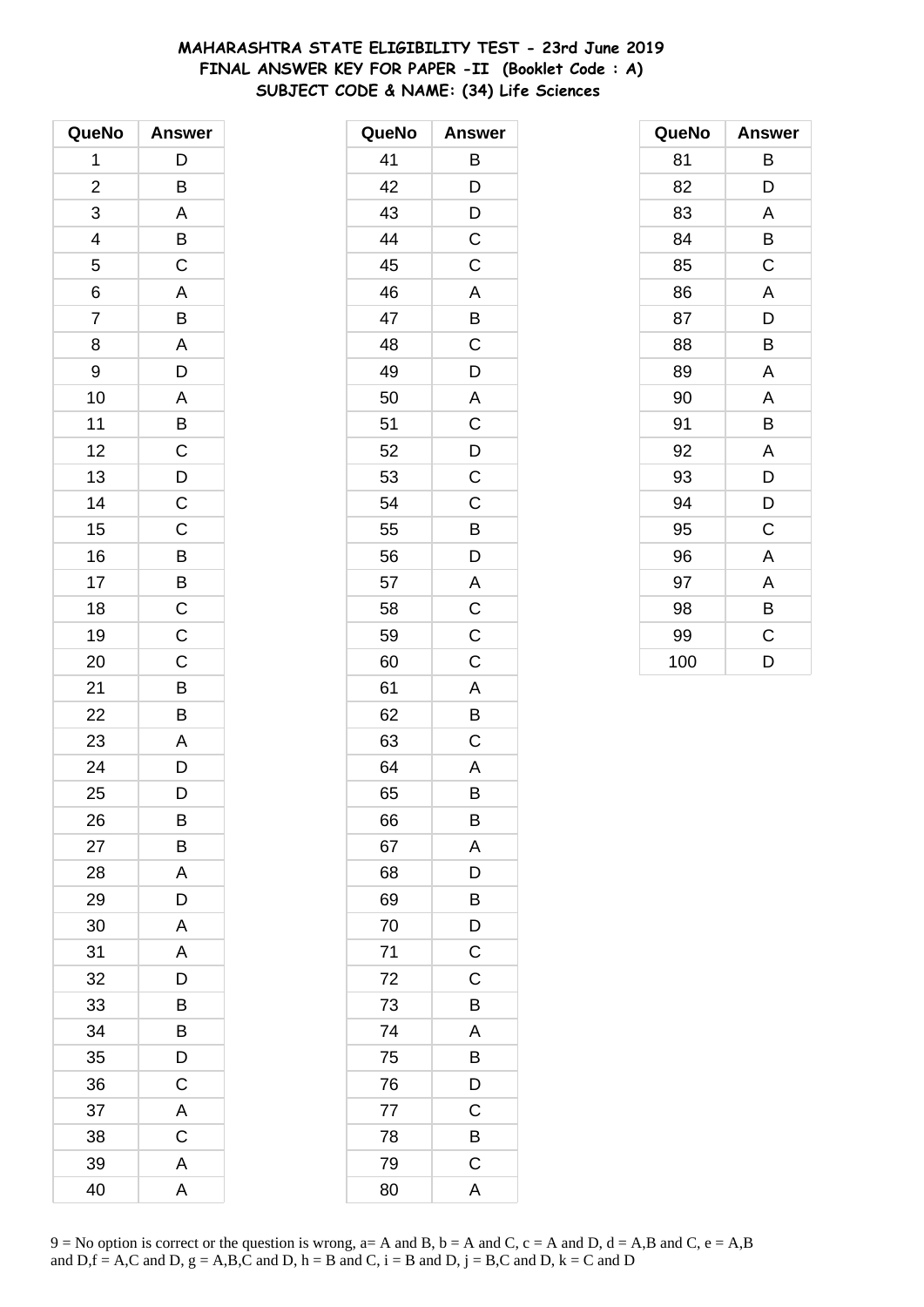# **MAHARASHTRA STATE ELIGIBILITY TEST - 23rd June 2019 FINAL ANSWER KEY FOR PAPER -II (Booklet Code : B) SUBJECT CODE & NAME: (34) Life Sciences**

| QueNo          | <b>Answer</b>           |
|----------------|-------------------------|
| 1              | B                       |
| $\overline{c}$ | B                       |
| 3              | A                       |
| 4              | D                       |
| 5              | $\overline{D}$          |
| 6              | $\overline{B}$          |
| $\overline{7}$ | $\overline{B}$          |
| 8              | $\overline{\mathsf{A}}$ |
| 9              | D                       |
| 10             | A                       |
| 11             | $\overline{A}$          |
| 12             | $\overline{D}$          |
| 13             | $\overline{B}$          |
| 14             |                         |
| 15             | B<br>D                  |
| 16             | $\mathsf C$             |
| 17             | $\mathsf{A}$            |
| 18             | $\overline{C}$          |
| 19             | $\mathsf{A}$            |
| 20             | $\mathsf{A}$            |
| 21             | B                       |
| 22             | D                       |
| 23             | D                       |
| 24             | $\overline{C}$          |
| 25             | C                       |
| 26             | A                       |
| 27             | B                       |
| 28             | $\mathsf C$             |
| 29             | D                       |
| 30             | $\overline{A}$          |
| 31             | $\overline{C}$          |
| 32             | $\overline{D}$          |
| 33             | $\overline{c}$          |
| 34             | $\mathsf C$             |
| 35             | В                       |
| 36             | D                       |
| 37             | A                       |
| 38             | $\mathsf C$             |
| 39             | $\mathsf C$             |
| 40             | C                       |

| QueNo | <b>Answer</b> |
|-------|---------------|
| 41    | Α             |
| 42    | B             |
| 43    | C             |
| 44    | A             |
| 45    | B             |
| 46    | Β             |
| 47    | A             |
| 48    | D             |
| 49    | B             |
| 50    | D             |
| 51    | C             |
| 52    | Ċ             |
| 53    | B             |
| 54    | A             |
| 55    | B             |
| 56    | D             |
| 57    | C             |
| 58    | Β             |
| 59    | C             |
| 60    | A             |
| 61    | B             |
| 62    | D             |
| 63    | A             |
| 64    | B             |
| 65    | C             |
| 66    | Α             |
| 67    | D             |
| 68    | B             |
| 69    | Α             |
| 70    | Α             |
| 71    | B             |
| 72    | A             |
| 73    | D             |
| 74    | D             |
| 75    | C             |
| 76    | A             |
| 77    | A             |
| 78    | B             |
| 79    | C             |
| 80    | D             |

| QueNo | <b>Answer</b> |
|-------|---------------|
| 81    | D             |
| 82    | B             |
| 83    | Α             |
| 84    | B             |
| 85    | C             |
| 86    | A             |
| 87    | B             |
| 88    | Α             |
| 89    | D             |
| 90    | A             |
| 91    | B             |
| 92    | C             |
| 93    | D             |
| 94    | $\mathsf C$   |
| 95    | C             |
| 96    | B             |
| 97    | B             |
| 98    | $\mathsf C$   |
| 99    | $\mathsf C$   |
| 100   | C             |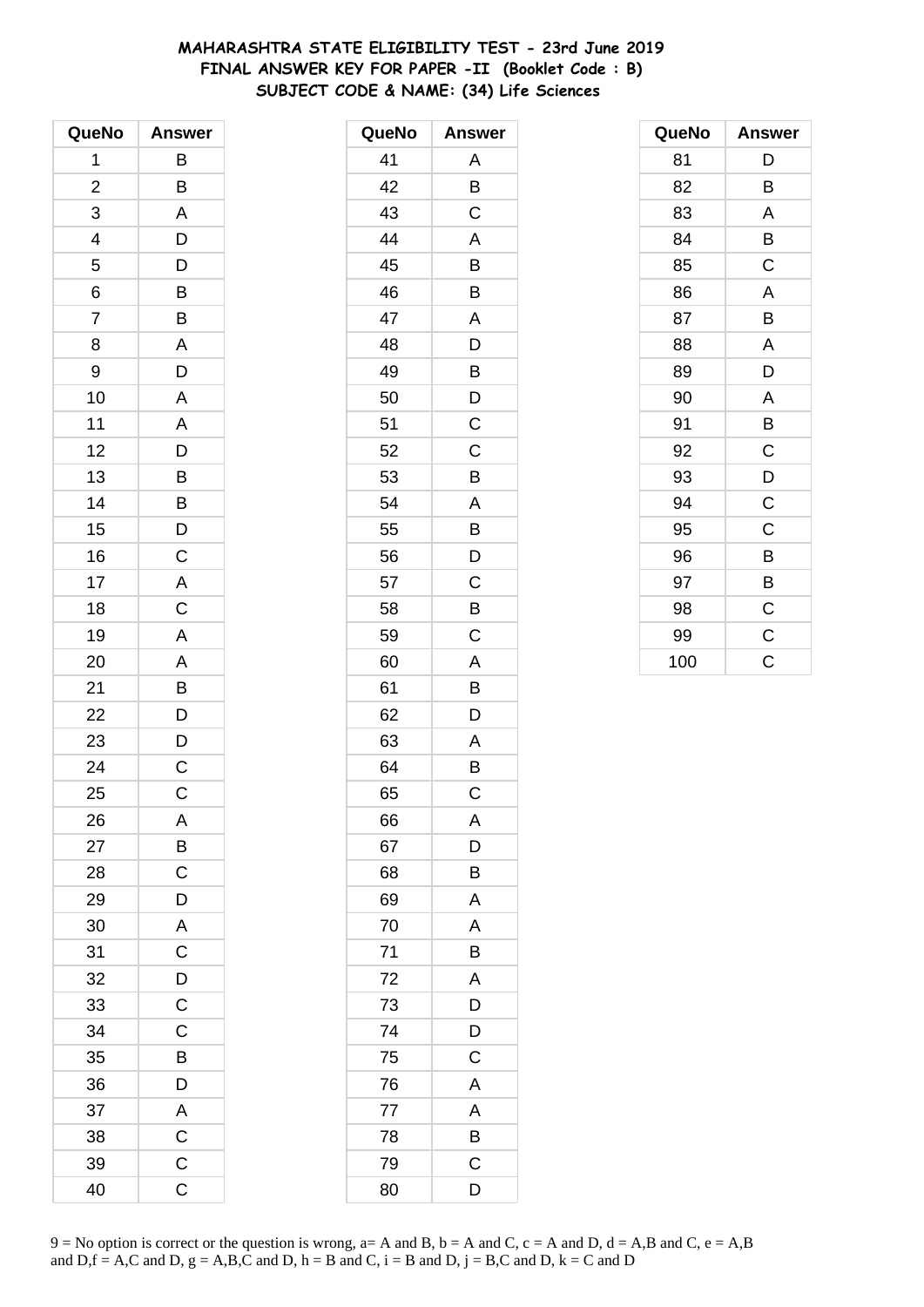# **MAHARASHTRA STATE ELIGIBILITY TEST - 23rd June 2019 FINAL ANSWER KEY FOR PAPER -II (Booklet Code : C) SUBJECT CODE & NAME: (34) Life Sciences**

| QueNo          | <b>Answer</b>  |
|----------------|----------------|
| 1              | B              |
| $\overline{c}$ | $\overline{D}$ |
| 3              | $\overline{D}$ |
| 4              | $\mathsf C$    |
| 5              | $\mathsf{C}$   |
| 6              | $\overline{A}$ |
| $\overline{7}$ | $\overline{B}$ |
| 8              | $\mathsf C$    |
| 9              | D              |
| 10             | A              |
| 11             | $\mathsf{C}$   |
| 12             | D              |
| 13             | $\overline{C}$ |
| 14             | $\mathsf C$    |
| 15             | B              |
| 16             | D              |
| 17             | A              |
| 18             | $\overline{C}$ |
| 19             | $\overline{C}$ |
| 20             | $\mathsf{C}$   |
| 21             | A              |
| 22             | B              |
| 23             | C              |
| 24             | A              |
| 25             | B              |
| 26             | B              |
| 27             | A              |
| 28             | D              |
| 29             | B              |
| 30             | D              |
| 31             | $\mathsf C$    |
| 32             | C              |
| 33             | B              |
| 34             | A              |
| 35             | В              |
| 36             | D              |
| 37             | C              |
| 38             | B              |
| 39             | C              |
| 40             | A              |

| QueNo | <b>Answer</b>           |
|-------|-------------------------|
| 41    | Β                       |
| 42    | D                       |
| 43    | A                       |
| 44    | B                       |
| 45    | C                       |
| 46    | A                       |
| 47    | D                       |
| 48    | B                       |
| 49    | A                       |
| 50    | A                       |
| 51    | B                       |
| 52    | A                       |
| 53    | D                       |
| 54    | D                       |
| 55    | C                       |
| 56    | A                       |
| 57    | A                       |
| 58    | Β                       |
| 59    | C                       |
| 60    | D                       |
| 61    | D                       |
| 62    | B                       |
| 63    | Α                       |
| 64    | B                       |
| 65    | C                       |
| 66    | A                       |
| 67    | B                       |
| 68    | A                       |
| 69    | D                       |
| 70    | A                       |
| 71    | $\overline{B}$          |
| 72    | $\overline{\mathsf{C}}$ |
| 73    | $\overline{D}$          |
| 74    | $\mathsf C$             |
| 75    | C                       |
| 76    | B                       |
| 77    | B                       |
| 78    | $\mathsf C$             |
| 79    | $\mathsf{C}$            |
| 80    | C                       |

| QueNo | <b>Answer</b> |
|-------|---------------|
| 81    | В             |
| 82    | B             |
| 83    | A             |
| 84    | D             |
| 85    | D             |
| 86    | B             |
| 87    | B             |
| 88    | A             |
| 89    | D             |
| 90    | A             |
| 91    | Α             |
| 92    | D             |
| 93    | В             |
| 94    | В             |
| 95    | D             |
| 96    | $\mathsf C$   |
| 97    | A             |
| 98    | $\mathsf C$   |
| 99    | A             |
| 100   | A             |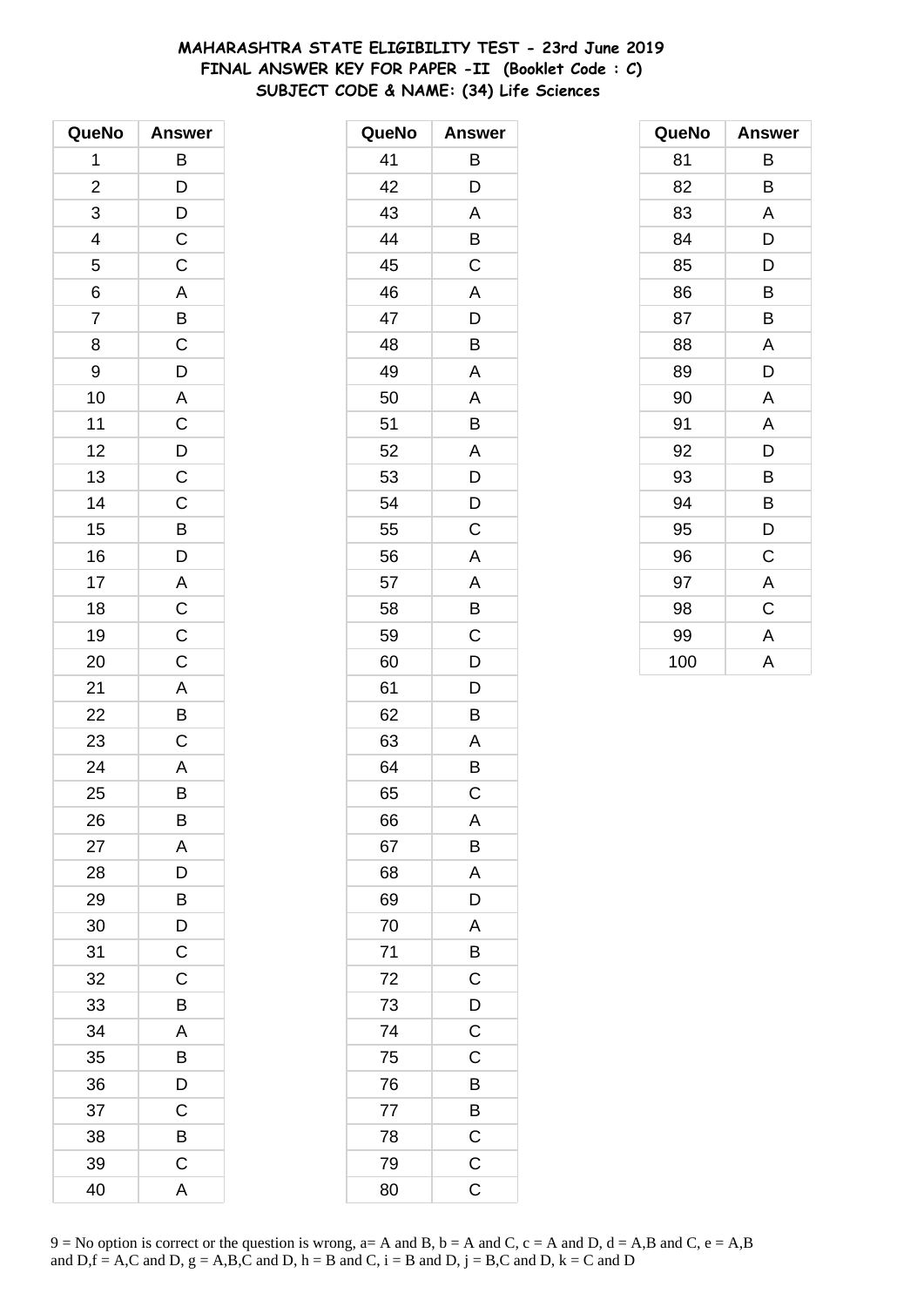# **MAHARASHTRA STATE ELIGIBILITY TEST - 23rd June 2019 FINAL ANSWER KEY FOR PAPER -II (Booklet Code : D) SUBJECT CODE & NAME: (34) Life Sciences**

| QueNo                   | <b>Answer</b>         |
|-------------------------|-----------------------|
| 1                       | A                     |
| $\overline{\mathbf{c}}$ | B                     |
| 3                       | C                     |
| 4                       | A                     |
| 5                       | B                     |
| 6                       | B                     |
| $\overline{7}$          | A                     |
| 8                       | D                     |
| 9                       | B                     |
| 10                      | D                     |
| 11                      | $\mathsf C$           |
| 12                      | $\mathsf{C}$          |
| 13                      | B                     |
| 14                      | A                     |
| 15                      | B                     |
| 16                      | $\mathsf{D}$          |
| 17                      | $\mathsf{C}$          |
| 18                      | $\overline{B}$        |
| 19                      | $\overline{\text{c}}$ |
| 20                      | A                     |
| 21                      | B                     |
| 22                      | D                     |
| 23                      | A                     |
| 24                      | B                     |
| 25                      | C                     |
| 26                      | A                     |
| 27                      | D                     |
| 28                      | В                     |
| 29                      | A                     |
| 30                      | A                     |
| 31                      | B                     |
| 32                      | A                     |
| 33                      | D                     |
| 34                      | D                     |
| 35                      | C                     |
| 36                      | A                     |
| 37                      | A                     |
| 38                      | B                     |
| 39                      | C                     |
| 40                      | D                     |

| QueNo | <b>Answer</b> |
|-------|---------------|
| 41    | D             |
| 42    | B             |
| 43    | A             |
| 44    | Β             |
| 45    | C             |
| 46    | A             |
| 47    | B             |
| 48    | A             |
| 49    | D             |
| 50    | A             |
| 51    | B             |
| 52    | $\mathsf C$   |
| 53    | D             |
| 54    | C             |
| 55    | C             |
| 56    | B             |
| 57    | B             |
| 58    | $\mathsf C$   |
| 59    | $\mathsf C$   |
| 60    | C             |
| 61    | B             |
| 62    | B             |
| 63    | A             |
| 64    | D             |
| 65    | D             |
| 66    | B             |
| 67    | B             |
| 68    | A             |
| 69    | D             |
| 70    | A             |
| 71    | A             |
| 72    | D             |
| 73    | Β             |
| 74    | B             |
| 75    | D             |
| 76    | $\mathsf C$   |
| 77    | A             |
| 78    | $\mathsf C$   |
| 79    | A             |
| 80    | A             |

| QueNo | <b>Answer</b>           |
|-------|-------------------------|
| 81    | В                       |
| 82    | D                       |
| 83    | D                       |
| 84    | $\mathsf C$             |
| 85    | C                       |
| 86    | $\overline{\mathsf{A}}$ |
| 87    | B                       |
| 88    | $\mathsf C$             |
| 89    | D                       |
| 90    | $\overline{\mathsf{A}}$ |
| 91    | $\mathsf C$             |
| 92    | D                       |
| 93    | $\mathsf C$             |
| 94    | C                       |
| 95    | B                       |
| 96    | D                       |
| 97    | A                       |
| 98    | $\mathsf C$             |
| 99    | $\mathsf C$             |
| 100   | C                       |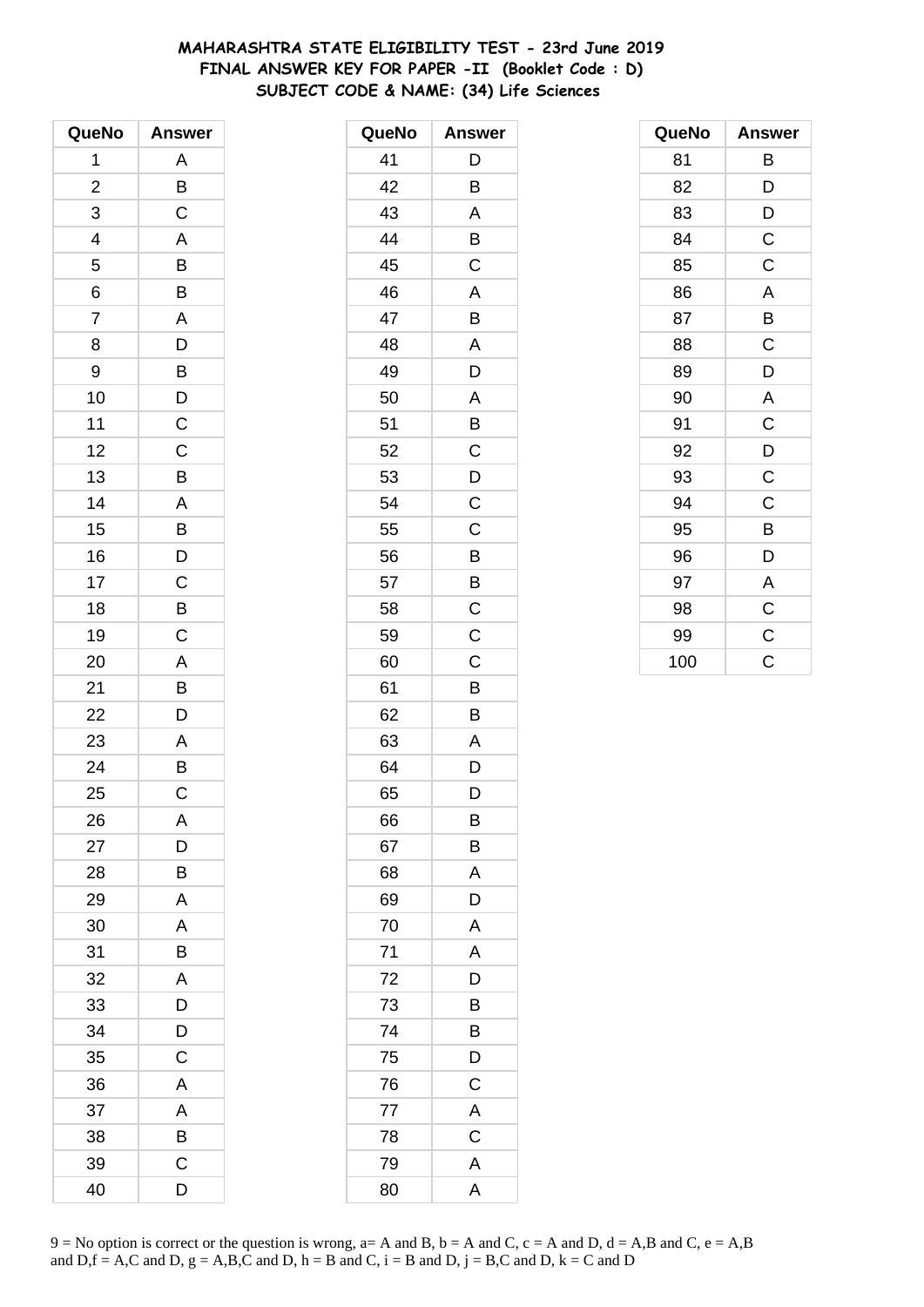# **MAHARASHTRA STATE ELIGIBILITY TEST - 23rd June 2019 FINAL ANSWER KEY FOR PAPER -II (Booklet Code : A) SUBJECT CODE & NAME: (35) Earth , Atmospheric , Ocean & Planetary Science**

| QueNo          | <b>Answer</b>  |
|----------------|----------------|
| 1              | $\mathsf C$    |
| $\overline{c}$ | D              |
| 3              | A              |
| 4              | D              |
| 5              | B              |
| 6              | $\mathsf C$    |
| $\overline{7}$ | A              |
| 8              | A              |
| 9              | A              |
| 10             | D              |
| 11             | $\mathsf C$    |
| 12             | $\overline{D}$ |
| 13             | $\overline{B}$ |
| 14             | $\mathsf C$    |
| 15             | B              |
| 16             | $\mathsf C$    |
| 17             | B              |
| 18             | $\overline{B}$ |
| 19             | $\overline{D}$ |
| 20             | $\mathsf C$    |
| 21             | $\mathsf C$    |
| 22             | B              |
| 23             | $\overline{B}$ |
| 24             | $\overline{B}$ |
| 25             | A              |
| 26             | D              |
| 27             | D              |
| 28             | C              |
| 29             | A              |
| 30             | A              |
| 31             | B              |
| 32             | B              |
| 33             | B              |
| 34             | D              |
| 35             | В              |
| 36             | D              |
| 37             | A              |
| 38             | $\mathsf C$    |
| 39             | D              |
| 40             | C              |

| QueNo | <b>Answer</b>  |
|-------|----------------|
| 41    | Α              |
| 42    | C              |
| 43    | D              |
| 44    | Β              |
| 45    | D              |
| 46    | A              |
| 47    | D              |
| 48    | C              |
| 49    | Β              |
| 50    | A              |
| 51    | D              |
| 52    | C              |
| 53    | C              |
| 54    | B              |
| 55    | Α              |
| 56    | B              |
| 57    | $\mathsf C$    |
| 58    | A              |
| 59    | B              |
| 60    | B              |
| 61    | Β              |
| 62    | A              |
| 63    | A              |
| 64    | B              |
| 65    | D              |
| 66    | $\mathsf{C}$   |
| 67    | $\mathsf{C}$   |
| 68    | $\mathsf C$    |
| 69    | $\overline{A}$ |
| 70    | $\overline{A}$ |
| 71    | $\frac{C}{C}$  |
| 72    |                |
| 73    | $\mathsf C$    |
| 74    | $\mathsf{A}$   |
| 75    | D              |
| 76    | B              |
| 77    | B              |
| 78    | B              |
| 79    | D              |
| 80    | A              |

| QueNo | <b>Answer</b> |
|-------|---------------|
| 81    | D             |
| 82    | B             |
| 83    | A             |
| 84    | D             |
| 85    | B             |
| 86    | A             |
| 87    | C             |
| 88    | D             |
| 89    | C             |
| 90    | D             |
| 91    | В             |
| 92    | C             |
| 93    | B             |
| 94    | A             |
| 95    | B             |
| 96    | В             |
| 97    | В             |
| 98    | В             |
| 99    | A             |
| 100   | B             |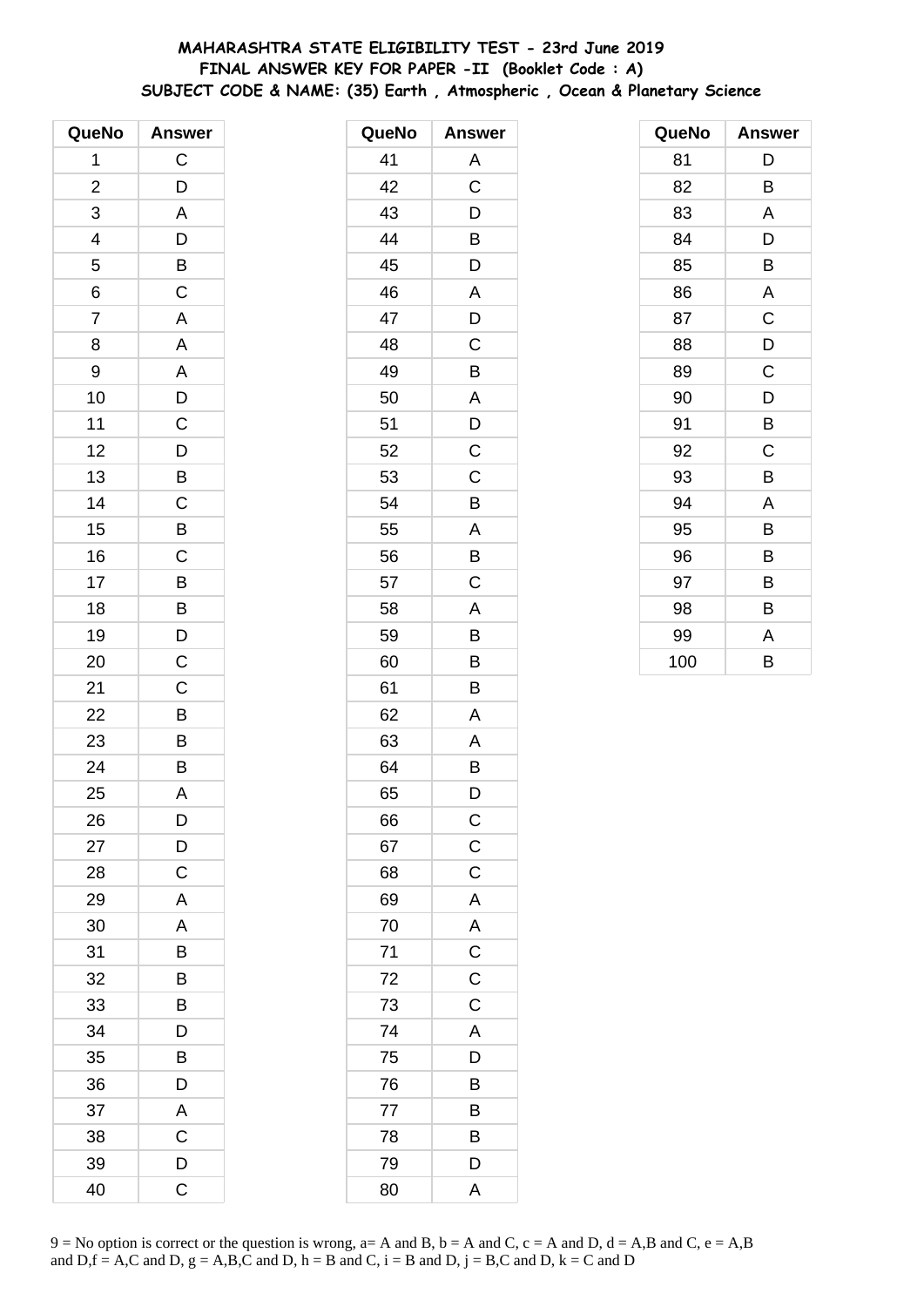# **MAHARASHTRA STATE ELIGIBILITY TEST - 23rd June 2019 FINAL ANSWER KEY FOR PAPER -II (Booklet Code : B) SUBJECT CODE & NAME: (35) Earth , Atmospheric , Ocean & Planetary Science**

| QueNo          | <b>Answer</b>           |
|----------------|-------------------------|
| 1              | $\mathsf C$             |
| $\overline{c}$ | B                       |
| 3              | B                       |
| 4              | B                       |
| 5              | $\overline{\mathsf{A}}$ |
| 6              | $\overline{D}$          |
| $\overline{7}$ | $\overline{D}$          |
| 8              | $\mathsf C$             |
| 9              | A                       |
| 10             | A                       |
| 11             | $\overline{B}$          |
| 12             | $\overline{B}$          |
| 13             | $\overline{B}$          |
| 14             | D                       |
| 15             | B                       |
| 16             | D                       |
| 17             | A                       |
| 18             | $\overline{C}$          |
| 19             | $\overline{D}$          |
| 20             | $\mathsf C$             |
| 21             | A                       |
| 22             | $\overline{C}$          |
| 23             | D                       |
| 24             | $\overline{B}$          |
| 25             | D                       |
| 26             | A                       |
| 27             | D                       |
| 28             | C                       |
| 29             | В                       |
| 30             | A                       |
| 31             | D                       |
| 32             | $\mathsf C$             |
| 33             | $\mathsf C$             |
| 34             | B                       |
| 35             | A                       |
| 36             | B                       |
| 37             | $\mathsf C$             |
| 38             | Α                       |
| 39             | B                       |
| 40             | B                       |

| QueNo | <b>Answer</b> |
|-------|---------------|
| 41    | B             |
| 42    | A             |
| 43    | A             |
| 44    | B             |
| 45    | D             |
| 46    | $\mathsf C$   |
| 47    | $\mathsf C$   |
| 48    | C             |
| 49    | A             |
| 50    | A             |
| 51    | $\mathsf C$   |
| 52    | C             |
| 53    | C             |
| 54    | A             |
| 55    | D             |
| 56    | В             |
| 57    | B             |
| 58    | B             |
| 59    | D             |
| 60    | A             |
| 61    | D             |
| 62    | В             |
| 63    | Α             |
| 64    | D             |
| 65    | B             |
| 66    | Α             |
| 67    | C             |
| 68    | D             |
| 69    | C             |
| 70    | D             |
| 71    | B             |
| 72    | C             |
| 73    | B             |
| 74    | A             |
| 75    | В             |
| 76    | В             |
| 77    | B             |
| 78    | B             |
| 79    | A             |
| 80    | B             |

| QueNo | <b>Answer</b> |
|-------|---------------|
| 81    | C             |
| 82    | D             |
| 83    | A             |
| 84    | D             |
| 85    | B             |
| 86    | C             |
| 87    | A             |
| 88    | A             |
| 89    | A             |
| 90    | D             |
| 91    | C             |
| 92    | D             |
| 93    | B             |
| 94    | C             |
| 95    | B             |
| 96    | C             |
| 97    | B             |
| 98    | B             |
| 99    | D             |
| 100   | Ć             |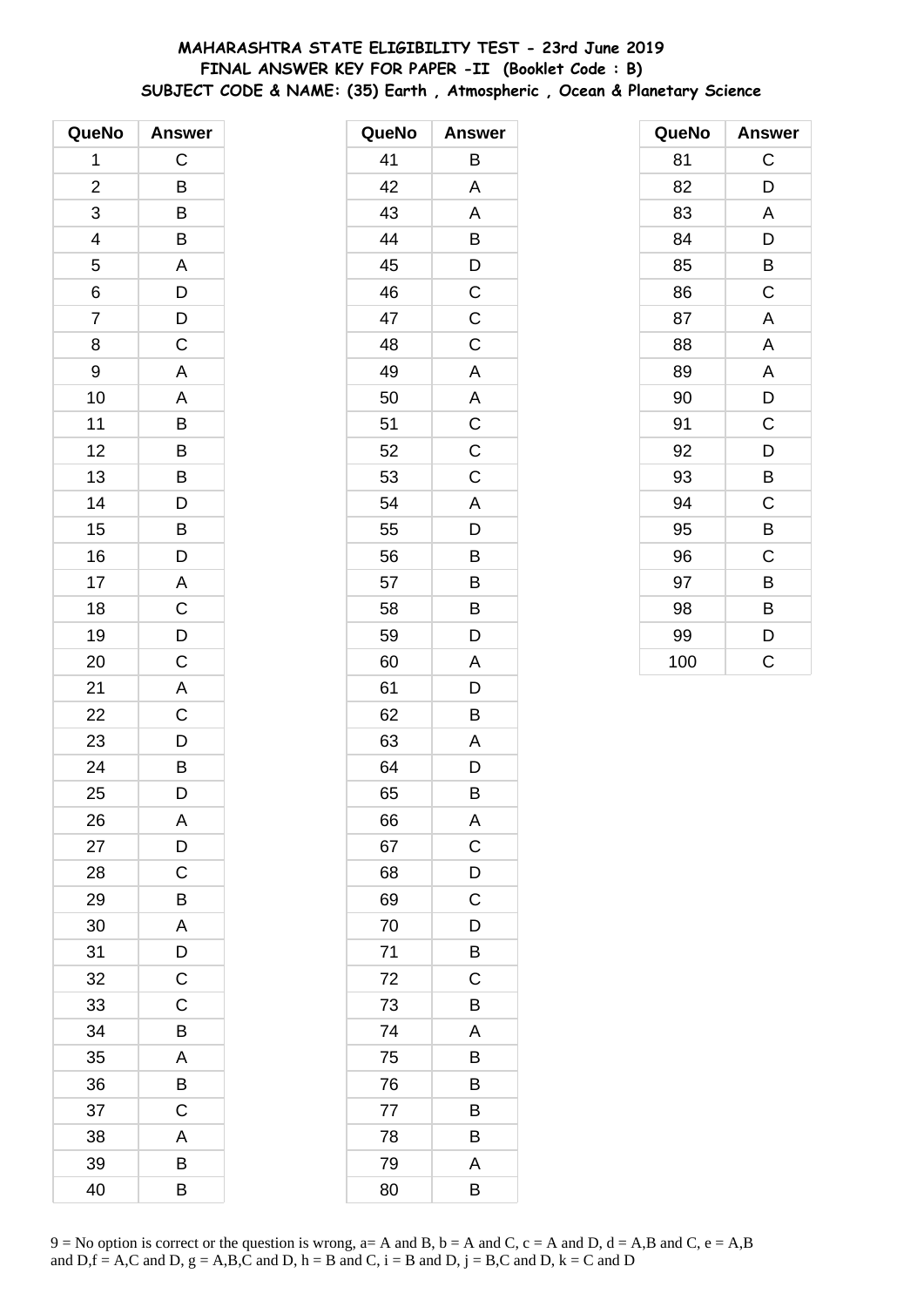# **MAHARASHTRA STATE ELIGIBILITY TEST - 23rd June 2019 FINAL ANSWER KEY FOR PAPER -II (Booklet Code : C) SUBJECT CODE & NAME: (35) Earth , Atmospheric , Ocean & Planetary Science**

| QueNo          | <b>Answer</b>           |
|----------------|-------------------------|
| 1              | A                       |
| $\overline{c}$ | C                       |
| 3              | D                       |
| 4              | $\mathsf{B}$            |
| 5              | D                       |
| 6              | A                       |
| $\overline{7}$ | D                       |
| 8              | C                       |
| 9              | B                       |
| 10             | A                       |
| 11             | $\mathsf{D}$            |
| 12             | $\overline{C}$          |
| 13             | $\overline{C}$          |
| 14             | B                       |
| 15             | A                       |
| 16             | B                       |
| 17             | $\mathsf C$             |
| 18             | A                       |
| 19             | B                       |
| 20             | B                       |
| 21             | B                       |
| 22             | A                       |
| 23             | A                       |
| 24             | B                       |
| 25             | D                       |
| 26             | $\mathsf C$             |
| 27             | $\mathsf C$             |
| 28             | $\mathsf C$             |
| 29             | A                       |
| 30             | $\mathsf{A}$            |
| 31             | $\overline{\mathrm{c}}$ |
| 32             | $\mathsf C$             |
| 33             | $\mathsf C$             |
| 34             | A                       |
| 35             | D                       |
| 36             | B                       |
| 37             | B                       |
| 38             | B                       |
| 39             | D                       |
| 40             | A                       |

| QueNo | <b>Answer</b> |
|-------|---------------|
| 41    | D             |
| 42    | B             |
| 43    | A             |
| 44    | D             |
| 45    | B             |
| 46    | A             |
| 47    | C             |
| 48    | D             |
| 49    | C             |
| 50    | D             |
| 51    | B             |
| 52    | C             |
| 53    | B             |
| 54    | A             |
| 55    | B             |
| 56    | Β             |
| 57    | B             |
| 58    | B             |
| 59    | A             |
| 60    | B             |
| 61    | C             |
| 62    | D             |
| 63    | A             |
| 64    | D             |
| 65    | B             |
| 66    | $\mathsf{C}$  |
| 67    | A             |
| 68    | A             |
| 69    | A             |
| 70    | D             |
| 71    | $\mathsf C$   |
| 72    | D             |
| 73    | B             |
| 74    | C             |
| 75    | B             |
| 76    | C             |
| 77    | B             |
| 78    | B             |
| 79    | D             |
| 80    | C             |

| QueNo | Answer |
|-------|--------|
| 81    | C      |
| 82    | B      |
| 83    | В      |
| 84    | B      |
| 85    | A      |
| 86    | D      |
| 87    | D      |
| 88    | C      |
| 89    | A      |
| 90    | A      |
| 91    | B      |
| 92    | B      |
| 93    | B      |
| 94    | D      |
| 95    | B      |
| 96    | D      |
| 97    | A      |
| 98    | C      |
| 99    | D      |
| 100   | Ć      |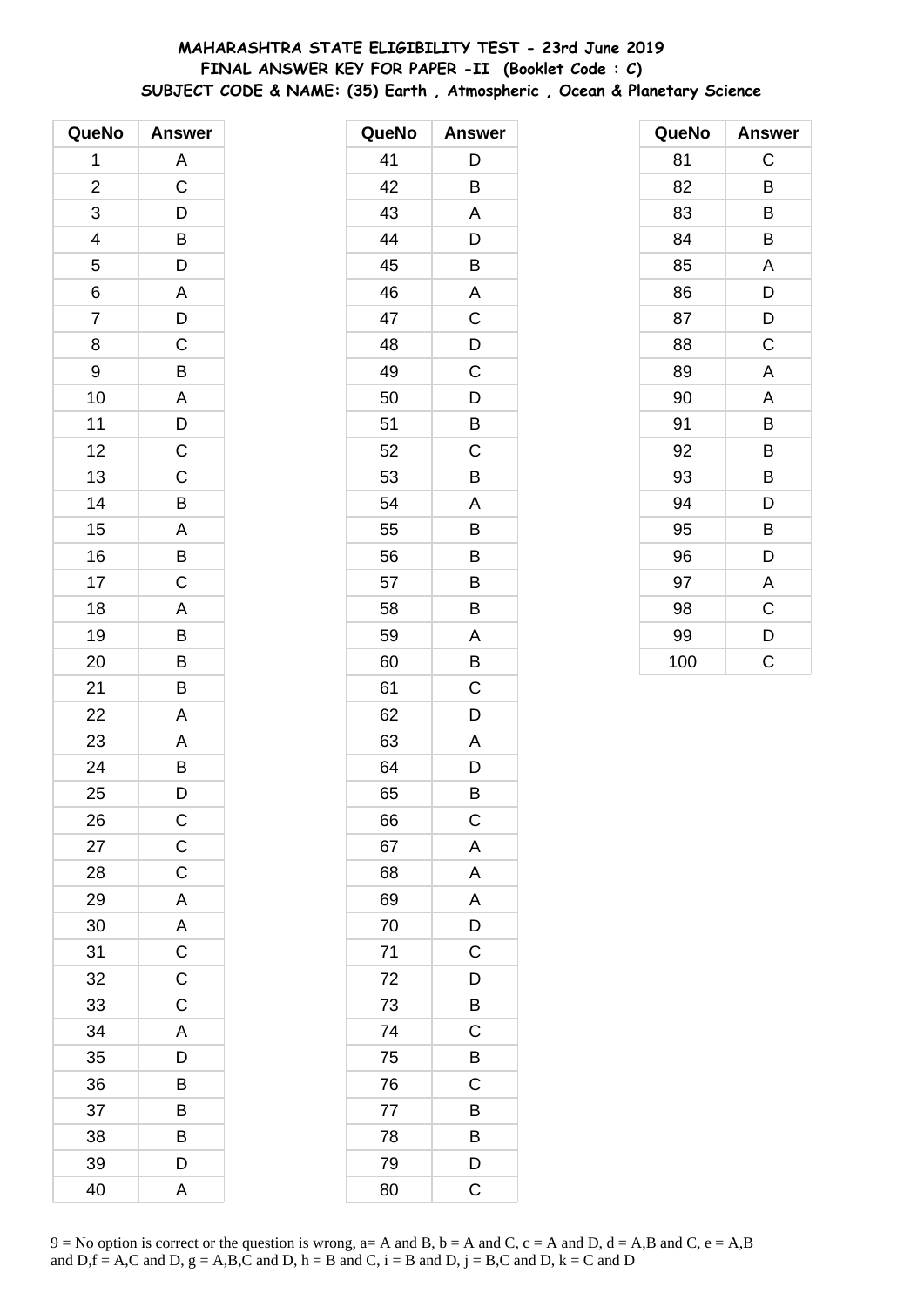# **MAHARASHTRA STATE ELIGIBILITY TEST - 23rd June 2019 FINAL ANSWER KEY FOR PAPER -II (Booklet Code : D) SUBJECT CODE & NAME: (35) Earth , Atmospheric , Ocean & Planetary Science**

| QueNo                   | <b>Answer</b>  |
|-------------------------|----------------|
| 1                       | В              |
| $\overline{\mathbf{c}}$ | A              |
| 3                       | A              |
| 4                       | B              |
| 5                       | D              |
| 6                       | $\overline{C}$ |
| $\overline{7}$          | $\overline{C}$ |
| 8                       | $\mathsf{C}$   |
| 9                       | A              |
| 10                      | A              |
| 11                      | $\mathsf{C}$   |
| 12                      | $\overline{C}$ |
| 13                      | $\mathsf C$    |
| 14                      | A              |
| 15                      | D              |
| 16                      | B              |
| 17                      | B              |
| 18                      | $\overline{B}$ |
| 19                      | D              |
| 20                      | A              |
| 21                      | D              |
| 22                      | B              |
| 23                      | A              |
| 24                      | D              |
| 25                      | B              |
| 26                      | A              |
| 27                      | $\mathsf C$    |
| 28                      | D              |
| 29                      | C              |
| 30                      | D              |
| 31                      | B              |
| 32                      | C              |
| 33                      | B              |
| 34                      | A              |
| 35                      | B              |
| 36                      | B              |
| 37                      | B              |
| 38                      | B              |
| 39                      | A              |
| 40                      | В              |

| QueNo | <b>Answer</b>         |
|-------|-----------------------|
| 41    | C                     |
| 42    | D                     |
| 43    | A                     |
| 44    | D                     |
| 45    | B                     |
| 46    | C                     |
| 47    | A                     |
| 48    | A                     |
| 49    | Α                     |
| 50    | D                     |
| 51    | C                     |
| 52    | D                     |
| 53    | B                     |
| 54    | C                     |
| 55    | B                     |
| 56    | C                     |
| 57    | B                     |
| 58    | B                     |
| 59    | D                     |
| 60    | C                     |
| 61    | C                     |
| 62    | B                     |
| 63    | B                     |
| 64    | B                     |
| 65    | A                     |
| 66    | D                     |
| 67    | D                     |
| 68    | $\mathsf C$           |
| 69    | A                     |
| 70    | A                     |
| 71    | B                     |
| 72    | B                     |
| 73    | B                     |
| 74    | D                     |
| 75    | B                     |
| 76    | D                     |
| 77    | A                     |
| 78    | C                     |
| 79    | D                     |
| 80    | $\overline{\text{c}}$ |

| QueNo | <b>Answer</b> |
|-------|---------------|
| 81    | A             |
| 82    | C             |
| 83    | D             |
| 84    | B             |
| 85    | D             |
| 86    | A             |
| 87    | D             |
| 88    | C             |
| 89    | B             |
| 90    | A             |
| 91    | D             |
| 92    | C             |
| 93    | C             |
| 94    | B             |
| 95    | A             |
| 96    | B             |
| 97    | C             |
| 98    | A             |
| 99    | B             |
| 100   | B             |

 $9 = No$  option is correct or the question is wrong,  $a = A$  and B,  $b = A$  and C,  $c = A$  and D,  $d = A$ ,B and C,  $e = A$ ,B and  $D,f = A,C$  and  $D, g = A,B,C$  and  $D, h = B$  and  $C, i = B$  and  $D, j = B,C$  and  $D, k = C$  and  $D$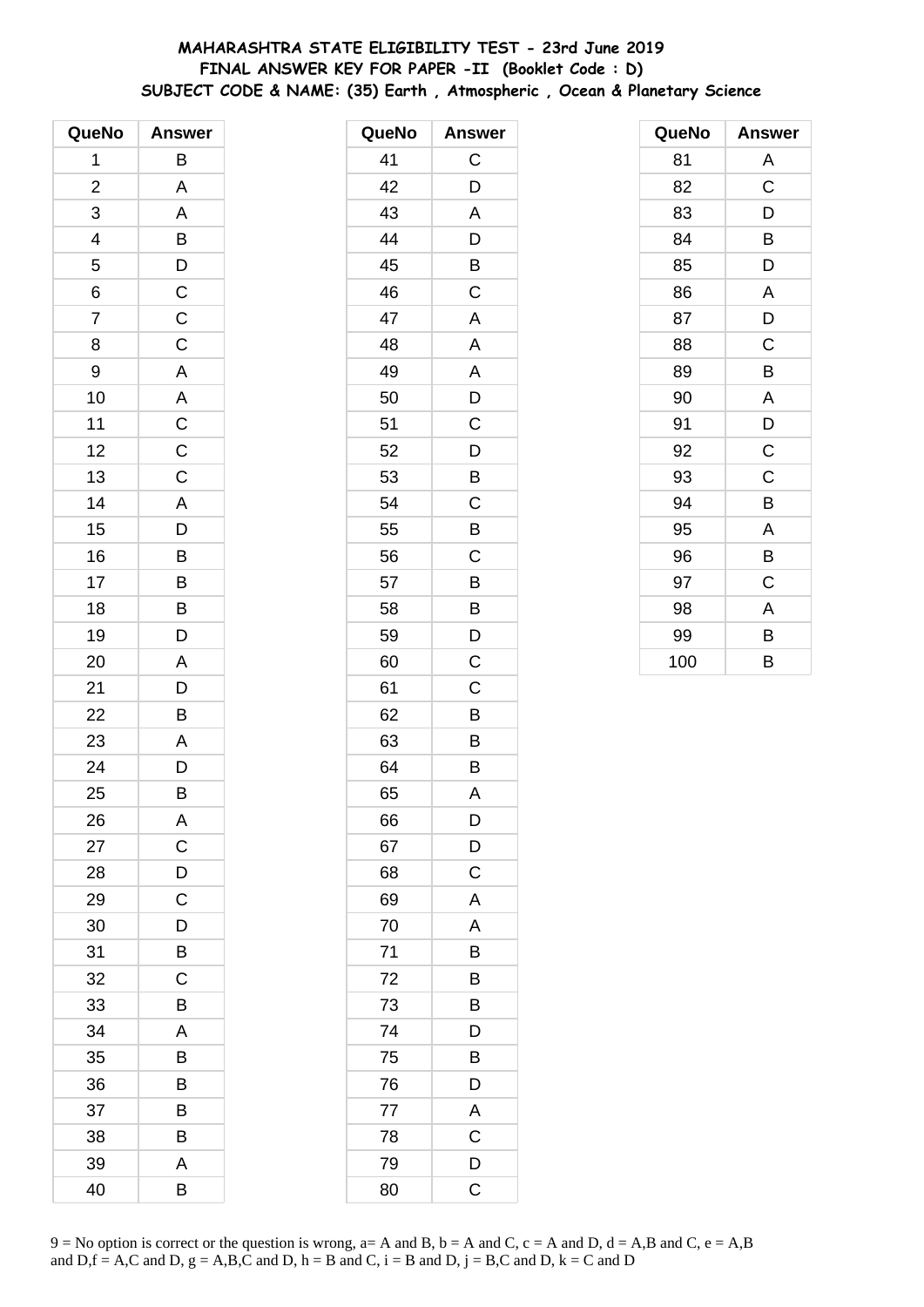# **MAHARASHTRA STATE ELIGIBILITY TEST - 23rd June 2019 FINAL ANSWER KEY FOR PAPER -II (Booklet Code : A) SUBJECT CODE & NAME: (36) Geography**

| QueNo                    | <b>Answer</b>           |
|--------------------------|-------------------------|
| 1                        | B                       |
| $\overline{\mathbf{c}}$  | D                       |
| 3                        | D                       |
| $\overline{\mathcal{A}}$ | A                       |
| 5                        | $\mathsf{C}$            |
| $\overline{6}$           | $\overline{C}$          |
| $\overline{7}$           | $\overline{D}$          |
| 8                        | $\overline{B}$          |
| 9                        | D                       |
| 10                       | A                       |
| 11                       | A                       |
| 12                       |                         |
| 13                       | $\overline{B}$          |
| 14                       | $\overline{C}$          |
| 15                       | A                       |
| 16                       | $\overline{B}$          |
| 17                       | $\mathsf{C}$            |
| 18                       | $\overline{C}$          |
| 19                       | $\overline{D}$          |
| 20                       | C                       |
| 21                       | A                       |
| 22                       | B                       |
| 23                       | D                       |
| 24                       | $\overline{\mathsf{A}}$ |
| 25                       | $\mathsf C$             |
| 26                       | B                       |
| 27                       | A                       |
| 28                       | D                       |
| 29                       | $\mathsf C$             |
| 30                       | $\overline{C}$          |
| 31                       | $\overline{D}$          |
| 32                       | $\overline{D}$          |
| 33                       | $\mathsf C$             |
| 34                       | D                       |
| 35                       | A                       |
| 36                       | B                       |
| 37                       | $\overline{D}$          |
| 38                       | $rac{A}{C}$             |
| 39                       |                         |
| 40                       | C                       |

| QueNo | <b>Answer</b> |
|-------|---------------|
| 41    | Α             |
| 42    | B             |
| 43    | B             |
| 44    | B             |
| 45    | D             |
| 46    | B             |
| 47    | A             |
| 48    | B             |
| 49    | Α             |
| 50    | C             |
| 51    | C             |
| 52    | A             |
| 53    | B             |
| 54    | A             |
| 55    | A             |
| 56    | A             |
| 57    | B             |
| 58    | C             |
| 59    | C             |
| 60    | A             |
| 61    | C             |
| 62    | D             |
| 63    | C             |
| 64    | A             |
| 65    | B             |
| 66    | B             |
| 67    | B             |
| 68    | В             |
| 69    | Β             |
| 70    | Α             |
| 71    | A             |
| 72    | D             |
| 73    | C             |
| 74    | C             |
| 75    | D             |
| 76    | D             |
| 77    | B             |
| 78    | A             |
| 79    | B             |
| 80    | B             |

| QueNo | <b>Answer</b> |
|-------|---------------|
| 81    | D             |
| 82    | C             |
| 83    | A             |
| 84    | D             |
| 85    | A             |
| 86    | C             |
| 87    | A             |
| 88    | B             |
| 89    | A             |
| 90    | A             |
| 91    | B             |
| 92    | D             |
| 93    | C             |
| 94    | A             |
| 95    | B             |
| 96    | B             |
| 97    | D             |
| 98    | 9             |
| 99    | В             |
| 100   | A             |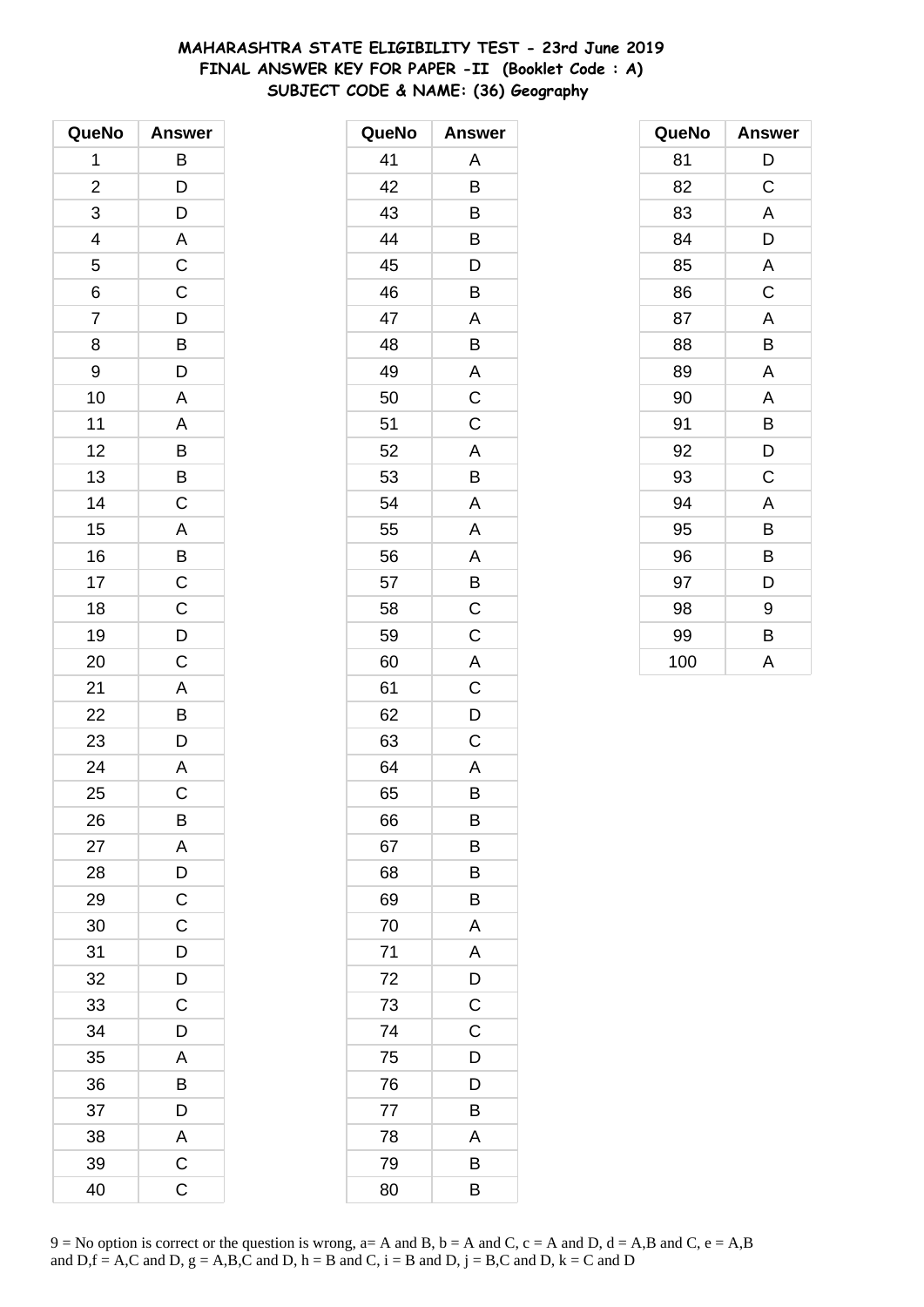# **MAHARASHTRA STATE ELIGIBILITY TEST - 23rd June 2019 FINAL ANSWER KEY FOR PAPER -II (Booklet Code : B) SUBJECT CODE & NAME: (36) Geography**

| QueNo                    | <b>Answer</b>           |
|--------------------------|-------------------------|
| 1                        | Α                       |
| $\overline{c}$           | B                       |
| 3                        | D                       |
| $\overline{\mathcal{A}}$ | A                       |
| 5                        | C                       |
| 6                        | B                       |
| $\overline{7}$           | $\overline{\mathsf{A}}$ |
| 8                        | $\overline{D}$          |
| 9                        | $\mathsf C$             |
| 10                       | $\mathsf C$             |
| 11                       | $\mathsf{D}$            |
| 12                       | $\overline{D}$          |
| 13                       | $\overline{C}$          |
| 14                       | D                       |
| 15                       | A                       |
| 16                       | B                       |
| 17                       | D                       |
| 18                       | $\mathsf{A}$            |
| 19                       | $\overline{C}$          |
| 20                       | C                       |
| 21                       | A                       |
| 22                       | B                       |
| 23                       | B                       |
| 24                       | $\overline{B}$          |
| 25                       | D                       |
| 26                       | B                       |
| 27                       | A                       |
| 28                       | B                       |
| 29                       | $\mathsf{A}$            |
| 30                       | $\overline{\mathsf{C}}$ |
| 31                       | $\overline{C}$          |
| 32                       | A                       |
| 33                       | B                       |
| 34                       | A                       |
| 35                       | A                       |
| 36                       | $\overline{A}$          |
| 37                       | $\overline{B}$          |
| 38                       | $\overline{\mathrm{c}}$ |
| 39                       | $\mathsf C$             |
| 40                       | A                       |

| QueNo | <b>Answer</b> |
|-------|---------------|
| 41    | C             |
| 42    | D             |
| 43    | C             |
| 44    | A             |
| 45    | B             |
| 46    | B             |
| 47    | B             |
| 48    | B             |
| 49    | Β             |
| 50    | A             |
| 51    | Α             |
| 52    | D             |
| 53    | C             |
| 54    | C             |
| 55    | D             |
| 56    | D             |
| 57    | B             |
| 58    | A             |
| 59    | B             |
| 60    | B             |
| 61    | D             |
| 62    | C             |
| 63    | A             |
| 64    | D             |
| 65    | A             |
| 66    | $\mathsf C$   |
| 67    | A             |
| 68    | Β             |
| 69    | A             |
| 70    | A             |
| 71    | B             |
| 72    | D             |
| 73    | C             |
| 74    | Α             |
| 75    | B             |
| 76    | Β             |
| 77    | D             |
| 78    | 9             |
| 79    | B             |
| 80    | Α             |

| QueNo | Answer      |
|-------|-------------|
| 81    | В           |
| 82    | D           |
| 83    | D           |
| 84    | A           |
| 85    | $\mathsf C$ |
| 86    | $\mathsf C$ |
| 87    | D           |
| 88    | B           |
| 89    | D           |
| 90    | A           |
| 91    | A           |
| 92    | B           |
| 93    | B           |
| 94    | C           |
| 95    | A           |
| 96    | B           |
| 97    | C           |
| 98    | C           |
| 99    | D           |
| 100   | Ć           |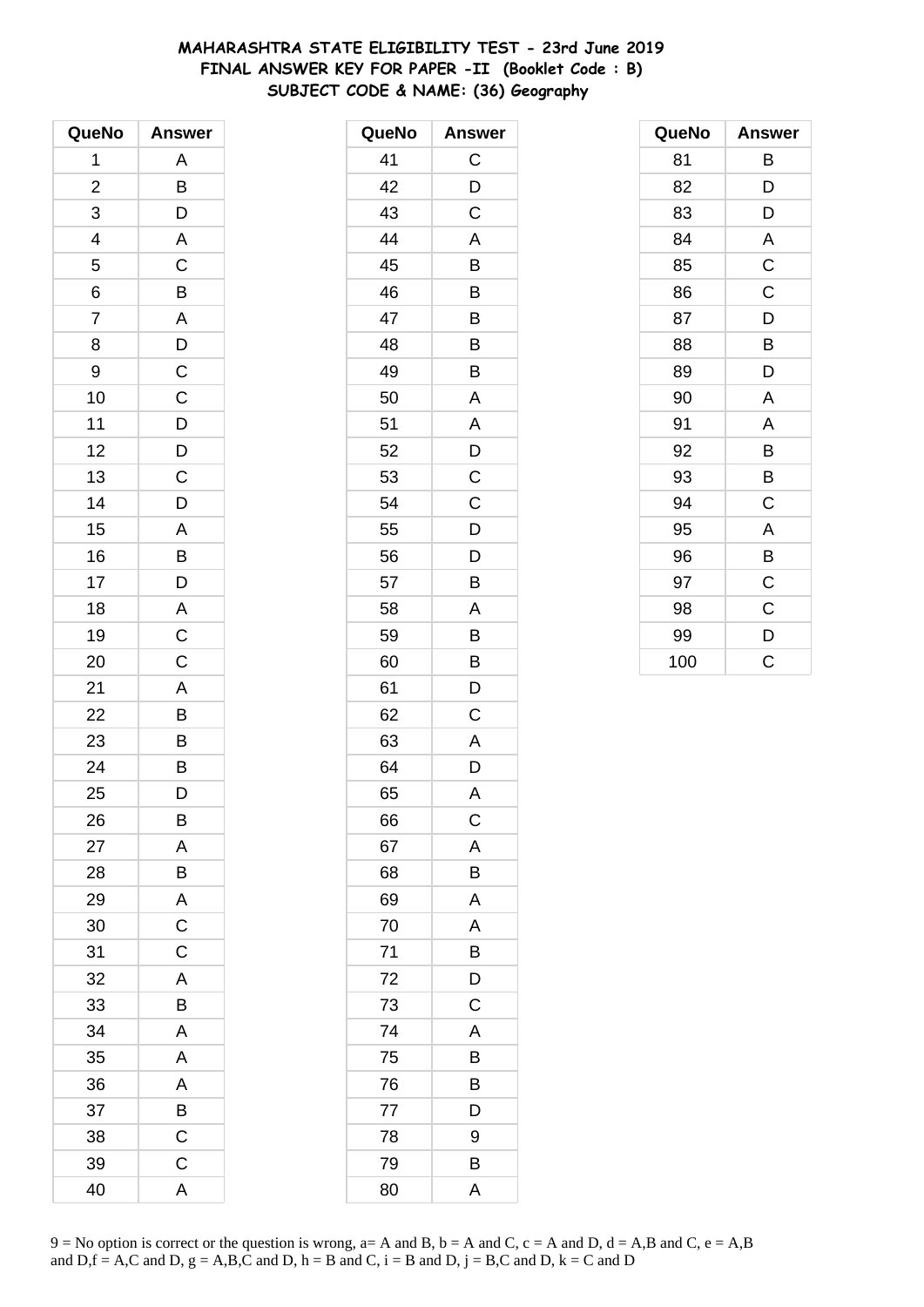# **MAHARASHTRA STATE ELIGIBILITY TEST - 23rd June 2019 FINAL ANSWER KEY FOR PAPER -II (Booklet Code : C) SUBJECT CODE & NAME: (36) Geography**

| QueNo                   | <b>Answer</b>           |
|-------------------------|-------------------------|
| 1                       | Α                       |
| $\overline{\mathbf{c}}$ | B                       |
| 3                       | B                       |
| 4                       | B                       |
| 5                       | D                       |
| 6                       | $\overline{\mathsf{B}}$ |
| $\overline{7}$          | A                       |
| 8                       | B                       |
| 9                       | $\mathsf{A}$            |
| 10                      | $\overline{c}$          |
| 11                      | $\mathsf{C}$            |
| 12                      | $\overline{A}$          |
| 13                      | B                       |
| 14                      | A                       |
| 15                      | A                       |
| 16                      | $\mathsf{A}$            |
| 17                      | $\overline{B}$          |
| 18                      | $\overline{C}$          |
| 19                      | $\overline{C}$          |
| 20                      |                         |
| 21                      | $rac{A}{C}$             |
| 22                      | $\overline{D}$          |
| 23                      | $\mathsf C$             |
| 24                      | $\overline{A}$          |
| 25                      | B                       |
| 26                      | B                       |
| 27                      | В                       |
| 28                      | B                       |
| 29                      | В                       |
| 30                      | A                       |
| 31                      | A                       |
| 32                      | D                       |
| 33                      | $\mathsf C$             |
| 34                      | C                       |
| 35                      | D                       |
| 36                      | D                       |
| 37                      | B                       |
| 38                      | A                       |
| 39                      | B                       |
| 40                      | B                       |

| QueNo | <b>Answer</b>  |
|-------|----------------|
| 41    | D              |
| 42    | C              |
| 43    | A              |
| 44    | D              |
| 45    | A              |
| 46    | C              |
| 47    | A              |
| 48    | B              |
| 49    | A              |
| 50    | A              |
| 51    | B              |
| 52    | D              |
| 53    | C              |
| 54    | A              |
| 55    | B              |
| 56    | B              |
| 57    | D              |
| 58    | 9              |
| 59    | B              |
| 60    | A              |
| 61    | B              |
| 62    | D              |
| 63    | D              |
| 64    | A              |
| 65    | C              |
| 66    | $\mathsf{C}$   |
| 67    | D              |
| 68    | B              |
| 69    | D              |
| 70    | A              |
| 71    | A              |
| 72    | $\overline{B}$ |
| 73    | $\overline{B}$ |
| 74    | C              |
| 75    | A              |
| 76    | B              |
| 77    | $\mathsf C$    |
| 78    | $\mathsf C$    |
| 79    | D              |
| 80    | C              |

| QueNo | <b>Answer</b> |
|-------|---------------|
| 81    | Α             |
| 82    | B             |
| 83    | D             |
| 84    | A             |
| 85    | $\mathsf C$   |
| 86    | B             |
| 87    | A             |
| 88    | D             |
| 89    | $\mathsf C$   |
| 90    | $\mathsf C$   |
| 91    | D             |
| 92    | D             |
| 93    | C             |
| 94    | D             |
| 95    | A             |
| 96    | B             |
| 97    | D             |
| 98    | A             |
| 99    | $\mathsf C$   |
| 100   | Ć             |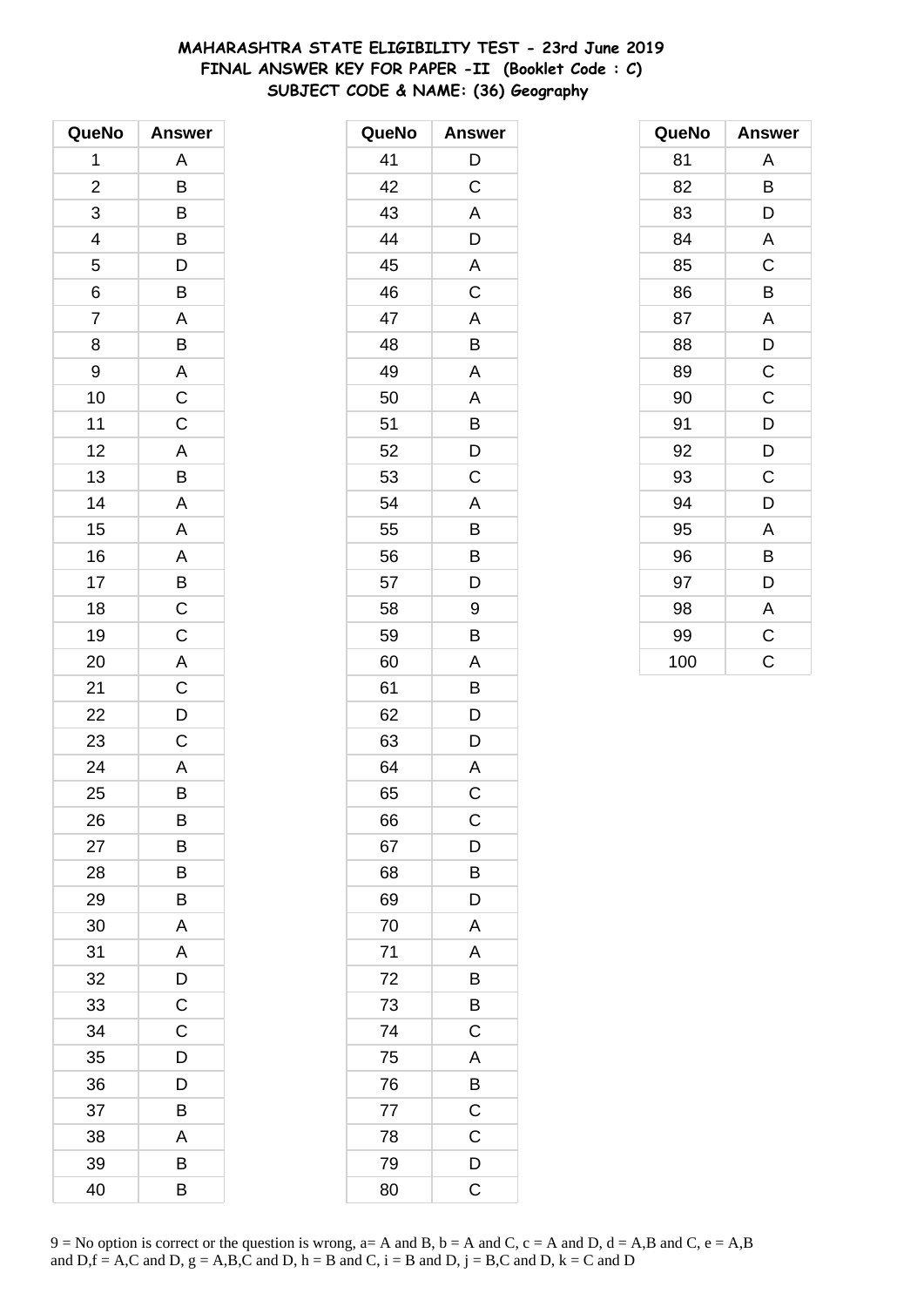# **MAHARASHTRA STATE ELIGIBILITY TEST - 23rd June 2019 FINAL ANSWER KEY FOR PAPER -II (Booklet Code : D) SUBJECT CODE & NAME: (36) Geography**

| QueNo          | <b>Answer</b>  |
|----------------|----------------|
| 1              | $\mathsf C$    |
| $\overline{c}$ | $\overline{D}$ |
| 3              | $\overline{C}$ |
| 4              | A              |
| 5              | B              |
| 6              | $\overline{B}$ |
| $\overline{7}$ | $\overline{B}$ |
| 8              | B              |
| 9              | B              |
| 10             | A              |
| 11             | A              |
| 12             | $\overline{D}$ |
| 13             | $\overline{C}$ |
| 14             | $\mathsf C$    |
| 15             | D              |
| 16             | D              |
| 17             | B              |
| 18             | A              |
| 19             | B              |
| 20             | B              |
| 21             | D              |
| 22             | $\mathsf C$    |
| 23             | A              |
| 24             | D              |
| 25             | A              |
| 26             | $\mathsf C$    |
| 27             | A              |
| 28             | B              |
| 29             | A              |
| 30             | A              |
| 31             | B              |
| 32             | D              |
| 33             | $\mathsf C$    |
| 34             | Α              |
| 35             | В              |
| 36             | B              |
| 37             | D              |
| 38             | 9              |
| 39             | В              |
| 40             | A              |

| QueNo | <b>Answer</b>           |
|-------|-------------------------|
| 41    | Β                       |
| 42    | D                       |
| 43    | D                       |
| 44    | A                       |
| 45    | C                       |
| 46    | $\mathsf C$             |
| 47    | D                       |
| 48    | B                       |
| 49    | D                       |
| 50    | A                       |
| 51    | A                       |
| 52    | B                       |
| 53    | B                       |
| 54    | C                       |
| 55    | A                       |
| 56    | B                       |
| 57    | $\mathsf C$             |
| 58    | $\mathsf C$             |
| 59    | D                       |
| 60    | C                       |
| 61    | A                       |
| 62    | Β                       |
| 63    | D                       |
| 64    | A                       |
| 65    | C                       |
| 66    | B                       |
| 67    | A                       |
| 68    | D                       |
| 69    | $\mathsf C$             |
| 70    | $\overline{\mathrm{c}}$ |
| 71    | $\overline{D}$          |
| 72    | $\overline{D}$          |
| 73    | C                       |
| 74    | D                       |
| 75    | A                       |
| 76    | B                       |
| 77    | D                       |
| 78    | A                       |
| 79    | $\overline{\mathbf{C}}$ |
| 80    | $\mathsf C$             |

| QueNo | <b>Answer</b> |
|-------|---------------|
| 81    | A             |
| 82    | B             |
| 83    | B             |
| 84    | B             |
| 85    | D             |
| 86    | B             |
| 87    | A             |
| 88    | B             |
| 89    | A             |
| 90    | $\mathsf C$   |
| 91    | C             |
| 92    | A             |
| 93    | В             |
| 94    | A             |
| 95    | A             |
| 96    | A             |
| 97    | B             |
| 98    | C             |
| 99    | $\mathsf C$   |
| 100   | A             |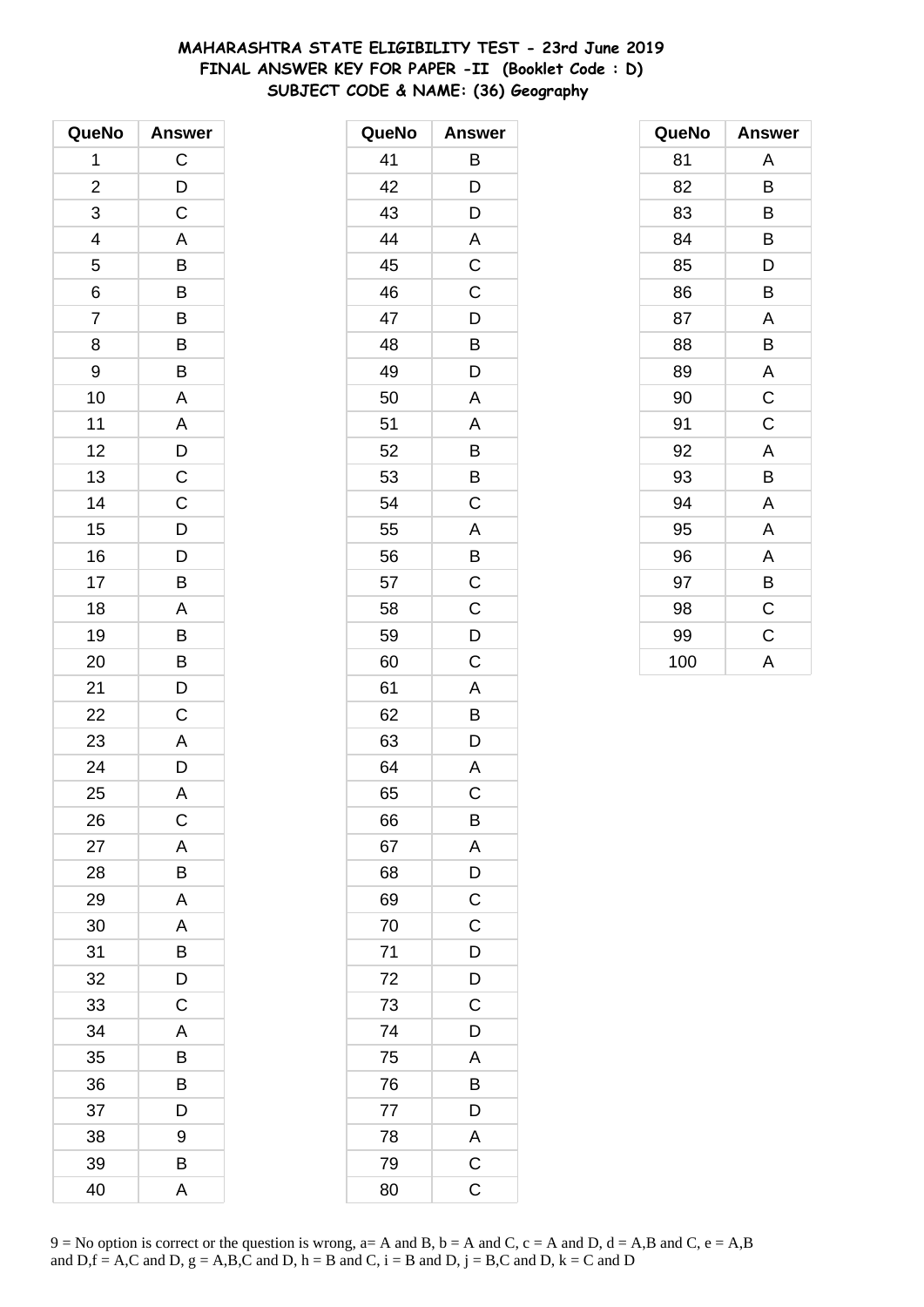# **MAHARASHTRA STATE ELIGIBILITY TEST - 23rd June 2019 FINAL ANSWER KEY FOR PAPER -II (Booklet Code : A) SUBJECT CODE & NAME: (37) Computer Science & Application**

| QueNo                   | Answer                                                                         |
|-------------------------|--------------------------------------------------------------------------------|
| 1                       | B                                                                              |
| $\overline{\mathbf{c}}$ | B                                                                              |
| 3                       | $\overline{B}$                                                                 |
| 4                       | $\mathsf C$                                                                    |
| 5                       | $\overline{D}$                                                                 |
| 6                       |                                                                                |
| $\overline{7}$          | $\frac{C}{B}$                                                                  |
| 8                       | $\overline{\mathrm{c}}$                                                        |
| 9                       | $\mathsf{A}$                                                                   |
| 10                      | $\overline{\text{c}}$                                                          |
| 11                      | A                                                                              |
| 12                      | $\overline{A}$                                                                 |
| 13                      | $\overline{D}$                                                                 |
| 14                      | $\overline{D}$                                                                 |
| 15                      | D                                                                              |
| 16                      | A                                                                              |
| 17                      | B                                                                              |
| 18                      |                                                                                |
| 19                      |                                                                                |
| 20                      | $\begin{array}{c} \n\overline{D} \\ \overline{D} \\ \overline{D}\n\end{array}$ |
| 21                      | C                                                                              |
| 22                      | D                                                                              |
| 23                      | A                                                                              |
| 24                      | A                                                                              |
| 25                      | B                                                                              |
| 26                      | A                                                                              |
| 27                      | $\overline{\mathrm{c}}$                                                        |
| 28                      | A                                                                              |
| 29                      |                                                                                |
| 30                      | $\frac{B}{D}$                                                                  |
| 31                      | $\overline{\mathsf{A}}$                                                        |
| 32                      | $\overline{C}$                                                                 |
| 33                      | A                                                                              |
| 34                      | $\mathsf C$                                                                    |
| 35                      | D                                                                              |
| 36                      | A                                                                              |
| 37                      | $\mathsf{A}$                                                                   |
| 38                      | $\overline{\mathrm{C}}$                                                        |
| 39                      | D                                                                              |
| 40                      | D                                                                              |

| QueNo | <b>Answer</b>           |
|-------|-------------------------|
| 41    | D                       |
| 42    | A                       |
| 43    | D                       |
| 44    | B                       |
| 45    | A                       |
| 46    | B                       |
| 47    | $\mathsf C$             |
| 48    | D                       |
| 49    | $\overline{C}$          |
| 50    | D                       |
| 51    | $\mathsf C$             |
| 52    | $\mathsf C$             |
| 53    | D                       |
| 54    | B                       |
| 55    | B                       |
| 56    | A                       |
| 57    | D                       |
| 58    | $\mathsf{C}$            |
| 59    | $\mathsf C$             |
| 60    | B                       |
| 61    | D                       |
| 62    | D                       |
| 63    | D                       |
| 64    | $\mathsf C$             |
| 65    | D                       |
| 66    | С                       |
| 67    | $\mathsf{D}$            |
| 68    | $\overline{B}$          |
| 69    | $\overline{D}$          |
| 70    | $\mathsf C$             |
| 71    | D                       |
| 72    | B                       |
| 73    | A                       |
| 74    | $\overline{C}$          |
| 75    | A                       |
| 76    | A                       |
| 77    | B                       |
| 78    | A                       |
| 79    | $\overline{B}$          |
| 80    | $\overline{\mathrm{C}}$ |

| QueNo | <b>Answer</b> |
|-------|---------------|
| 81    | В             |
| 82    | D             |
| 83    | A             |
| 84    | A             |
| 85    | A             |
| 86    | D             |
| 87    | В             |
| 88    | Α             |
| 89    | D             |
| 90    | A             |
| 91    | D             |
| 92    | D             |
| 93    | B             |
| 94    | A             |
| 95    | C             |
| 96    | C             |
| 97    | A             |
| 98    | В             |
| 99    | A             |
| 100   | D             |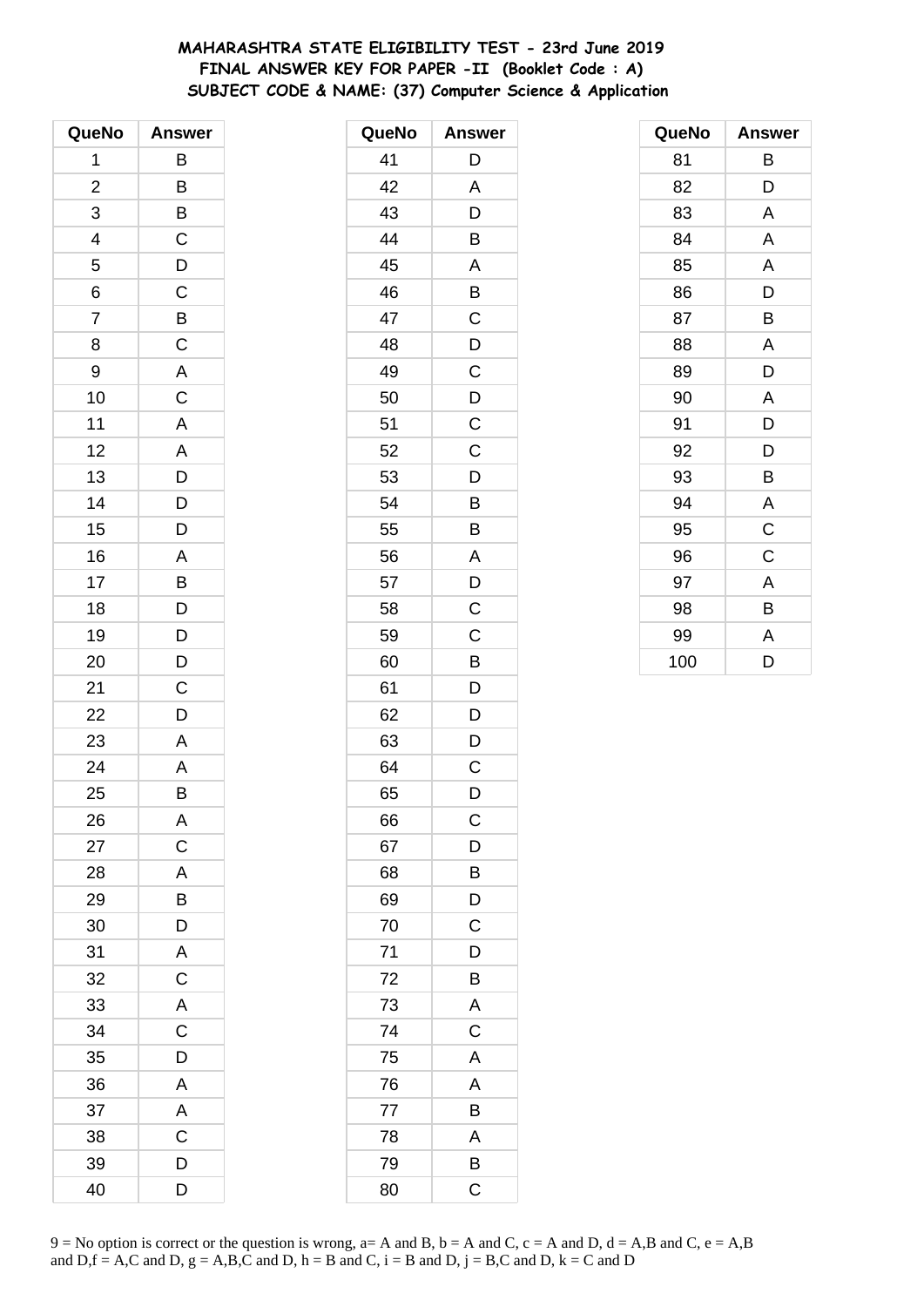# **MAHARASHTRA STATE ELIGIBILITY TEST - 23rd June 2019 FINAL ANSWER KEY FOR PAPER -II (Booklet Code : B) SUBJECT CODE & NAME: (37) Computer Science & Application**

| QueNo          | <b>Answer</b>                                |
|----------------|----------------------------------------------|
| 1              | $\mathsf{C}$                                 |
| $\overline{2}$ | D                                            |
| 3              | A                                            |
| $\overline{a}$ | $\overline{A}$                               |
| 5              |                                              |
| $\overline{6}$ | $\frac{B}{A}$                                |
| $\overline{7}$ | $\overline{C}$                               |
| 8              | $\frac{A}{B}$                                |
| 9              |                                              |
| 10             |                                              |
| 11             |                                              |
| 12             | $rac{A}{C}$                                  |
| 13             |                                              |
| 14             | $\overline{A}$ $\overline{C}$ $\overline{D}$ |
| 15             |                                              |
| 16             | A                                            |
| 17             |                                              |
| 18             |                                              |
| 19             | $A$ $C$ $D$ $D$                              |
| 20             |                                              |
| 21             | D                                            |
| 22             | $\overline{A}$                               |
| 23             | $\frac{D}{B}$                                |
| 24             |                                              |
| 25             | A                                            |
| 26             | B                                            |
| 27             | $\mathsf C$                                  |
| 28             | D                                            |
| 29             | $\mathsf C$                                  |
| 30             | $\frac{D}{C}$                                |
| 31             |                                              |
| 32             | $\mathsf C$                                  |
| 33             | D                                            |
| 34             | B                                            |
| 35             | B                                            |
| 36             | A                                            |
| 37             | $\overline{D}$                               |
| 38             | $\overline{\mathrm{c}}$                      |
| 39             | $\mathsf C$                                  |
| 40             | B                                            |

| QueNo | <b>Answer</b> |
|-------|---------------|
| 41    | D             |
| 42    | D             |
| 43    | D             |
| 44    | $\mathsf C$   |
| 45    | D             |
| 46    | $\mathsf C$   |
| 47    | D             |
| 48    | B             |
| 49    | D             |
| 50    | C             |
| 51    | D             |
| 52    | B             |
| 53    | A             |
| 54    | C             |
| 55    | A             |
| 56    | Α             |
| 57    | B             |
| 58    | A             |
| 59    | B             |
| 60    | C             |
| 61    | B             |
| 62    | D             |
| 63    | A             |
| 64    | A             |
| 65    | A             |
| 66    | D             |
| 67    | Β             |
| 68    | A             |
| 69    | D             |
| 70    | A             |
| 71    | D             |
| 72    | D             |
| 73    | B             |
| 74    | A             |
| 75    | $\mathsf C$   |
| 76    | C             |
| 77    | A             |
| 78    | B             |
| 79    | A             |
| 80    | D             |

| QueNo | <b>Answer</b> |
|-------|---------------|
| 81    | В             |
| 82    | B             |
| 83    | В             |
| 84    | C             |
| 85    | D             |
| 86    | C             |
| 87    | B             |
| 88    | $\mathsf C$   |
| 89    | A             |
| 90    | $\mathsf C$   |
| 91    | A             |
| 92    | A             |
| 93    | D             |
| 94    | D             |
| 95    | D             |
| 96    | A             |
| 97    | В             |
| 98    | D             |
| 99    | D             |
| 100   | D             |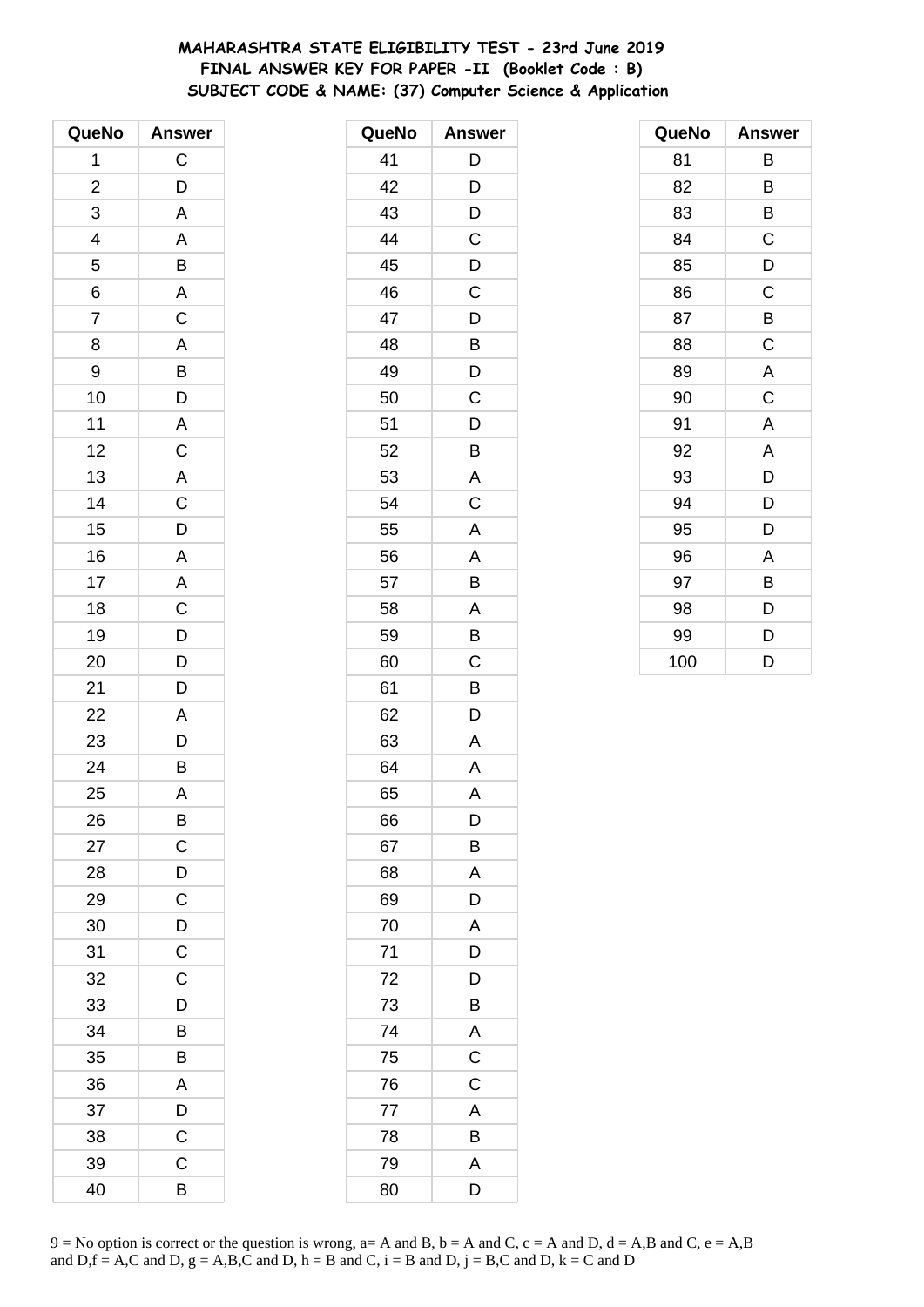# **MAHARASHTRA STATE ELIGIBILITY TEST - 23rd June 2019 FINAL ANSWER KEY FOR PAPER -II (Booklet Code : C) SUBJECT CODE & NAME: (37) Computer Science & Application**

| QueNo          | <b>Answer</b>           |
|----------------|-------------------------|
| 1              | D                       |
| $\overline{c}$ | A                       |
| 3              | D                       |
| 4              | B                       |
| 5              |                         |
| $\overline{6}$ | $\frac{A}{B}$           |
| $\overline{7}$ |                         |
| 8              | $\frac{1}{D}$           |
| 9              | $\overline{C}$          |
| 10             | $\overline{D}$          |
| 11             | $\mathsf{C}$            |
| 12             |                         |
| 13             | $\frac{C}{D}$           |
| 14             | B                       |
| 15             | B                       |
| 16             |                         |
| 17             |                         |
| 18             | $\frac{A}{D}$           |
| 19             | $\frac{1}{C}$           |
| 20             | $\overline{B}$          |
| 21             | $\overline{D}$          |
| 22             | D                       |
| 23             | D                       |
| 24             | $\overline{\mathrm{c}}$ |
| 25             | D                       |
| 26             | C                       |
| 27             | D                       |
| 28             | B                       |
| 29             | $\overline{D}$          |
| 30             | $\overline{\mathsf{C}}$ |
| 31             | D                       |
| 32             | B                       |
| 33             | A                       |
| 34             | $\mathsf C$             |
| 35             | $\mathsf{A}$            |
| 36             | A                       |
| 37             | B                       |
| 38             | A                       |
| 39             | B                       |
| 40             | C                       |

| <b>Answer</b>           |
|-------------------------|
| Β                       |
| D                       |
| A                       |
| A                       |
| A                       |
| D                       |
| B                       |
| A                       |
| D                       |
| A                       |
| D                       |
| D                       |
| B                       |
| A                       |
| $\overline{C}$          |
| $\mathsf C$             |
| A                       |
| B                       |
| A                       |
| D                       |
| B                       |
| B                       |
| B                       |
| C                       |
| D                       |
| С                       |
| $\overline{B}$          |
| $\overline{C}$          |
|                         |
| $rac{A}{C}$             |
| $\overline{\mathsf{A}}$ |
| $\overline{A}$          |
|                         |
| $\overline{D}$<br>$D$   |
| D                       |
| A                       |
| B                       |
| D                       |
| D                       |
| $\overline{\mathsf{D}}$ |
|                         |

| QueNo | <b>Answer</b> |
|-------|---------------|
| 81    | C             |
| 82    | D             |
| 83    | A             |
| 84    | A             |
| 85    | B             |
| 86    | A             |
| 87    | C             |
| 88    | A             |
| 89    | В             |
| 90    | D             |
| 91    | A             |
| 92    | C             |
| 93    | A             |
| 94    | C             |
| 95    | D             |
| 96    | Α             |
| 97    | A             |
| 98    | C             |
| 99    | D             |
| 100   | D             |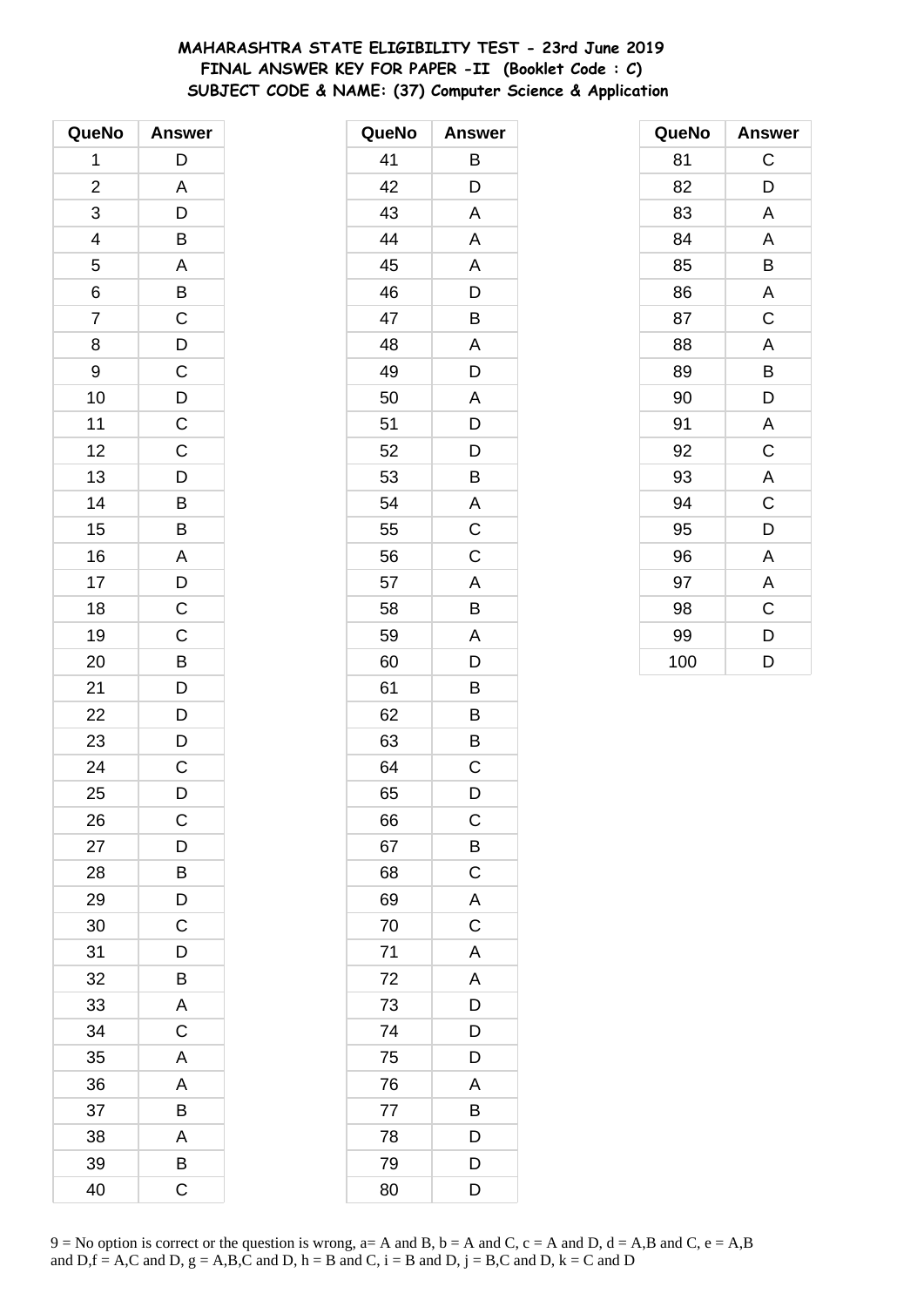# **MAHARASHTRA STATE ELIGIBILITY TEST - 23rd June 2019 FINAL ANSWER KEY FOR PAPER -II (Booklet Code : D) SUBJECT CODE & NAME: (37) Computer Science & Application**

| QueNo          | <b>Answer</b>                                      |
|----------------|----------------------------------------------------|
| 1              | $\mathsf{D}$                                       |
| $\overline{c}$ |                                                    |
| 3              | $\frac{D}{D}$                                      |
| 4              | $\mathsf C$                                        |
| 5              |                                                    |
| 6              | $\frac{D}{C}$                                      |
| $\overline{7}$ | $\overline{D}$                                     |
| 8              | $\overline{B}$<br>$\overline{D}$<br>$\overline{C}$ |
| 9              |                                                    |
| 10             |                                                    |
| 11             |                                                    |
| 12             | $\frac{D}{B}$                                      |
| 13             | $\overline{A}$                                     |
| 14             | $\overline{C}$                                     |
| 15             | A                                                  |
| 16             | $\overline{A}$                                     |
| 17             | B                                                  |
| 18             |                                                    |
| 19             | $\frac{A}{B}$                                      |
| 20             | $\frac{1}{C}$                                      |
| 21             | B                                                  |
| 22             | D                                                  |
| 23             | A                                                  |
| 24             | $\overline{A}$                                     |
| 25             | A                                                  |
| 26             | D                                                  |
| 27             | Β                                                  |
| 28             | A                                                  |
| 29             | D                                                  |
| 30             | A                                                  |
| 31             | D                                                  |
| 32             | D                                                  |
| 33             | B                                                  |
| 34             | A                                                  |
| 35             | C                                                  |
| 36             | C                                                  |
| 37             | A                                                  |
| 38             | B                                                  |
| 39             | A                                                  |
| 40             | D                                                  |

| QueNo | <b>Answer</b>           |
|-------|-------------------------|
| 41    | В                       |
| 42    | B                       |
| 43    | B                       |
| 44    | C                       |
| 45    | D                       |
| 46    | C                       |
| 47    | B                       |
| 48    | $\mathsf C$             |
| 49    | A                       |
| 50    | C                       |
| 51    | A                       |
| 52    | A                       |
| 53    | D                       |
| 54    | $\mathsf{D}$            |
| 55    | D                       |
| 56    | A                       |
| 57    | B                       |
| 58    | D                       |
| 59    | $\mathsf{D}$            |
| 60    | D                       |
| 61    | C                       |
| 62    | D                       |
| 63    | A                       |
| 64    | Α                       |
| 65    | B                       |
| 66    | A                       |
| 67    | $\overline{C}$          |
| 68    | A                       |
| 69    | B                       |
| 70    | D                       |
| 71    | A                       |
| 72    | $\overline{\mathbf{C}}$ |
| 73    | $rac{A}{C}$             |
| 74    |                         |
| 75    | D                       |
| 76    | A                       |
| 77    | A                       |
| 78    | $\mathsf C$             |
| 79    | $\overline{D}$          |
| 80    | D                       |

| QueNo | <b>Answer</b> |
|-------|---------------|
| 81    | D             |
| 82    | A             |
| 83    | D             |
| 84    | B             |
| 85    | A             |
| 86    | B             |
| 87    | C             |
| 88    | D             |
| 89    | C             |
| 90    | D             |
| 91    | C             |
| 92    | C             |
| 93    | D             |
| 94    | B             |
| 95    | B             |
| 96    | Α             |
| 97    | D             |
| 98    | C             |
| 99    | $\mathsf C$   |
| 100   | B             |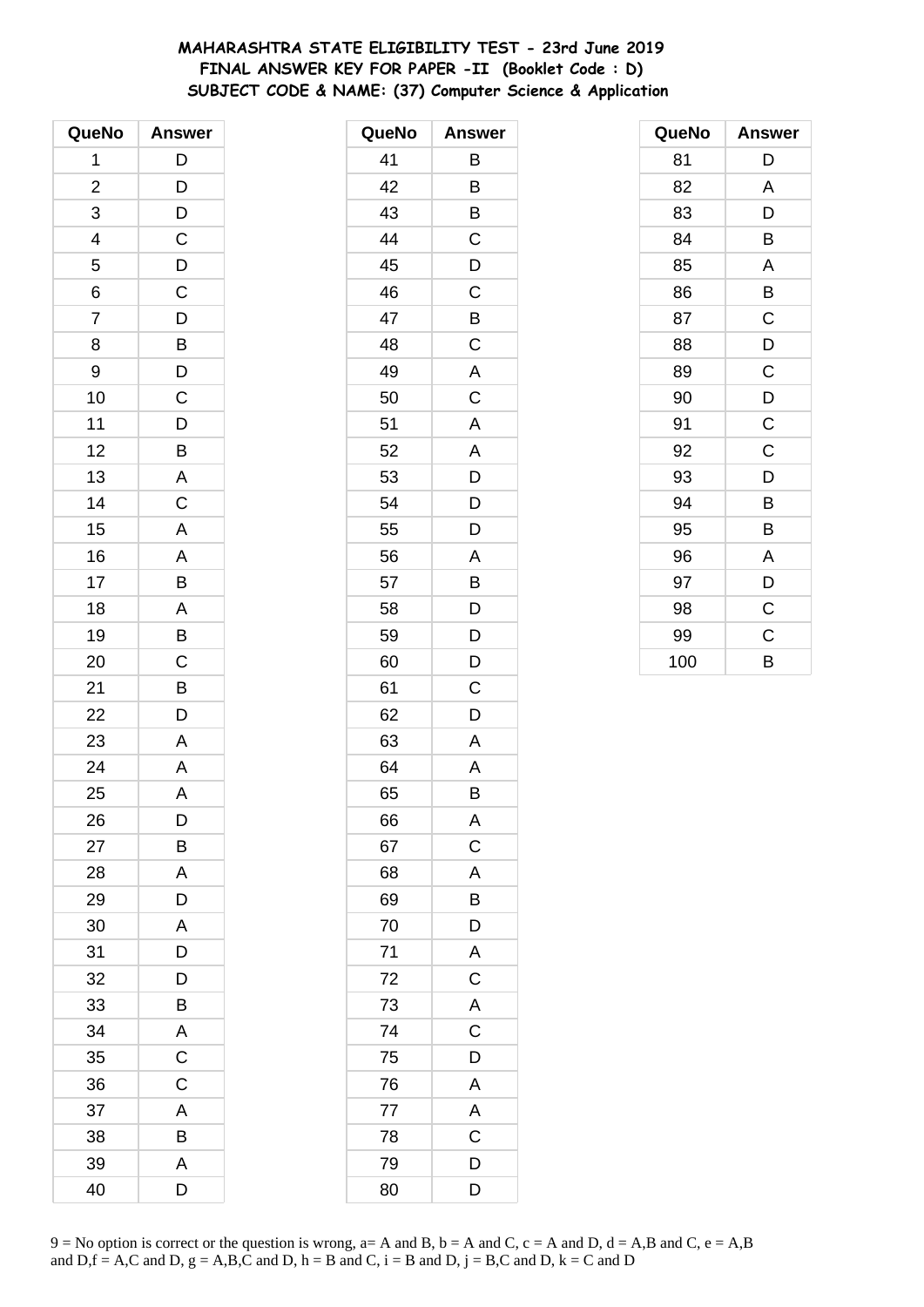# **MAHARASHTRA STATE ELIGIBILITY TEST - 23rd June 2019 FINAL ANSWER KEY FOR PAPER -II (Booklet Code : A) SUBJECT CODE & NAME: (38) Electronics Science**

| QueNo                   | <b>Answer</b>  |
|-------------------------|----------------|
| 1                       | C              |
| $\overline{\mathbf{c}}$ | D              |
| 3                       | $\overline{A}$ |
| 4                       | $\mathsf{C}$   |
| 5                       | $\mathsf C$    |
| 6                       | $\overline{B}$ |
| $\overline{7}$          | $\overline{D}$ |
| 8                       | $\mathsf C$    |
| 9                       | D              |
| 10                      | B              |
| 11                      | $\mathsf C$    |
| 12                      | B              |
| 13                      | A              |
| 14                      | A              |
| 15                      | B              |
| 16                      | B              |
| 17                      | $\mathsf{A}$   |
| 18                      | A              |
| 19                      | B              |
| 20                      | A              |
| 21                      | C              |
| 22                      | $\overline{C}$ |
| 23                      | D              |
| 24                      | $\frac{1}{B}$  |
| 25                      | C              |
| 26                      | A              |
| 27                      | D              |
| 28                      | A              |
| 29                      | В              |
| 30                      | D              |
| 31                      | B              |
| 32                      | A              |
| 33                      | D              |
| 34                      | Α              |
| 35                      | A              |
| 36                      | A              |
| 37                      | C              |
| 38                      | A              |
| 39                      | D              |
| 40                      | В              |

| QueNo | <b>Answer</b>           |
|-------|-------------------------|
| 41    | A                       |
| 42    | C                       |
| 43    | D                       |
| 44    | D                       |
| 45    | $\mathsf{A}$            |
| 46    | C                       |
| 47    | B                       |
| 48    | A                       |
| 49    | C                       |
| 50    | b                       |
| 51    | B                       |
| 52    | B                       |
| 53    | $\overline{\mathrm{C}}$ |
| 54    | C                       |
| 55    | B                       |
| 56    | $\mathsf C$             |
| 57    | $\mathsf{A}$            |
| 58    | $\overline{C}$          |
| 59    | D                       |
| 60    | B                       |
| 61    | D                       |
| 62    | D                       |
| 63    | B                       |
| 64    | $\overline{\mathsf{A}}$ |
| 65    | C                       |
| 66    | B                       |
| 67    | C                       |
| 68    | D                       |
| 69    | Β                       |
| 70    | A                       |
| 71    | C                       |
| 72    | B                       |
| 73    | C                       |
| 74    | B                       |
| 75    | C                       |
| 76    | B                       |
| 77    | C                       |
| 78    | B                       |
| 79    | C                       |
| 80    | B                       |

| QueNo | <b>Answer</b> |
|-------|---------------|
| 81    | $\mathsf C$   |
| 82    | C             |
| 83    | A             |
| 84    | B             |
| 85    | D             |
| 86    | B             |
| 87    | D             |
| 88    | A             |
| 89    | $\mathsf C$   |
| 90    | D             |
| 91    | C             |
| 92    | C             |
| 93    | A             |
| 94    | $\mathsf C$   |
| 95    | D             |
| 96    | C             |
| 97    | В             |
| 98    | D             |
| 99    | A             |
| 100   | Ċ             |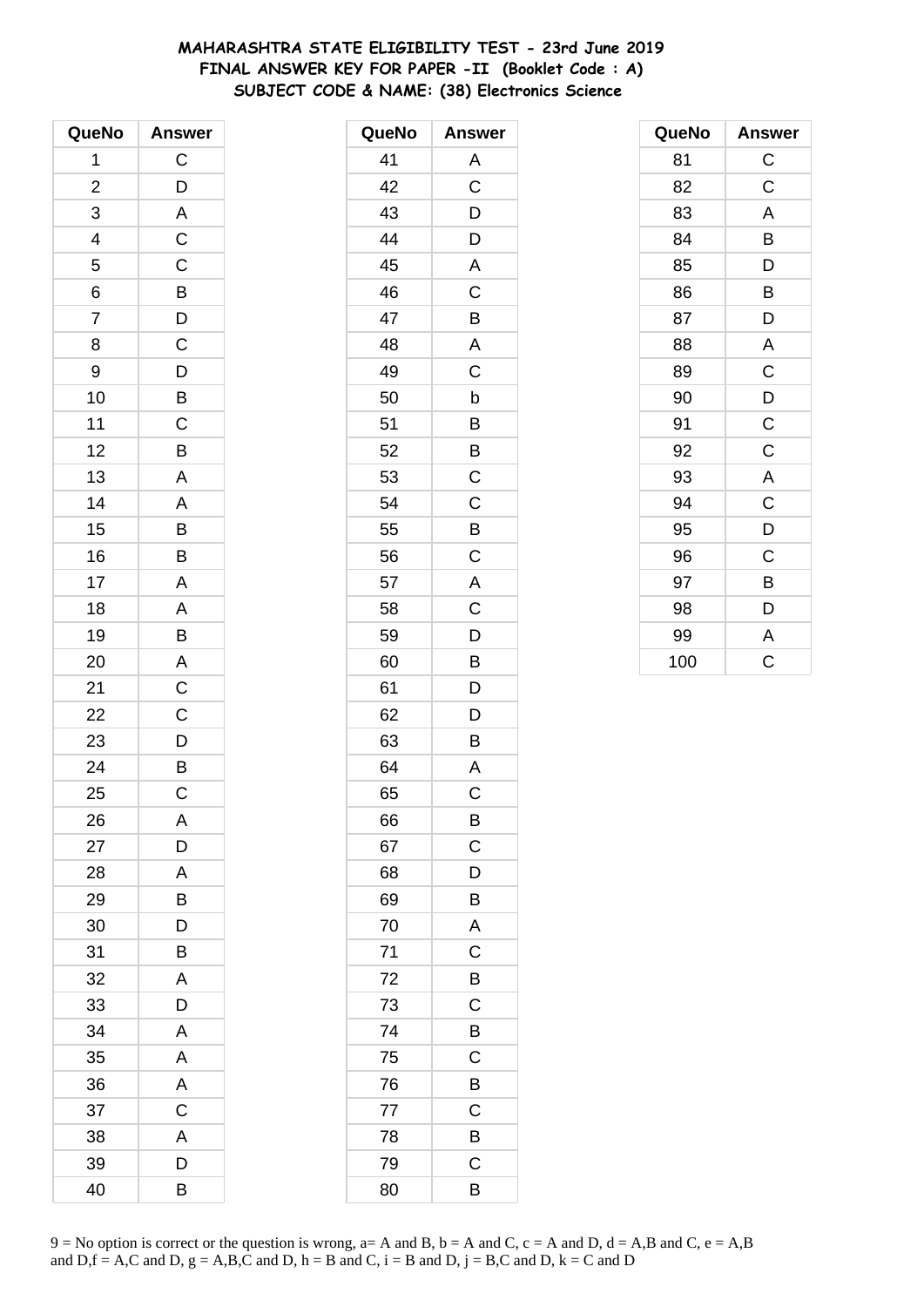# **MAHARASHTRA STATE ELIGIBILITY TEST - 23rd June 2019 FINAL ANSWER KEY FOR PAPER -II (Booklet Code : B) SUBJECT CODE & NAME: (38) Electronics Science**

| QueNo                   | <b>Answer</b>           |
|-------------------------|-------------------------|
| 1                       | $\mathsf C$             |
| $\overline{\mathbf{c}}$ | $\mathsf C$             |
| 3                       | $\overline{D}$          |
| 4                       | $\overline{B}$ C        |
| 5                       |                         |
| 6                       | A                       |
| 7                       | D                       |
| 8                       | A                       |
| 9                       | $\overline{B}$          |
| 10                      | $\overline{D}$          |
| 11                      | B                       |
| 12                      | $\overline{\mathsf{A}}$ |
| 13                      | $\bar{D}$               |
| 14                      | A                       |
| 15                      | $\overline{\mathsf{A}}$ |
| 16                      | $\overline{A}$          |
| 17                      | $\overline{C}$          |
| 18                      | A                       |
| 19                      | D                       |
| 20                      | B                       |
| 21                      | A                       |
| 22                      | $\frac{1}{C}$           |
| 23                      | $\overline{D}$          |
| 24                      | D                       |
| 25                      | A                       |
| 26                      | С                       |
| 27                      | B                       |
| 28                      | A                       |
| 29                      | C                       |
| 30                      | b                       |
| 31                      | B                       |
| 32                      | B                       |
| 33                      | $\mathsf C$             |
| 34                      | $\mathsf C$             |
| 35                      | B                       |
| 36                      | C                       |
| 37                      | A                       |
| 38                      | C                       |
| 39                      | D                       |
| 40                      | B                       |

| QueNo | <b>Answer</b>           |
|-------|-------------------------|
| 41    | D                       |
| 42    | D                       |
| 43    | B                       |
| 44    | A                       |
| 45    | Ċ                       |
| 46    | Β                       |
| 47    | C                       |
| 48    | D                       |
| 49    | B                       |
| 50    | A                       |
| 51    | C                       |
| 52    | B                       |
| 53    | C                       |
| 54    | B                       |
| 55    | C                       |
| 56    | B                       |
| 57    | C                       |
| 58    | B                       |
| 59    | C                       |
| 60    | B                       |
| 61    | C                       |
| 62    | Ċ                       |
| 63    | A                       |
| 64    | B                       |
| 65    | D                       |
| 66    | B                       |
| 67    | D                       |
| 68    | A                       |
| 69    | C                       |
| 70    | D                       |
| 71    | $\mathsf C$             |
| 72    | $\overline{C}$          |
| 73    | A                       |
| 74    | $\overline{C}$          |
| 75    | D                       |
| 76    | C                       |
| 77    | B                       |
| 78    | D                       |
| 79    | A                       |
| 80    | $\overline{\mathrm{C}}$ |

| QueNo | <b>Answer</b> |
|-------|---------------|
| 81    | C             |
| 82    | D             |
| 83    | A             |
| 84    | $\mathsf C$   |
| 85    | $\mathsf C$   |
| 86    | B             |
| 87    | D             |
| 88    | C             |
| 89    | D             |
| 90    | B             |
| 91    | C             |
| 92    | B             |
| 93    | A             |
| 94    | A             |
| 95    | B             |
| 96    | B             |
| 97    | Α             |
| 98    | A             |
| 99    | B             |
| 100   | A             |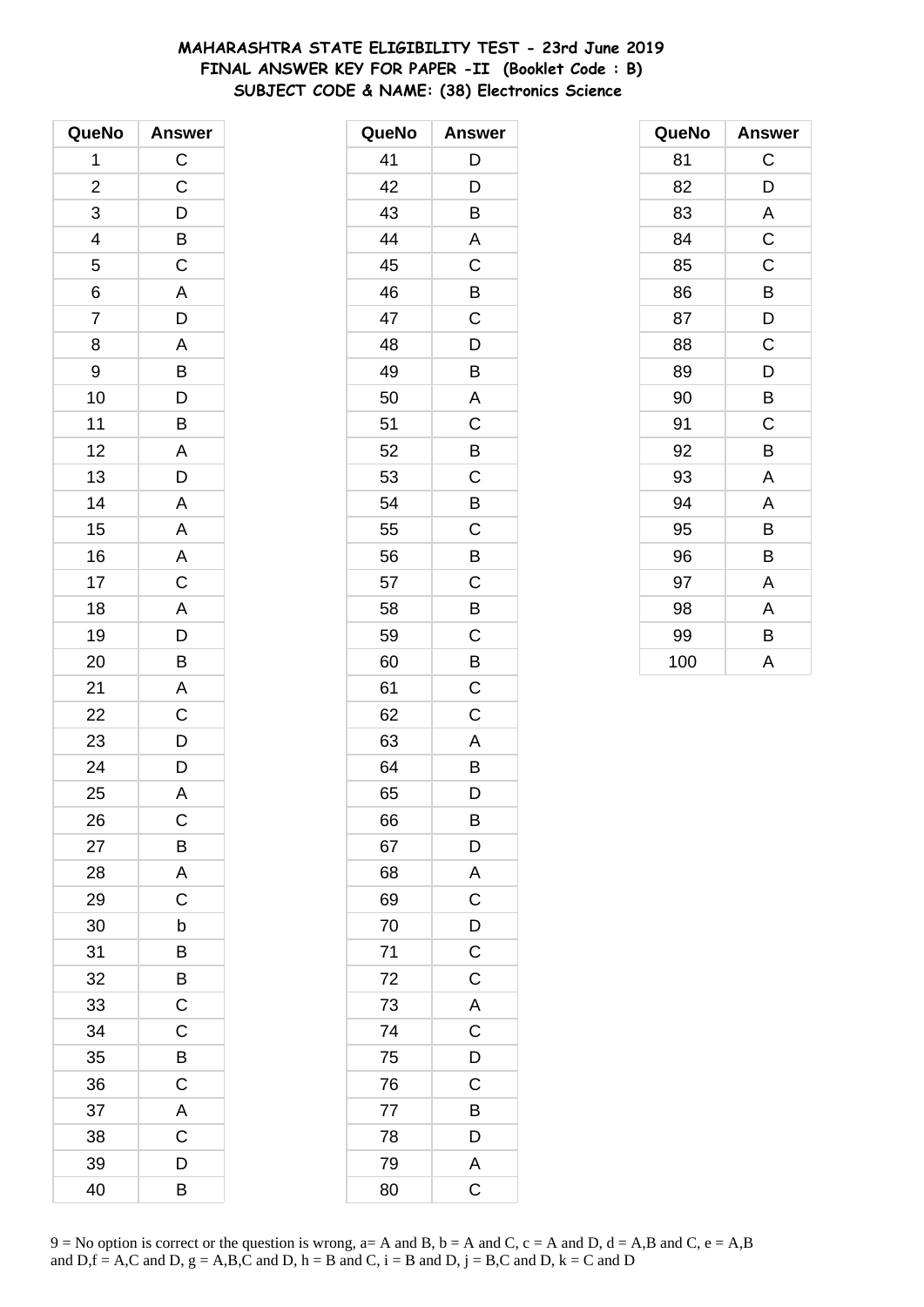# **MAHARASHTRA STATE ELIGIBILITY TEST - 23rd June 2019 FINAL ANSWER KEY FOR PAPER -II (Booklet Code : C) SUBJECT CODE & NAME: (38) Electronics Science**

| QueNo          | <b>Answer</b>             |
|----------------|---------------------------|
| 1              | A                         |
| $\overline{c}$ | $\mathsf C$               |
| 3              | D                         |
| 4              | $\overline{D}$            |
| 5              | $\overline{A}$            |
| 6              | $\overline{\overline{C}}$ |
| $\overline{7}$ | $\overline{B}$            |
| 8              | $\overline{A}$            |
| 9              | C                         |
| 10             | b                         |
| 11             |                           |
| 12             | $\frac{B}{C}$             |
| 13             |                           |
| 14             | $\mathsf C$               |
| 15             |                           |
| 16             | $rac{B}{C}$               |
| 17             | A                         |
| 18             | $\overline{C}$            |
| 19             | $\overline{D}$            |
| 20             | B                         |
| 21             | D                         |
| 22             | D                         |
| 23             | B                         |
| 24             | $\overline{A}$            |
| 25             | C                         |
| 26             | B                         |
| 27             | C                         |
| 28             | D                         |
| 29             | В                         |
| 30             | A                         |
| 31             | C                         |
| 32             | B                         |
| 33             | C                         |
| 34             | B                         |
| 35             | C                         |
| 36             | B                         |
| 37             | Ċ                         |
| 38             | B                         |
| 39             | C                         |
| 40             | В                         |

| QueNo | <b>Answer</b>           |
|-------|-------------------------|
| 41    | $\mathsf{C}$            |
| 42    | $\mathsf C$             |
| 43    | A                       |
| 44    | B                       |
| 45    | D                       |
| 46    | B                       |
| 47    | D                       |
| 48    | A                       |
| 49    | $\mathsf C$             |
| 50    | D                       |
| 51    | $\mathsf C$             |
| 52    | C                       |
| 53    | $\mathsf{A}$            |
| 54    | $\mathsf C$             |
| 55    | D                       |
| 56    | C                       |
| 57    | B                       |
| 58    | D                       |
| 59    | $\overline{\mathsf{A}}$ |
| 60    | $\mathsf C$             |
| 61    | C                       |
| 62    | D                       |
| 63    | A                       |
| 64    | C                       |
| 65    | C                       |
| 66    | B                       |
| 67    | D                       |
| 68    | C                       |
| 69    | D                       |
| 70    | Β                       |
| 71    | C                       |
| 72    | B                       |
| 73    | A                       |
| 74    | A                       |
| 75    | B                       |
| 76    | B                       |
| 77    | A                       |
| 78    | A                       |
| 79    | B                       |
| 80    | A                       |

| QueNo | Answer      |
|-------|-------------|
| 81    | $\mathsf C$ |
| 82    | $\mathsf C$ |
| 83    | D           |
| 84    | B           |
| 85    | C           |
| 86    | A           |
| 87    | D           |
| 88    | A           |
| 89    | B           |
| 90    | D           |
| 91    | B           |
| 92    | A           |
| 93    | D           |
| 94    | A           |
| 95    | A           |
| 96    | A           |
| 97    | C           |
| 98    | A           |
| 99    | D           |
| 100   | B           |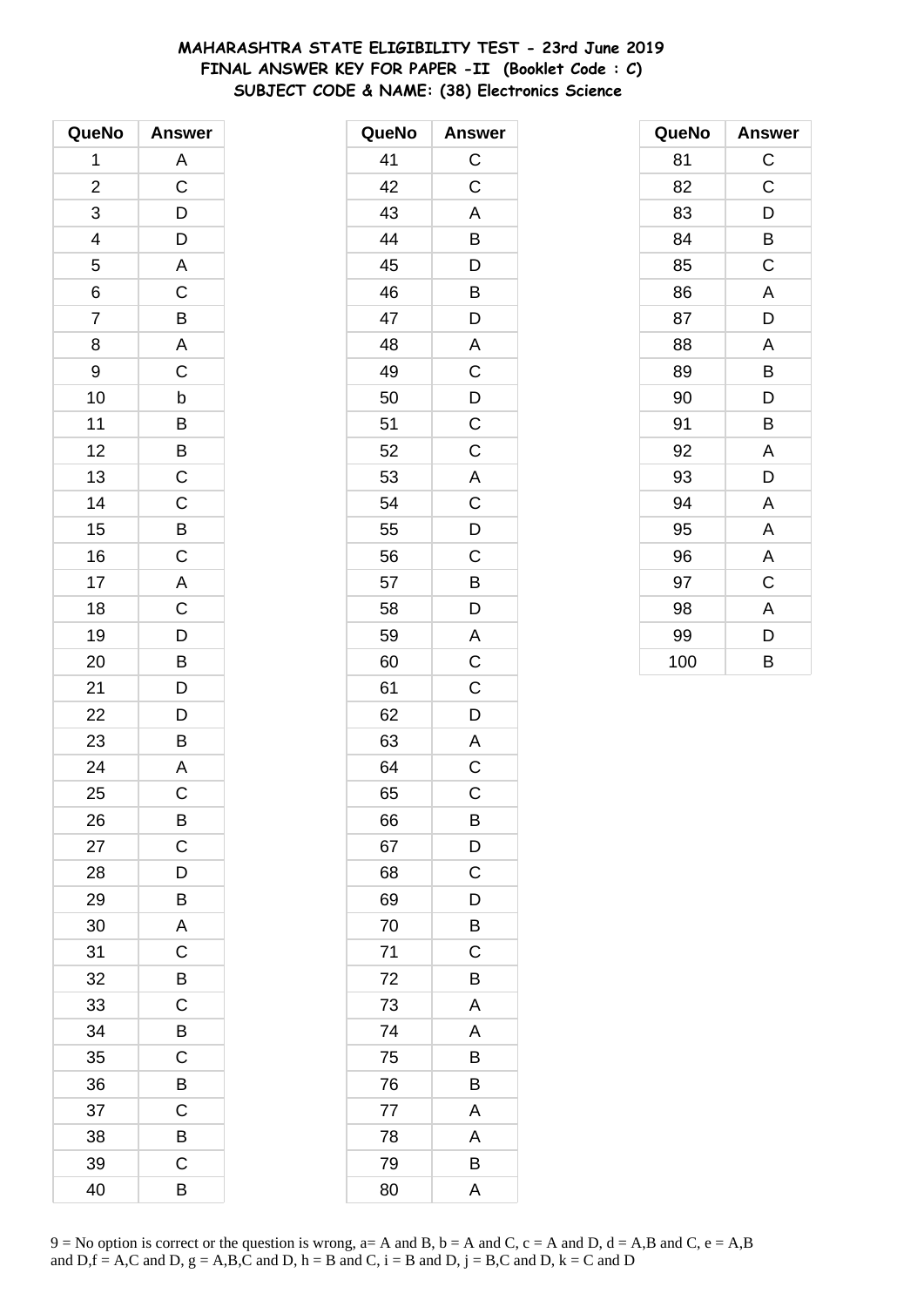# **MAHARASHTRA STATE ELIGIBILITY TEST - 23rd June 2019 FINAL ANSWER KEY FOR PAPER -II (Booklet Code : D) SUBJECT CODE & NAME: (38) Electronics Science**

| QueNo          | <b>Answer</b>  |
|----------------|----------------|
| 1              | $\mathsf{D}$   |
| $\overline{c}$ | D              |
| 3              | B              |
| 4              | A              |
| 5              | C              |
| 6              | $\overline{B}$ |
| $\overline{7}$ | $\overline{C}$ |
| 8              | $\overline{D}$ |
| 9              | B              |
| 10             | A              |
| 11             | $\mathsf C$    |
| 12             | B              |
| 13             | $\overline{C}$ |
| 14             | B              |
| 15             | C              |
| 16             | B              |
| 17             | C              |
| 18             | B              |
| 19             | $\mathsf C$    |
| 20             | B              |
| 21             | C              |
| 22             | C              |
| 23             | A              |
| 24             | B              |
| 25             | D              |
| 26             | B              |
| 27             | D              |
| 28             | A              |
| 29             | $\mathsf C$    |
| 30             | D              |
| 31             | $\mathsf{C}$   |
| 32             | $\mathsf C$    |
| 33             | A              |
| 34             | C              |
| 35             | D              |
| 36             | $\mathsf C$    |
| 37             | B              |
| 38             | D              |
| 39             | A              |
| 40             | C              |

| QueNo | <b>Answer</b> |
|-------|---------------|
| 41    | $\mathsf C$   |
| 42    | D             |
| 43    | A             |
| 44    | C             |
| 45    | C             |
| 46    | B             |
| 47    | D             |
| 48    | C             |
| 49    | D             |
| 50    | B             |
| 51    | C             |
| 52    | B             |
| 53    | A             |
| 54    | A             |
| 55    | B             |
| 56    | B             |
| 57    | A             |
| 58    | A             |
| 59    | B             |
| 60    | A             |
| 61    | C             |
| 62    | C             |
| 63    | D             |
| 64    | B             |
| 65    | C             |
| 66    | Α             |
| 67    | D             |
| 68    | A             |
| 69    | B             |
| 70    | D             |
| 71    | Β             |
| 72    | A             |
| 73    | D             |
| 74    | A             |
| 75    | A             |
| 76    | A             |
| 77    | $\mathsf C$   |
| 78    | A             |
| 79    | D             |
| 80    | B             |

| QueNo | <b>Answer</b> |
|-------|---------------|
| 81    | Α             |
| 82    | $\mathsf C$   |
| 83    | D             |
| 84    | D             |
| 85    | A             |
| 86    | C             |
| 87    | В             |
| 88    | A             |
| 89    | C             |
| 90    | b             |
| 91    | В             |
| 92    | B             |
| 93    | C             |
| 94    | C             |
| 95    | B             |
| 96    | C             |
| 97    | A             |
| 98    | C             |
| 99    | D             |
| 100   | B             |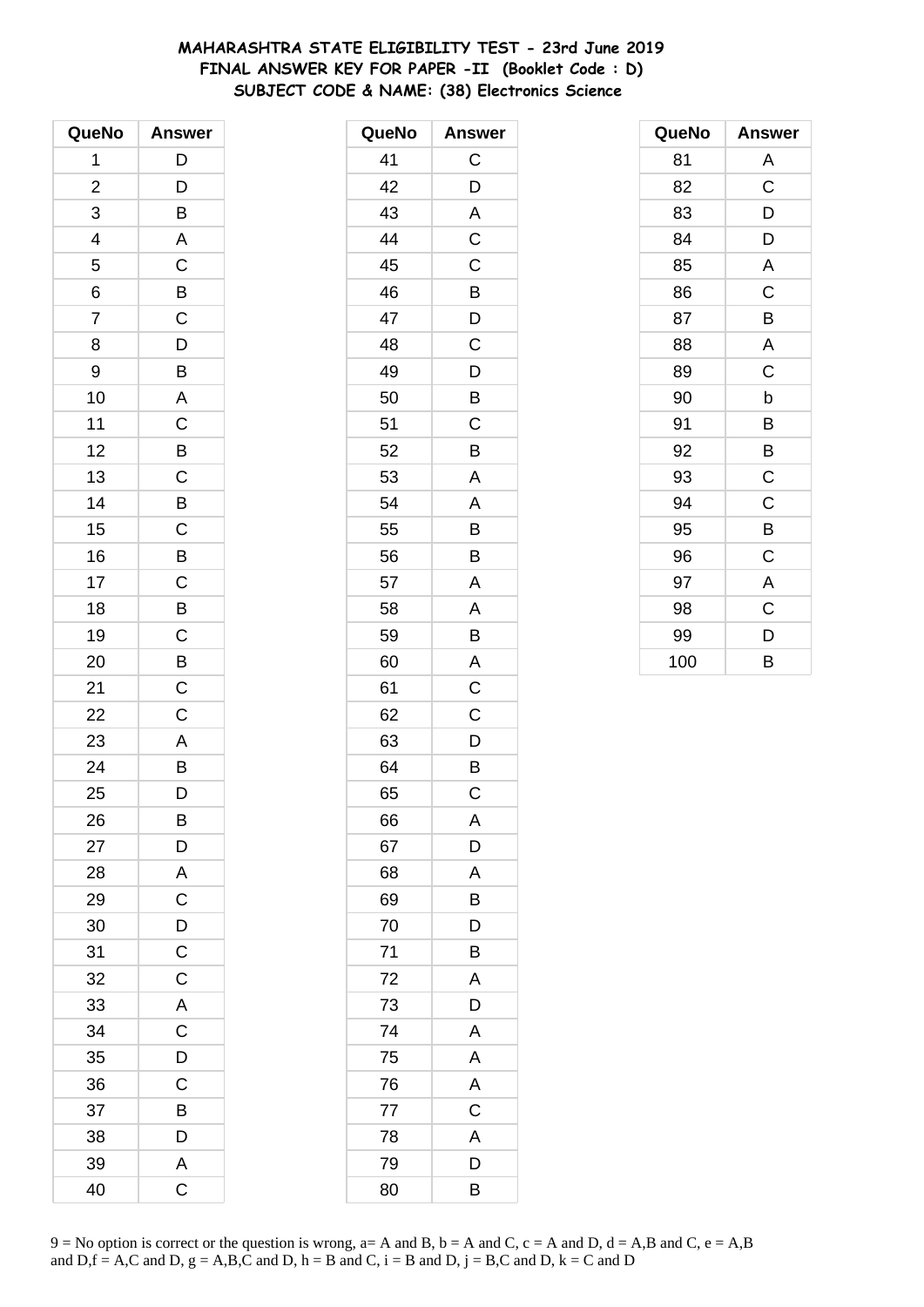# **MAHARASHTRA STATE ELIGIBILITY TEST - 23rd June 2019 FINAL ANSWER KEY FOR PAPER -II (Booklet Code : A) SUBJECT CODE & NAME: (39) Forensic Science**

| QueNo                   | <b>Answer</b>           |
|-------------------------|-------------------------|
| 1                       | A                       |
| $\overline{\mathbf{c}}$ | A                       |
| 3                       | A                       |
| 4                       | $\mathsf C$             |
| 5                       | $\mathsf{A}$            |
| 6                       | A                       |
| $\overline{7}$          | $\overline{\mathsf{A}}$ |
| 8                       | $\overline{\mathrm{c}}$ |
| 9                       | $\mathsf C$             |
| 10                      | D                       |
| 11                      | B                       |
| 12                      | $\overline{\mathsf{A}}$ |
| 13                      | $\overline{C}$          |
| 14                      | $\mathsf C$             |
| 15                      | B                       |
| 16                      | B                       |
| 17                      | D                       |
| 18                      | $\overline{B}$          |
| 19                      | $\overline{B}$          |
| 20                      | $\mathsf C$             |
| 21                      | $\mathsf C$             |
| 22                      | C                       |
| 23                      | B                       |
| 24                      | $\overline{D}$          |
| 25                      | B                       |
| 26                      | $\mathsf{C}$            |
| 27                      | $\mathsf C$             |
| 28                      | A                       |
| 29                      | $\mathsf C$             |
| 30                      | B                       |
| 31                      | B                       |
| 32                      | B                       |
| 33                      | В                       |
| 34                      | A                       |
| 35                      | В                       |
| 36                      | $\mathsf C$             |
| 37                      | D                       |
| 38                      | В                       |
| 39                      | A                       |
| 40                      | B                       |

| QueNo | <b>Answer</b>           |
|-------|-------------------------|
| 41    | C                       |
| 42    | D                       |
| 43    | B                       |
| 44    | B                       |
| 45    | C                       |
| 46    | Α                       |
| 47    | D                       |
| 48    | D                       |
| 49    | A                       |
| 50    | A                       |
| 51    | Α                       |
| 52    | B                       |
| 53    | C                       |
| 54    | A                       |
| 55    | B                       |
| 56    | A                       |
| 57    | D                       |
| 58    | D                       |
| 59    | A                       |
| 60    | A                       |
| 61    | $\overline{C}$          |
| 62    | C                       |
| 63    | A                       |
| 64    | A                       |
| 65    | A                       |
| 66    | $\mathsf{C}$            |
| 67    | $\mathsf{A}$            |
| 68    | A                       |
| 69    | $\mathsf C$             |
| 70    | B                       |
| 71    | $\overline{A}$          |
| 72    | $\overline{C}$          |
| 73    | $\overline{\mathrm{c}}$ |
| 74    | $\mathsf C$             |
| 75    | A                       |
| 76    | B                       |
| 77    | $\overline{A}$          |
| 78    | C                       |
| 79    | B                       |
| 80    | B                       |

| QueNo | <b>Answer</b> |
|-------|---------------|
| 81    | C             |
| 82    | D             |
| 83    | B             |
| 84    | D             |
| 85    | D             |
| 86    | A             |
| 87    | B             |
| 88    | D             |
| 89    | A             |
| 90    | C             |
| 91    | B             |
| 92    | B             |
| 93    | D             |
| 94    | A             |
| 95    | $\mathsf C$   |
| 96    | B             |
| 97    | C             |
| 98    | $\mathsf C$   |
| 99    | B             |
| 100   | A             |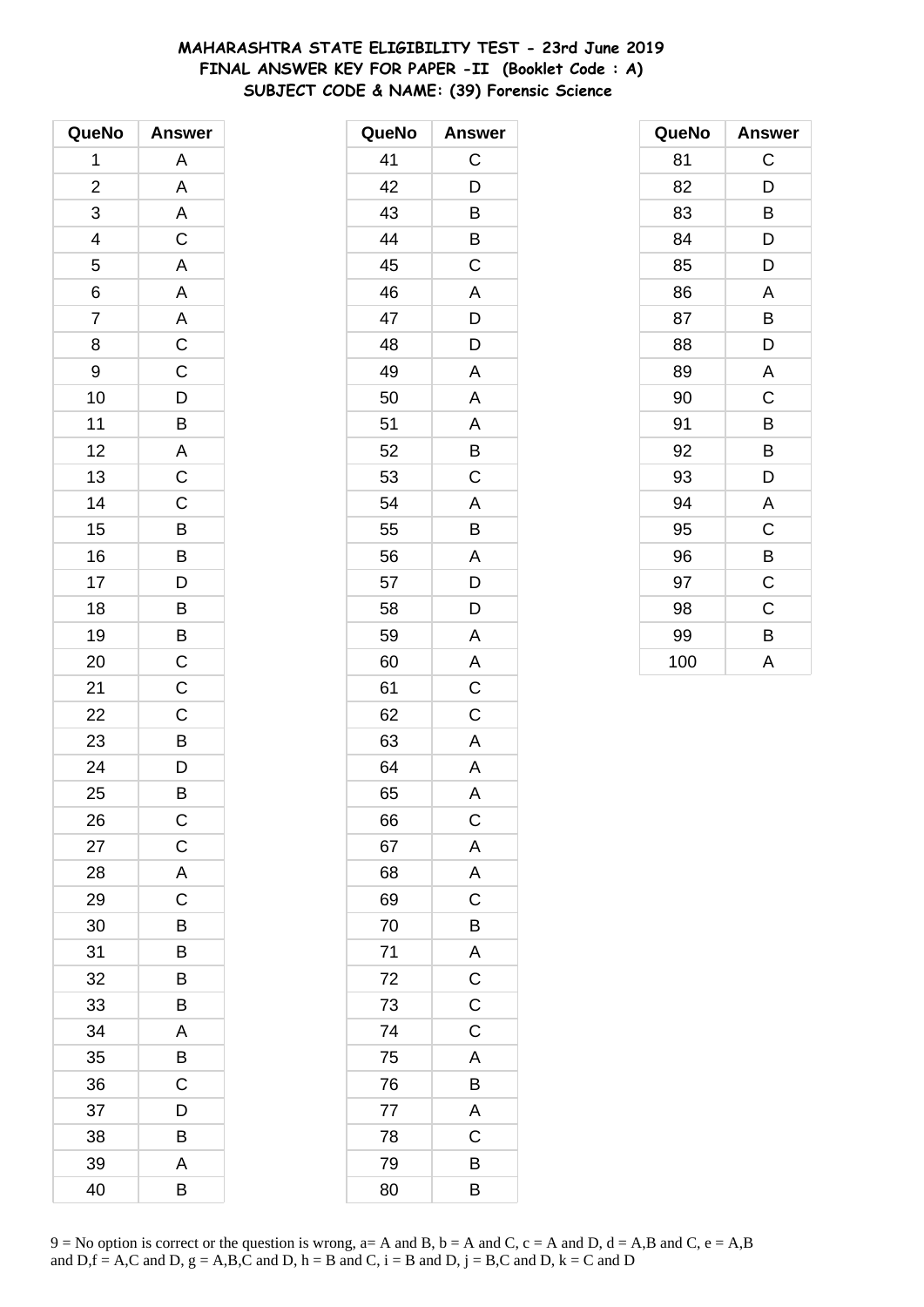# **MAHARASHTRA STATE ELIGIBILITY TEST - 23rd June 2019 FINAL ANSWER KEY FOR PAPER -II (Booklet Code : B) SUBJECT CODE & NAME: (39) Forensic Science**

| QueNo                   | <b>Answer</b>            |
|-------------------------|--------------------------|
| $\overline{\mathbf{1}}$ | $\mathsf C$              |
| $\overline{\mathbf{c}}$ | C                        |
| 3                       | B                        |
| 4                       | $\overline{D}$           |
| 5                       | $\frac{1}{\overline{B}}$ |
| 6                       | $\mathsf{C}$             |
| $\overline{7}$          | C                        |
| 8                       | A                        |
| 9                       | C                        |
| 10                      | B                        |
| 11                      | $\overline{B}$           |
| 12                      | B                        |
| 13                      | $\overline{B}$           |
| 14                      | A                        |
| 15                      | B                        |
| 16                      | $\mathsf C$              |
| 17                      | $\bar{D}$                |
| 18                      | B                        |
| 19                      | A                        |
| 20                      | B                        |
| 21                      | $\mathsf C$              |
| 22                      | D                        |
| 23                      |                          |
| 24                      | $\frac{B}{B}$            |
| 25                      | C                        |
| 26                      | A                        |
| 27                      | D                        |
| 28                      | D                        |
| 29                      | A                        |
| 30                      | A                        |
| 31                      | A                        |
| 32                      | В                        |
| 33                      | C                        |
| 34                      | Α                        |
| 35                      | В                        |
| 36                      | A                        |
| 37                      | D                        |
| 38                      | D                        |
| 39                      | Α                        |
| 40                      | A                        |

| QueNo | <b>Answer</b>           |
|-------|-------------------------|
| 41    | $\mathsf{C}$            |
| 42    | C                       |
| 43    | A                       |
| 44    | A                       |
| 45    | A                       |
| 46    | $\overline{\mathrm{c}}$ |
| 47    | $\overline{\mathsf{A}}$ |
| 48    | A                       |
| 49    | $\mathsf C$             |
| 50    | B                       |
| 51    | A                       |
| 52    | $\overline{\mathbf{C}}$ |
| 53    | $\overline{\mathsf{C}}$ |
| 54    | $\mathsf C$             |
| 55    | A                       |
| 56    | B                       |
| 57    | A                       |
| 58    | C                       |
| 59    | B                       |
| 60    | B                       |
| 61    | C                       |
| 62    | D                       |
| 63    | B                       |
| 64    | D                       |
| 65    | D                       |
| 66    | A                       |
| 67    | B                       |
| 68    | D                       |
| 69    | A                       |
| 70    | C                       |
| 71    | B                       |
| 72    | B                       |
| 73    | D                       |
| 74    | A                       |
| 75    | C                       |
| 76    | B                       |
| 77    | $\mathsf{C}$            |
| 78    | C                       |
| 79    | B                       |
| 80    | A                       |

| QueNo | <b>Answer</b> |
|-------|---------------|
| 81    | Α             |
| 82    | A             |
| 83    | A             |
| 84    | C             |
| 85    | A             |
| 86    | A             |
| 87    | A             |
| 88    | $\mathsf C$   |
| 89    | $\mathsf C$   |
| 90    | D             |
| 91    | B             |
| 92    | A             |
| 93    | $\mathsf C$   |
| 94    | $\mathsf C$   |
| 95    | B             |
| 96    | B             |
| 97    | D             |
| 98    | В             |
| 99    | B             |
| 100   | Ć             |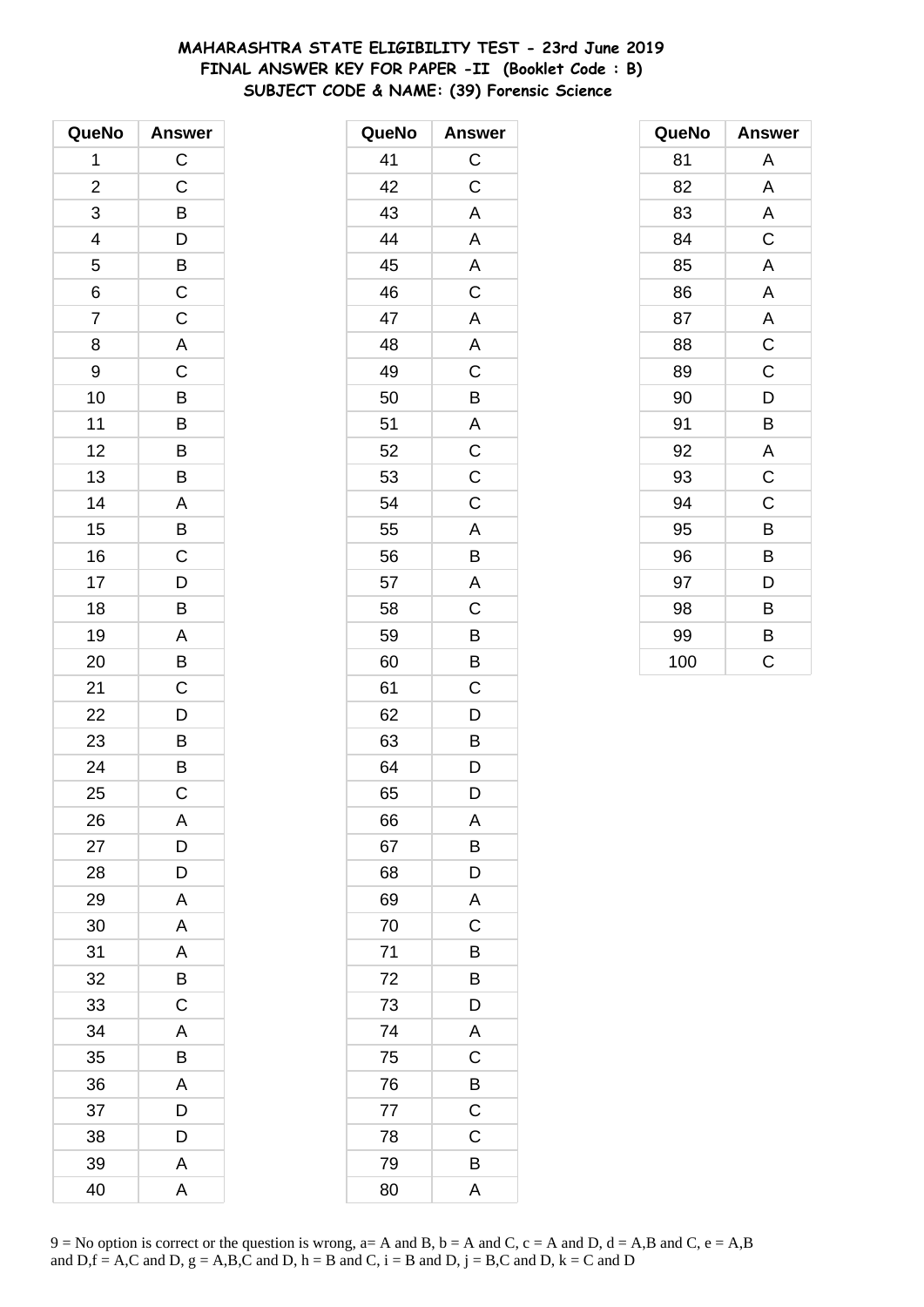# **MAHARASHTRA STATE ELIGIBILITY TEST - 23rd June 2019 FINAL ANSWER KEY FOR PAPER -II (Booklet Code : C) SUBJECT CODE & NAME: (39) Forensic Science**

| QueNo                    | <b>Answer</b>  |
|--------------------------|----------------|
| 1                        | $\mathsf C$    |
| $\overline{\mathbf{c}}$  | $\mathsf{D}$   |
| 3                        | B              |
| $\overline{\mathcal{L}}$ |                |
| $\overline{5}$           | $rac{B}{C}$    |
| 6                        | A              |
| $\overline{7}$           | D              |
| 8                        | D              |
| 9                        | A              |
| 10                       | A              |
| 11                       | $\overline{A}$ |
| 12                       | $\overline{B}$ |
| 13                       | $\overline{C}$ |
| 14                       | A              |
| 15                       | B              |
| 16                       | A              |
| 17                       |                |
| 18                       | $\frac{D}{D}$  |
| 19                       | A              |
| 20                       | A              |
| 21                       | $\mathsf C$    |
| 22                       | C              |
| 23                       | $\overline{A}$ |
| 24                       | $\mathsf{A}$   |
| 25                       | A              |
| 26                       | C              |
| 27                       | A              |
| 28                       | A              |
| 29                       | $\mathsf C$    |
| 30                       | B              |
| 31                       | A              |
| 32                       | $\mathsf{C}$   |
| 33                       | C              |
| 34                       | $\mathsf C$    |
| 35                       | A              |
| 36                       | B              |
| 37                       | A              |
| 38                       | C              |
| 39                       | B              |
| 40                       | В              |

| QueNo | <b>Answer</b>  |
|-------|----------------|
| 41    | C              |
| 42    | D              |
| 43    | B              |
| 44    | D              |
| 45    | D              |
| 46    | A              |
| 47    | B              |
| 48    | D              |
| 49    | A              |
| 50    | C              |
| 51    | Β              |
| 52    | B              |
| 53    | D              |
| 54    | A              |
| 55    | C              |
| 56    | B              |
| 57    | C              |
| 58    | C              |
| 59    | B              |
| 60    | A              |
| 61    | A              |
| 62    | A              |
| 63    | Α              |
| 64    | C              |
| 65    | A              |
| 66    | A              |
| 67    | A              |
| 68    | $\overline{C}$ |
| 69    | $\mathsf C$    |
| 70    | D              |
| 71    | B              |
| 72    | A              |
| 73    | $\mathsf C$    |
| 74    | C              |
| 75    | B              |
| 76    | B              |
| 77    | D              |
| 78    | B              |
| 79    | B              |
| 80    | C              |

| QueNo | <b>Answer</b> |
|-------|---------------|
| 81    | C             |
| 82    | $\mathsf C$   |
| 83    | В             |
| 84    | D             |
| 85    | B             |
| 86    | $\mathsf C$   |
| 87    | $\mathsf C$   |
| 88    | A             |
| 89    | $\mathsf C$   |
| 90    | B             |
| 91    | В             |
| 92    | B             |
| 93    | B             |
| 94    | A             |
| 95    | B             |
| 96    | C             |
| 97    | D             |
| 98    | B             |
| 99    | A             |
| 100   | B             |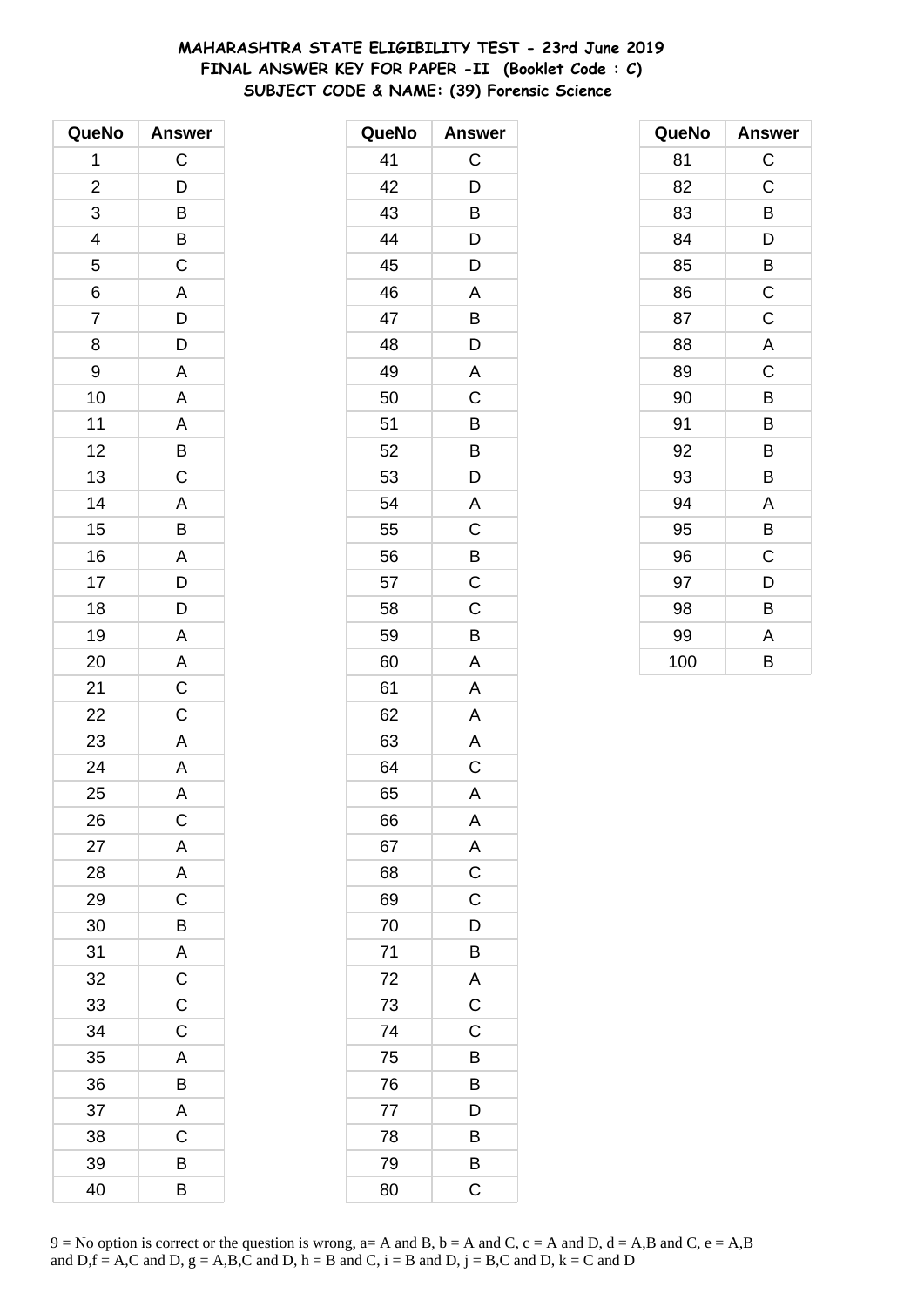# **MAHARASHTRA STATE ELIGIBILITY TEST - 23rd June 2019 FINAL ANSWER KEY FOR PAPER -II (Booklet Code : D) SUBJECT CODE & NAME: (39) Forensic Science**

| QueNo                   | <b>Answer</b>               |
|-------------------------|-----------------------------|
| 1                       | $\mathsf C$                 |
| $\overline{\mathbf{c}}$ | $\mathsf C$                 |
| 3                       | A                           |
| 4                       | $\mathsf{A}$                |
| 5                       | A                           |
| 6                       | $\overline{C}$              |
| $\overline{7}$          | $\overline{\mathsf{A}}$     |
| 8                       | $\overline{\mathsf{A}}$     |
| 9                       | $\mathsf C$                 |
| 10                      | B                           |
| 11                      |                             |
| 12                      |                             |
| 13                      | $\frac{A}{C}$ $\frac{C}{C}$ |
| 14                      |                             |
| 15                      | $\overline{A}$              |
| 16                      | $\overline{B}$              |
| 17                      | $\mathsf{A}$                |
| 18                      | $\overline{C}$              |
| 19                      | $\overline{B}$              |
| 20                      | B                           |
| 21                      | C                           |
| 22                      | D                           |
| 23                      | $\overline{B}$              |
| 24                      | $\overline{D}$              |
| 25                      | D                           |
| 26                      | A                           |
| 27                      | B                           |
| 28                      | D                           |
| 29                      | A                           |
| 30                      | C                           |
| 31                      | B                           |
| 32                      | B                           |
| 33                      | D                           |
| 34                      | A                           |
| 35                      | C                           |
| 36                      | B                           |
| 37                      | C                           |
| 38                      | C                           |
| 39                      | B                           |
| 40                      | Α                           |

| QueNo | <b>Answer</b>  |
|-------|----------------|
| 41    | Α              |
| 42    | A              |
| 43    | A              |
| 44    | C              |
| 45    | A              |
| 46    | A              |
| 47    | A              |
| 48    | $\overline{C}$ |
| 49    | C              |
| 50    | D              |
| 51    | B              |
| 52    | A              |
| 53    | $\mathsf C$    |
| 54    | $\mathsf C$    |
| 55    | B              |
| 56    | B              |
| 57    | D              |
| 58    | B              |
| 59    | B              |
| 60    | $\mathsf C$    |
| 61    | C              |
| 62    | C              |
| 63    | B              |
| 64    | D              |
| 65    | В              |
| 66    | $\mathsf{C}$   |
| 67    | $\overline{C}$ |
| 68    | A              |
| 69    | C              |
| 70    | B              |
| 71    | В              |
| 72    | B              |
| 73    | B              |
| 74    | A              |
| 75    | B              |
| 76    | C              |
| 77    | D              |
| 78    | B              |
| 79    | A              |
| 80    | B              |

| QueNo | <b>Answer</b> |
|-------|---------------|
| 81    | C             |
| 82    | D             |
| 83    | B             |
| 84    | B             |
| 85    | C             |
| 86    | A             |
| 87    | D             |
| 88    | D             |
| 89    | A             |
| 90    | A             |
| 91    | A             |
| 92    | B             |
| 93    | C             |
| 94    | A             |
| 95    | B             |
| 96    | A             |
| 97    | D             |
| 98    | D             |
| 99    | A             |
| 100   | A             |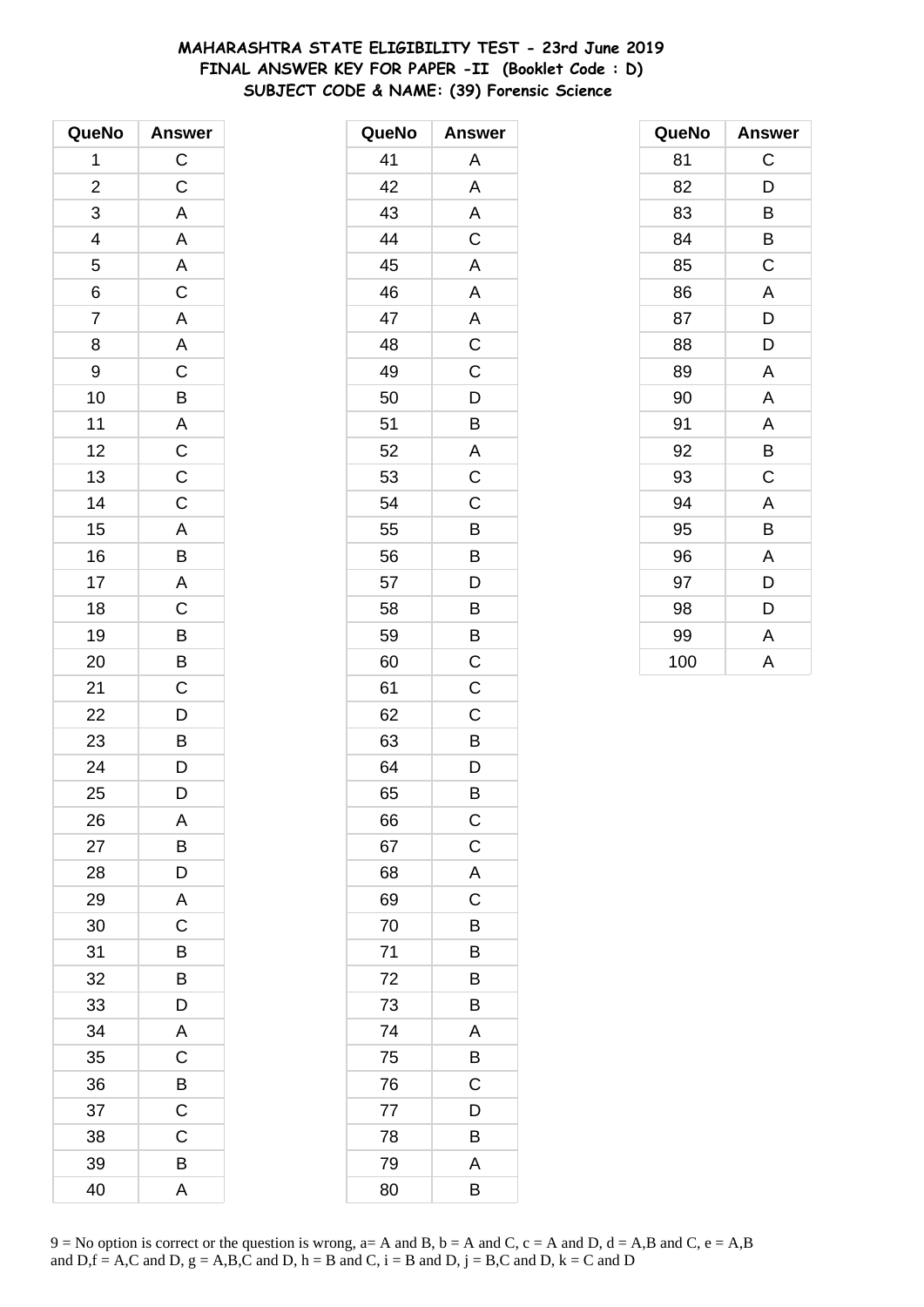# **MAHARASHTRA STATE ELIGIBILITY TEST - 23rd June 2019 FINAL ANSWER KEY FOR PAPER -II (Booklet Code : A) SUBJECT CODE & NAME: (50) Commerce**

| QueNo          | <b>Answer</b>           |
|----------------|-------------------------|
| 1              | B                       |
| $\overline{c}$ | A                       |
| 3              | C                       |
| 4              | B                       |
| 5              | D                       |
| 6              | $\overline{C}$          |
| $\overline{7}$ | $\overline{D}$          |
| 8              | C                       |
| 9              | D                       |
| 10             | B                       |
| 11             | $\mathsf{D}$            |
| 12             | $\overline{D}$          |
| 13             | $\overline{B}$          |
| 14             | C                       |
| 15             | D                       |
| 16             | B                       |
| 17             | D                       |
| 18             | D                       |
| 19             | $\overline{C}$          |
| 20             | A                       |
| 21             | C                       |
| 22             | B                       |
| 23             | $\overline{\mathsf{A}}$ |
| 24             | $\overline{C}$          |
| 25             | B                       |
| 26             | $\mathsf C$             |
| 27             | $\mathsf C$             |
| 28             | D                       |
| 29             | $\mathsf C$             |
| 30             | D                       |
| 31             | A                       |
| 32             | D                       |
| 33             | A                       |
| 34             | B                       |
| 35             | A                       |
| 36             | C                       |
| 37             | D                       |
| 38             | A                       |
| 39             | D                       |
| 40             | A                       |

| QueNo | <b>Answer</b> |
|-------|---------------|
| 41    | Α             |
| 42    | B             |
| 43    | C             |
| 44    | D             |
| 45    | A             |
| 46    | A             |
| 47    | B             |
| 48    | C             |
| 49    | $\mathsf C$   |
| 50    | C             |
| 51    | A             |
| 52    | B             |
| 53    | A             |
| 54    | A             |
| 55    | D             |
| 56    | B             |
| 57    | B             |
| 58    | C             |
| 59    | D             |
| 60    | D             |
| 61    | D             |
| 62    | D             |
| 63    | B             |
| 64    | $\mathsf C$   |
| 65    | A             |
| 66    | B             |
| 67    | D             |
| 68    | D             |
| 69    | A             |
| 70    | $\mathsf C$   |
| 71    | B             |
| 72    | B             |
| 73    | C             |
| 74    | D             |
| 75    | C             |
| 76    | B             |
| 77    | C             |
| 78    | B             |
| 79    | A             |
| 80    | D             |

| QueNo | <b>Answer</b> |
|-------|---------------|
| 81    | Α             |
| 82    | A             |
| 83    | B             |
| 84    | D             |
| 85    | C             |
| 86    | A             |
| 87    | A             |
| 88    | A             |
| 89    | B             |
| 90    | D             |
| 91    | D             |
| 92    | B             |
| 93    | D             |
| 94    | B             |
| 95    | A             |
| 96    | D             |
| 97    | B             |
| 98    | C             |
| 99    | $\mathsf C$   |
| 100   | B             |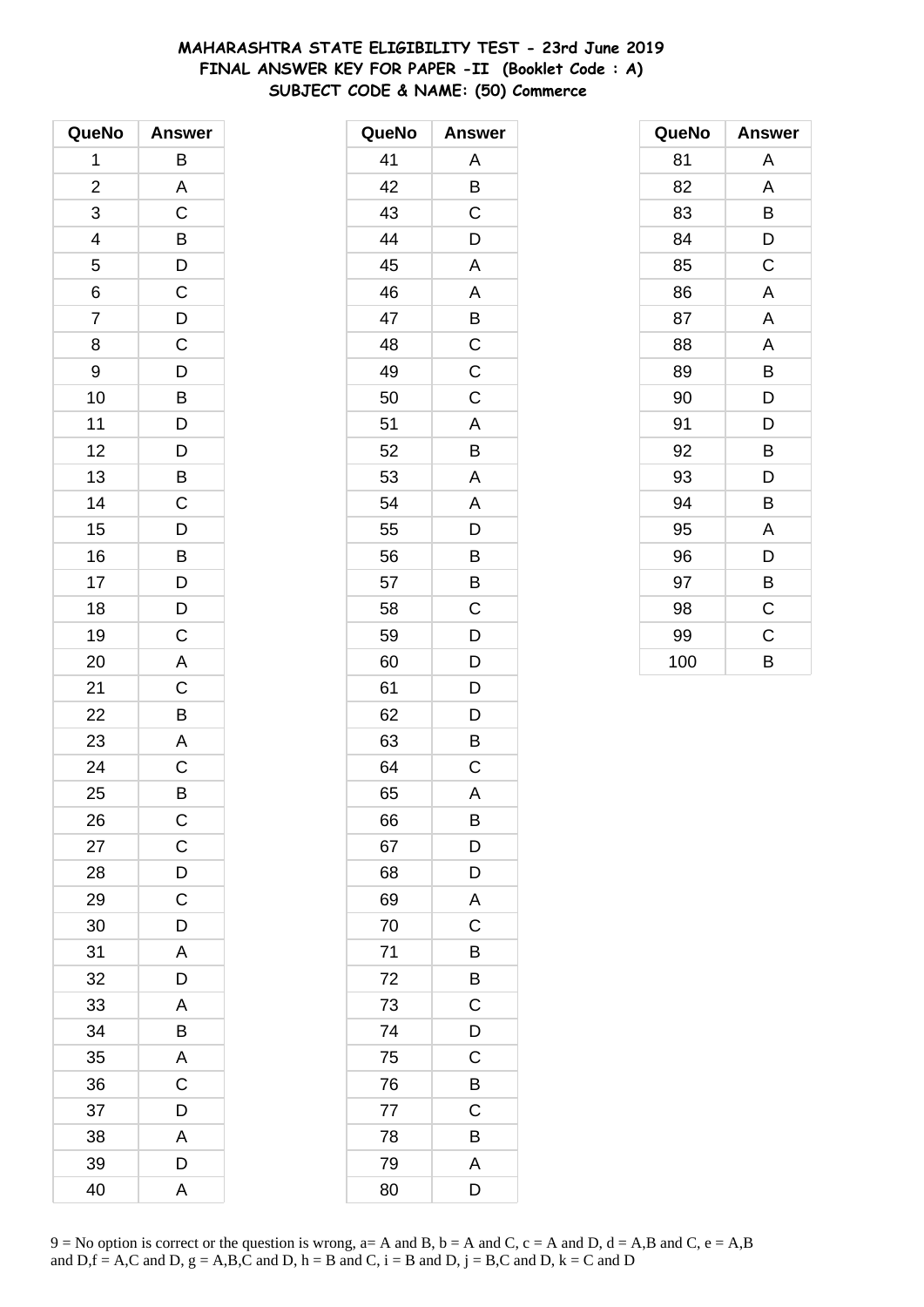# **MAHARASHTRA STATE ELIGIBILITY TEST - 23rd June 2019 FINAL ANSWER KEY FOR PAPER -II (Booklet Code : B) SUBJECT CODE & NAME: (50) Commerce**

| QueNo                   | <b>Answer</b>  |
|-------------------------|----------------|
| 1                       | C              |
| $\overline{\mathbf{c}}$ | B              |
| 3                       | A              |
| 4                       | $\mathsf C$    |
| 5                       | $\overline{B}$ |
| 6                       | $\overline{C}$ |
| $\overline{7}$          | $\overline{C}$ |
| 8                       | $\overline{D}$ |
| 9                       | $\mathsf C$    |
| 10                      | D              |
| 11                      | $\mathsf{A}$   |
| 12                      | D              |
| 13                      | A              |
| 14                      | B              |
| 15                      | $\overline{A}$ |
| 16                      | $\mathsf C$    |
| 17                      | D              |
| 18                      | A              |
| 19                      | D              |
| 20                      | A              |
| 21                      | A              |
| 22                      | B              |
| 23                      | $\mathsf C$    |
| 24                      | D              |
| 25                      | A              |
| 26                      | A              |
| 27                      | B              |
| 28                      | $\mathsf C$    |
| 29                      | $\mathsf C$    |
| 30                      | $\mathsf C$    |
| 31                      | A              |
| 32                      | B              |
| 33                      | A              |
| 34                      | A              |
| 35                      | D              |
| 36                      | В              |
| 37                      | B              |
| 38                      | C              |
| 39                      | D              |
| 40                      | D              |

| QueNo | <b>Answer</b> |
|-------|---------------|
| 41    | D             |
| 42    | D             |
| 43    | B             |
| 44    | C             |
| 45    | A             |
| 46    | B             |
| 47    | D             |
| 48    | D             |
| 49    | A             |
| 50    | C             |
| 51    | B             |
| 52    | B             |
| 53    | C             |
| 54    | D             |
| 55    | C             |
| 56    | B             |
| 57    | C             |
| 58    | B             |
| 59    | A             |
| 60    | D             |
| 61    | A             |
| 62    | A             |
| 63    | Β             |
| 64    | D             |
| 65    | C             |
| 66    | Α             |
| 67    | A             |
| 68    | A             |
| 69    | B             |
| 70    | D             |
| 71    | D             |
| 72    | B             |
| 73    | D             |
| 74    | B             |
| 75    | A             |
| 76    | D             |
| 77    | B             |
| 78    | C             |
| 79    | C             |
| 80    | B             |

| QueNo | <b>Answer</b> |
|-------|---------------|
| 81    | В             |
| 82    | A             |
| 83    | C             |
| 84    | B             |
| 85    | D             |
| 86    | $\mathsf C$   |
| 87    | D             |
| 88    | C             |
| 89    | D             |
| 90    | B             |
| 91    | D             |
| 92    | D             |
| 93    | Β             |
| 94    | C             |
| 95    | D             |
| 96    | B             |
| 97    | D             |
| 98    | D             |
| 99    | C             |
| 100   | A             |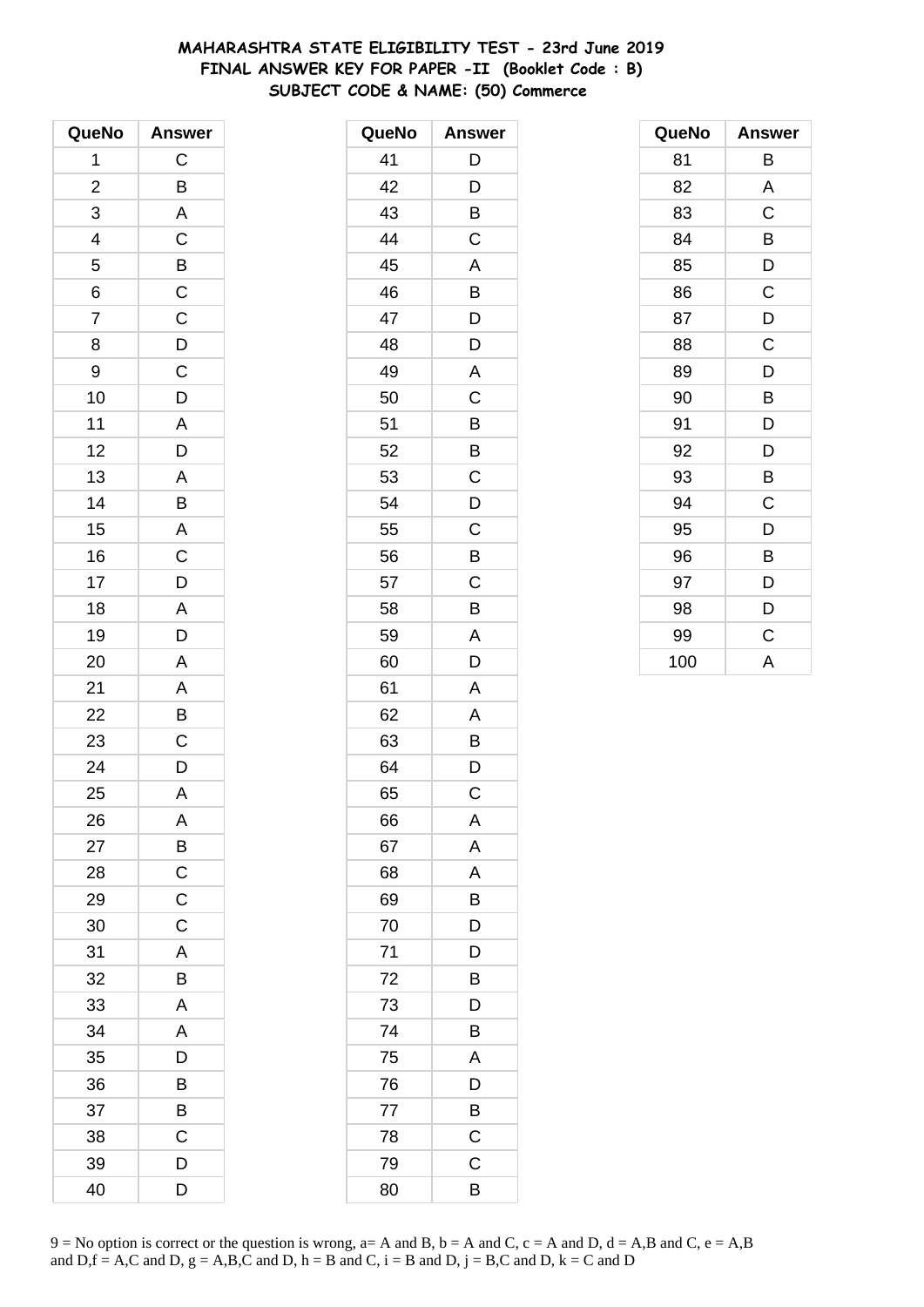# **MAHARASHTRA STATE ELIGIBILITY TEST - 23rd June 2019 FINAL ANSWER KEY FOR PAPER -II (Booklet Code : C) SUBJECT CODE & NAME: (50) Commerce**

| QueNo          | <b>Answer</b>                                      |
|----------------|----------------------------------------------------|
| 1              | Α                                                  |
| $\overline{c}$ | $rac{B}{C}$                                        |
| 3              |                                                    |
| 4              | $\mathsf{D}$                                       |
| 5              | $\overline{\mathsf{A}}$                            |
| $\overline{6}$ | $\overline{A}$                                     |
| $\overline{7}$ |                                                    |
| 8              | $\overline{C}$<br>$\overline{C}$<br>$\overline{C}$ |
| 9              |                                                    |
| 10             |                                                    |
| 11             |                                                    |
| 12             |                                                    |
| 13             | $\frac{A}{B}$                                      |
| 14             |                                                    |
| 15             | $\frac{A}{D}$                                      |
| 16             |                                                    |
| 17             |                                                    |
| 18             | $\frac{B}{C}$                                      |
| 19             | $\frac{1}{D}$                                      |
| 20             | $\overline{D}$                                     |
| 21             | D                                                  |
| 22             | $\overline{D}$                                     |
| 23             | $\mathsf{B}$                                       |
| 24             | $\overline{C}$                                     |
| 25             | Α                                                  |
| 26             | B                                                  |
| 27             | D                                                  |
| 28             | D                                                  |
| 29             | A                                                  |
| 30             | $\overline{C}$                                     |
| 31             | B                                                  |
| 32             | B                                                  |
| 33             | C                                                  |
| 34             | D                                                  |
| 35             | C                                                  |
| 36             | B                                                  |
| 37             | C                                                  |
| 38             | B                                                  |
| 39             | A                                                  |
| 40             | D                                                  |

| QueNo | <b>Answer</b>           |
|-------|-------------------------|
| 41    | А                       |
| 42    | Α                       |
| 43    | Β                       |
| 44    | D                       |
| 45    | $\overline{C}$          |
| 46    | A                       |
| 47    | A                       |
| 48    | A                       |
| 49    | B                       |
| 50    | D                       |
| 51    | D                       |
| 52    | B                       |
| 53    | D                       |
| 54    | Β                       |
| 55    | A                       |
| 56    | D                       |
| 57    | $\overline{B}$          |
| 58    | $\overline{\mathrm{C}}$ |
| 59    | C                       |
| 60    | B                       |
| 61    | B                       |
| 62    | A                       |
| 63    | C                       |
| 64    | B                       |
| 65    | D                       |
| 66    | С                       |
| 67    | D                       |
| 68    | $\mathsf C$             |
| 69    | D                       |
| 70    | B                       |
| 71    | D                       |
| 72    | D                       |
| 73    | B                       |
| 74    | $\mathsf C$             |
| 75    | D                       |
| 76    | B                       |
| 77    | D                       |
| 78    | D                       |
| 79    | $\mathsf{C}$            |
| 80    | A                       |

| QueNo | <b>Answer</b> |
|-------|---------------|
| 81    | C             |
| 82    | B             |
| 83    | A             |
| 84    | $\mathsf C$   |
| 85    | В             |
| 86    | $\mathsf C$   |
| 87    | $\mathsf C$   |
| 88    | D             |
| 89    | C             |
| 90    | D             |
| 91    | A             |
| 92    | D             |
| 93    | A             |
| 94    | В             |
| 95    | A             |
| 96    | C             |
| 97    | D             |
| 98    | A             |
| 99    | D             |
| 100   | A             |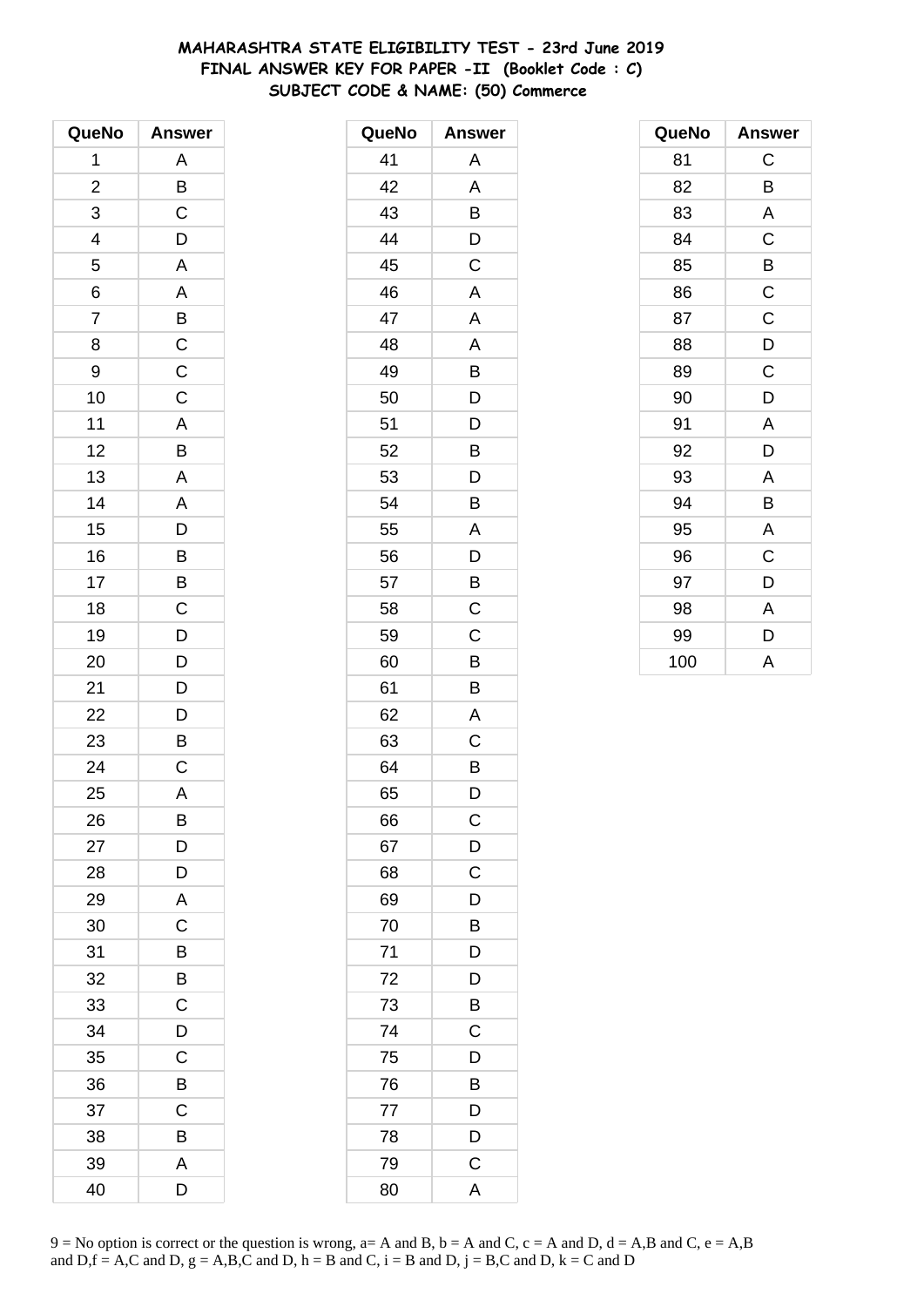# **MAHARASHTRA STATE ELIGIBILITY TEST - 23rd June 2019 FINAL ANSWER KEY FOR PAPER -II (Booklet Code : D) SUBJECT CODE & NAME: (50) Commerce**

| QueNo          | <b>Answer</b>           |
|----------------|-------------------------|
| 1              | D                       |
| $\overline{c}$ | D                       |
| 3              | B                       |
| 4              | $\mathsf C$             |
| 5              | A                       |
| 6              | $\overline{B}$          |
| $\overline{7}$ | $\overline{D}$          |
| 8              | D                       |
| 9              | A                       |
| 10             | C                       |
| 11             | $\overline{B}$          |
| 12             | B                       |
| 13             | $\overline{\mathbf{C}}$ |
| 14             | $\overline{D}$          |
| 15             | C                       |
| 16             | B                       |
| 17             | C                       |
| 18             | B                       |
| 19             | $\mathsf{A}$            |
| 20             | D                       |
| 21             | $\overline{\mathsf{A}}$ |
| 22             | A                       |
| 23             | B                       |
| 24             | D                       |
| 25             | $\mathsf C$             |
| 26             | A                       |
| 27             | A                       |
| 28             | A                       |
| 29             | В                       |
| 30             | D                       |
| 31             | D                       |
| 32             | B                       |
| 33             | D                       |
| 34             | В                       |
| 35             | Α                       |
| 36             | D                       |
| 37             | B                       |
| 38             | C                       |
| 39             | C                       |
| 40             | B                       |

| QueNo | <b>Answer</b>  |
|-------|----------------|
| 41    | Β              |
| 42    | A              |
| 43    | C              |
| 44    | B              |
| 45    | D              |
| 46    | C              |
| 47    | D              |
| 48    | C              |
| 49    | D              |
| 50    | В              |
| 51    | D              |
| 52    | D              |
| 53    | B              |
| 54    | C              |
| 55    | D              |
| 56    | B              |
| 57    | D              |
| 58    | D              |
| 59    | C              |
| 60    | A              |
| 61    | C              |
| 62    | B              |
| 63    | A              |
| 64    | C              |
| 65    | В              |
| 66    | $\mathsf{C}$   |
| 67    | $\overline{C}$ |
| 68    | D              |
| 69    | $\mathsf C$    |
| 70    | D              |
| 71    | A              |
| 72    | D              |
| 73    | A              |
| 74    | B              |
| 75    | A              |
| 76    | C              |
| 77    | D              |
| 78    | A              |
| 79    | D              |
| 80    | A              |

| QueNo | <b>Answer</b> |
|-------|---------------|
| 81    | Α             |
| 82    | В             |
| 83    | C             |
| 84    | D             |
| 85    | A             |
| 86    | A             |
| 87    | В             |
| 88    | $\mathsf C$   |
| 89    | $\mathsf C$   |
| 90    | C             |
| 91    | A             |
| 92    | B             |
| 93    | A             |
| 94    | A             |
| 95    | D             |
| 96    | B             |
| 97    | В             |
| 98    | C             |
| 99    | D             |
| 100   | D             |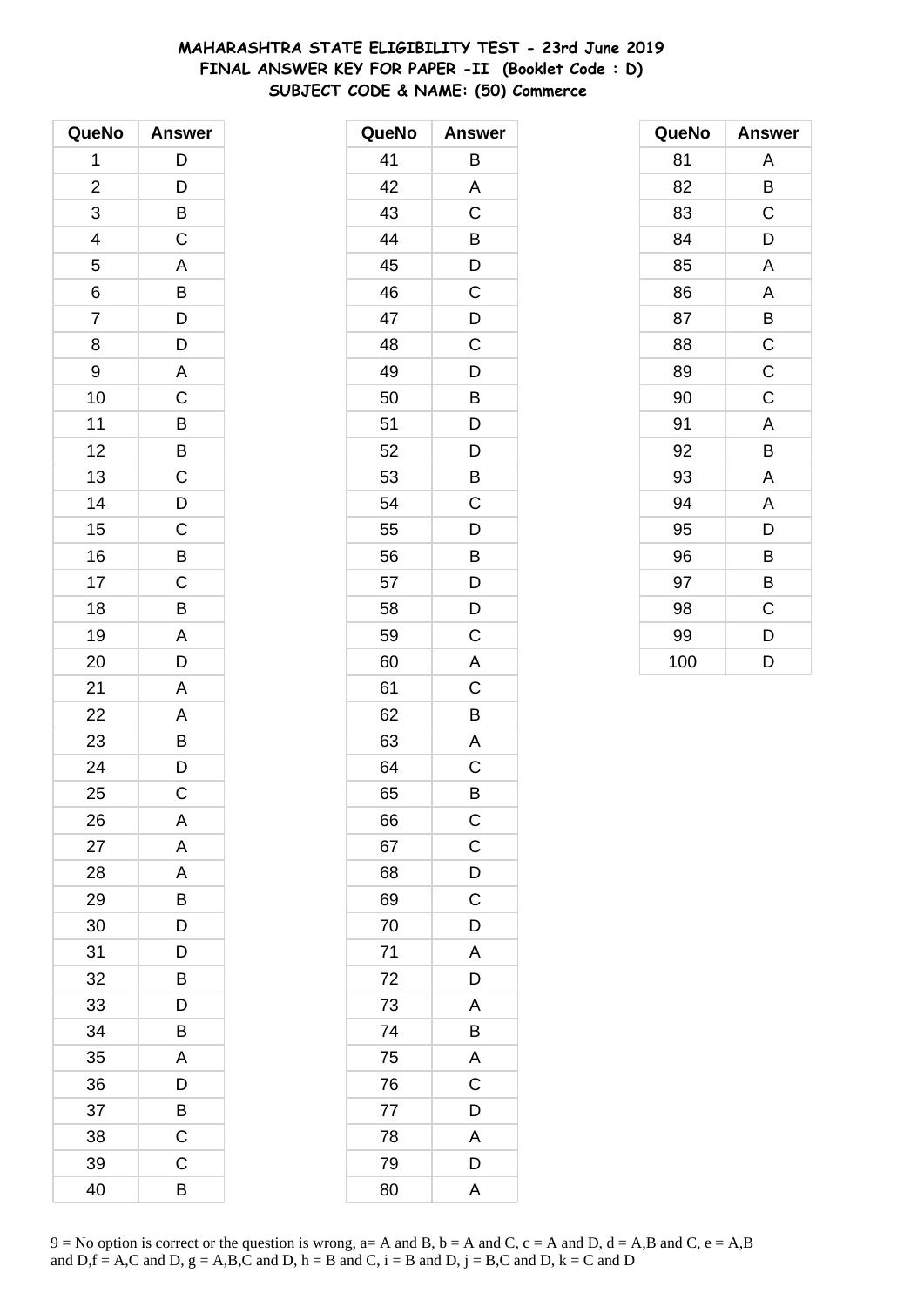# **MAHARASHTRA STATE ELIGIBILITY TEST - 23rd June 2019 FINAL ANSWER KEY FOR PAPER -II (Booklet Code : A) SUBJECT CODE & NAME: (51) Management**

| QueNo                    | <b>Answer</b>           |
|--------------------------|-------------------------|
| 1                        | $\mathsf{D}$            |
| $\overline{\mathbf{c}}$  | $\overline{D}$          |
| 3                        | C                       |
| $\overline{\mathcal{A}}$ | D                       |
| 5                        | A                       |
| 6                        | $\overline{B}$          |
| $\overline{7}$           | $\overline{D}$          |
| 8                        | D                       |
| 9                        | $\mathsf C$             |
| 10                       | A                       |
| 11                       | A                       |
| 12                       | $\overline{B}$          |
| 13                       | B                       |
| 14                       | D                       |
| 15                       | $\overline{\mathsf{A}}$ |
| 16                       | $\mathsf C$             |
| 17                       | B                       |
| 18                       | $\overline{B}$          |
| 19                       | $\overline{\mathsf{B}}$ |
| 20                       | A                       |
| 21                       | D                       |
| 22                       | B                       |
| 23                       | D                       |
| 24                       | $\overline{\mathsf{D}}$ |
| 25                       | B                       |
| 26                       | A                       |
| 27                       | D                       |
| 28                       | B                       |
| 29                       | $\mathsf C$             |
| 30                       | $\overline{\mathsf{A}}$ |
| 31                       | D                       |
| 32                       | D                       |
| 33                       | $\mathsf C$             |
| 34                       | A                       |
| 35                       | B                       |
| 36                       | $\mathsf C$             |
| 37                       | D                       |
| 38                       | D                       |
| 39                       | D                       |
| 40                       | В                       |

| QueNo | <b>Answer</b>           |
|-------|-------------------------|
| 41    | C                       |
| 42    | B                       |
| 43    | D                       |
| 44    | B                       |
| 45    | B                       |
| 46    | A                       |
| 47    | B                       |
| 48    | $\overline{C}$          |
| 49    | $\mathsf C$             |
| 50    | $\mathsf C$             |
| 51    | A                       |
| 52    | $\overline{\mathrm{C}}$ |
| 53    | D                       |
| 54    | A                       |
| 55    | D                       |
| 56    | $\mathsf{C}$            |
| 57    | $\overline{B}$          |
| 58    | C                       |
| 59    | A                       |
| 60    | C                       |
| 61    | D                       |
| 62    | D                       |
| 63    | C                       |
| 64    | A                       |
| 65    | D                       |
| 66    | Α                       |
| 67    | B                       |
| 68    | $\mathsf C$             |
| 69    | $\overline{A}$          |
| 70    | $\overline{C}$          |
| 71    | $\overline{C}$          |
| 72    | C                       |
| 73    | B                       |
| 74    | A                       |
| 75    | B                       |
| 76    | $\overline{D}$          |
| 77    | D                       |
| 78    | D                       |
| 79    | C                       |
| 80    | В                       |

| QueNo | <b>Answer</b> |
|-------|---------------|
| 81    | D             |
| 82    | C             |
| 83    | A             |
| 84    | A             |
| 85    | $\mathsf C$   |
| 86    | A             |
| 87    | $\mathsf C$   |
| 88    | B             |
| 89    | D             |
| 90    | D             |
| 91    | $\mathsf C$   |
| 92    | C             |
| 93    | D             |
| 94    | B             |
| 95    | D             |
| 96    | B             |
| 97    | Α             |
| 98    | A             |
| 99    | A             |
| 100   | C             |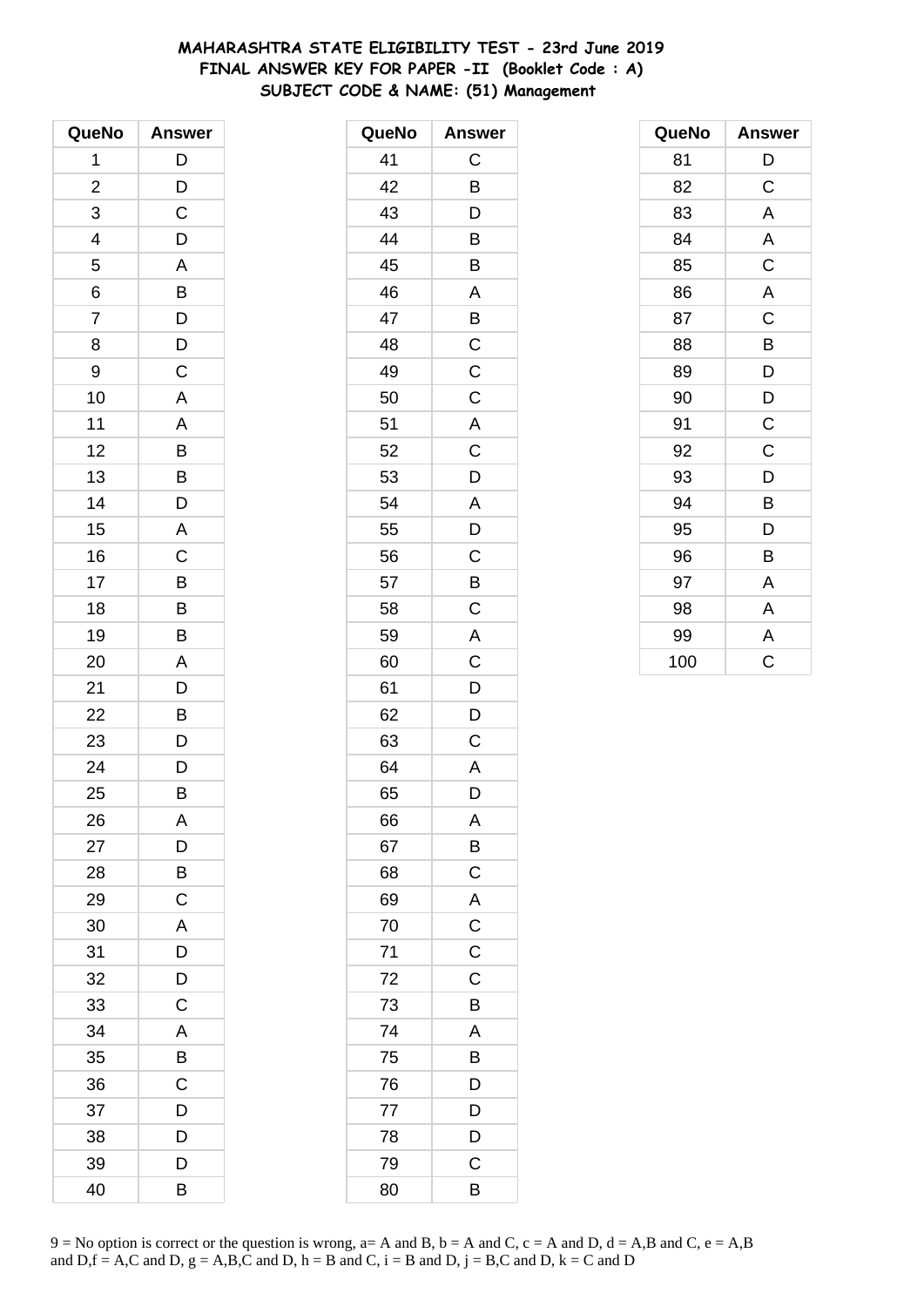# **MAHARASHTRA STATE ELIGIBILITY TEST - 23rd June 2019 FINAL ANSWER KEY FOR PAPER -II (Booklet Code : B) SUBJECT CODE & NAME: (51) Management**

| QueNo                    | <b>Answer</b>           |
|--------------------------|-------------------------|
| 1                        | D                       |
| $\overline{\mathbf{c}}$  | B                       |
| 3                        | D                       |
| $\overline{\mathcal{A}}$ | D                       |
| 5                        | B                       |
| 6                        | A                       |
| $\overline{7}$           | $\overline{D}$          |
| 8                        | B                       |
| 9                        | $\mathsf C$             |
| 10                       | $\mathsf{A}$            |
| 11                       |                         |
| 12                       | $\frac{D}{D}$           |
| 13                       | $\overline{\mathrm{c}}$ |
| 14                       |                         |
| 15                       | $\frac{A}{B}$           |
| 16                       | $\mathsf C$             |
| 17                       |                         |
| 18                       | $\overline{D}$<br>$D$   |
| 19                       | $\overline{D}$          |
| 20                       | B                       |
| 21                       | C                       |
| 22                       | B                       |
| 23                       | D                       |
| 24                       | $\overline{B}$          |
| 25                       | B                       |
| 26                       | A                       |
| 27                       |                         |
| 28                       | $rac{B}{C}$             |
| 29                       | $\mathsf{C}$            |
| 30                       | $\overline{C}$          |
| 31                       | $\overline{A}$          |
| 32                       | $\overline{\mathrm{C}}$ |
| 33                       | D                       |
| 34                       | A                       |
| 35                       | D                       |
| 36                       | $\overline{C}$          |
| 37                       | $\overline{B}$          |
| 38                       | $\mathsf C$             |
| 39                       | $\overline{\mathsf{A}}$ |
| 40                       | C                       |

| QueNo | <b>Answer</b>           |
|-------|-------------------------|
| 41    | D                       |
| 42    | D                       |
| 43    | $\overline{C}$          |
| 44    | $\mathsf{A}$            |
| 45    | $\overline{D}$          |
| 46    | A                       |
| 47    | B                       |
| 48    | C                       |
| 49    | A                       |
| 50    | $\overline{\mathbf{C}}$ |
| 51    | $\overline{C}$          |
| 52    | $\mathsf C$             |
| 53    | B                       |
| 54    | A                       |
| 55    | B                       |
| 56    |                         |
| 57    | $\frac{D}{D}$           |
| 58    |                         |
| 59    | C                       |
| 60    | B                       |
| 61    | D                       |
| 62    | $\mathsf C$             |
| 63    | Α                       |
| 64    | $\overline{\mathsf{A}}$ |
| 65    | C                       |
| 66    | Α                       |
| 67    | $\mathsf C$             |
| 68    | B                       |
| 69    | $\frac{1}{D}$           |
| 70    | $\frac{D}{C}$           |
| 71    |                         |
| 72    | C                       |
| 73    | D                       |
| 74    | B                       |
| 75    | D                       |
| 76    | B                       |
| 77    | A                       |
| 78    | A                       |
| 79    | A                       |
| 80    | $\mathsf C$             |

| QueNo | <b>Answer</b> |
|-------|---------------|
| 81    | D             |
| 82    | D             |
| 83    | C             |
| 84    | D             |
| 85    | A             |
| 86    | В             |
| 87    | D             |
| 88    | D             |
| 89    | C             |
| 90    | A             |
| 91    | A             |
| 92    | B             |
| 93    | В             |
| 94    | D             |
| 95    | A             |
| 96    | C             |
| 97    | B             |
| 98    | B             |
| 99    | В             |
| 100   | A             |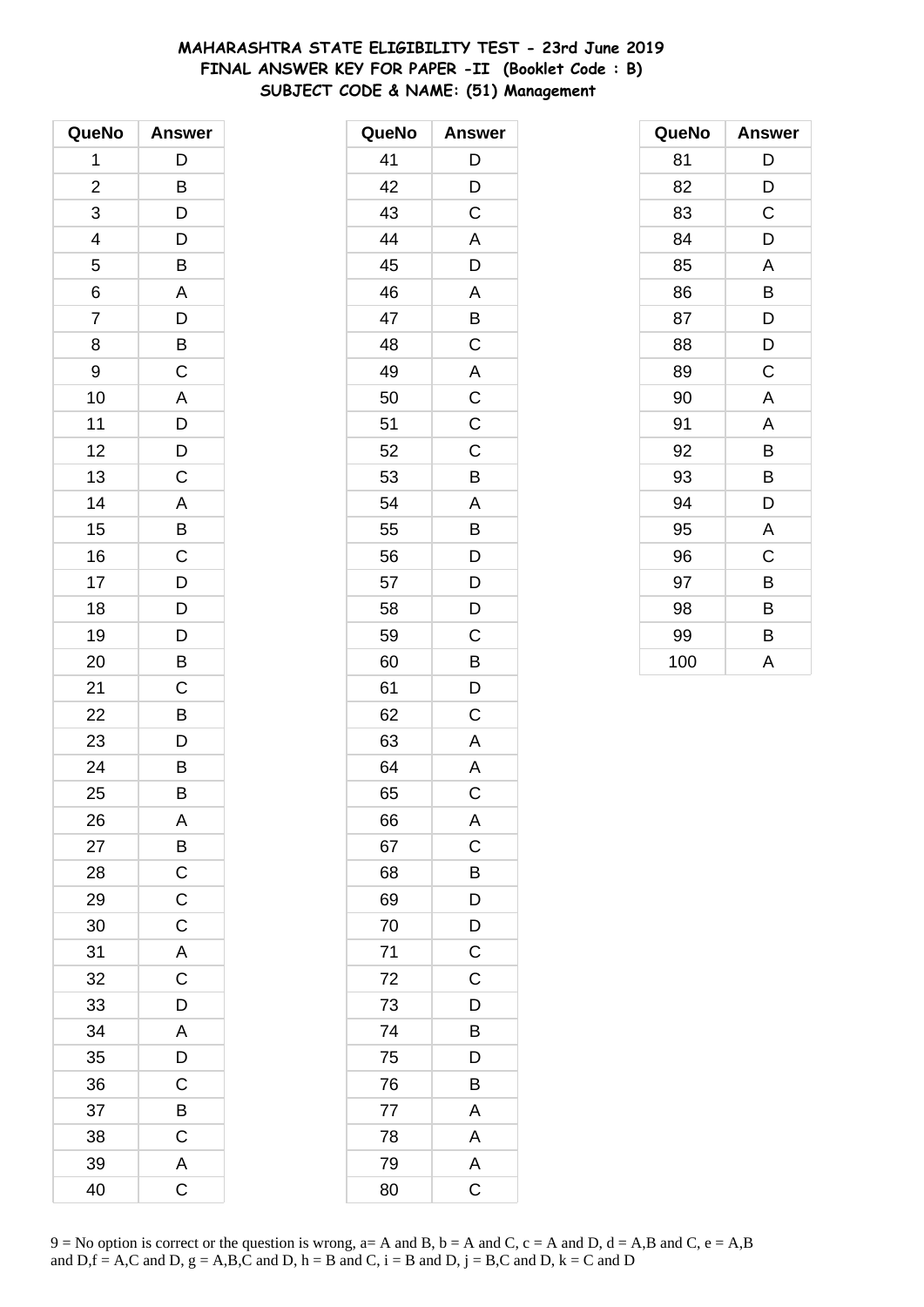# **MAHARASHTRA STATE ELIGIBILITY TEST - 23rd June 2019 FINAL ANSWER KEY FOR PAPER -II (Booklet Code : C) SUBJECT CODE & NAME: (51) Management**

| QueNo                   | <b>Answer</b>   |
|-------------------------|-----------------|
| 1                       | $\mathsf C$     |
| $\overline{\mathbf{c}}$ | $\overline{B}$  |
| 3                       | D               |
|                         |                 |
| $\frac{4}{5}$           | $\frac{B}{B}$   |
| $\overline{6}$          | $\overline{A}$  |
| $\overline{7}$          |                 |
| 8                       |                 |
| 9                       | $\overline{BC}$ |
| 10                      | $\frac{1}{C}$   |
| 11                      |                 |
| 12                      |                 |
| 13                      | $\frac{A}{C}$   |
| 14                      |                 |
| 15                      | $rac{A}{D}$     |
| 16                      |                 |
| 17                      |                 |
| 18                      | $rac{C}{C}$     |
| 19                      |                 |
| 20                      | $rac{A}{C}$     |
| 21                      |                 |
| 22                      | $\frac{D}{D}$   |
| 23                      | $\mathsf C$     |
| 24                      | $\overline{A}$  |
| 25                      | D               |
| 26                      | A               |
| 27                      | B               |
| 28                      | $\mathsf{C}$    |
| 29                      | $\overline{A}$  |
| 30                      | $\overline{C}$  |
| 31                      | $\overline{C}$  |
| 32                      | $\mathsf C$     |
| 33                      | B               |
| 34                      | A               |
| 35                      | B               |
| 36                      | $\overline{D}$  |
| 37                      | D               |
| 38                      | D               |
| 39                      | C               |
| 40                      | B               |

| QueNo | <b>Answer</b> |
|-------|---------------|
| 41    | D             |
| 42    | C             |
| 43    | A             |
| 44    | A             |
| 45    | C             |
| 46    | A             |
| 47    | C             |
| 48    | B             |
| 49    | D             |
| 50    | D             |
| 51    | С             |
| 52    | C             |
| 53    | D             |
| 54    | B             |
| 55    | D             |
| 56    | B             |
| 57    | A             |
| 58    | Α             |
| 59    | A             |
| 60    | C             |
| 61    | D             |
| 62    | D             |
| 63    | С             |
| 64    | D             |
| 65    | A             |
| 66    | B             |
| 67    | D             |
| 68    | D             |
| 69    | C             |
| 70    | A             |
| 71    | A             |
| 72    | B             |
| 73    | B             |
| 74    | D             |
| 75    | A             |
| 76    | C             |
| 77    | B             |
| 78    | B             |
| 79    | B             |
| 80    | A             |

| QueNo | <b>Answer</b> |
|-------|---------------|
| 81    | D             |
| 82    | B             |
| 83    | D             |
| 84    | D             |
| 85    | B             |
| 86    | A             |
| 87    | D             |
| 88    | B             |
| 89    | C             |
| 90    | A             |
| 91    | D             |
| 92    | D             |
| 93    | C             |
| 94    | A             |
| 95    | B             |
| 96    | C             |
| 97    | D             |
| 98    | D             |
| 99    | D             |
| 100   | B             |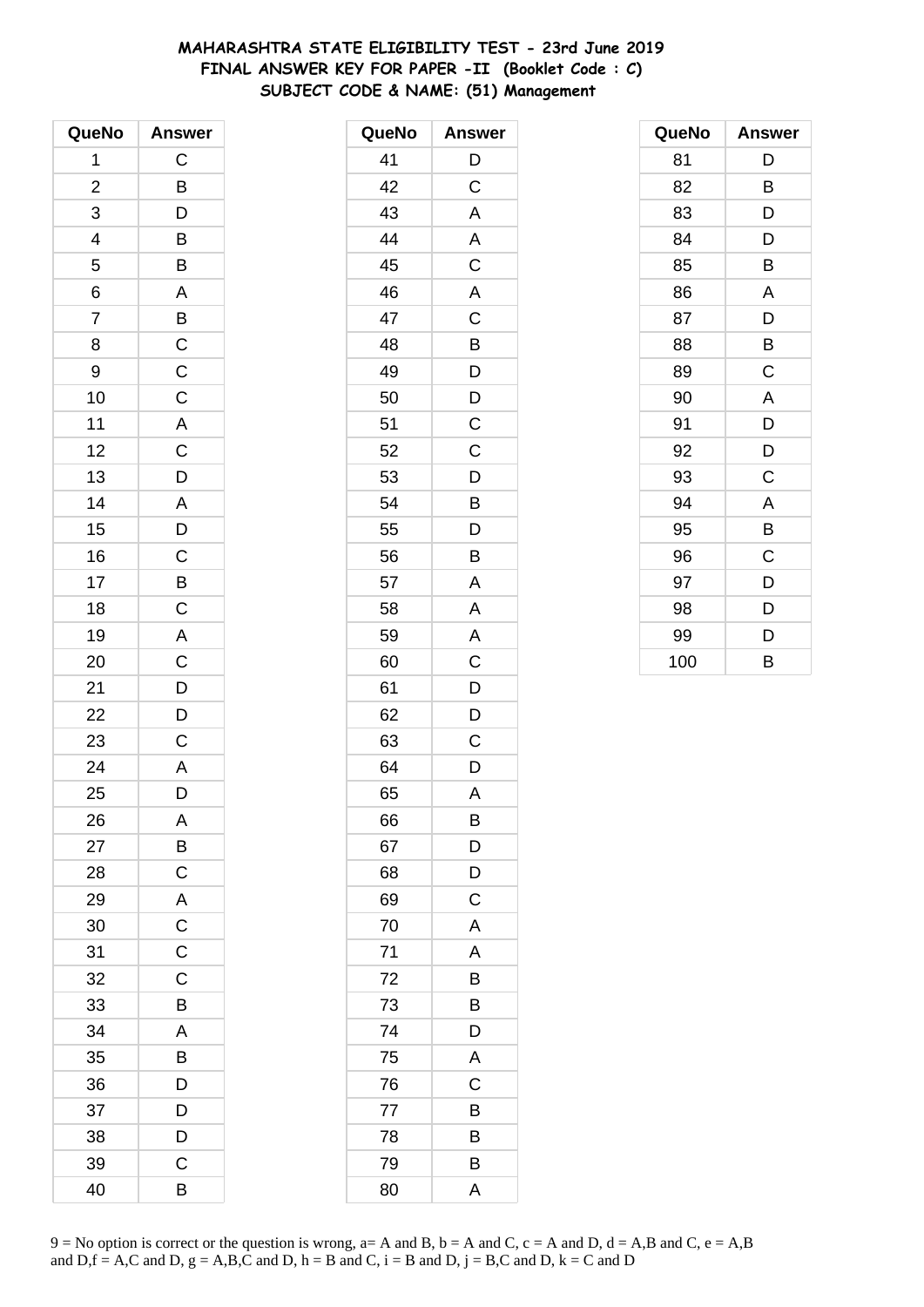# **MAHARASHTRA STATE ELIGIBILITY TEST - 23rd June 2019 FINAL ANSWER KEY FOR PAPER -II (Booklet Code : D) SUBJECT CODE & NAME: (51) Management**

| QueNo                    | <b>Answer</b>                                |
|--------------------------|----------------------------------------------|
| 1                        | $\mathsf{D}$                                 |
| $\overline{\mathbf{c}}$  | $\overline{D}$                               |
| 3                        | $\mathsf C$                                  |
| $\overline{\mathcal{L}}$ | $\mathsf{A}$                                 |
| 5                        | $\frac{1}{D}$                                |
| $\overline{6}$           | $\overline{A}$                               |
| $\overline{7}$           |                                              |
| 8                        | $\frac{B}{C}$                                |
| 9                        | $\mathsf{A}$                                 |
| 10                       | $\overline{\mathbf{C}}$                      |
| 11                       | $\overline{\mathsf{C}}$                      |
| 12                       | $\overline{C}$                               |
| 13                       | $\overline{B}$                               |
| 14                       |                                              |
| 15                       | $\frac{A}{B}$                                |
| 16                       |                                              |
| 17                       |                                              |
| 18                       | $\begin{array}{c}\nD \\ D \\ D\n\end{array}$ |
| 19                       | $\overline{C}$                               |
| 20                       | $\overline{B}$                               |
| 21                       |                                              |
| 22                       | $\frac{D}{C}$                                |
| 23                       | A                                            |
| 24                       | $\overline{A}$                               |
| 25                       | $\overline{C}$                               |
| 26                       | A                                            |
| 27                       | $\mathsf C$                                  |
| 28                       | B                                            |
| 29                       | $\overline{D}$                               |
| 30                       | $\overline{D}$                               |
| 31                       | $\overline{\mathrm{c}}$                      |
| 32                       | $\mathsf C$                                  |
| 33                       | D                                            |
| 34                       | B                                            |
| 35                       | D                                            |
| 36                       | B                                            |
| 37                       | A                                            |
| 38                       | A                                            |
| 39                       | A                                            |
| 40                       | C                                            |

| QueNo | <b>Answer</b> |
|-------|---------------|
| 41    | D             |
| 42    | D             |
| 43    | C             |
| 44    | D             |
| 45    | A             |
| 46    | Β             |
| 47    | D             |
| 48    | D             |
| 49    | C             |
| 50    | A             |
| 51    | Α             |
| 52    | B             |
| 53    | B             |
| 54    | D             |
| 55    | A             |
| 56    | C             |
| 57    | B             |
| 58    | B             |
| 59    | B             |
| 60    | A             |
| 61    | D             |
| 62    | B             |
| 63    | D             |
| 64    | D             |
| 65    | В             |
| 66    | Α             |
| 67    | D             |
| 68    | B             |
| 69    | C             |
| 70    | A             |
| 71    | D             |
| 72    | D             |
| 73    | $\mathsf C$   |
| 74    | A             |
| 75    | B             |
| 76    | C             |
| 77    | D             |
| 78    | D             |
| 79    | D             |
| 80    | B             |

| QueNo | <b>Answer</b> |
|-------|---------------|
| 81    | C             |
| 82    | B             |
| 83    | D             |
| 84    | B             |
| 85    | B             |
| 86    | A             |
| 87    | B             |
| 88    | $\mathsf C$   |
| 89    | $\mathsf C$   |
| 90    | C             |
| 91    | A             |
| 92    | C             |
| 93    | D             |
| 94    | A             |
| 95    | D             |
| 96    | C             |
| 97    | В             |
| 98    | C             |
| 99    | A             |
| 100   | Ć             |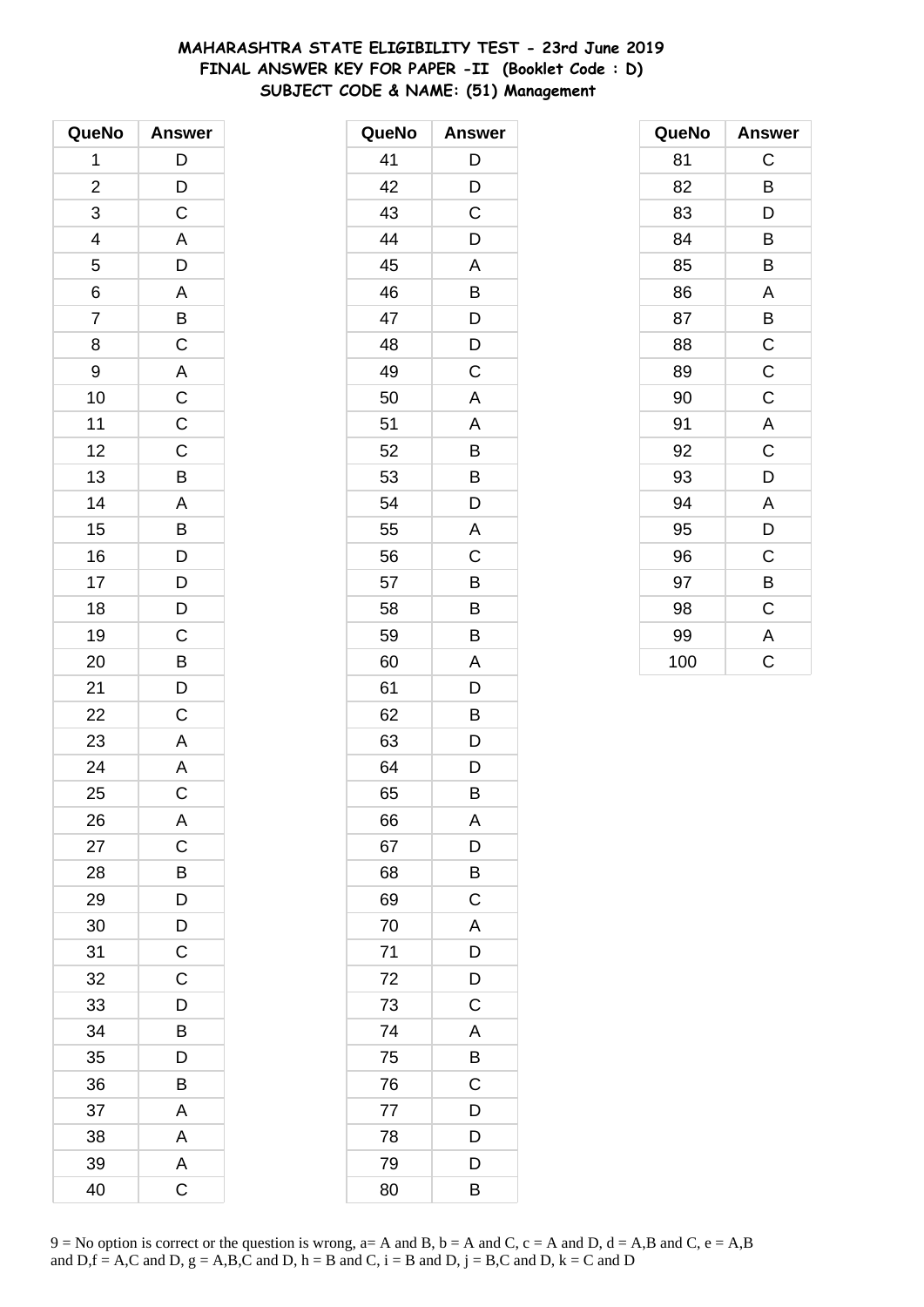# **MAHARASHTRA STATE ELIGIBILITY TEST - 23rd June 2019 FINAL ANSWER KEY FOR PAPER -II (Booklet Code : A) SUBJECT CODE & NAME: (60) Law**

| QueNo          | <b>Answer</b>           |
|----------------|-------------------------|
| 1              | $\mathsf C$             |
| $\overline{c}$ | $\mathsf C$             |
| 3              | D                       |
| 4              | A                       |
| 5              | A                       |
| 6              |                         |
| $\overline{7}$ | $\frac{D}{B}$           |
| 8              | $\overline{\mathsf{A}}$ |
| 9              | $\mathsf C$             |
| 10             | D                       |
| 11             | A                       |
| 12             | B                       |
| 13             | $\overline{c}$          |
| 14             | B                       |
| 15             | A                       |
| 16             | $\mathsf C$             |
| 17             | $\mathsf C$             |
| 18             | $\overline{C}$          |
| 19             | D                       |
| 20             | A                       |
| 21             | B                       |
| 22             | B                       |
| 23             | B                       |
| 24             | $\overline{\mathrm{c}}$ |
| 25             | $\mathsf C$             |
| 26             | D                       |
| 27             | C                       |
| 28             | A                       |
| 29             | C                       |
| 30             | В                       |
| 31             | B                       |
| 32             | D                       |
| 33             | B                       |
| 34             | D                       |
| 35             | Ć                       |
| 36             | В                       |
| 37             | Ċ                       |
| 38             | B                       |
| 39             | A                       |
| 40             | D                       |

| QueNo | <b>Answer</b>  |
|-------|----------------|
| 41    | B              |
| 42    | B              |
| 43    | C              |
| 44    | $\mathsf C$    |
| 45    | C              |
| 46    | D              |
| 47    | C              |
| 48    | D              |
| 49    | D              |
| 50    | B              |
| 51    | Α              |
| 52    | C              |
| 53    | A              |
| 54    | D              |
| 55    | B              |
| 56    | D              |
| 57    | D              |
| 58    | B              |
| 59    | C              |
| 60    | B              |
| 61    | C              |
| 62    | B              |
| 63    | D              |
| 64    | A              |
| 65    | D              |
| 66    | C              |
| 67    | B              |
| 68    | A              |
| 69    | D              |
| 70    | B              |
| 71    | B              |
| 72    | A              |
| 73    | $\overline{C}$ |
| 74    | C              |
| 75    | D              |
| 76    | D              |
| 77    | C              |
| 78    | B              |
| 79    | B              |
| 80    | D              |

| QueNo | <b>Answer</b> |
|-------|---------------|
| 81    | C             |
| 82    | A             |
| 83    | В             |
| 84    | C             |
| 85    | C             |
| 86    | D             |
| 87    | B             |
| 88    | A             |
| 89    | В             |
| 90    | B             |
| 91    | B             |
| 92    | B             |
| 93    | D             |
| 94    | B             |
| 95    | A             |
| 96    | D             |
| 97    | D             |
| 98    | B             |
| 99    | A             |
| 100   | B             |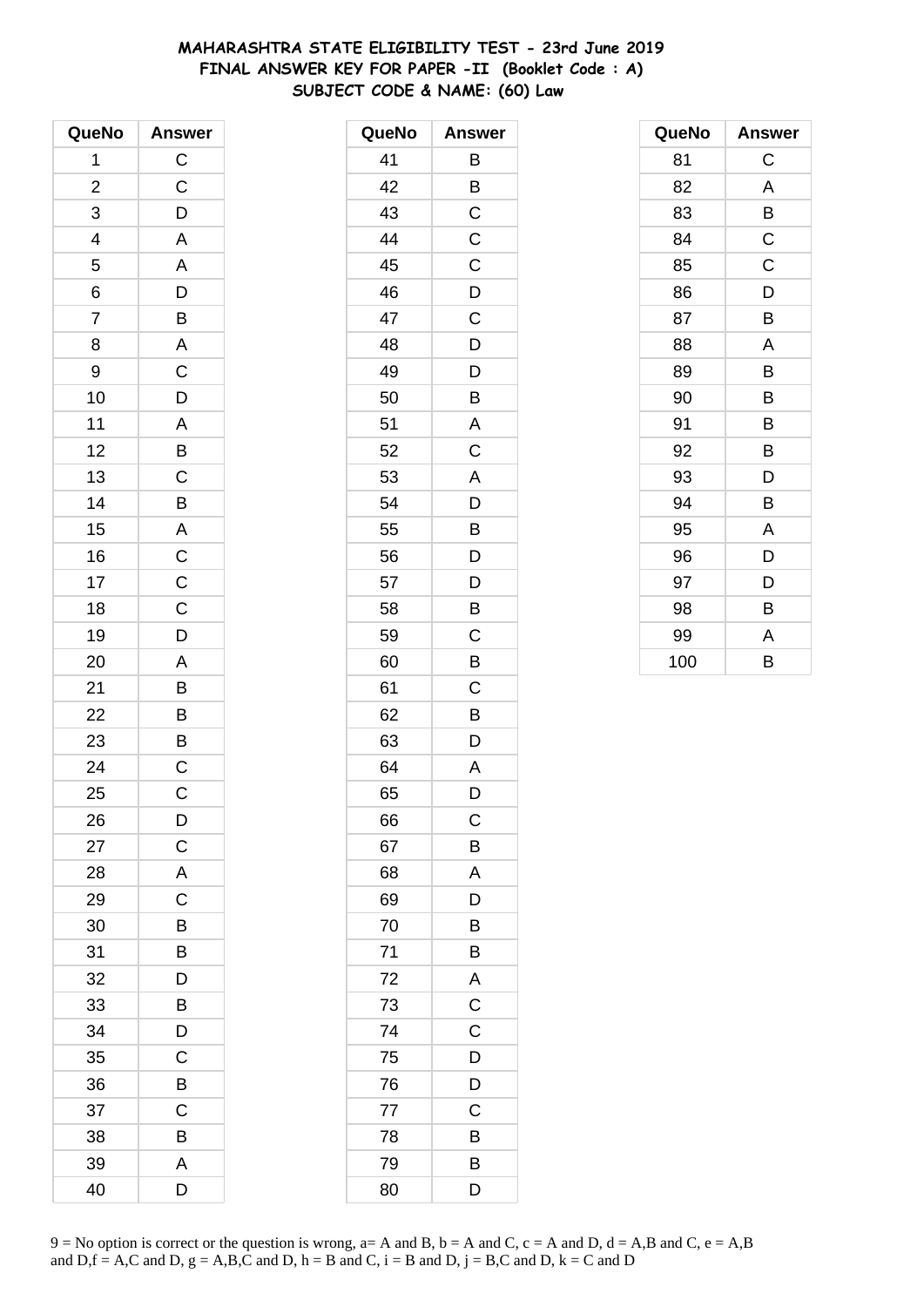# **MAHARASHTRA STATE ELIGIBILITY TEST - 23rd June 2019 FINAL ANSWER KEY FOR PAPER -II (Booklet Code : B) SUBJECT CODE & NAME: (60) Law**

| QueNo                   | <b>Answer</b>           |
|-------------------------|-------------------------|
| 1                       | В                       |
| $\overline{\mathbf{c}}$ | B                       |
| 3                       | B                       |
| 4                       | $\mathsf{C}$            |
| 5                       | $\mathsf C$             |
| 6                       | $\overline{D}$          |
| $\overline{7}$          | $\overline{\mathbf{C}}$ |
| 8                       | A                       |
| 9                       | C                       |
| 10                      | B                       |
| 11                      | B                       |
| 12                      | $\overline{\mathsf{D}}$ |
| 13                      | $\mathsf{B}$            |
| 14                      | D                       |
| 15                      | C                       |
| 16                      | B                       |
| 17                      | $\mathsf C$             |
| 18                      | B                       |
| 19                      | A                       |
| 20                      | D                       |
| 21                      | B                       |
| 22                      | B                       |
| 23                      | $\mathsf C$             |
| 24                      | $\mathsf{C}$            |
| 25                      | C                       |
| 26                      | D                       |
| 27                      | C                       |
| 28                      | D                       |
| 29                      | D                       |
| 30                      | B                       |
| 31                      | A                       |
| 32                      | C                       |
| 33                      | A                       |
| 34                      | D                       |
| 35                      | В                       |
| 36                      | D                       |
| 37                      | D                       |
| 38                      | B                       |
| 39                      | C                       |
| 40                      | В                       |

| QueNo | <b>Answer</b>  |
|-------|----------------|
| 41    | $\mathsf C$    |
| 42    | B              |
| 43    | D              |
| 44    | A              |
| 45    | D              |
| 46    | C              |
| 47    | B              |
| 48    | A              |
| 49    | D              |
| 50    | B              |
| 51    | Β              |
| 52    | A              |
| 53    | $\mathsf C$    |
| 54    | $\mathsf C$    |
| 55    | D              |
| 56    | D              |
| 57    | C              |
| 58    | B              |
| 59    | B              |
| 60    | D              |
| 61    | C              |
| 62    | A              |
| 63    | Β              |
| 64    | $\overline{C}$ |
| 65    | $\mathsf C$    |
| 66    | D              |
| 67    | Β              |
| 68    | A              |
| 69    | Β              |
| 70    | В              |
| 71    | в              |
| 72    | B              |
| 73    | D              |
| 74    | B              |
| 75    | A              |
| 76    | D              |
| 77    | D              |
| 78    | Β              |
| 79    | A              |
| 80    | В              |

| QueNo | <b>Answer</b> |
|-------|---------------|
| 81    | $\mathsf C$   |
| 82    | C             |
| 83    | D             |
| 84    | A             |
| 85    | A             |
| 86    | D             |
| 87    | B             |
| 88    | A             |
| 89    | C             |
| 90    | D             |
| 91    | A             |
| 92    | B             |
| 93    | C             |
| 94    | B             |
| 95    | A             |
| 96    | C             |
| 97    | C             |
| 98    | C             |
| 99    | D             |
| 100   | A             |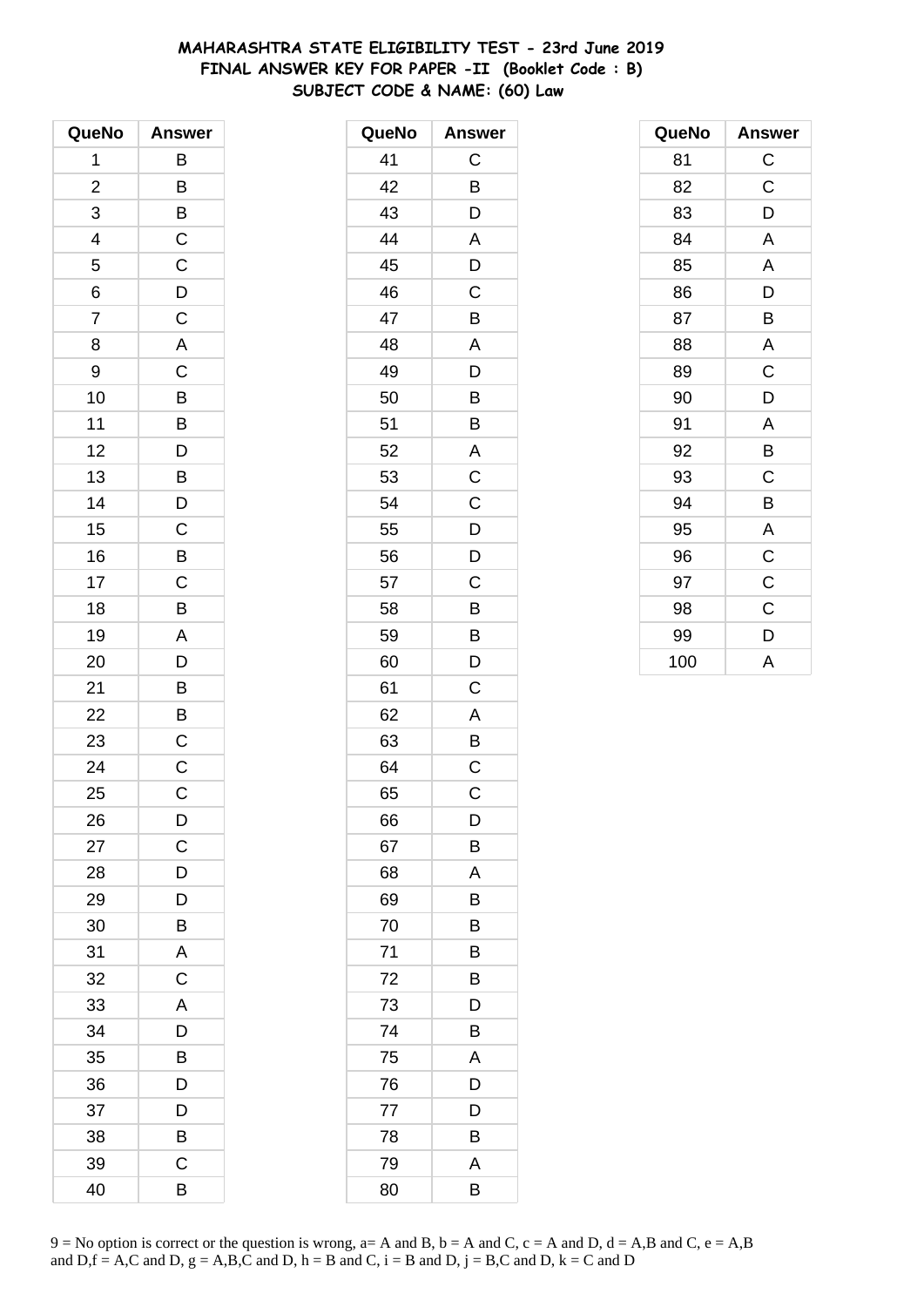# **MAHARASHTRA STATE ELIGIBILITY TEST - 23rd June 2019 FINAL ANSWER KEY FOR PAPER -II (Booklet Code : C) SUBJECT CODE & NAME: (60) Law**

| QueNo                    | <b>Answer</b>                                                         |
|--------------------------|-----------------------------------------------------------------------|
| 1                        | B                                                                     |
| $\overline{\mathbf{c}}$  |                                                                       |
| 3                        | $rac{B}{C}$                                                           |
| $\overline{\mathcal{A}}$ | $\mathsf{C}$                                                          |
| 5                        | $\overline{C}$                                                        |
| 6                        | $\overline{D}$                                                        |
| $\overline{7}$           | $\frac{1}{C}$                                                         |
| 8                        | $\overline{D}$                                                        |
| 9                        | D                                                                     |
| 10                       | B                                                                     |
| 11                       | $\overline{A}$                                                        |
| 12                       | $\overline{C}$                                                        |
| 13                       | A                                                                     |
| 14                       | D                                                                     |
| 15                       | $\overline{B}$                                                        |
| 16                       |                                                                       |
| 17                       |                                                                       |
| 18                       | $\begin{array}{c} \mathsf{D} \\ \mathsf{D} \\ \mathsf{B} \end{array}$ |
| 19                       | $\overline{C}$                                                        |
| 20                       | B                                                                     |
| 21                       | C                                                                     |
| 22                       | B                                                                     |
| 23                       | D                                                                     |
| 24                       | $\overline{A}$                                                        |
| 25                       | D                                                                     |
| 26                       | $\mathsf C$                                                           |
| 27                       | B                                                                     |
| 28                       | A                                                                     |
| 29                       | D                                                                     |
| 30                       | B                                                                     |
| 31                       | B                                                                     |
| 32                       | A                                                                     |
| 33                       | $\overline{C}$                                                        |
| 34                       | $\mathsf C$                                                           |
| 35                       | D                                                                     |
| 36                       | D                                                                     |
| 37                       | C                                                                     |
| 38                       | B                                                                     |
| 39                       | B                                                                     |
| 40                       | D                                                                     |

| QueNo | <b>Answer</b> |
|-------|---------------|
| 41    | C             |
| 42    | A             |
| 43    | B             |
| 44    | C             |
| 45    | C             |
| 46    | D             |
| 47    | B             |
| 48    | A             |
| 49    | Β             |
| 50    | B             |
| 51    | B             |
| 52    | B             |
| 53    | D             |
| 54    | B             |
| 55    | A             |
| 56    | D             |
| 57    | D             |
| 58    | B             |
| 59    | A             |
| 60    | B             |
| 61    | C             |
| 62    | Ċ             |
| 63    | D             |
| 64    | A             |
| 65    | A             |
| 66    | D             |
| 67    | B             |
| 68    | A             |
| 69    | $\mathsf C$   |
| 70    | D             |
| 71    | A             |
| 72    | B             |
| 73    | C             |
| 74    | B             |
| 75    | A             |
| 76    | $\mathsf{C}$  |
| 77    | $\mathsf C$   |
| 78    | C             |
| 79    | D             |
| 80    | A             |

| QueNo | <b>Answer</b> |
|-------|---------------|
| 81    | В             |
| 82    | В             |
| 83    | В             |
| 84    | $\mathsf C$   |
| 85    | C             |
| 86    | D             |
| 87    | C             |
| 88    | A             |
| 89    | C             |
| 90    | B             |
| 91    | B             |
| 92    | D             |
| 93    | В             |
| 94    | D             |
| 95    | C             |
| 96    | B             |
| 97    | C             |
| 98    | B             |
| 99    | A             |
| 100   | D             |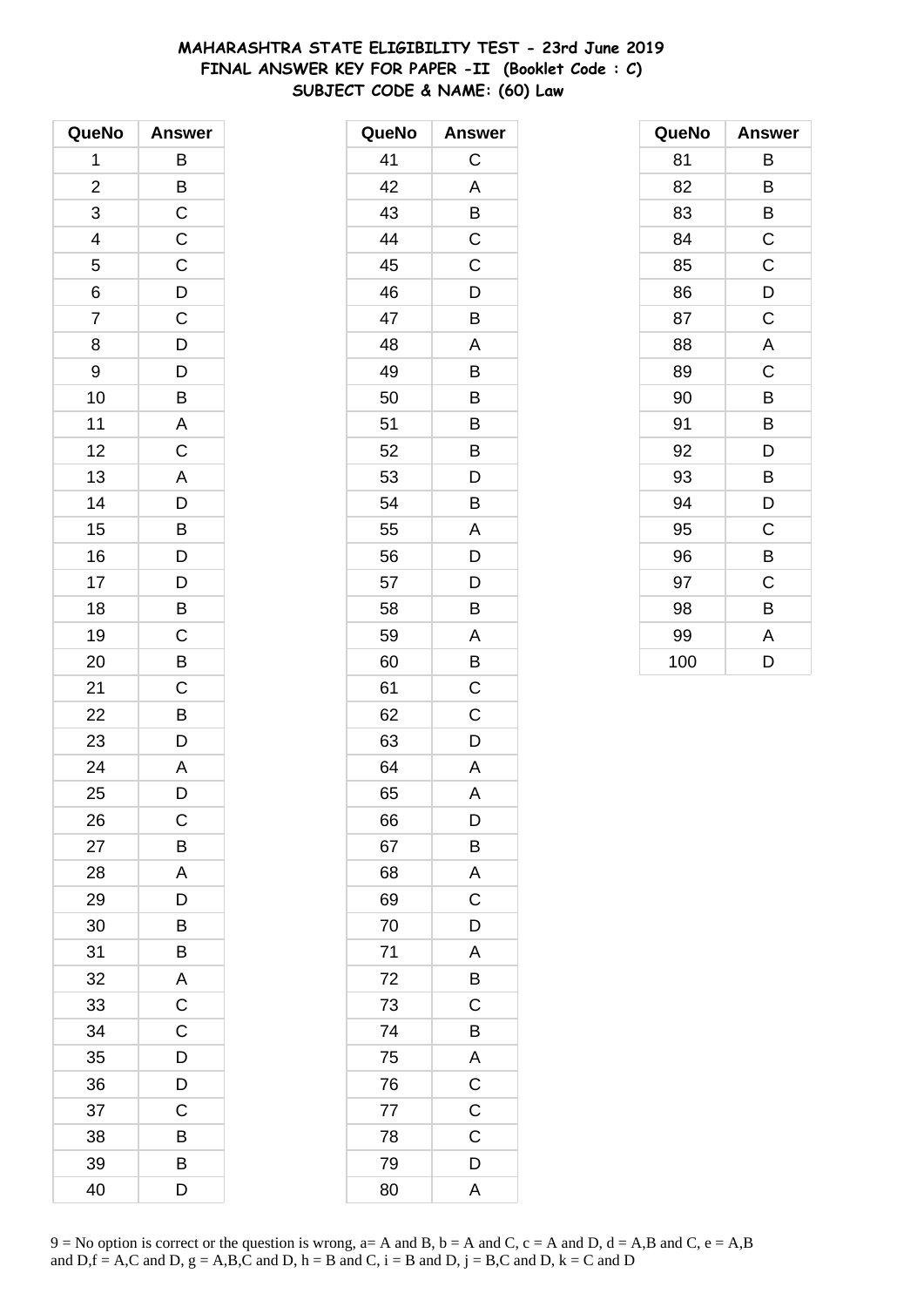# **MAHARASHTRA STATE ELIGIBILITY TEST - 23rd June 2019 FINAL ANSWER KEY FOR PAPER -II (Booklet Code : D) SUBJECT CODE & NAME: (60) Law**

| QueNo          | <b>Answer</b>             |
|----------------|---------------------------|
| 1              | $\mathsf C$               |
| $\overline{c}$ | B                         |
| 3              | D                         |
| 4              | A                         |
| $\overline{5}$ | D                         |
| 6              | $\overline{\overline{C}}$ |
| $\overline{7}$ | B                         |
| 8              | A                         |
| 9              | D                         |
| 10             | B                         |
| 11             | B                         |
| 12             | A                         |
| 13             | $\overline{C}$            |
| 14             | $\mathsf C$               |
| 15             | D                         |
| 16             | $\overline{D}$            |
| 17             | $\overline{\mathrm{c}}$   |
| 18             | $\overline{B}$            |
| 19             | $\overline{B}$            |
| 20             | D                         |
| 21             | $\mathsf C$               |
| 22             | A                         |
| 23             | $\overline{B}$            |
| 24             | $\frac{1}{C}$             |
| 25             | C                         |
| 26             | D                         |
| 27             | В                         |
| 28             | Α                         |
| 29             | В                         |
| 30             | B                         |
| 31             | В                         |
| 32             | B                         |
| 33             | D                         |
| 34             | В                         |
| 35             | A                         |
| 36             | D                         |
| 37             | D                         |
| 38             | B                         |
| 39             | Α                         |
| 40             | В                         |

| QueNo | <b>Answer</b>  |
|-------|----------------|
| 41    | $\mathsf{C}$   |
| 42    | C              |
| 43    | D              |
| 44    | A              |
| 45    | A              |
| 46    | D              |
| 47    | B              |
| 48    | A              |
| 49    | C              |
| 50    | D              |
| 51    | A              |
| 52    | B              |
| 53    | C              |
| 54    | $\overline{B}$ |
| 55    | A              |
| 56    | $\overline{c}$ |
| 57    | $\mathsf C$    |
| 58    | C              |
| 59    | D              |
| 60    | A              |
| 61    | B              |
| 62    | B              |
| 63    | B              |
| 64    | C              |
| 65    | $\mathsf C$    |
| 66    | D              |
| 67    | $\mathsf C$    |
| 68    | A              |
| 69    | C              |
| 70    | B              |
| 71    | B              |
| 72    | D              |
| 73    | B              |
| 74    | D              |
| 75    | C              |
| 76    | B              |
| 77    | C              |
| 78    | B              |
| 79    | A              |
| 80    | D              |

| QueNo | <b>Answer</b> |
|-------|---------------|
| 81    | В             |
| 82    | B             |
| 83    | C             |
| 84    | $\mathsf C$   |
| 85    | C             |
| 86    | D             |
| 87    | $\mathsf C$   |
| 88    | D             |
| 89    | D             |
| 90    | B             |
| 91    | A             |
| 92    | C             |
| 93    | A             |
| 94    | D             |
| 95    | B             |
| 96    | D             |
| 97    | D             |
| 98    | B             |
| 99    | C             |
| 100   | B             |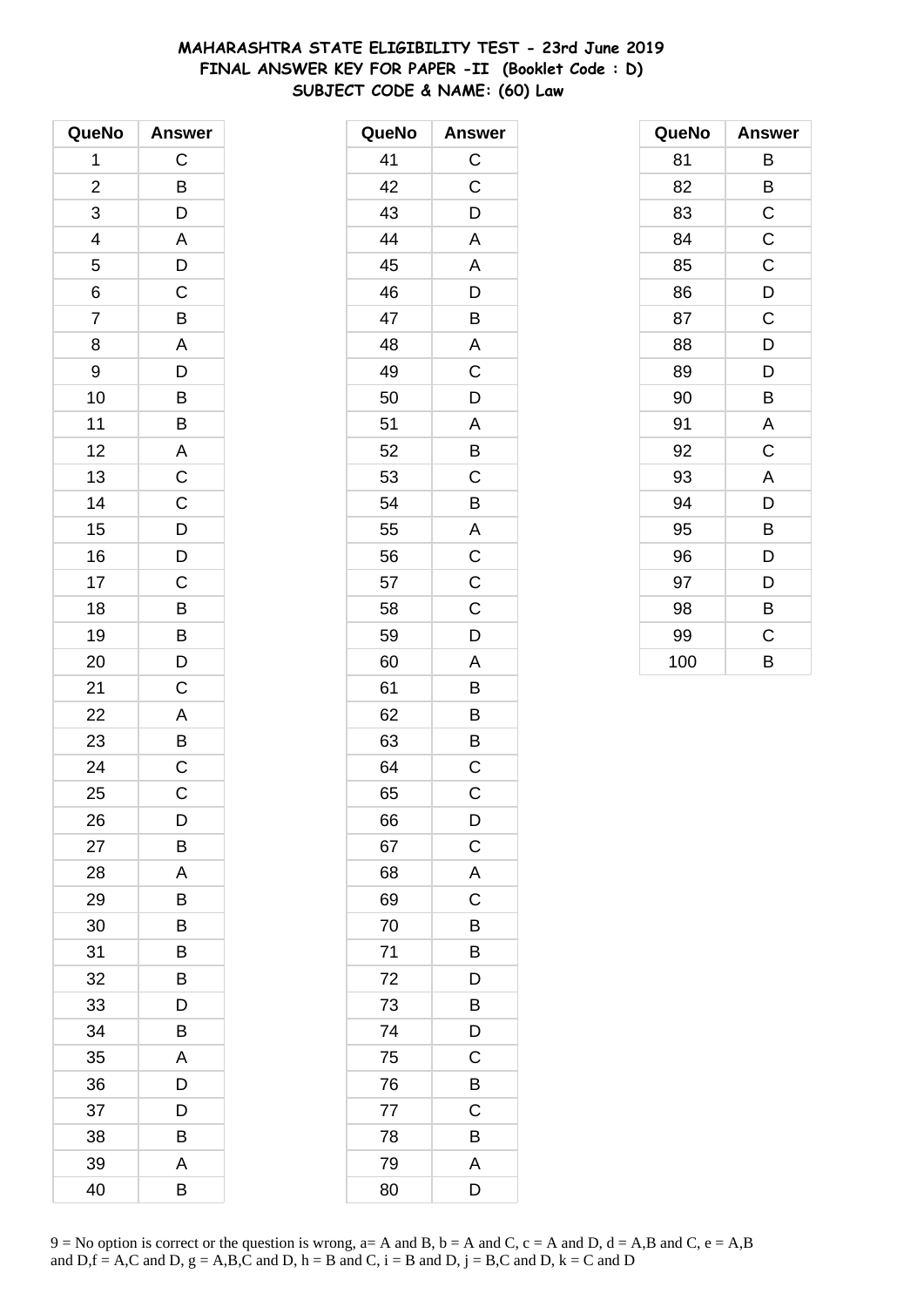# MAHARASHTRA STATE ELIGIBILITY TEST - 23rd June 2019 FINAL ANSWER KEY FOR PAPER -II (Booklet Code: A) SUBJECT CODE & NAME: (70) Education

| QueNo                    | <b>Answer</b>  |
|--------------------------|----------------|
| 1                        | D              |
| $\overline{c}$           | B              |
| 3                        | $\mathsf C$    |
| $\overline{\mathcal{A}}$ | D              |
| 5                        | $\mathsf C$    |
| 6                        | $\overline{B}$ |
| $\overline{7}$           | $\overline{B}$ |
| 8                        | B              |
| 9                        | $\mathsf C$    |
| 10                       | A              |
| 11                       | $\mathsf C$    |
| 12                       | $\overline{B}$ |
| 13                       | A              |
| 14                       | B              |
| 15                       | B              |
| 16                       | A              |
| 17                       | A              |
| 18                       | A              |
| 19                       | $\frac{1}{B}$  |
| 20                       | D              |
| 21                       | $\mathsf C$    |
| 22                       | $\overline{D}$ |
| 23                       | $\mathsf C$    |
| 24                       | $\overline{D}$ |
| 25                       | C              |
| 26                       | C              |
| 27                       | B              |
| 28                       | B              |
| 29                       | A              |
| 30                       | A              |
| 31                       | B              |
| 32                       | D              |
| 33                       | D              |
| 34                       | A              |
| 35                       | Β              |
| 36                       | $\mathsf C$    |
| 37                       | $\overline{B}$ |
| 38                       | $\mathsf C$    |
| 39                       | $\mathsf C$    |
| 40                       | A              |

| QueNo | <b>Answer</b>           |
|-------|-------------------------|
| 41    | D                       |
| 42    | C                       |
| 43    | C                       |
| 44    | B                       |
| 45    | D                       |
| 46    | D                       |
| 47    | A                       |
| 48    | C                       |
| 49    | D                       |
| 50    | D                       |
| 51    | B                       |
| 52    | C                       |
| 53    | A                       |
| 54    | D                       |
| 55    | B                       |
| 56    | C                       |
| 57    | B                       |
| 58    | D                       |
| 59    | B                       |
| 60    | A                       |
| 61    | C                       |
| 62    | D                       |
| 63    | A                       |
| 64    | $\overline{\mathsf{A}}$ |
| 65    | A                       |
| 66    | B                       |
| 67    | $\mathsf C$             |
| 68    | A                       |
| 69    | A                       |
| 70    | $\overline{\mathbf{C}}$ |
| 71    | $\overline{C}$          |
| 72    | $\overline{C}$          |
| 73    | B                       |
| 74    | $\mathsf C$             |
| 75    | $\overline{\rm c}$      |
| 76    | $\mathsf{D}$            |
| 77    | $\overline{C}$          |
| 78    | $\overline{C}$          |
| 79    | A                       |
| 80    | D                       |

| QueNo | <b>Answer</b> |
|-------|---------------|
| 81    | C             |
| 82    | A             |
| 83    | A             |
| 84    | B             |
| 85    | D             |
| 86    | C             |
| 87    | D             |
| 88    | D             |
| 89    | A             |
| 90    | B             |
| 91    | D             |
| 92    | A             |
| 93    | D             |
| 94    | A             |
| 95    | B             |
| 96    | B             |
| 97    | D             |
| 98    | D             |
| 99    | A             |
| 100   | C             |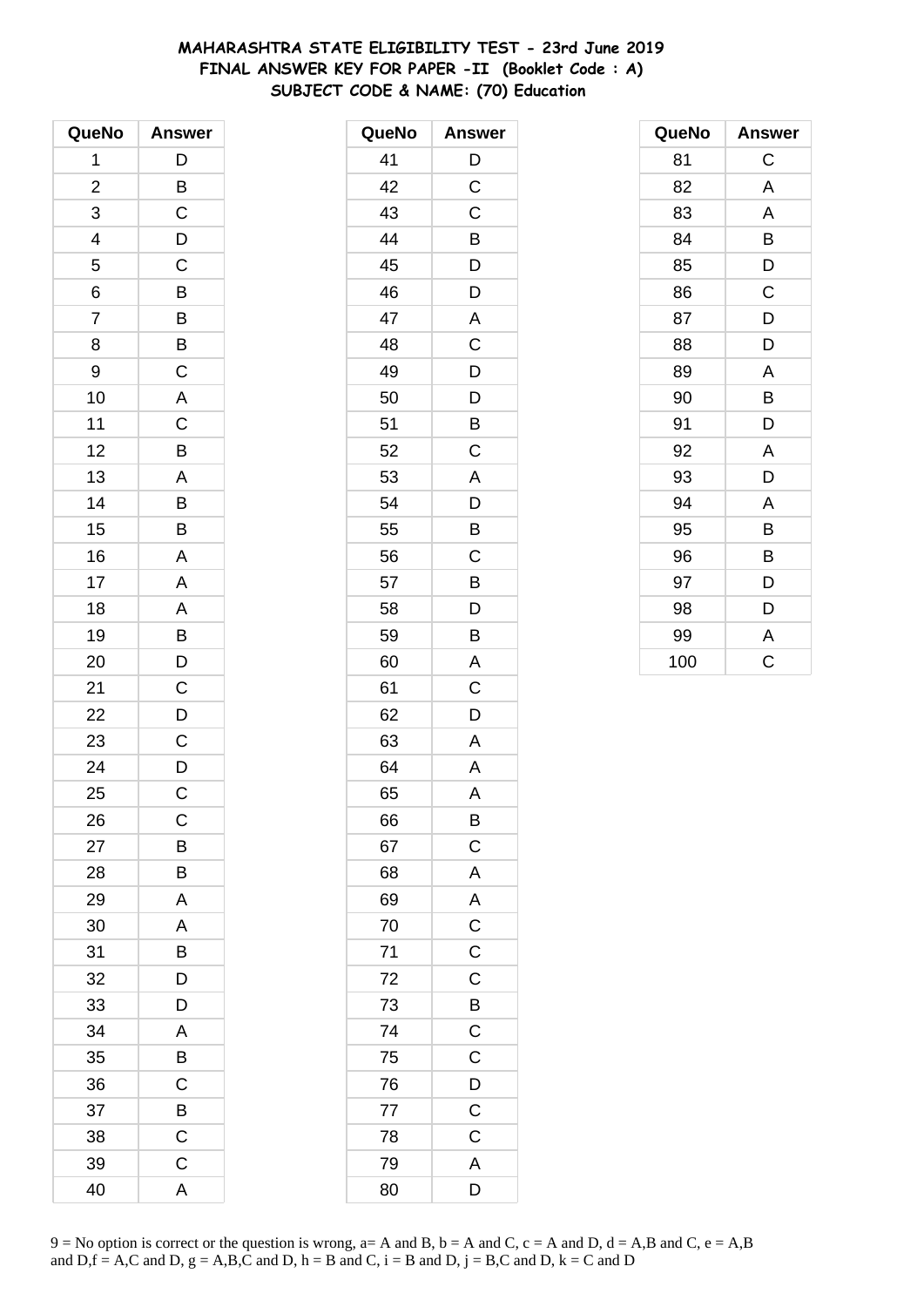# MAHARASHTRA STATE ELIGIBILITY TEST - 23rd June 2019 FINAL ANSWER KEY FOR PAPER -II (Booklet Code: B) SUBJECT CODE & NAME: (70) Education

| QueNo          | <b>Answer</b>                                                           |
|----------------|-------------------------------------------------------------------------|
| 1              | $\mathsf{C}$                                                            |
| $\overline{c}$ | $\frac{D}{C}$                                                           |
| 3              |                                                                         |
|                |                                                                         |
| $\frac{4}{5}$  | $\frac{D}{C}$                                                           |
| $\overline{6}$ | $\overline{\overline{C}}$                                               |
| $\overline{7}$ | B                                                                       |
| 8              | B                                                                       |
| 9              | A                                                                       |
| 10             | A                                                                       |
| 11             |                                                                         |
| 12             |                                                                         |
| 13             | $\begin{array}{c}\n\mathsf{B} \\ \mathsf{D} \\ \mathsf{D}\n\end{array}$ |
| 14             |                                                                         |
| 15             | $\frac{A}{B}$                                                           |
| 16             |                                                                         |
| 17             |                                                                         |
| 18             | $rac{C}{C}$                                                             |
| 19             | $\overline{\overline{C}}$                                               |
| 20             | $\overline{A}$                                                          |
| 21             |                                                                         |
| 22             | $\frac{D}{C}$                                                           |
| 23             | $\mathsf C$                                                             |
| 24             | $\frac{1}{B}$                                                           |
| 25             | D                                                                       |
| 26             | D                                                                       |
| 27             | A                                                                       |
| 28             | C                                                                       |
| 29             | D                                                                       |
| 30             | D                                                                       |
| 31             | B                                                                       |
| 32             | C                                                                       |
| 33             | $\overline{\mathsf{A}}$                                                 |
| 34             | D                                                                       |
| 35             | B                                                                       |
| 36             | C                                                                       |
| 37             | B                                                                       |
| 38             | D                                                                       |
| 39             | B                                                                       |
| 40             | A                                                                       |

| QueNo | <b>Answer</b>  |
|-------|----------------|
| 41    | C              |
| 42    | D              |
| 43    | A              |
| 44    | A              |
| 45    | A              |
| 46    | B              |
| 47    | C              |
| 48    | A              |
| 49    | A              |
| 50    | $\mathsf C$    |
| 51    | $\overline{C}$ |
| 52    | $\mathsf C$    |
| 53    | B              |
| 54    | C              |
| 55    | C              |
| 56    | D              |
| 57    | $\overline{C}$ |
| 58    | C              |
| 59    | A              |
| 60    | D              |
| 61    | С              |
| 62    | A              |
| 63    | A              |
| 64    | B              |
| 65    | D              |
| 66    | С              |
| 67    | D              |
| 68    | D              |
| 69    | $\mathsf{A}$   |
| 70    | B              |
| 71    | D              |
| 72    | A              |
| 73    | D              |
| 74    | A              |
| 75    | B              |
| 76    | B              |
| 77    | D              |
| 78    | D              |
| 79    | A              |
| 80    | C              |

| QueNo | <b>Answer</b> |
|-------|---------------|
| 81    | D             |
| 82    | B             |
| 83    | C             |
| 84    | D             |
| 85    | C             |
| 86    | B             |
| 87    | B             |
| 88    | B             |
| 89    | C             |
| 90    | A             |
| 91    | C             |
| 92    | B             |
| 93    | A             |
| 94    | B             |
| 95    | B             |
| 96    | A             |
| 97    | A             |
| 98    | A             |
| 99    | В             |
| 100   | D             |

9 = No option is correct or the question is wrong, a= A and B, b = A and C, c = A and D, d = A,B and C, e = A,B and D, f = A,C and D, g = A,B,C and D, h = B and C, i = B and D, j = B,C and D, k = C and D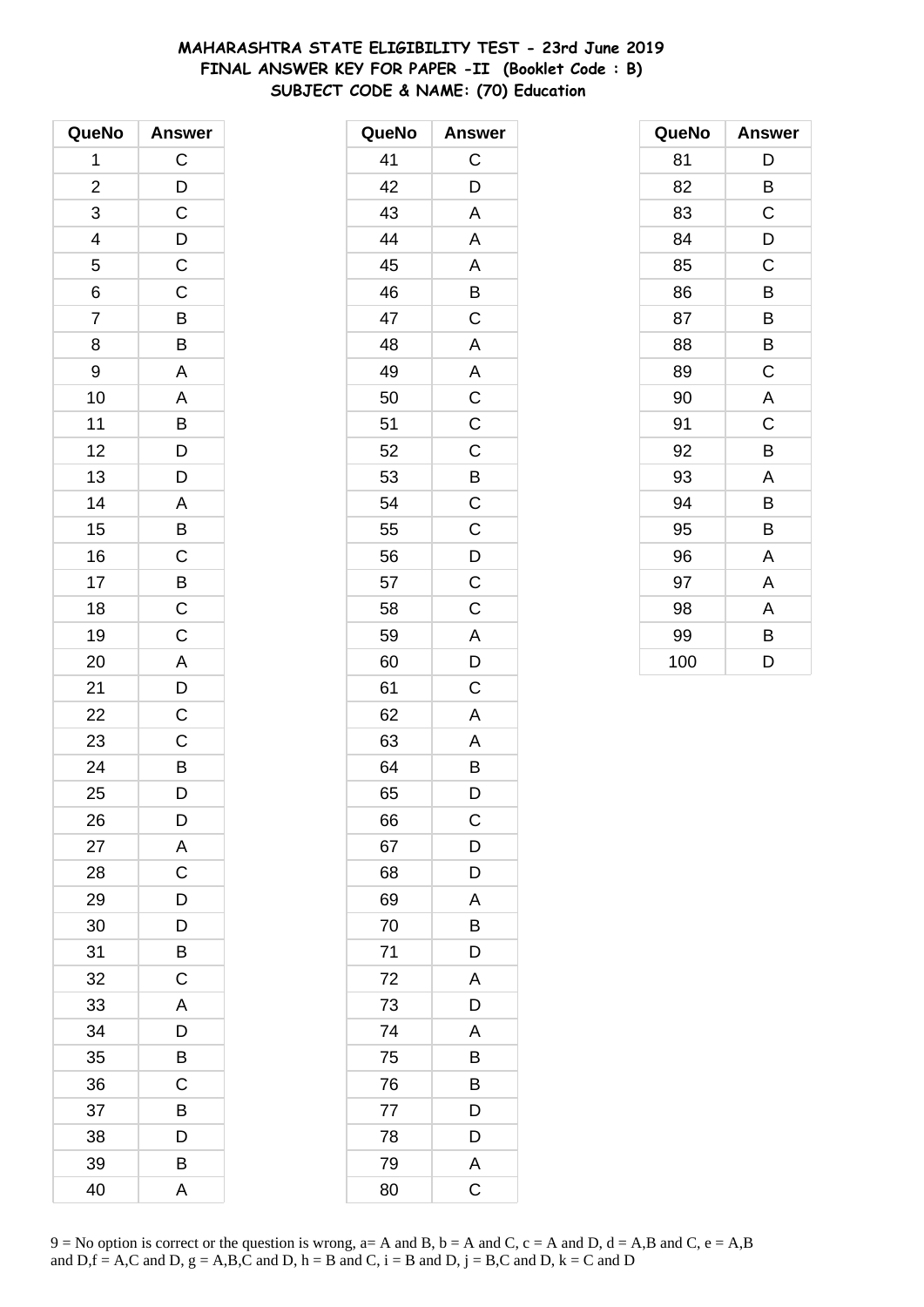# MAHARASHTRA STATE ELIGIBILITY TEST - 23rd June 2019 FINAL ANSWER KEY FOR PAPER -II (Booklet Code : C) SUBJECT CODE & NAME: (70) Education

| QueNo                   | <b>Answer</b>                                |
|-------------------------|----------------------------------------------|
| 1                       | $\overline{D}$                               |
| $\overline{\mathbf{c}}$ | $\mathsf{C}$                                 |
| 3                       | $\mathsf C$                                  |
| 4                       |                                              |
| 5                       |                                              |
| $\overline{6}$          | $\begin{array}{c}\nB \\ D \\ D\n\end{array}$ |
| $\overline{7}$          |                                              |
| 8                       | $rac{A}{C}$                                  |
| 9                       |                                              |
| 10                      |                                              |
| 11                      | $D$<br>$B$<br>$C$                            |
| 12                      |                                              |
| 13                      | $\overline{A}$                               |
| 14                      | $\overline{D}$                               |
| 15                      | B                                            |
| 16                      |                                              |
| 17                      |                                              |
| 18                      | $\frac{C}{D}$                                |
| 19                      | $\frac{B}{A}$                                |
| 20                      |                                              |
| 21                      | $\mathsf C$                                  |
| 22                      | $\overline{D}$                               |
| 23                      | A                                            |
| 24                      | $\overline{A}$                               |
| 25                      | A                                            |
| 26                      | B                                            |
| 27                      | $\mathsf C$                                  |
| 28                      | A                                            |
| 29                      | $\overline{A}$                               |
| 30                      | $\overline{c}$                               |
| 31                      | $\overline{\mathsf{C}}$                      |
| 32                      | $\mathsf C$                                  |
| 33                      | B                                            |
| 34                      | $\mathsf C$                                  |
| 35                      | $\mathsf C$                                  |
| 36                      | $\overline{D}$                               |
| 37                      | $\overline{C}$                               |
| 38                      | C                                            |
| 39                      | A                                            |
| 40                      | D                                            |

| QueNo | <b>Answer</b> |
|-------|---------------|
| 41    | C             |
| 42    | A             |
| 43    | A             |
| 44    | B             |
| 45    | D             |
| 46    | C             |
| 47    | D             |
| 48    | D             |
| 49    | A             |
| 50    | B             |
| 51    | D             |
| 52    | A             |
| 53    | D             |
| 54    | Α             |
| 55    | B             |
| 56    | B             |
| 57    | D             |
| 58    | D             |
| 59    | A             |
| 60    | C             |
| 61    | D             |
| 62    | B             |
| 63    | C             |
| 64    | D             |
| 65    | C             |
| 66    | В             |
| 67    | B             |
| 68    | Β             |
| 69    | $\mathsf C$   |
| 70    | A             |
| 71    | C             |
| 72    | B             |
| 73    | Α             |
| 74    | B             |
| 75    | B             |
| 76    | A             |
| 77    | A             |
| 78    | A             |
| 79    | В             |
| 80    | D             |

| QueNo | <b>Answer</b> |
|-------|---------------|
| 81    | C             |
| 82    | D             |
| 83    | C             |
| 84    | D             |
| 85    | $\mathsf C$   |
| 86    | C             |
| 87    | B             |
| 88    | B             |
| 89    | A             |
| 90    | A             |
| 91    | В             |
| 92    | D             |
| 93    | D             |
| 94    | A             |
| 95    | B             |
| 96    | C             |
| 97    | B             |
| 98    | $\mathsf C$   |
| 99    | C             |
| 100   | A             |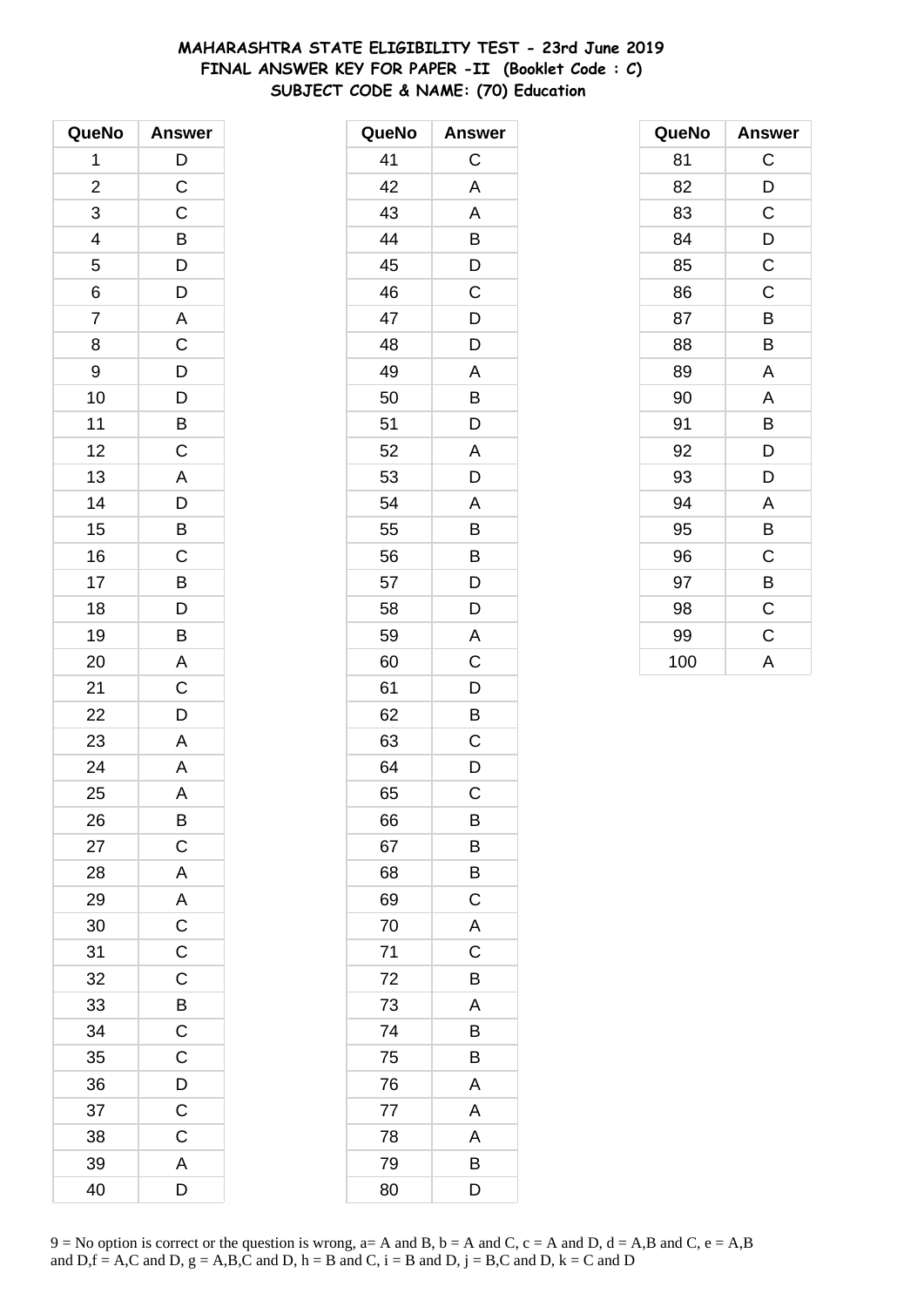# MAHARASHTRA STATE ELIGIBILITY TEST - 23rd June 2019 FINAL ANSWER KEY FOR PAPER -II (Booklet Code: D) SUBJECT CODE & NAME: (70) Education

| QueNo                    | <b>Answer</b>                        |
|--------------------------|--------------------------------------|
| 1                        | $\mathsf C$                          |
| $\overline{c}$           | D                                    |
| 3                        | A                                    |
| $\overline{\mathcal{L}}$ | A                                    |
| $\overline{5}$           |                                      |
| $\overline{6}$           | $\frac{A}{B}$                        |
| $\overline{7}$           |                                      |
| 8                        | $\overline{A}$                       |
| 9                        | $\overline{\mathsf{A}}$              |
| 10                       | $\frac{c}{c}$                        |
| 11                       |                                      |
| 12                       |                                      |
| 13                       |                                      |
| 14                       | C<br>B<br>C<br>C<br>D<br>C<br>D<br>C |
| 15                       |                                      |
| 16                       |                                      |
| 17                       |                                      |
| 18                       | $\overline{C}$                       |
| 19                       |                                      |
| 20                       | $rac{A}{D}$                          |
| 21                       | $\mathsf C$                          |
| 22                       | A                                    |
| 23                       |                                      |
| 24                       | $\frac{A}{B}$                        |
| 25                       | D                                    |
| 26                       | $\mathsf C$                          |
| 27                       | D                                    |
| 28                       | D                                    |
| 29                       | A                                    |
| 30                       | B                                    |
| 31                       | D                                    |
| 32                       | A                                    |
| 33                       | D                                    |
| 34                       | A                                    |
| 35                       | В                                    |
| 36                       | B                                    |
| 37                       | D                                    |
| 38                       | D                                    |
| 39                       | A                                    |
| 40                       | Ć                                    |

| QueNo | <b>Answer</b>           |
|-------|-------------------------|
| 41    | D                       |
| 42    | B                       |
| 43    | C                       |
| 44    | D                       |
| 45    | C                       |
| 46    | B                       |
| 47    | B                       |
| 48    | B                       |
| 49    | $\mathsf C$             |
| 50    | $\overline{\mathsf{A}}$ |
| 51    | $\mathsf C$             |
| 52    | B                       |
| 53    | A                       |
| 54    | B                       |
| 55    | B                       |
| 56    | A                       |
| 57    | A                       |
| 58    | A                       |
| 59    | B                       |
| 60    | D                       |
| 61    | $\mathsf C$             |
| 62    | D                       |
| 63    | C                       |
| 64    | D                       |
| 65    | C                       |
| 66    | С                       |
| 67    | B                       |
| 68    | B                       |
| 69    | A                       |
| 70    | A                       |
| 71    | B                       |
| 72    | D                       |
| 73    | D                       |
| 74    | A                       |
| 75    | $\overline{B}$          |
| 76    | C                       |
| 77    | B                       |
| 78    | C                       |
| 79    | $\mathsf C$             |
| 80    | $\overline{\mathsf{A}}$ |

| QueNo | <b>Answer</b> |
|-------|---------------|
| 81    | D             |
| 82    | C             |
| 83    | C             |
| 84    | B             |
| 85    | D             |
| 86    | D             |
| 87    | A             |
| 88    | C             |
| 89    | D             |
| 90    | D             |
| 91    | В             |
| 92    | C             |
| 93    | A             |
| 94    | D             |
| 95    | B             |
| 96    | C             |
| 97    | B             |
| 98    | D             |
| 99    | B             |
| 100   | Α             |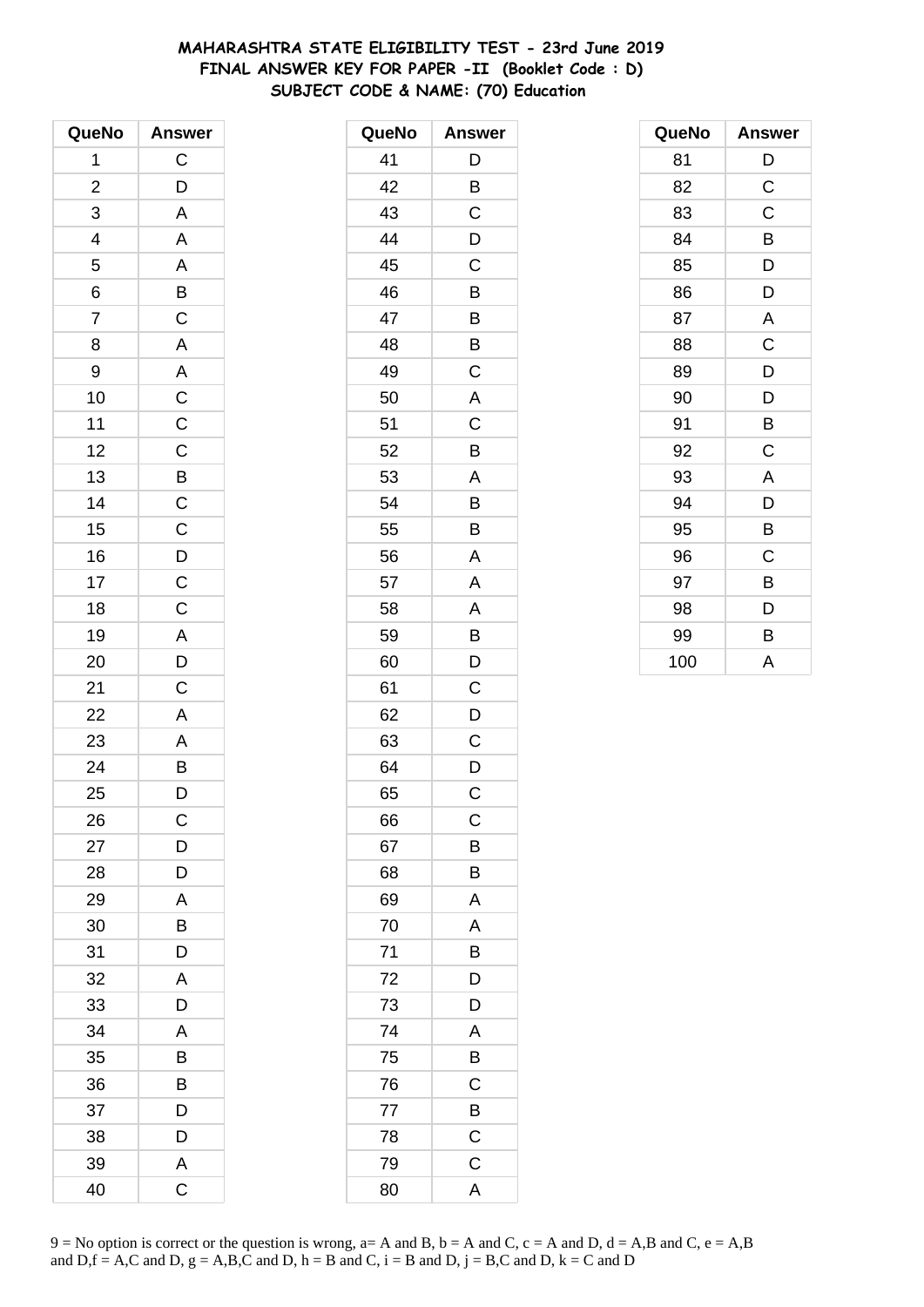# **MAHARASHTRA STATE ELIGIBILITY TEST - 23rd June 2019 FINAL ANSWER KEY FOR PAPER -II (Booklet Code : A) SUBJECT CODE & NAME: (71) Physical Education**

| QueNo                    | <b>Answer</b>           |
|--------------------------|-------------------------|
| 1                        | Α                       |
| $\overline{\mathbf{c}}$  | B                       |
| 3                        | B                       |
| $\overline{\mathcal{A}}$ | $\mathsf{A}$            |
| 5                        |                         |
| 6                        | B<br>D                  |
| $\overline{7}$           | $\overline{B}$          |
| 8                        | D                       |
| 9                        | D                       |
| 10                       | D                       |
| 11                       | D                       |
| 12                       | A                       |
| 13                       | B                       |
| 14                       | $\mathsf C$             |
| 15                       | A                       |
| 16                       | B                       |
| 17                       | $\overline{A}$          |
| 18                       | $\mathsf C$             |
| 19                       | $\overline{A}$          |
| 20                       | D                       |
| 21                       | B                       |
| 22                       | B                       |
| 23                       | C                       |
| 24                       | $\overline{\mathsf{A}}$ |
| 25                       | A                       |
| 26                       | D                       |
| 27                       | A                       |
| 28                       | D                       |
| 29                       | $\mathsf C$             |
| 30                       | B                       |
| 31                       | B                       |
| 32                       | A                       |
| 33                       | B                       |
| 34                       | C                       |
| 35                       | D                       |
| 36                       | D                       |
| 37                       | D                       |
| 38                       | A                       |
| 39                       | B                       |
| 40                       | A                       |

| QueNo | <b>Answer</b>           |
|-------|-------------------------|
| 41    | A                       |
| 42    | C                       |
| 43    | B                       |
| 44    | A                       |
| 45    | C                       |
| 46    | B                       |
| 47    | $\mathsf C$             |
| 48    | A                       |
| 49    | C                       |
| 50    | B                       |
| 51    | D                       |
| 52    | C                       |
| 53    | $\mathsf C$             |
| 54    | B                       |
| 55    | B                       |
| 56    | Α                       |
| 57    | B                       |
| 58    | B                       |
| 59    | D                       |
| 60    | A                       |
| 61    | B                       |
| 62    | C                       |
| 63    | B                       |
| 64    | D                       |
| 65    | D                       |
| 66    | B                       |
| 67    | C                       |
| 68    | D                       |
| 69    | D                       |
| 70    | B                       |
| 71    | D                       |
| 72    | A                       |
| 73    | A                       |
| 74    | B                       |
| 75    | B                       |
| 76    | $\mathsf C$             |
| 77    | A                       |
| 78    | $\overline{\mathrm{C}}$ |
| 79    | C                       |
| 80    | A                       |

| QueNo | <b>Answer</b> |
|-------|---------------|
| 81    | C             |
| 82    | A             |
| 83    | C             |
| 84    | B             |
| 85    | A             |
| 86    | D             |
| 87    | C             |
| 88    | B             |
| 89    | B             |
| 90    | D             |
| 91    | A             |
| 92    | B             |
| 93    | B             |
| 94    | B             |
| 95    | C             |
| 96    | B             |
| 97    | D             |
| 98    | D             |
| 99    | A             |
| 100   | A             |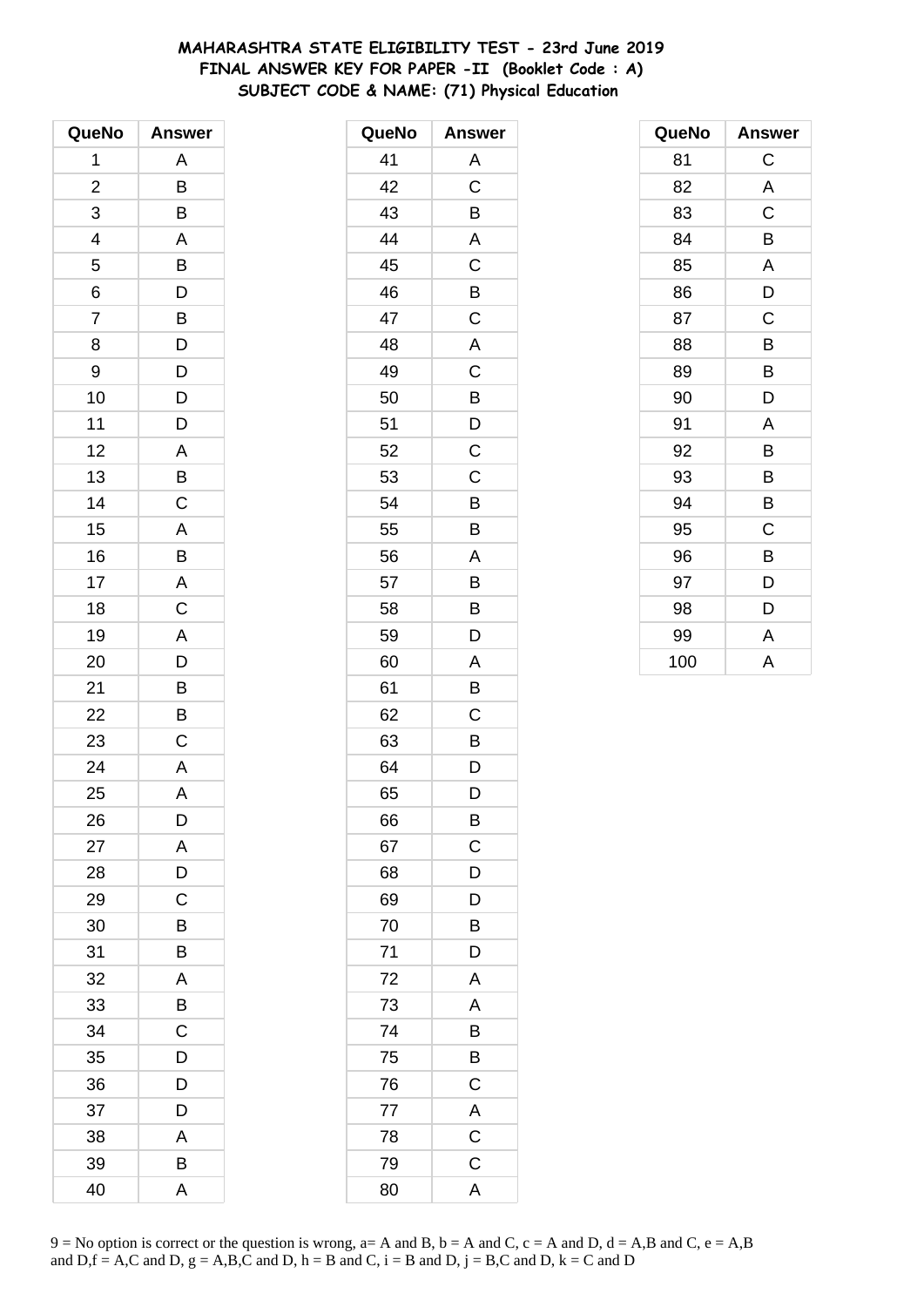# **MAHARASHTRA STATE ELIGIBILITY TEST - 23rd June 2019 FINAL ANSWER KEY FOR PAPER -II (Booklet Code : B) SUBJECT CODE & NAME: (71) Physical Education**

| QueNo                    | <b>Answer</b>           |
|--------------------------|-------------------------|
| 1                        | В                       |
| $\overline{\mathbf{c}}$  | B                       |
| 3                        | $\overline{C}$          |
| $\overline{\mathcal{A}}$ | $\mathsf{A}$            |
| 5                        | A                       |
| 6                        | D                       |
| $\overline{7}$           | $\frac{A}{D}$           |
| 8                        |                         |
| 9                        | $\mathsf C$             |
| 10                       | B                       |
| 11                       | B                       |
| 12                       | $\overline{\mathsf{A}}$ |
| 13                       | B                       |
| 14                       | $\mathsf C$             |
| 15                       | D                       |
| 16                       | $\frac{D}{D}$           |
| 17                       |                         |
| 18                       | A                       |
| 19                       | B                       |
| 20                       | A                       |
| 21                       | A                       |
| 22                       | C                       |
| 23                       | B                       |
| 24                       | $\overline{A}$          |
| 25                       | C                       |
| 26                       | B                       |
| 27                       | $\mathsf C$             |
| 28                       | A                       |
| 29                       | $\mathsf C$             |
| 30                       | B                       |
| 31                       | D                       |
| 32                       | $\mathsf C$             |
| 33                       | C                       |
| 34                       | B                       |
| 35                       | B                       |
| 36                       | A                       |
| 37                       | B                       |
| 38                       | B                       |
| 39                       | D                       |
| 40                       | A                       |

| QueNo | <b>Answer</b>  |
|-------|----------------|
| 41    | B              |
| 42    | C              |
| 43    | B              |
| 44    | D              |
| 45    | D              |
| 46    | B              |
| 47    | C              |
| 48    | D              |
| 49    | D              |
| 50    | Β              |
| 51    | D              |
| 52    | A              |
| 53    | A              |
| 54    | B              |
| 55    | B              |
| 56    | C              |
| 57    | A              |
| 58    | $\mathsf C$    |
| 59    | $\overline{C}$ |
| 60    | A              |
| 61    | $\mathsf C$    |
| 62    | $\overline{A}$ |
| 63    | C              |
| 64    | B              |
| 65    | A              |
| 66    | D              |
| 67    | C              |
| 68    | B              |
| 69    | B              |
| 70    | D              |
| 71    | A              |
| 72    | B              |
| 73    | B              |
| 74    | Β              |
| 75    | C              |
| 76    | Β              |
| 77    | D              |
| 78    | D              |
| 79    | A              |
| 80    | A              |

| QueNo | <b>Answer</b> |
|-------|---------------|
| 81    | Α             |
| 82    | B             |
| 83    | В             |
| 84    | A             |
| 85    | B             |
| 86    | D             |
| 87    | B             |
| 88    | D             |
| 89    | D             |
| 90    | D             |
| 91    | D             |
| 92    | A             |
| 93    | B             |
| 94    | C             |
| 95    | A             |
| 96    | B             |
| 97    | Α             |
| 98    | C             |
| 99    | A             |
| 100   | D             |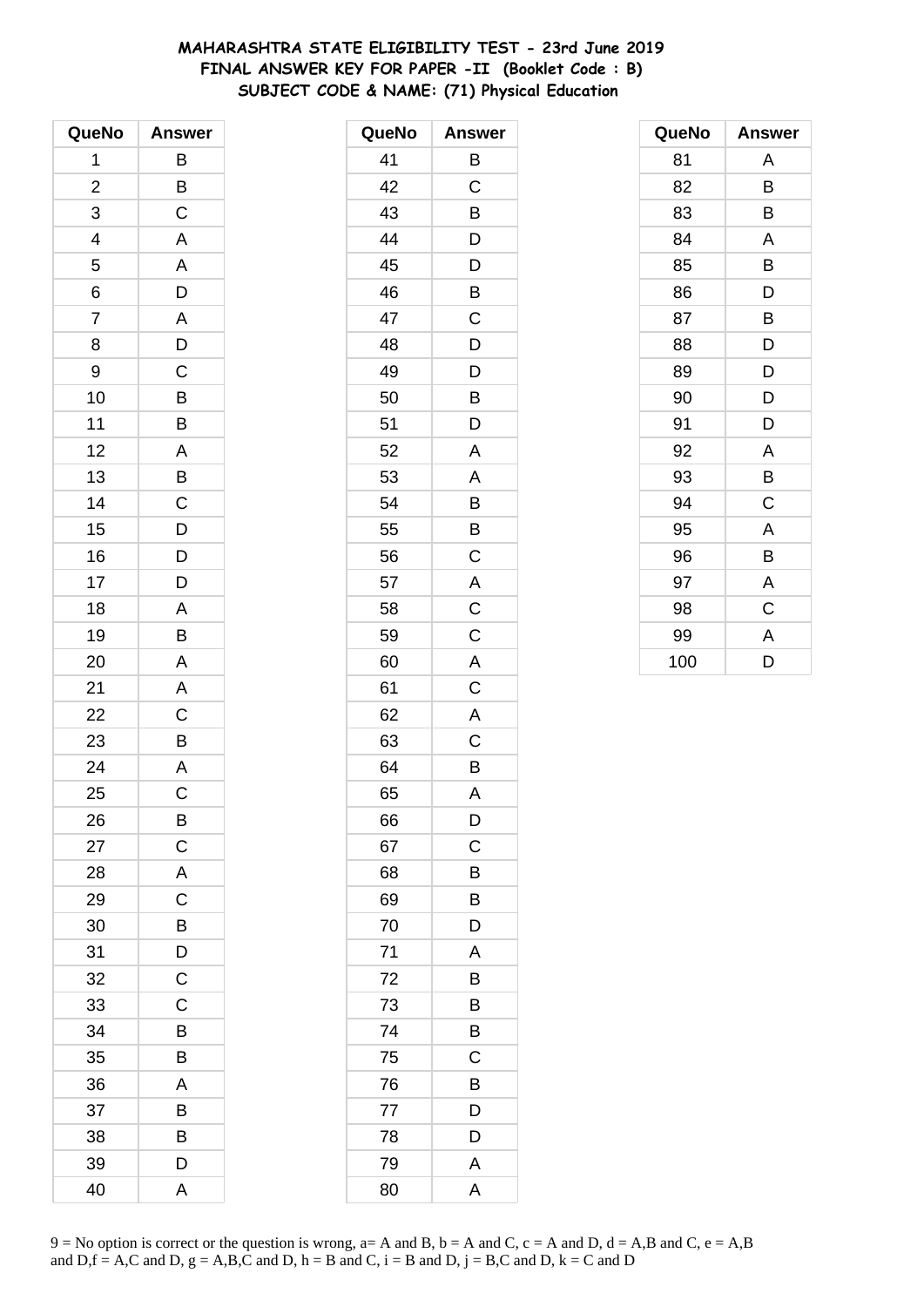# **MAHARASHTRA STATE ELIGIBILITY TEST - 23rd June 2019 FINAL ANSWER KEY FOR PAPER -II (Booklet Code : C) SUBJECT CODE & NAME: (71) Physical Education**

| QueNo                    | <b>Answer</b>           |
|--------------------------|-------------------------|
| 1                        | A                       |
| $\overline{c}$           | $\mathsf C$             |
| 3                        | B                       |
| $\overline{\mathcal{L}}$ | $\overline{A}$          |
| $\overline{5}$           | $\overline{C}$          |
| 6                        | $\overline{B}$          |
| $\overline{7}$           | $\overline{\mathrm{c}}$ |
| 8                        | $\overline{\mathsf{A}}$ |
| 9                        | $\mathsf C$             |
| 10                       |                         |
| 11                       | $\frac{B}{C}$           |
| 12                       |                         |
| 13                       | $\overline{C}$          |
| 14                       | B                       |
| 15                       | B                       |
| 16                       | A                       |
| 17                       | $\frac{1}{B}$           |
| 18                       | $\overline{B}$          |
| 19                       | $\overline{D}$          |
| 20                       | A                       |
| 21                       | B                       |
| 22                       | $\mathsf C$             |
| 23                       |                         |
| 24                       | $\frac{B}{D}$           |
| 25                       | D                       |
| 26                       | B                       |
| 27                       | C                       |
| 28                       | D                       |
| 29                       | D                       |
| 30                       | B                       |
| 31                       | D                       |
| 32                       | A                       |
| 33                       | A                       |
| 34                       | B                       |
| 35                       | B                       |
| 36                       | C                       |
| 37                       | A                       |
| 38                       | $\mathsf C$             |
| 39                       | $\mathsf C$             |
| 40                       | A                       |

| QueNo | <b>Answer</b> |
|-------|---------------|
| 41    | C             |
| 42    | A             |
| 43    | C             |
| 44    | B             |
| 45    | A             |
| 46    | D             |
| 47    | C             |
| 48    | B             |
| 49    | B             |
| 50    | D             |
| 51    | Α             |
| 52    | B             |
| 53    | B             |
| 54    | B             |
| 55    | C             |
| 56    | B             |
| 57    | D             |
| 58    | D             |
| 59    | A             |
| 60    | A             |
| 61    | A             |
| 62    | B             |
| 63    | Β             |
| 64    | A             |
| 65    | B             |
| 66    | D             |
| 67    | B             |
| 68    | D             |
| 69    | D             |
| 70    | D             |
| 71    | D             |
| 72    | A             |
| 73    | B             |
| 74    | $\mathsf C$   |
| 75    | A             |
| 76    | B             |
| 77    | A             |
| 78    | C             |
| 79    | A             |
| 80    | D             |

| QueNo | <b>Answer</b> |
|-------|---------------|
| 81    | В             |
| 82    | В             |
| 83    | C             |
| 84    | A             |
| 85    | A             |
| 86    | D             |
| 87    | A             |
| 88    | D             |
| 89    | C             |
| 90    | B             |
| 91    | B             |
| 92    | A             |
| 93    | В             |
| 94    | C             |
| 95    | D             |
| 96    | D             |
| 97    | D             |
| 98    | A             |
| 99    | B             |
| 100   | A             |